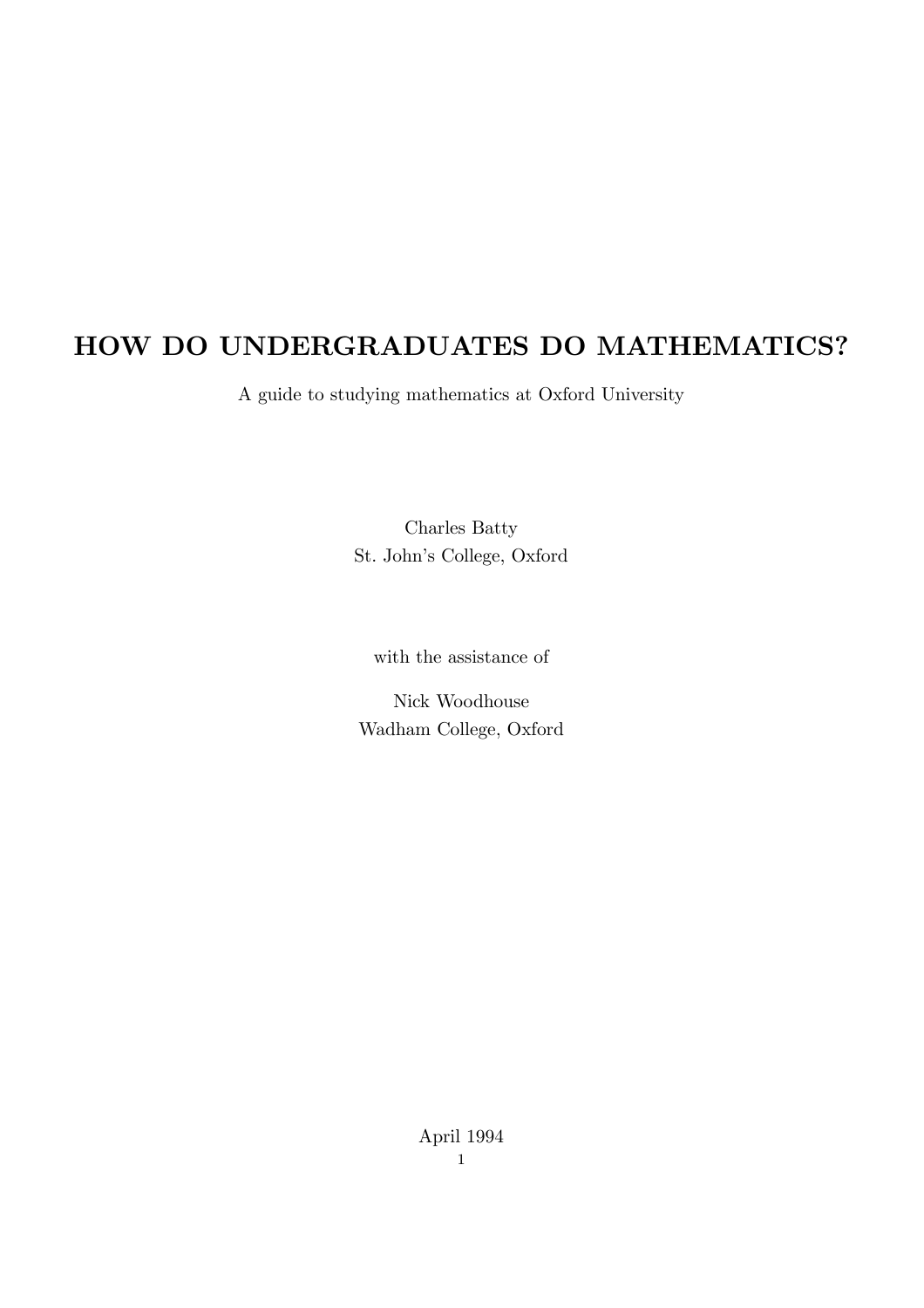### **CONTENTS**

#### Preface iii

### PART I

|                                     | Chapter 1: University study                                                                                                                    | $\mathbf{1}$                               |
|-------------------------------------|------------------------------------------------------------------------------------------------------------------------------------------------|--------------------------------------------|
| 1.1<br>1.2<br>1.3<br>1.4<br>$1.5\,$ | Pattern of work<br>Lectures<br>Tutorials<br>Cooperation with fellow-students<br>Books and libraries                                            | $\mathbf{1}$<br>3<br>$\bf 5$<br>$8\,$<br>9 |
| $1.6\,$                             | Vacation work<br>Chapter 2: University mathematics                                                                                             | 10<br>11                                   |
| 2.1<br>2.2<br>2.3                   | Studying the theory<br>Problem-solving<br>Writing mathematics                                                                                  | 11<br>15<br>16                             |
|                                     | <b>Chapter 3: The perspective of applied mathematics</b> by Nick Woodhouse                                                                     | 19                                         |
| 3.1<br>3.2<br>3.3                   | Pure and applied mathematics<br>Solving problems in applied mathematics<br>Writing out the solution                                            | 19<br>20<br>24                             |
|                                     | PART II                                                                                                                                        |                                            |
|                                     | Chapter 4: The formulation of mathematical statements                                                                                          | 29                                         |
| 4.1<br>4.2<br>4.3<br>4.4<br>4.5     | Hypotheses and conclusions<br>"If", "only if", and "if and only if"<br>"And" and "or"<br>"For all" and "there exists"<br>What depends on what? | 30<br>33<br>37<br>41<br>43                 |

## Chapter 5: Proofs 46

| 5.1                    | Counterexamples           | 46 |
|------------------------|---------------------------|----|
| 5.2                    | Constructing proofs       | 49 |
| 5.3                    | Understanding the problem | 50 |
| 5.4                    | Experimentation           | 53 |
| 5.5                    | Making the proof precise  | 58 |
| 5.6                    | What can you assume?      | 64 |
| 5.7                    | Proofs by contradiction   | 65 |
| 5.8                    | Proofs by induction       | 70 |
|                        |                           |    |
| Appendix: Some symbols |                           | 76 |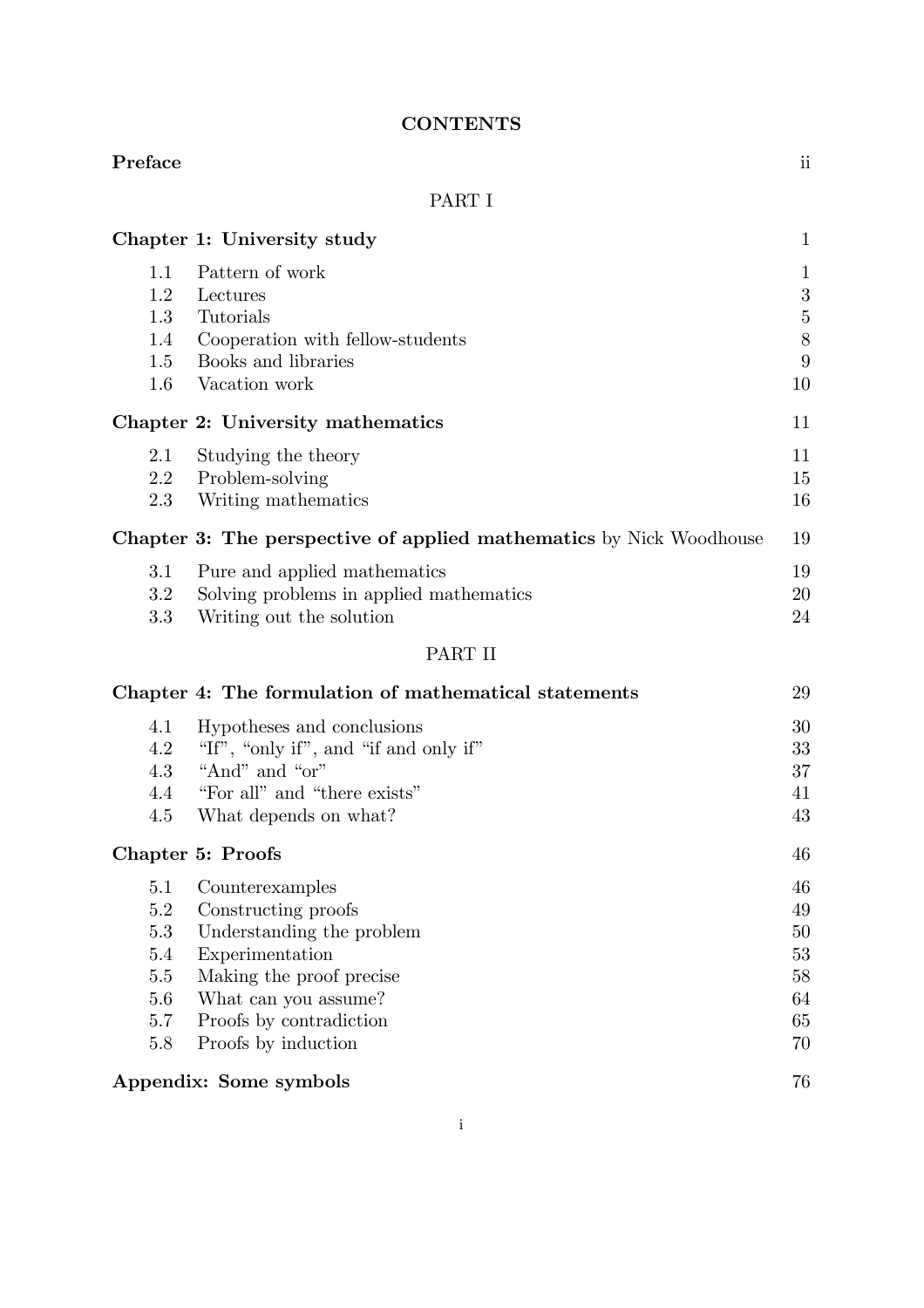#### Preface

In one sense, mathematics at university follows on directly from school mathematics. In another sense, university mathematics is self-contained and requires no prior knowledge. In reality, neither of these descriptions is anything like complete. Although it would be impossible to study mathematics at Oxford without having studied it before, there is a marked change of style at university, involving abstraction and rigour. As an undergraduate in any subject, your pattern and method of study will differ from your schooldays, and in mathematics you will also have to master new skills such as interpreting mathematical statements correctly and constructing rigorous proofs.

These notes are an introduction to some of these aspects of studying mathematics at Oxford. Their purpose is to introduce you to ideas which you are unlikely to have met at school, and which are not covered in textbooks. It is not expected that you will understand everything on first reading; for instance, some of the examples may be taken from topics which you have not covered at school, and some of the material in Part II needs time to be absorbed. With the exception of a few fleeting references to physical applied mathematics, the notes discuss topics which are common to all the mathematics courses in Oxford, so they should be almost as useful for students in Mathematics & Philosophy and Mathematics & Computation as for those in Mathematics. It is hoped that after a term or two you will have absorbed all the advice in the notes and that they will become redundant. For this reason, there is no attempt to cover any topics which will not arise until later in your course, e.g. examinations and options.

It is important to appreciate that the notes are an introduction to studying mathematics, not an introduction to the mathematics; indeed, there is very little genuine mathematics in the notes. In particular, the notes attempt to answer the question: How to study mathematics? but not the questions: Why study mathematics? or: What topics do we study in university mathematics? Occasionally, the notes consider the question: Why do we do mathematics the way we do? but the emphasis is on How? not Why? Consequently, the notes have some of the style of a manual, and they will not make the most exciting of reads. You are therefore recommended to seek another source for the other questions. At present, the best such book known to me is Alice in Numberland, by J. Baylis and R. Haggarty (Macmillan). Indeed, I recommend that you read Alice in Numberland (at least a substantial part of it) before you read these notes (at least before you read Part II).

Your tutors are likely to offer their own advice which sections of these notes you should read at what time and what else you should read, and to set you some problems. I will therefore refrain from proffering guidance except to say that Part I will be most useful if it is read before your courses start in the first full week after your arrival in Oxford. It should not take long to read this part as it contains very little mathematics. Chapter 1 is the only chapter where some of the content is specific to Oxford (on the other hand, much of its content is not specific to mathematics).

Part I contains many instructions and imperatives: Do this; Do that; You should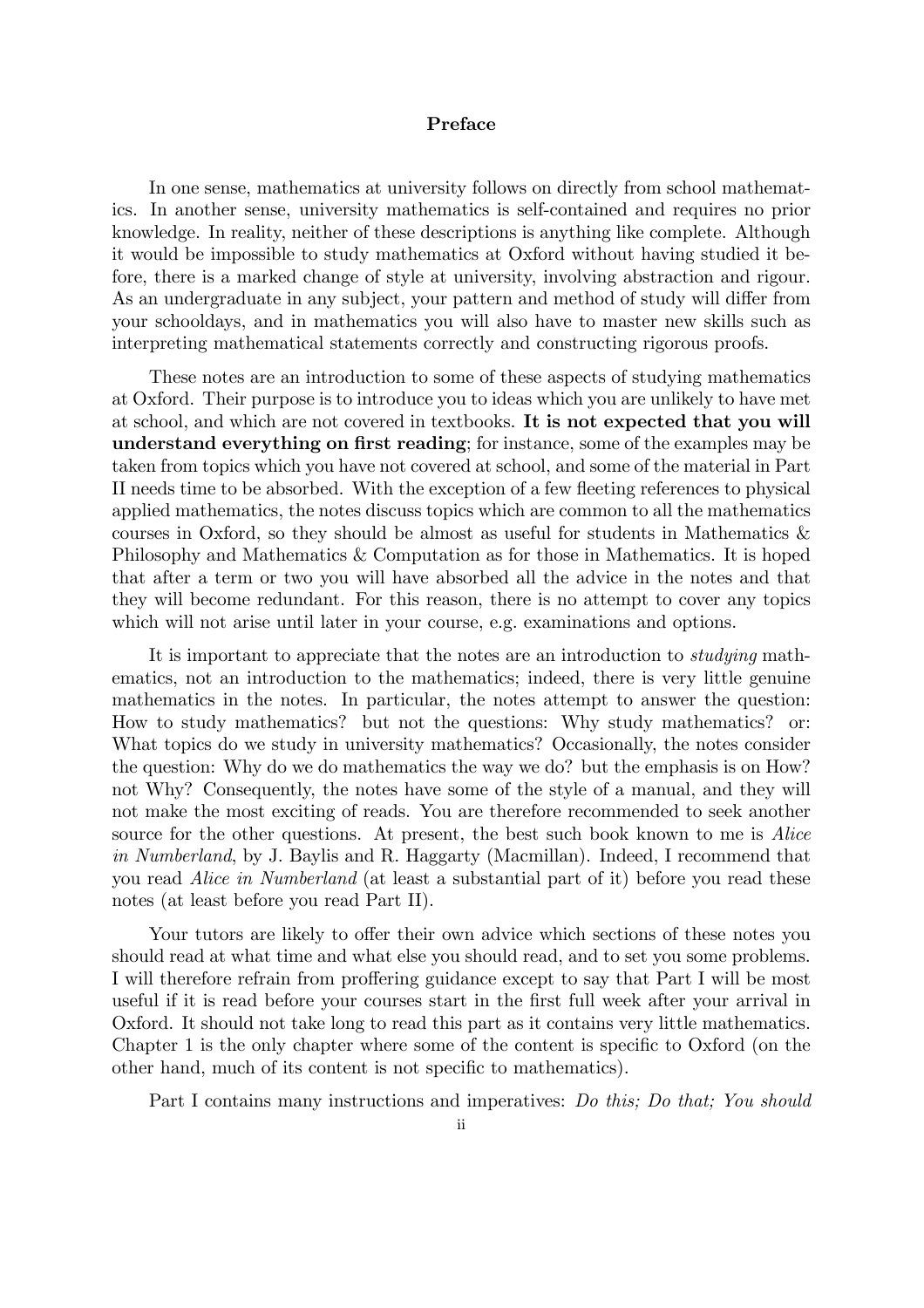... They are to be regarded as recommendations or advice, rather than rules which must be religiously observed. (Indeed, it is unlikely that anyone would have time or inclination to carry out all the tasks suggested.) Students differ in temperament and intellect, so what suits one undergraduate will not necessarily suit another. It is up to you to work out your own work-style; it is hoped that these notes will assist you. It is possible that your tutor will disagree with some of the advice. What I have included is what I regard as good advice in general. I believe that all tutors will agree with most of what I have written, and I am confident that students who follow most of the advice will be more successful, in general, than those who ignore it. Nevertheless, any opinions expressed in these notes are my own (and, in the case of Chapter 3, those of Nick Woodhouse); they do not necessarily represent the views of any other individual or institution.

Part II is much more technical than Part I, and will need to be read carefully. Many of the individual sentences may need to be read several times to understand their precise meaning and significance. Since some of the ideas are sophisticated, there may be some points which remain unclear to you even after hard thought, particularly if you are reading them before the course has started. If so, do not be alarmed–all may become clear when the course starts and you have a context in which to consider the point. You should be able to understand later sections without having grasped every point earlier on. The most difficult sections are probably 4.4, 4.5 and 5.7, so you may want to start Chapter 5 before tackling Sections 4.4 and 4.5; in Sections 5.2—5.5, it will be more profitable if you pick out some of the examples which are at the appropriate level for you than if you work through them all at one reading. Apart from the list of contents, you can use the summaries at the end of each section to find where a topic is discussed. In order to facilitate using the notes for reference, there are many cross-references between sections, and a few places where material is repeated.

Before writing the notes, I read two booklets: Study Skills in Mathematics, edited by Diana Burkardt and Des Rutherford of the Shell Centre for Mathematical Education at the University of Nottingham, and Proofs and What is a proof? appendices of lecture notes of La Trobe University, Australia. Although only faint traces of those sources may appear in these notes, they were very helpful in guiding me where to start and how to express the ideas. I am grateful to several colleagues for their comments on earlier drafts, especially to Nick Woodhouse for contributing a chapter explaining the differences, and many similarities, between pure and applied mathematics.

St. John's College C.J.K.B. Oxford April 1994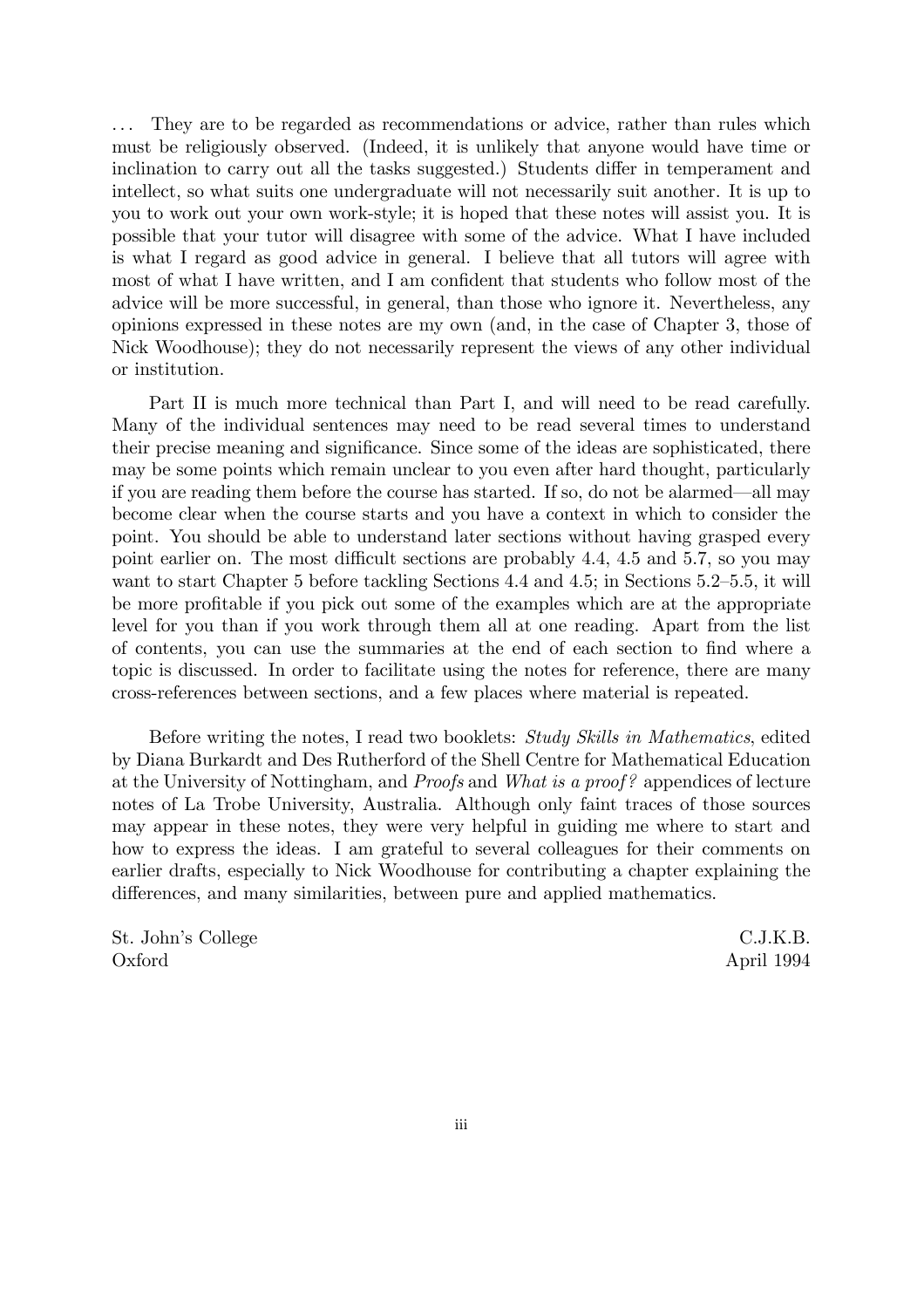## PART I

#### CHAPTER 1

#### University study

In this chapter, we shall discuss the general way in which you are likely to go about your academic work.

#### 1.1 Pattern of work

There are three main aspects of university study:

- (1) Lectures
- (2) Tutorials (or classes)
- (3) Private study (reading books, working through lecture notes, doing problems)

This ordering is arbitrary; it corresponds neither to importance nor to duration of these activities. Tutorials are the most important in terms of the ratio of potential benefit to duration, but they will occupy the least time, private study the most.

The total amount of time spent on study should be consistent with your status as a full-time student. This means that it should at least equal the amount of time that you would work in a full-time job, and the amount of time which you spent at school, including homework. There are 168 hours in the week, so this leaves plenty of time for other activities, even after allowing for eating, sleeping, etc. Provided that you organise your time well, you will be able to socialise and participate in sport, or arts, or whatever else you want to do, as well as study mathematics successfully.

Where university education differs from school, and from most employment, is that most of your-working time is organised by yourself. In your first two terms, lectures will account for 10 hours a week, and tutorials for about 2 hours, at appointed hours. It is up to you to choose at what time to do your private study. You may like to work from 9 to 5 Monday to Friday, or you may prefer to work in the early hours of the morning and at weekends. It is not important when you choose to work, provided that you meet the following constraints: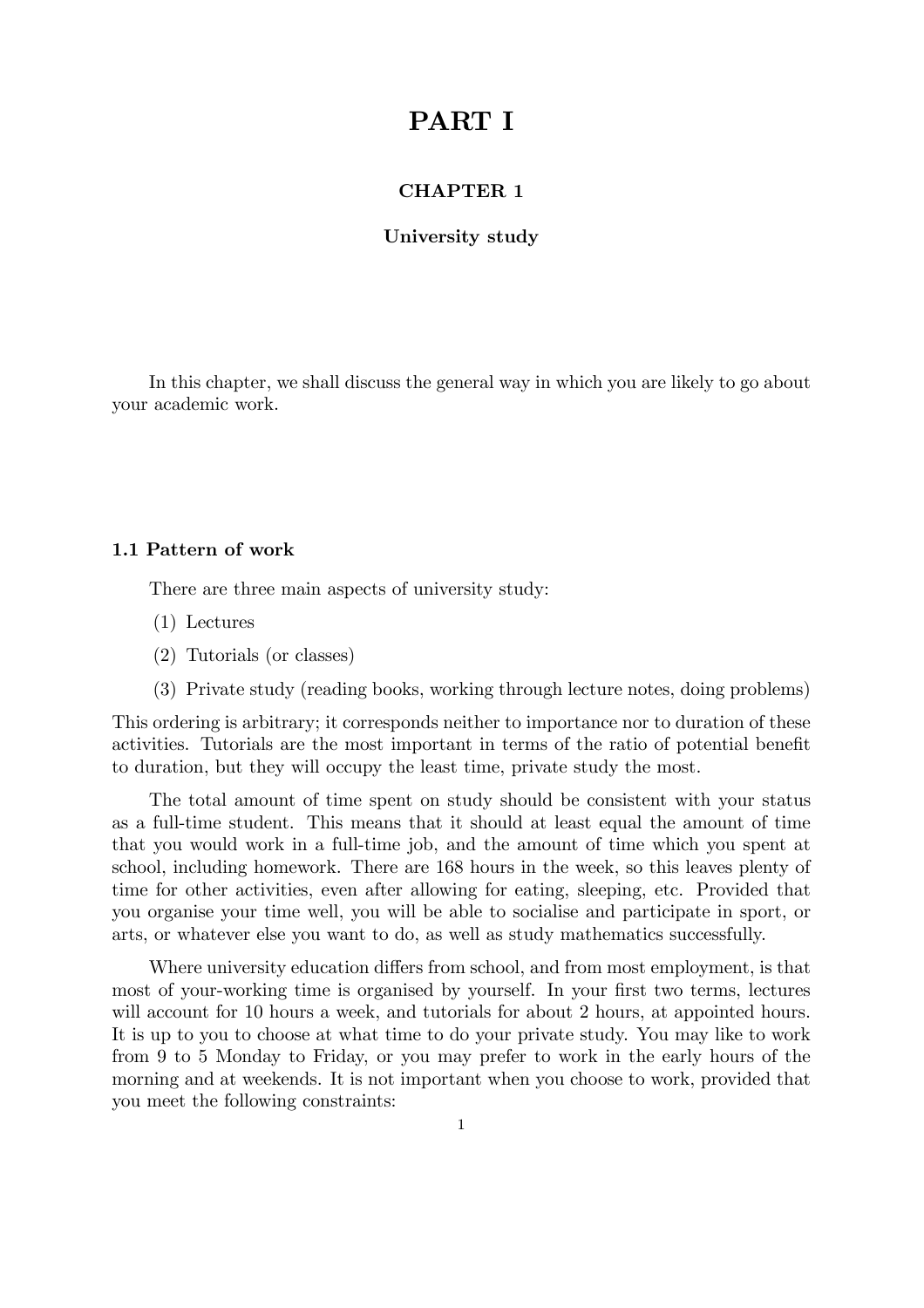- (i) you will have to perform certain tasks between lectures and before tutorials (see Sections 1.2 and 1.3),
- (ii) unless you have exceptional stamina, it is probably not a good idea to work for very long periods without at least a short break (even if it is only to make yourself a cup of coffee),
- (iii) you should be alert (i.e., not half-asleep) for lectures and tutorials.

Although it is not important when you choose to work, it is vital that you should get into a regular and full pattern of work soon after your arrival in Oxford (before you commit yourself to too many other activities). You are recommended to write down a weekly timetable for yourself. The main purpose of this is to avoid the unhappy situation, into which too many students fall, where increasing involvement in other activities, and/or general frittering away of time, erodes your work without you really noticing it. It will take some experimentation to work your timetable out, but it should be possible for you to have a tentative timetable within your first week, which you can adjust as your pattern of activities settles down. It is not expected that you will stick slavishly to the same timetable week after week. Of course, there will be occasions when unexpected or irregular events cause you to miss a session when you intended to work, or when you are feeling under the weather so that working would be pointless. If you are conscious that you have slipped behind a planned schedule, you are much more likely to make time to catch up later. You should not be afraid to tell fellow-students who interrupt your work that you cannot join in social activities for the time being. You won't lose any friends by doing this—at any rate, not worthwhile friends!

It is also important that at an early stage you should find a place to work where you will not be greatly distracted. This is most likely to be your own room in college, but if you find that your attention drifts too often towards the non-mathematical pursuits available in the room, or if you are interrupted too often by friends eager to socialise, you may prefer to work in a library or elsewhere.

Your work is likely to get on better if you discuss mathematics with your peers (see Section 1.4). So, it will be beneficial to find one or two other mathematicians in your year with whom you get on sufficiently well that you can discuss any difficulties which you may have with lectures, exercises, etc.

#### Summary

- 1. Your total working-time should be consistent with your status as a full-time student.
- 2. You should get into a regular pattern of work as soon as possible.
- 3. You should find a regular place to work, free from distractions.
- 4. Find other students with whom you can discuss your work.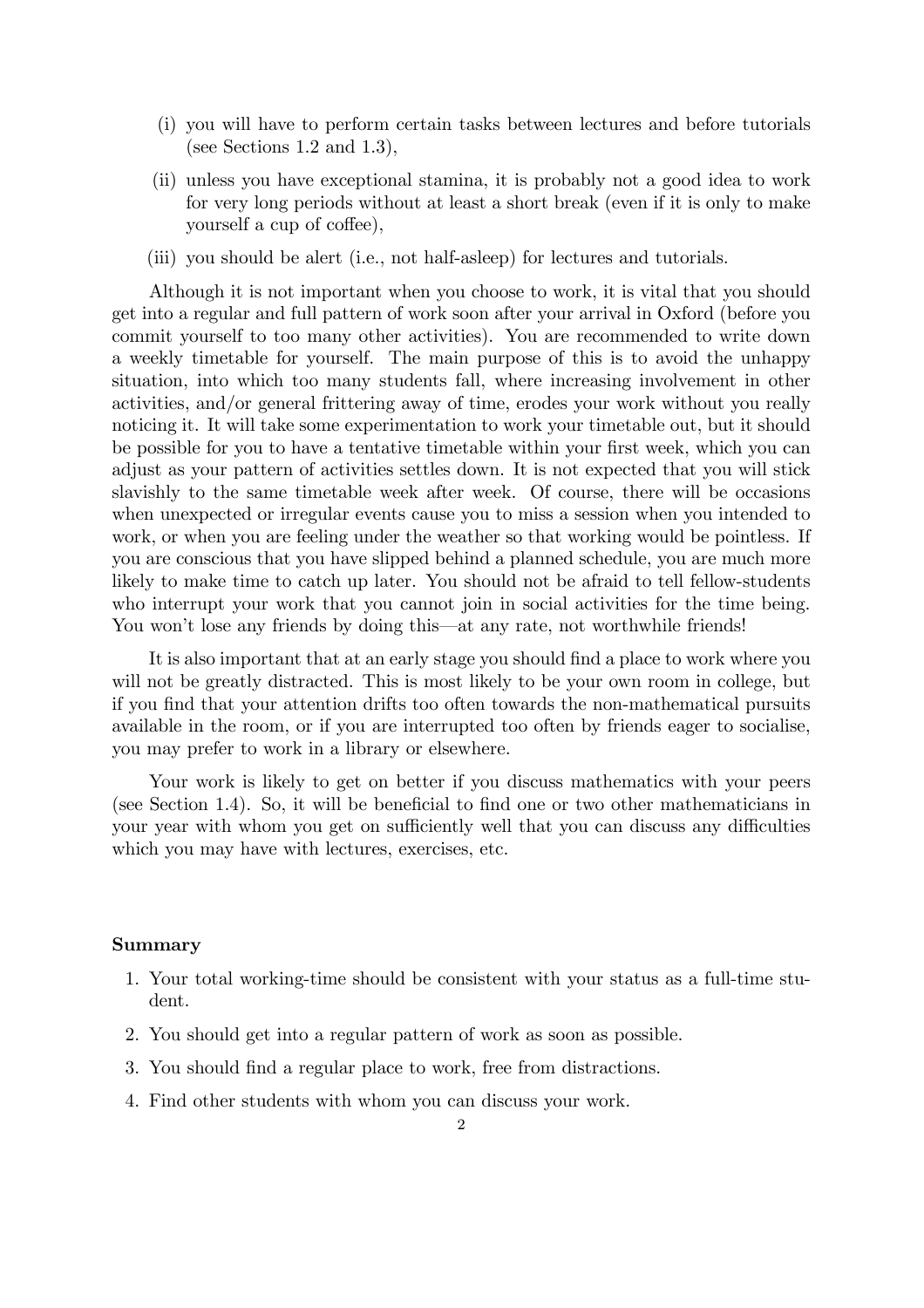#### 1.2 Lectures

In your first two terms, you will have about 10 lectures a week (usually, two or three lectures a week on each of about four topics). Subsequently, the number of lectures will tend to decrease gradually. Lectures last a nominal hour; in practice this means about 50 minutes, to allow time for arrival and departure.

You should go to all the lectures on all your courses. If by necessity you miss a lecture, get hold of the lecture notes from somebody else and work through them. (Don't just photocopy them and file them; that way, you learn nothing.)

#### During lectures

Many of the lectures will have a rather formal style. The lecturer will speak and write on the board (some lectures may have interludes such as computer demonstrations, jokes, etc.). You will have to learn by experience what form of notes to take. Ideally, you should concentrate on trying to follow the mathematical argument, and take notes only of the essential points; if you succeed in understanding the argument, you will have no difficulty in filling in the gaps afterwards (provided that you do so before you have forgotten everything). However, in practice, you may well find that you often fail to keep up with the lecturer's reasoning. In that case, rather than coming out of the lecture with little understood and little written down, you should copy whatever is written on the board, plus anything else which seems important. This seems a crazy, inefficient, way to study–why don't the lecturers provide handouts of what they write on the board? The answer is that experience shows that most students do not work through impersonal handouts thoroughly, whereas the copying method does help to concentrate the mind, ensures that something is absorbed if only by a process of osmosis, and provides students with something which they can regard as their personal version of the mathematics.

The lectures will vary in quality; some will be much more entertaining than others; some will be much clearer than others; some will be much better prepared than others. Often, you will lose the thread of the mathematical argument for a while during a lecture. Whatever happens, you should stick it out, and make as much of the lecture as you can. In the long run, you often learn more from a lecture which at the time appeared obscure than from one which was crystal clear. This may be because the material was deep and difficult, or it may be because you are obliged to work on the lecture afterwards. You can be sure that it will be much easier to understand the material by reading a book afterwards if you have been to a lecture (however bad the lecture may have seemed) than if you skipped the lecture. Reciprocally, it will be much easier to follow a lecture if you read ahead in a book.

Please do not talk or otherwise disturb the rest of the audience during lectures, unless you want to ask the lecturer a question. There may be moments when you are bored and would prefer to chat to your friends, but other people sitting near you may want to listen to the lecturer and you should let them do so.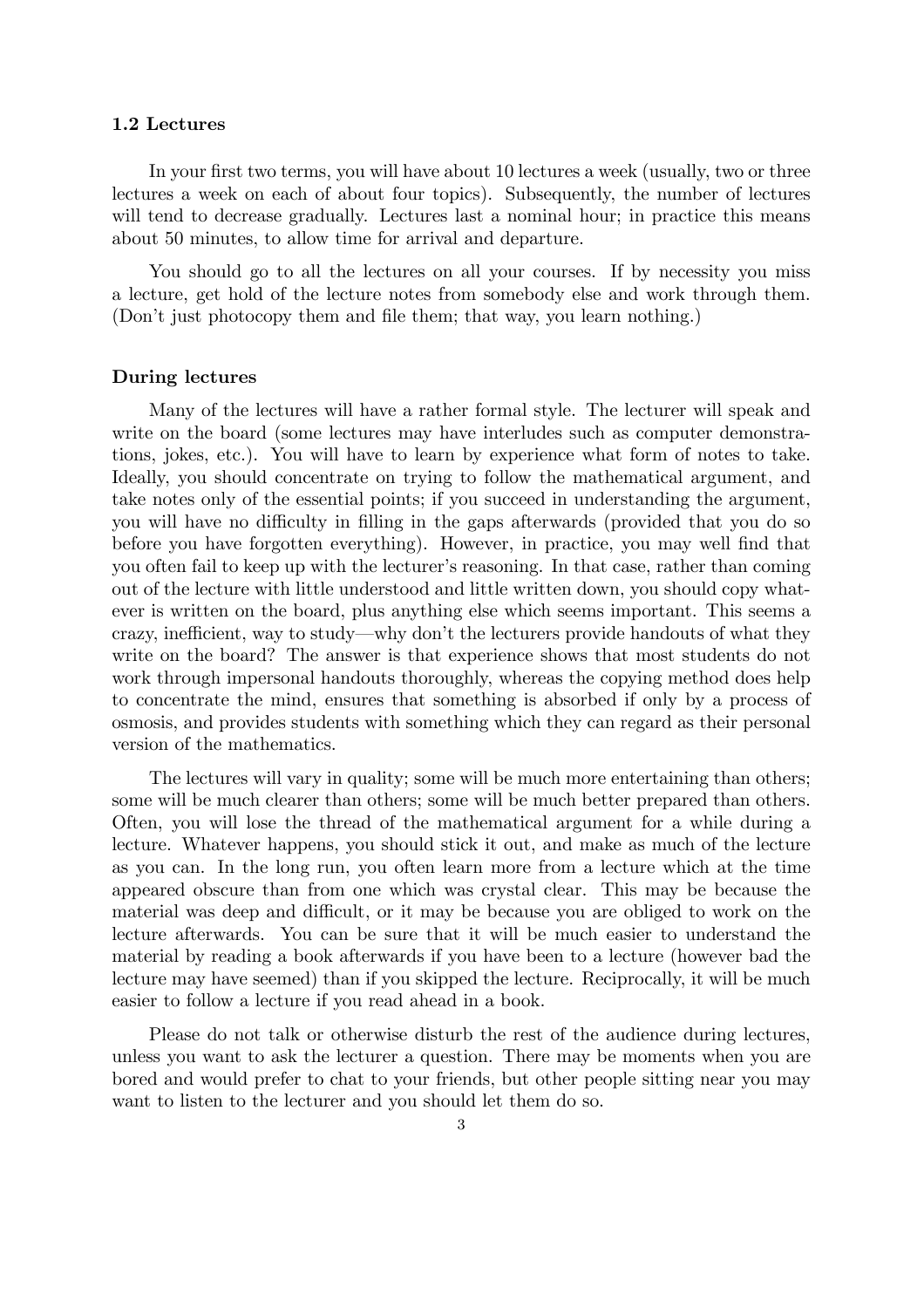#### Between lectures

As soon as possible after each lecture, and in any case before the next lecture on the same course, you should go through your notes carefully and make sure that you understand them. If the notes are untidy, you may decide to rewrite them completely (but it is time-consuming if you always do this). Otherwise, annotate your notes by highlighting the points which seem important, and by adding marginal notes to clarify anything which is obscure. Compare your notes with corresponding material in whichever book(s) you are using for the course; you may want to make cross-references. If the books and notes formulate some result in different ways, make sure that you understand the relationship between the various versions. (Does each result imply the other? Is one version more general?) We shall return to this subject in more detail in Section 2.1.

Next, try some problems which appear to be related to the material in the lecture, using exercises from textbooks or from problem sheets given to you by the lecturer or your tutor. Each sheet is likely to cover more than one lecture, so some of the questions may depend on material which you have not yet covered. Therefore, you should not spend large amounts of time stuck on one problem–set it aside until after the next lecture, or until you have read more of the book, when it may become much easier; or just set it aside until tomorrow, when inspiration may come for no apparent reason. This method of attempting problems at an early stage may appear to be wasteful of your time by inducing you to attempt some problems before you have learned the relevant techniques. However, that time will not be wasted; the surest way of understanding a piece of theory is to find out how it can be applied to solve a difficult problem which you have previously attempted unsuccessfully! Moreover, by doing some problems at each stage, you will make it less likely that you will be short of time before a tutorial. We shall return to this subject in more detail in Section 2.2.

If you read ahead in a book, you will greatly improve your chances of following the next lecture, and therefore be likely to benefit much more from the lecture than if you encounter the material for the first time in the lecture.

#### Resolving obscure points

It may be that, either during or after a lecture, you will come across something which you think is wrong (lecturers do make mistakes, some more often than others), or which you do not understand, even after consulting textbooks. Don't just put it aside saying "It's only a small point; it doesn't matter". Do one or more of the following:

- (i) interrupt the lecture to ask a question (this takes courage, but it may help your fellow-students),
- (ii) ask the lecturer at the end of the lecture (or the next lecture),
- (iii) ask fellow-students (you may find that they do not understand too clearly, either!),
- (iv) ask your tutor in your next tutorial.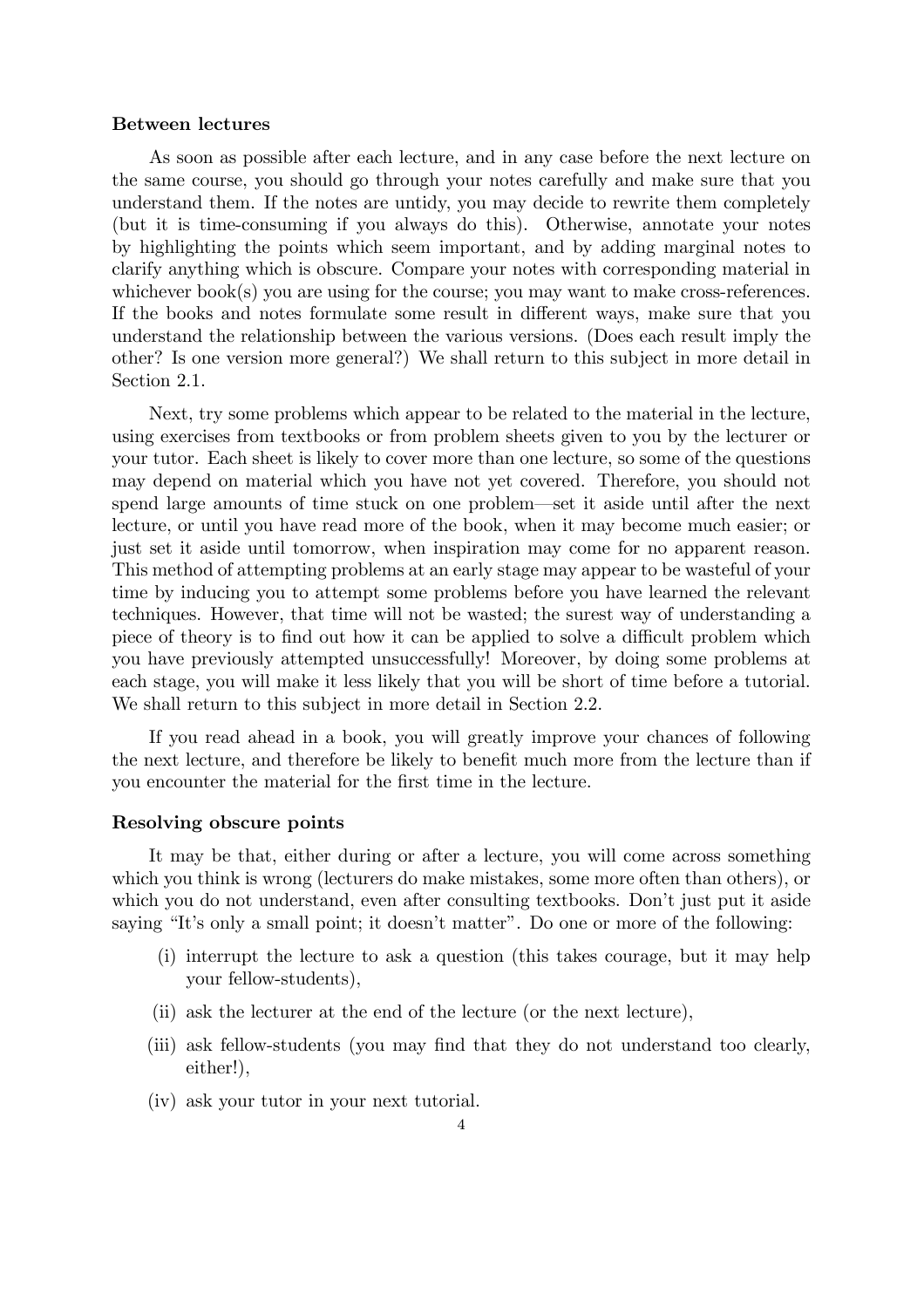#### Summary

- 1. Go to all the lectures and take notes.
- 2. After the lecture, work through your notes, make sure that you understand them, and add clarifications of difficult points.
- 3. Attempt some problems related to the lecture.
- 4. Make sure that all points which you cannot work out for yourself are explained to you.

#### 1.3 Tutorials

The arrangements for tutorials vary from college to college, but you are likely to have about two tutorials a week. Typically, there are two students (and one tutor) in each tutorial, but there may be variations. In some colleges, some tutorials may be replaced by classes of 4—10 students. For brevity, we shall only use the word "tutorial" here, but almost everything applies equally to classes.

Although you may be doing several lecture courses simultaneously, any one tutorial is likely to cover at most two of them, with the other courses being deferred until a later tutorial probably with a different tutor. This means that tutorials on any particular course will occur at intervals of one or two weeks. However, if you are seriously stuck on a problem, it is sensible to take any opportunity to get some help, for example by contacting your tutor between tutorials, or by asking another of your tutors at the end of a tutorial on other courses.

#### During the tutorial

The principal function of a tutorial is for the tutor to fill you in on any parts of the course which are causing you difficulty. It is important to realise that the tutor is there to help you, and not to examine you. However, in order to help you, the tutor has to find out what you do not know or do not understand. Naturally, exposure of your ignorance may make you uncomfortable, particularly if you do not know the tutor very well, but it is likely to be disastrous if you try to cover up gaps in your knowledge or understanding, particularly if you succeed for a time. In the long run, you will be exposed, if not by the tutor, then by the examiner; meanwhile, much time will have been wasted.

There are various ways in which the tutor may find out what you need to have explained:

(i) you can tell the tutor (this is the best way–it saves time!),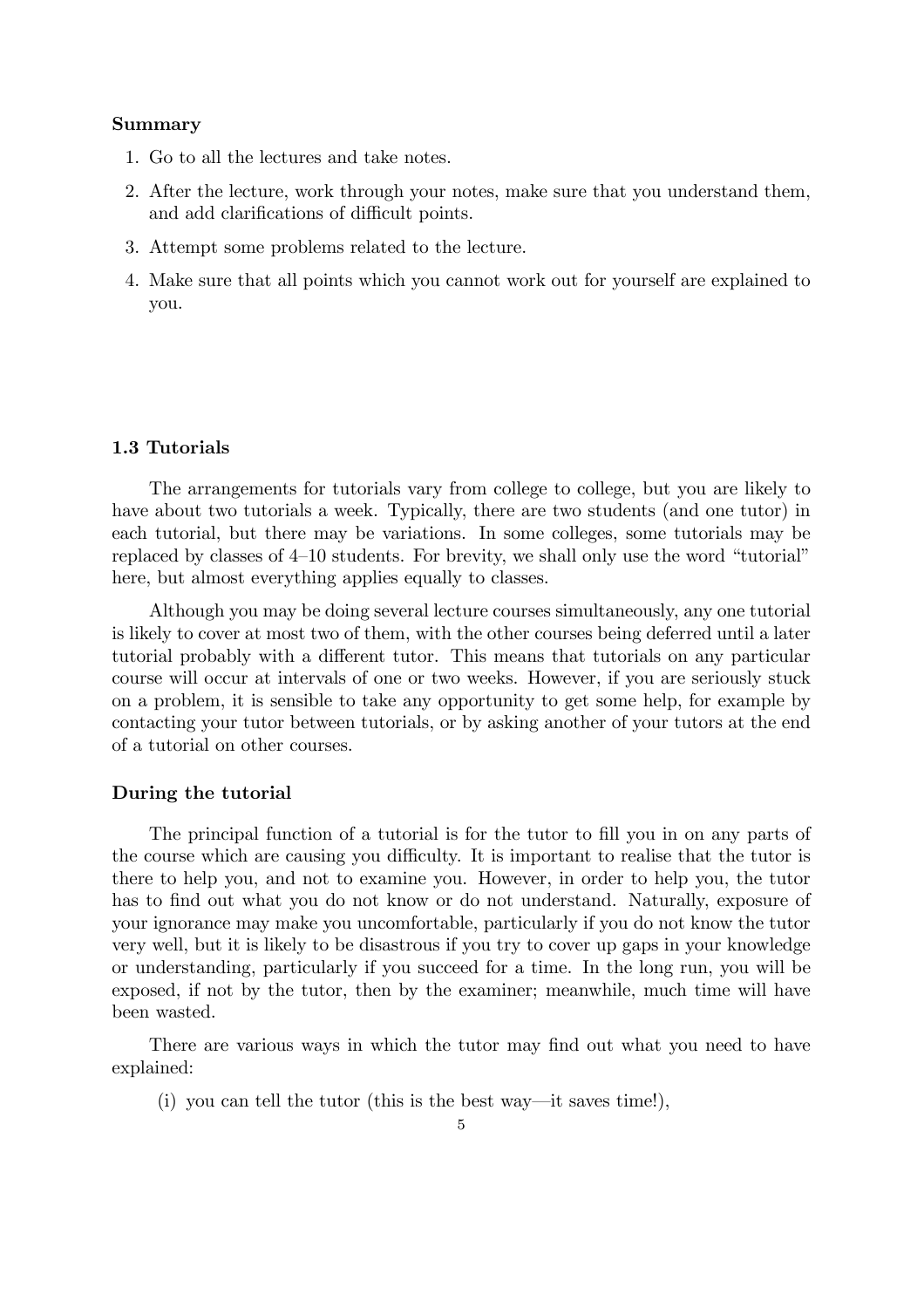- (ii) you may have failed to solve correctly some of the set questions,
- (iii) the tutor may ask oral questions.

The purpose of oral questions is to see if you are following the argument, so that the tutor can recapitulate if necessary, or move on if not. These questions are not intended to be a test, or to trick you. You should not be afraid to give a partial answer, or even (after thinking for a while) to say that you do not know the answer or you do not understand the question. The worst possible outcome is 5 minutes of complete silence which the tutor is eventually obliged to break by answering his/her own question.

In practice, the majority of any tutorial is likely to be taken up with going through problems given to you in advance either by the lecturer or by the tutor. However, there should be an opportunity for you to raise other questions. Occasionally, if time permits, you may find the tutor takes the initiative to expand on some topic of his/her own choice. Some tutors will have told you to hand in your work beforehand so that they can mark it in advance.

You may find that tutors discourage you from taking notes during tutorials, as they want you to use the time to think about the mathematics. Most tutors will invite you to take away anything that they have written down on paper during the tutorial (if they don't, you should ask for it). There will only be one copy of this, so you will have to come to an arrangement with your partner about photocopying or about passing the notes on to each other. Some tutors may use a blackboard or whiteboard (and may expect you to participate on the board); feel free to ask their advice about taking notes.

#### Before the tutorial

However you organise your work, you should start work set for a tutorial well before it need be completed. If you leave it all until the day before, you will very likely not leave yourself enough time, and you will certainly not give yourself any chance of having a second attempt if the first is unsuccessful. If the tutorials on the course are at fortnightly intervals, you should attempt some of the problems within the first week, interleaving with your work on other courses, in order to keep up with the lectures and to prevent a backlog. None of this means that you will have more work in the long run–you will have to do the problems sometime. It is just a matter of arranging your schedule in such a way as to get maximum benefit both from your tutorials and also from working consistently (and deeply) rather than in crises (when inevitably work tends to become superficial). See Section 1.2 for further comments on the value of doing problems regularly between lectures.

It is very good practice to meet your tutorial partner shortly before the tutorial to find out which parts of the set work each of you has done or failed to do. If there is some problem which your partner has solved and you have not, ask him/her to explain it to you. If he/she succeeds in this, you will have saved time in the tutorial. Surprisingly often, you will find that your partner cannot explain it satisfactorily, either because there is something definitely wrong in the solution, or because he/she does not properly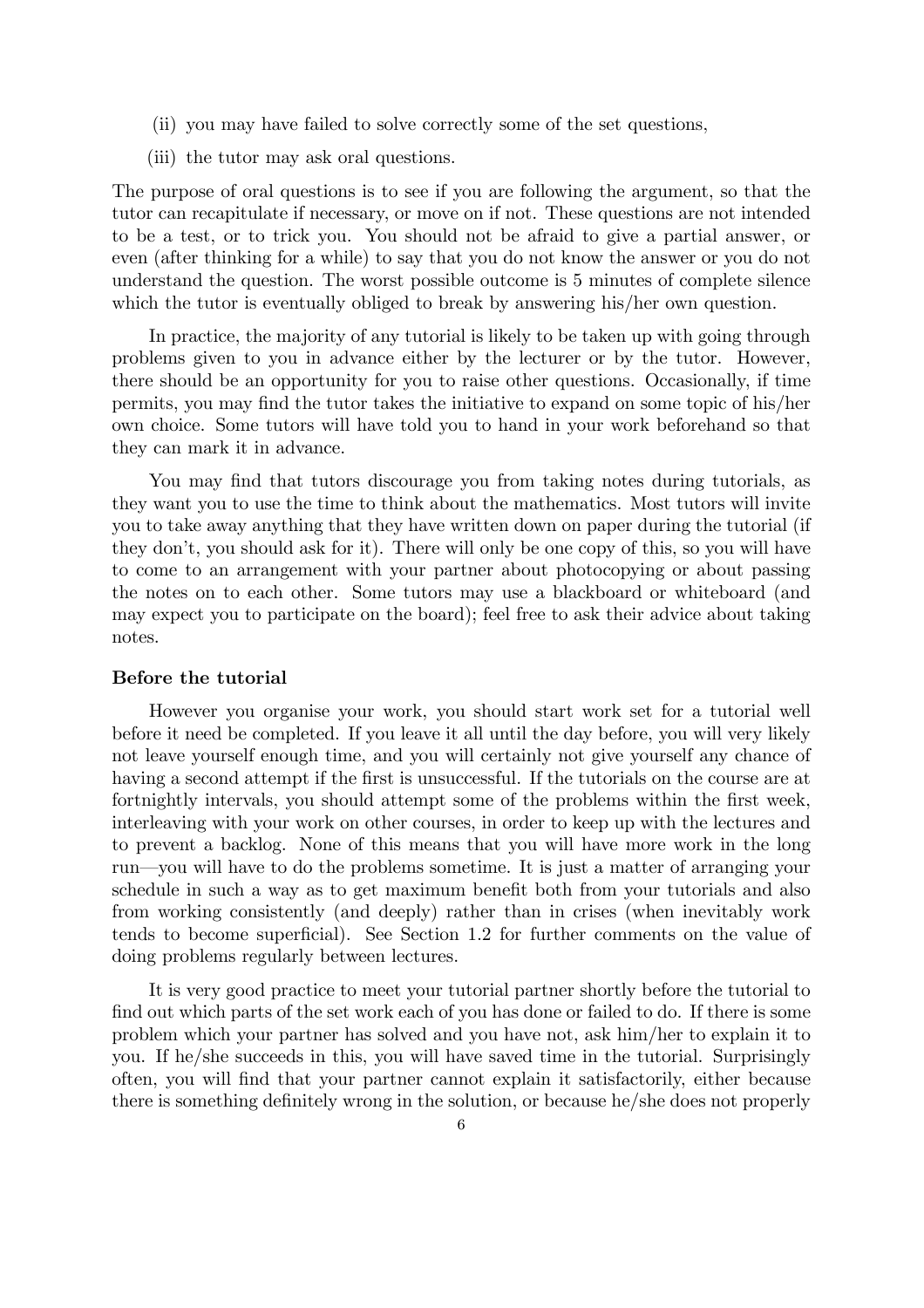understand what he/she is doing. In that case, you will both discover the error or gap in your partner's work. Apart from avoiding considerable confusion in the tutorial, this process will greatly improve the understanding of both of you. Explaining a piece of mathematics to other people is a very effective way of getting to understand it. We shall return to this subject in Section 1.4.

If you and your partner have arrived at contradictory solutions, examine each other's solutions and see if you can find a mistake. Often, you will both find a mistake!

#### After the tutorial

As soon as possible after the tutorial (preferably immediately), you should go through the problems which you failed to solve, and write out proper solutions. Any notes which you bring out of the tutorial will be sketchy; you should write out detailed solutions, as this will ensure that you think about the mathematics involved. Finding out how to solve a problem which had previously defeated you is a highly effective way of gaining a deep mathematical understanding (which you will retain for future use), provided that you take the trouble to understand the argument fully. Don't just file away the tutor's notes with your own (failed) solutions–that way, you learn nothing more.

#### Arranging tutorials

The timings for tutorials are arranged at the beginning of term, but plans often have to be changed later. You will have some opportunity to express preferences over times, but this is likely to be severely restricted by tutors' many other commitments. Please don't say "I can only manage a tutorial at 4 o'clock on Wednesday"; but it is very proper to say "I'd prefer not to have a tutorial on Thursday, because I have already arranged one that day with Dr X"; you are likely to find tutors willing to adjust their arrangements to meet your non-academic commitments, within reason. Some tutors prefer to teach in the morning, some in the afternoon; you may find they are not keen to alter such a pattern.

The initial choice of pairings for tutorials in your first term will be highly arbitrary and experimental, as tutors have little reliable information by which to decide. After a while, you may find pairings changed as tutors find out who fits well with whom. These choices depend on many factors; mathematical ability is one of them, but it is certainly not the only one. Tutors will also take into account personality and compatibility; it helps if the students in a tutorial are on good terms with each other.

If you have a strong wish not to be paired with some individual, you should let your tutors know. Please, do not be excessively restrictive–"I refuse to have tutorials with anybody except Y" may not make you too popular with your tutor, even if it does please Y! However, it is legitimate to express positive preferences as to tutorial partners. Often, your preference will be granted, but occasionally the tutor may have some overriding reason to pair you in some other way.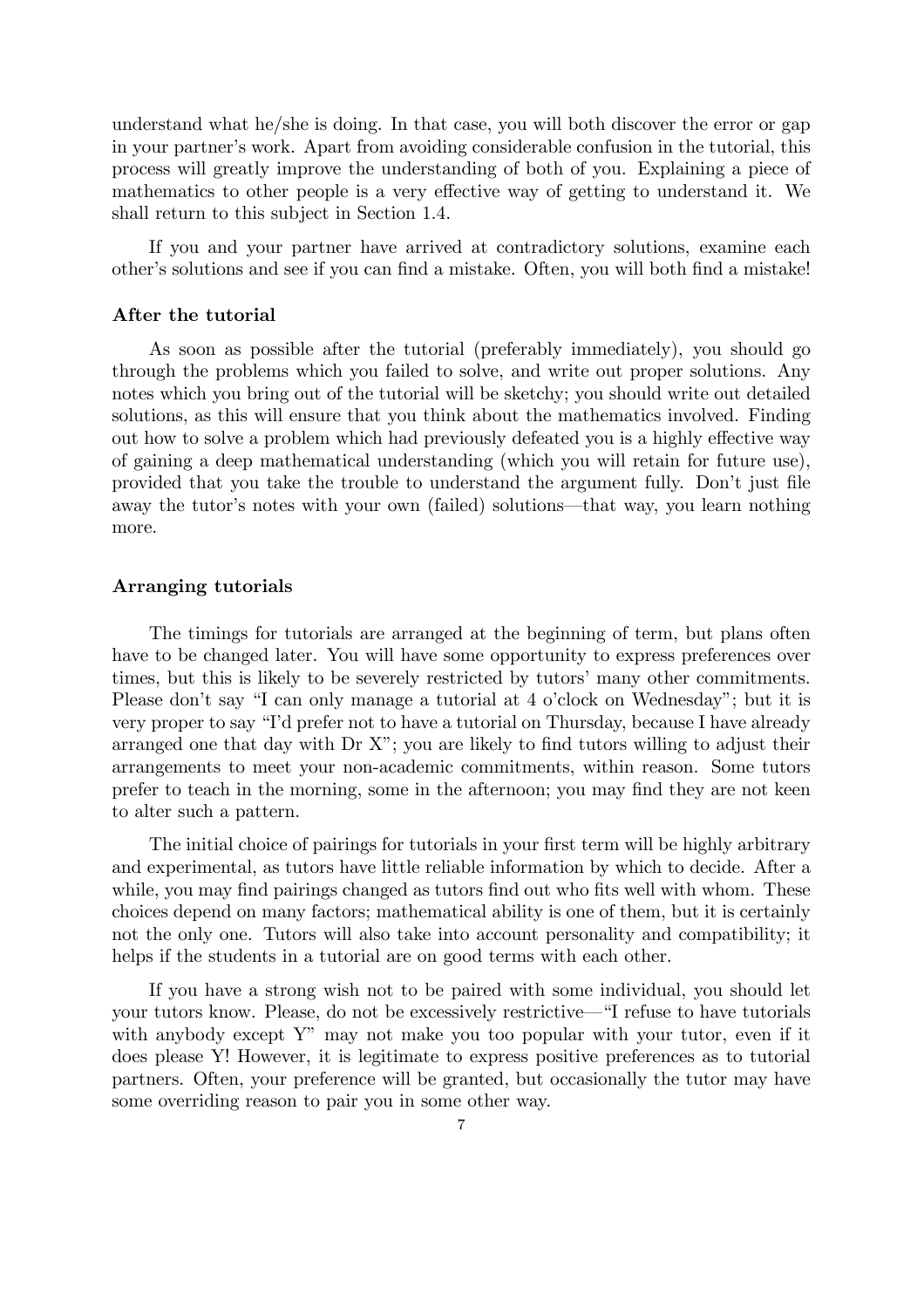#### Summary

- 1. Tutorials are intended to fill in gaps in your knowledge, so you should not be afraid to ask questions or say that you do not understand.
- 2. Start work for a tutorial well in advance.
- 3. Discuss with your partner which topics need to be raised in a tutorial.
- 4. After the tutorial, make sure that you understand everything which was explained to you.

#### 1.4 Cooperation with fellow-students

We have already described in Sections 1.1 and 1.3 the advantages of constructive cooperation with your fellow-students. There is no doubt that students who discuss their work sensibly with their peers enhance their work by doing so. Usually, these discussions take place in an informal setting, so it helps if you make friends with some fellow mathematicians. Of course, this does not mean that you should merely copy out other people's solutions–such a procedure on its own teaches you almost nothing, and it may be positively damaging to you if it deceives your tutors and causes tutorials to be pitched at a higher level than is appropriate for your own ability.

Cooperation between students can be highly constructive if it is done selectively. You should always try the problems on your own first, but if you are seriously stuck, try asking other students. Preferably, you should first explain to them what you have tried–sometimes, the act of doing this makes the way forward obvious–then you should ask for a hint or sketch of the solution. If you do have to go so far as asking another student to tell you the full answer, you should ask him/her to explain things orally (simultaneously writing down formulae, etc.), rather than asking for the written solution to be handed over. This process of explaining a solution can be very valuable for both parties, as it encourages them both to understand the mathematics involved. Cooperation can only be two-sided, so you should be prepared to help other students in a constructive way–make sure that they have made a decent attempt at the problems.

As mentioned in Section 1.3, it is particularly beneficial if you discuss work with your tutorial partner, especially if you discover beforehand which topics need to be raised in each tutorial.

#### Summary

1. You are recommended to discuss your work with fellow-students, in a constructive way.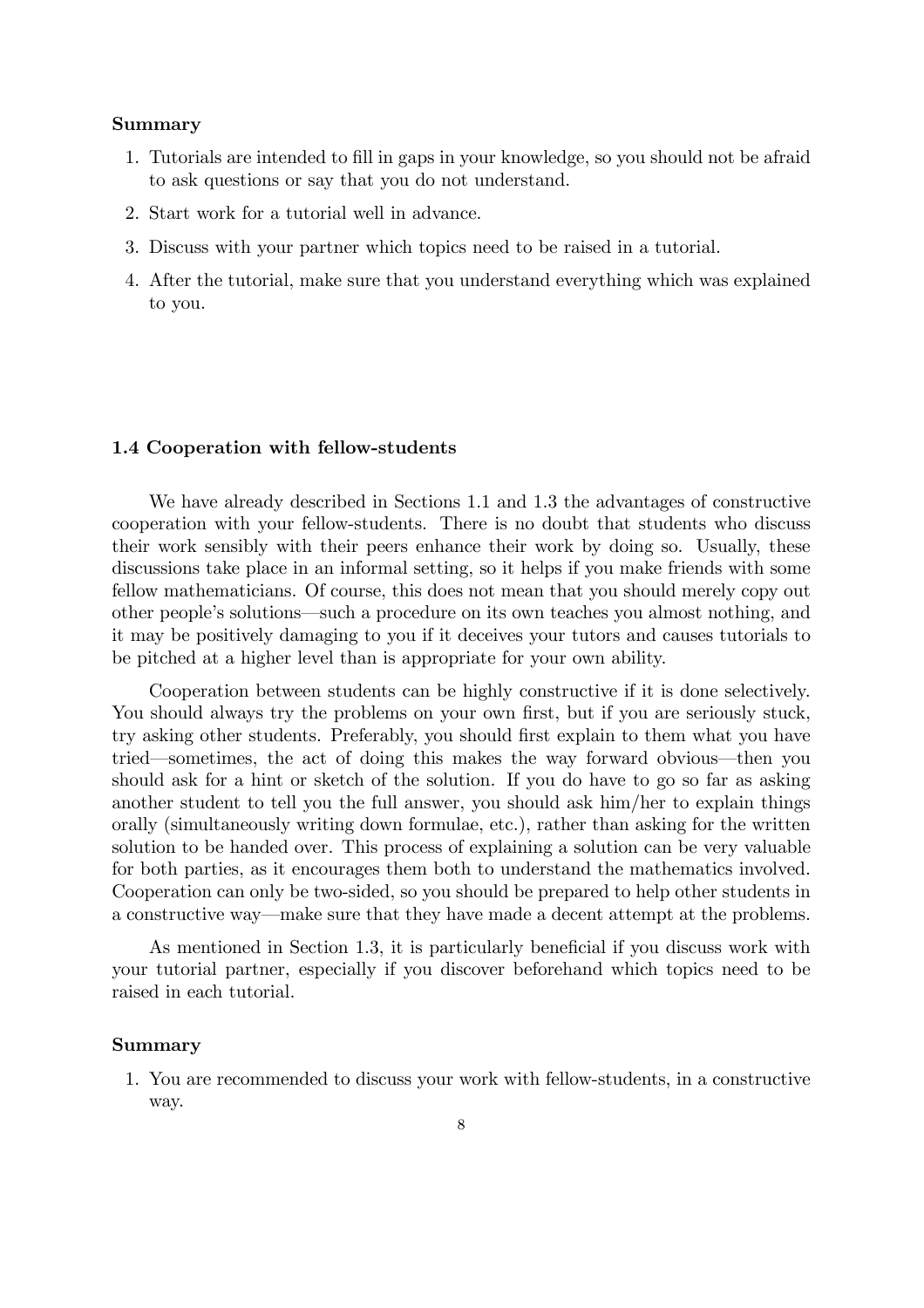2. Do not ride on other students' backs by using their answers without making a determined effort yourself.

#### 1.5 Books and libraries

Students sometimes seem to think that a complete set of lecture notes removes the need for books, or vice versa. This is a mistake; the content of books and lecture notes often overlap, but they fulfil different roles. Books last; lectures end within an hour. Books have room for more material than can be fitted into lectures, so you will often find extra explanation or information in the books; on the other hand lecturers can use tools such as vocal emphasis and visual aids to bring out points which are difficult to put across in print. While doing problems, you will sometimes find that you want to look up something which is not in, or not easily found in, your lecture notes; or perhaps you will just want to look in a book to see if you can find some useful idea (see Section 2.2 for more discussion of doing problems). Moreover, it can be a very valuable exercise to compare two or more different formulations of a result, one in your lecture notes and others in books, and to work out the relationship between them (see also Section 1.2).

In order to use books efficiently, it is necessary that you should have them readily to hand. Although college libraries will have a copy of all the basic undergraduate textbooks, they are likely to have only one copy of each book, so not all undergraduates can have access to the right library books at the right time. For these reasons, it is highly desirable that you should obtain your own copies of some books. You will be given lists of recommended books, and tutors will advise you which are essential. Both Blackwells and Dillons shops in Oxford are likely to have these books in stock when you arrive in Oxford (but they may disappear quickly); you may be able to buy second-hand copies, for example from Blackwells second-hand department, or from the book sale usually held in the Mathematical Institute a few days after your arrival (but second-hand copies will disappear extremely quickly).

You will probably find that some of the books which you are recommended to obtain during your first term will immediately be of great value for the courses being given at that time, while others appear at first not to be so relevant, and perhaps appear to be rather too advanced. Books in the former category will often only be useful for one particular course, while those in the latter category are likely to be important in the long run as reference texts which you may use intermittently for various courses throughout your undergraduate career.

Apart from college libraries, you can use the Radcliffe Science Library for reference and the Hooke Library for borrowing. The RSL and the Hooke are both parts of the Bodleian Library, although they are in separate buildings. In order to use the RSL or the Hooke, it is necessary to register at the Bodleian. Since you never know when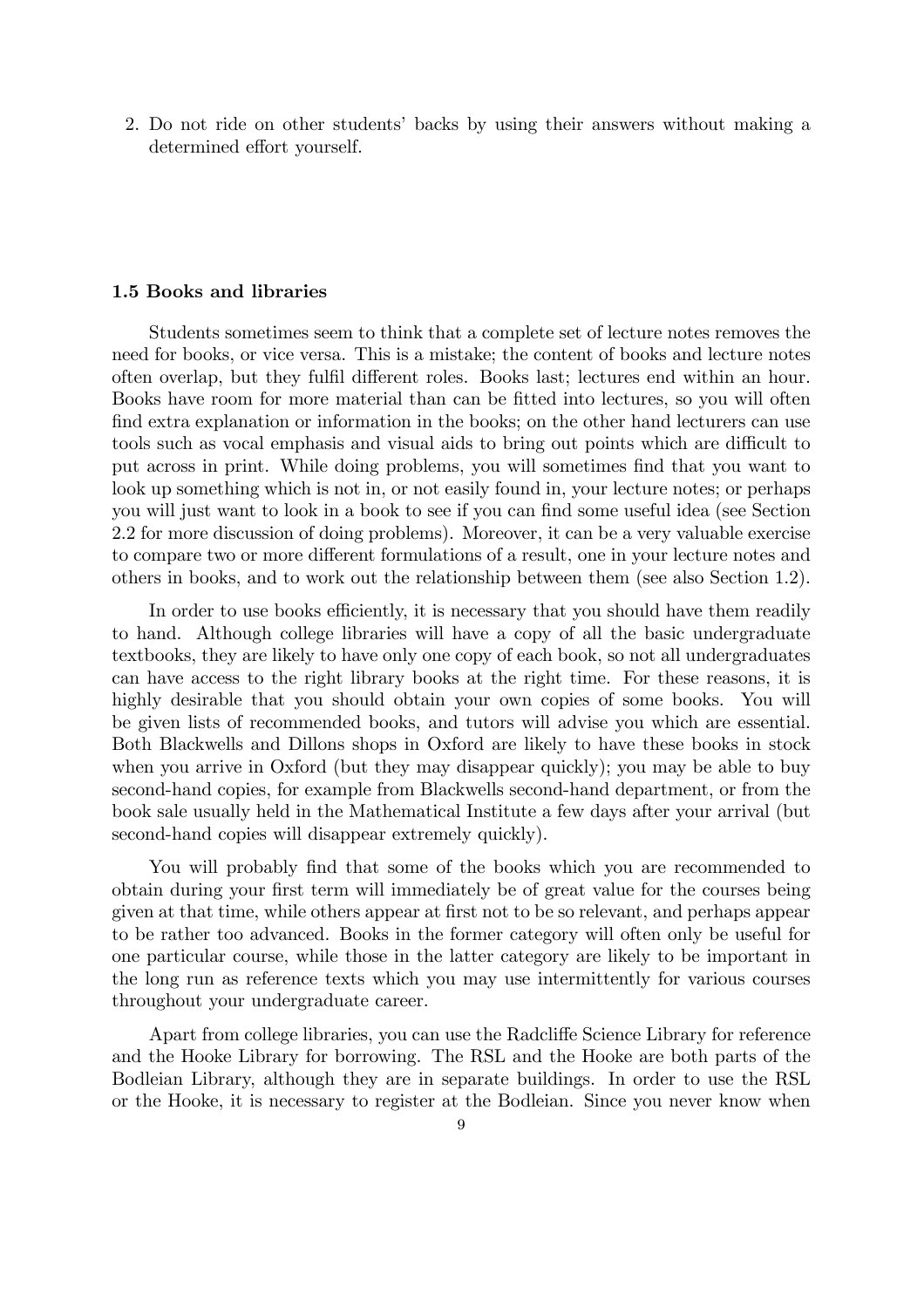you will want to use these libraries, it is advisable to register there when you have the opportunity to do so during your first week in Oxford.

#### Summary

- 1. Books play a valuable role in studying mathematics, beyond that of lecture notes.
- 2. Obtain your own copy of the important books, so that you always have them readily available.

#### 1.6 Vacation work

"Vacation" and "holiday" are far from synonymous. You are expected to do some academic work during each vacation, although this will certainly be at a reduced level of intensity and the vacation may well include a period of holiday.

You will be given specific guidance about vacation work by your tutors, but the following are general principles:

- (i) First, complete work on the courses which were being given at the end of term; for example, you may have problem sheets still to do. These tasks should be done during the first week of the vacation.
- (ii) Next, recapitulate the whole of the courses which you did during the term. A good way to do this is to do some old examination questions on the course.
- (iii) Finally, read ahead for next term's courses.

To encourage you to carry out these tasks, particularly (ii), tutors will sometimes set "Collections" (informal college examinations) at the beginning of term.

#### Summary

1. Use the vacations to consolidate what you have done during the preceding term, and to read ahead for the coming term.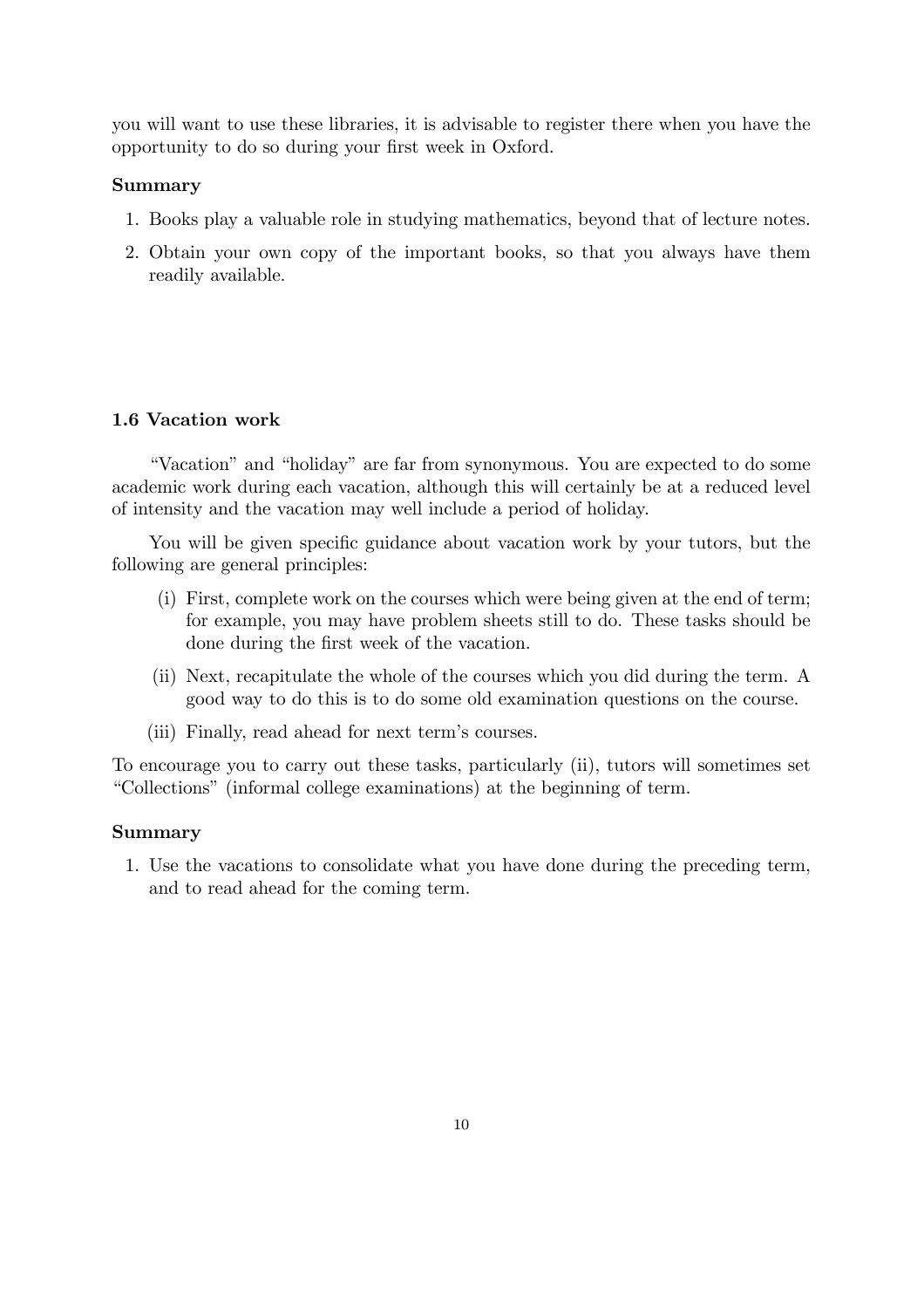#### CHAPTER 2

#### University mathematics

Mathematics at university level involves (a) studying the theory, and (b) solving problems; you cannot be a good mathematician without mastering both these skills. Although there is, in some respects, a fairly clear distinction between these two aspects of university mathematics, it is wrong to think of them as separate activities. In order to solve any problem, you are likely to have to apply some theory, and it is essential that you understand the theory properly, both in order that you know which piece of theory to apply, and also to ensure that you do not misapply it. Moreover, many problems will themselves be rather theoretical, requiring you to prove things about general classes of mathematical objects, not just specific examples. It is equally true (but less obvious) that, in order to understand the theory in a way which impresses on you its significance and which will therefore lodge itself in your mind (as opposed to merely understanding the statements line-by-line), it is essential to solve some problems which either apply the theory or extend it in some direction.

In this chapter, we shall give some general guidance about these two aspects of mathematics, and about the need for good exposition in written work. In the next chapter, you will find an applied mathematician's version of similar topics. In Part II of the notes, we shall discuss in more detail two particular aspects of the theory of (pure) mathematics (the correct interpretation and formulation of mathematical statements, and proofs and their construction) which frequently cause difficulty for new undergraduates. Many aspects of Part II will also be relevant to problem-solving and exposition.

#### 2.1 Studying the theory

There are two words which are commonly used to sum up the difference between university mathematics and school mathematics: abstraction and rigour. University mathematics is abstract in the sense that, most of the time, we do not study specific examples (and perform calculations involving numbers), but we study classes of mathematical objects such as functions, matrices, vectors, and groups (and perform calculations involving symbols and variables, such as  $f, x, A, a_{ij}, V, \mathbf{v}, G, g, \ldots$ , whose values are never specified). Our mathematics is rigorous in the sense that most of what we say or write has to be proved to be true.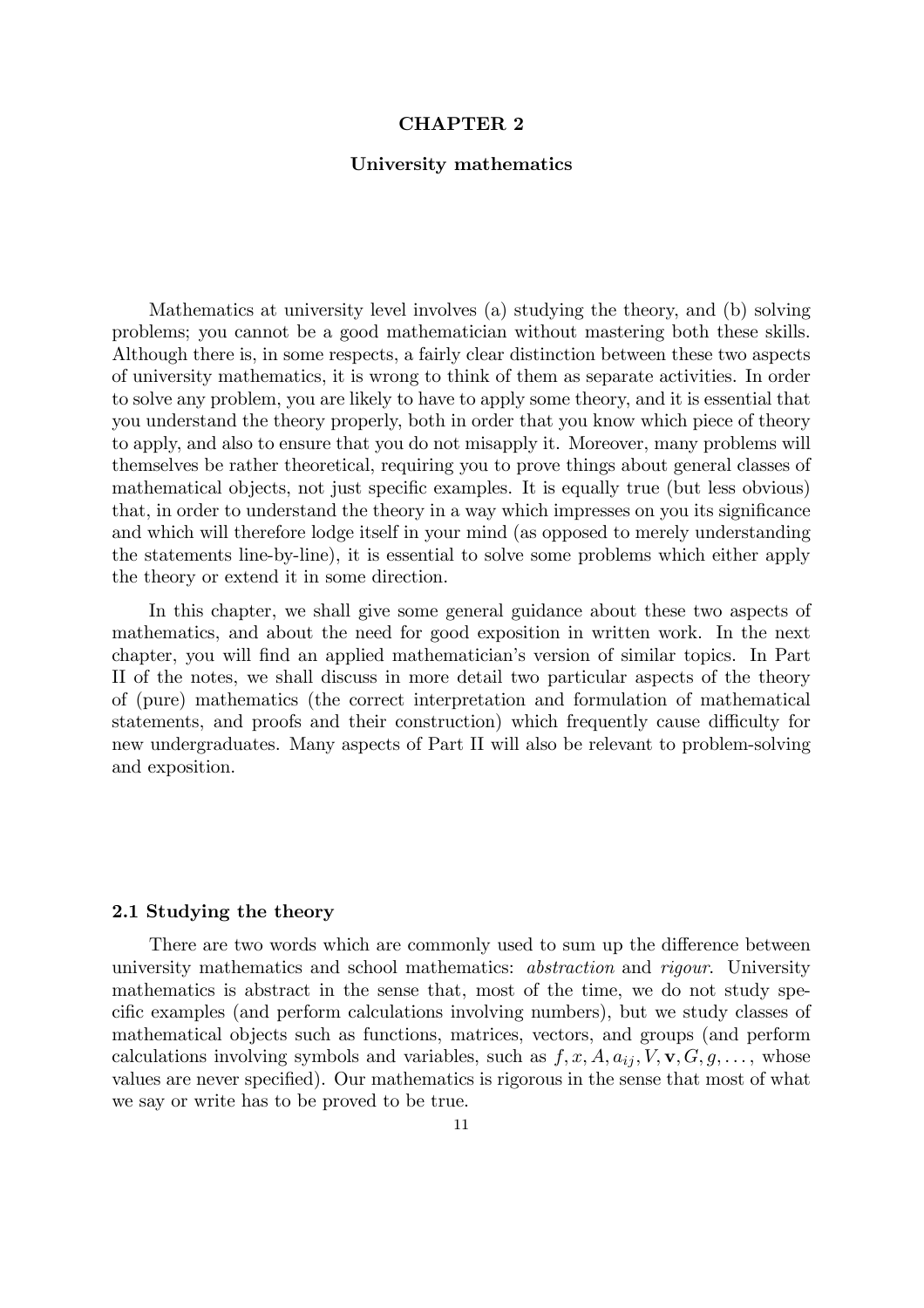The purpose of abstraction in mathematics (as opposed to arithmetical calculations) is to obtain general results which can be applied over and over again to many different problems. This is far more efficient in the long run than developing methods ad hoc for each different problem, or repeating similar calculations many times. An example which occurs in school mathematics is the formula for the roots of a quadratic equation. Apart from a few carefully-chosen examples, it is much quicker to apply the formula than it is to solve an equation by experimentation.

The purpose of rigour is partly to assure ourselves (and anyone who might want to apply our results, and is sufficiently interested) that our results are correct, partly to ensure that we understand why our results are true sufficiently well that we can adapt them to other situations which may arise, and partly to enable students to learn how to prove things in mathematics so that they can go on to prove new things. It is not essential that everyone who drives a car should understand the detailed workings of the internal combustion engine. However, it is essential that there should be designers and mechanics who do understand the engine, in order to be sure that the engine works properly, that it can be adapted to correct faults, and that its design can be improved. Analogously, it is not essential that every physicist, engineer, economist, or computer programmer who uses the products of mathematics should understand the detailed mathematics, but it is essential that there should be trained mathematicians available to help with these applications in times of need.

Your lectures and books will contain many, many, theorems and proofs, particularly in pure mathematics. Theorems are a convenient way to formulate in writing the mathematical ideas and theories which the course will explain to you; they are also important tools in solving problems (see Section 2.2). The abstraction is built into the formulation of the theorems, and the rigour appears in the proofs of the theorems and also in the precision with which they are stated. The fact that the roots of the quadratic equation are given by the formula is itself a theorem, but you will soon see that it is a rather elementary theorem. (A much more interesting theorem, which appears in the third year of the Oxford course, is that there is, in general, no formula of this type for the roots of a "quintic", a polynomial of degree 5.)

Some of the theorems will state things which seem to be obvious (for example, that every positive real number has a positive square root), some of them will state things which you have been told some time ago, but have never known why they are true (for example, you may be aware that every polynomial has a complex root, but do you know why?), and some of them will state things which are far from obvious and which you would never have guessed in a month of Sundays, either because the statement is too complicated for you to have an immediate insight into it, or because it is a genuinely surprising fact (is it not surprising that there there is no formula for the roots of a quintic, when there are formulae for the roots of quadratics, cubics, and quartics?).

Some courses in applied mathematics (mechanics, methods, etc.) will not contain many theorems, and will have more of the flavour of school mathematics. They will be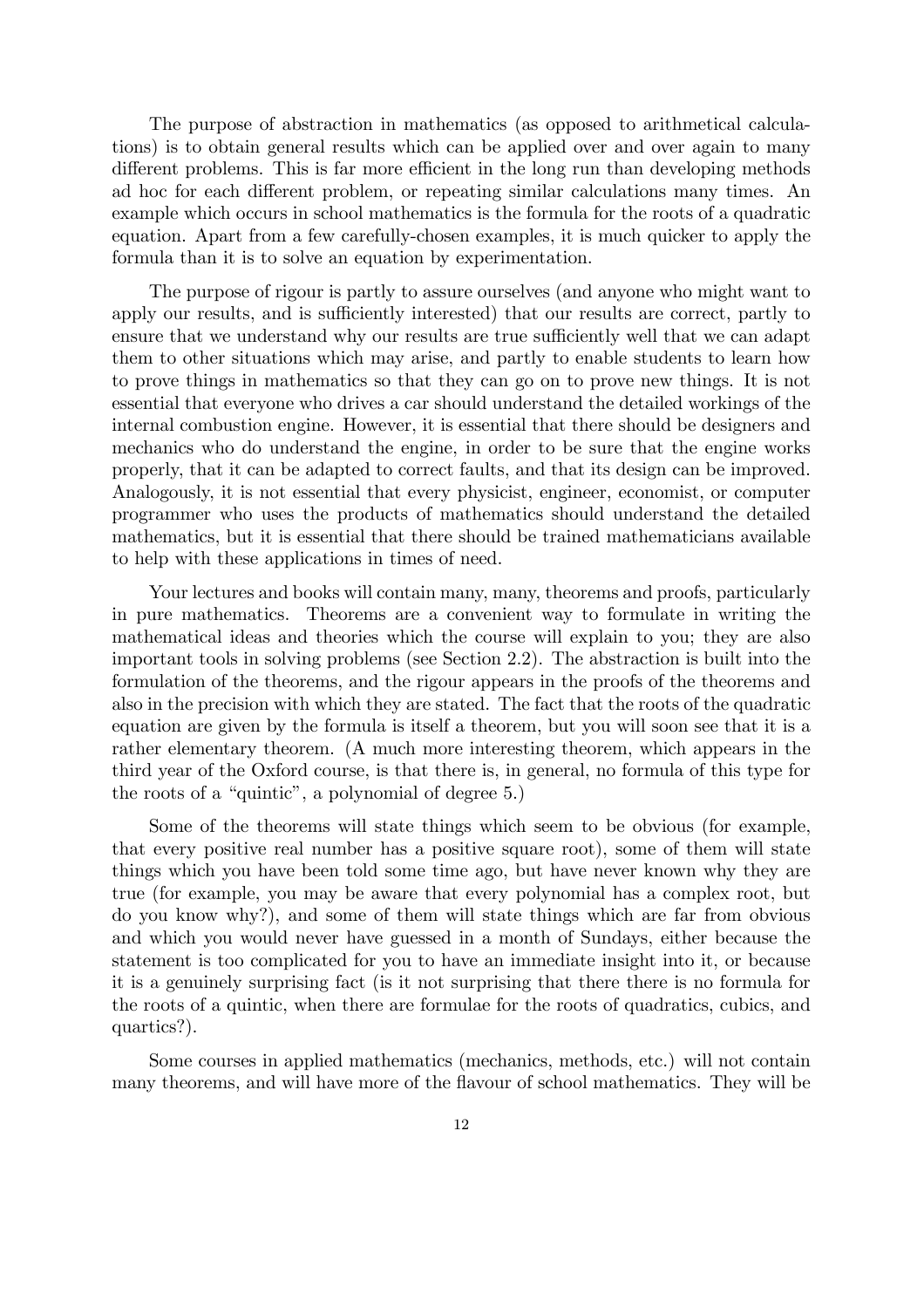developing "theory", some of which could be formulated as theorems if you wished, and they will frequently be applying theorems from pure mathematics, without necessarily making this explicit. For more information about applied mathematics, see Chapter 3. The various degree courses contain different selections of topics in applied mathematics, and Part II of these notes is directed primarily towards topics in pure mathematics which are common to all mathematics degree courses.

You will have two main sources for the theory, lectures and books (see Sections 1.2 and 1.5), and you should use them both. In the case of theory presented to you in a lecture, you should sit down afterwards to compare the material with the textbooks, and to work around the theorems in the ways which are described below. When you are learning from books without lectures, you should sit at a desk with pen and paper to hand so that you can try out the ideas listed below.

The best way to get to understand theory is to experiment with it, and then to do some problems. When studying a theorem, you should aim to do as many as possible of the following:

- (i) Make sure that you understand the formal statement (see Chapter 4).
- (ii) Compare different versions of the theorem; does each imply the other? is one version more general?
- (iii) Try to prove the theorem yourself without reading any given proof.
- (iv) Make sure that you understand the given proof line-by-line, i.e. you understand the meaning of each statement, and why it follows from the previous statements.
- (v) Identify where in the proof each assumption is used.
- (vi) Identify the crucial ideas in the proof (mark them in the margin of your lecture notes, or note them on a separate sheet; this will be useful for revision).
- (vii) Try omitting one of the assumptions; does the conclusion of the theorem still hold? can you find an example to show that it does not?

The importance of (i) should be self-evident; Chapter 4 will give some guidance about difficulties which you may encounter. Steps (ii) and (vii) will help you to understand the significance of the hypotheses and the generality of the conclusions; (vii) will also give you practice in the skill of constructing counterexamples (see Section 5.1). The best way to understand a proof is to find it yourself, which explains (iii). The purposes of (iv) are to convince yourself that the theorem is true (if you are not already satisfied) and to teach yourself how to set out a proof accurately, clearly, and unambiguously. When you are reading somebody else's proof, you should think consciously about the author's reasons for writing the proof as he/she did, and you should look out for the points of difficulty such as those which will be discussed in Chapter 4. Step (v) will assist your general understanding of the theorem and its proof.

The purpose of (vi) is to develop your insight, and to enable you to reconstruct the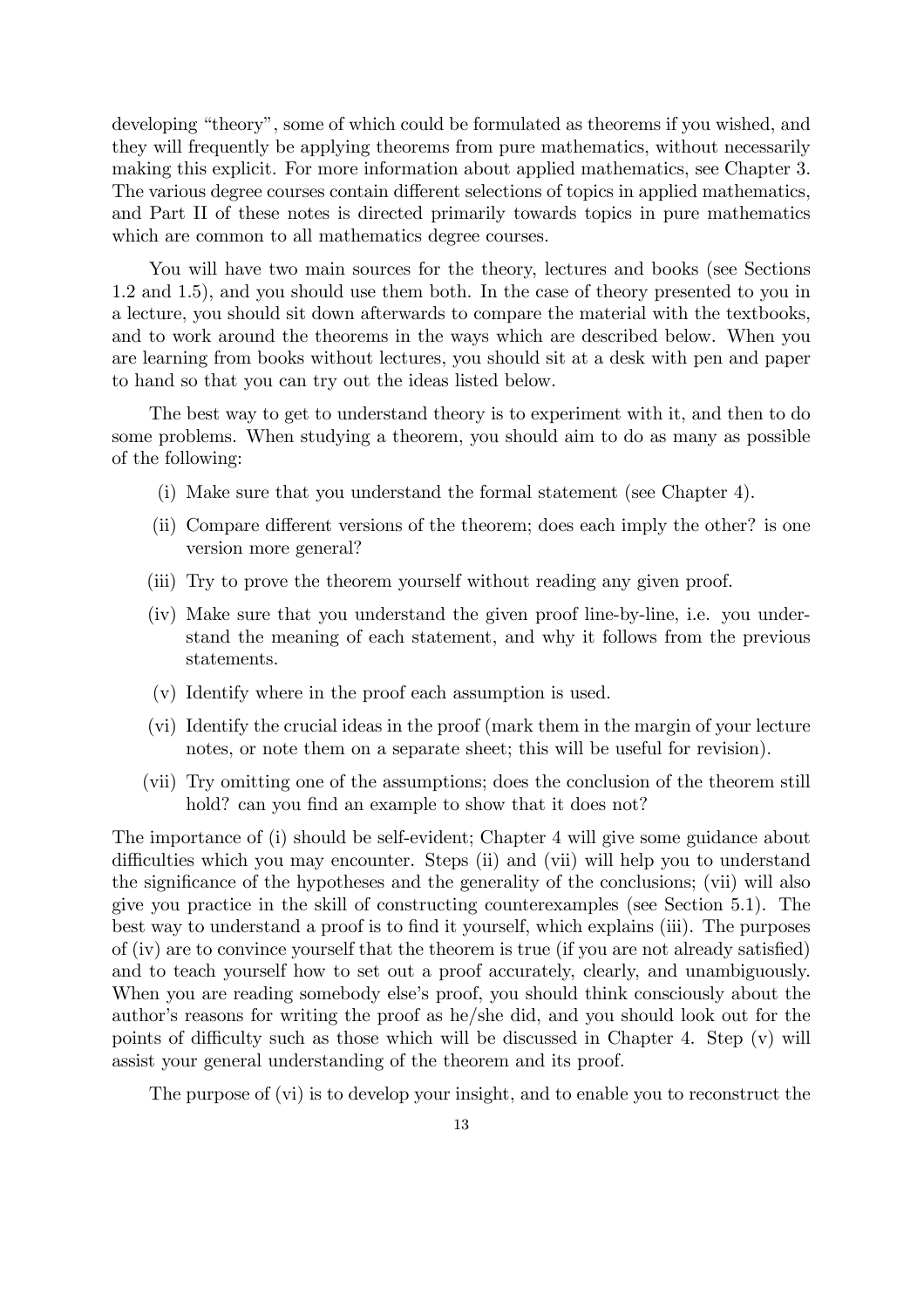proof, and to construct variants of it, if required to do so. Any proof, however long it may be, depends on only one or two crucial ideas; the rest of the argument consists of details. It is futile (and counter-productive) to try to remember by heart all the details of all the hundreds of proofs which you will see, so the only practical way is to get to grips with the proof sufficiently deeply that you appreciate the essential ideas. These crucial ideas may be hidden in some preliminary lemma or proposition, so you may need to look around. If you can recall them (even if you have forgotten the details), you will be able to reconstruct the proof when required, and you will have improved your insight into the mathematics.

 $\sqrt{2}$  is irrational. Let us illustrate this last point by considering the following standard proof that

Suppose that  $\sqrt{2}$  is rational. Then  $\sqrt{2} = \frac{m}{n}$ , where  $m, n$  are positive integers. By dividing  $m$  and  $n$  by powers of 2, we may assume that they are not both even. Now  $m = \sqrt{2}n$ , so  $m^2 = 2n^2$ . Thus  $m^2$  is even, so m is even. Therefore  $m = 2k$  for some integer k, so  $4k^2 = 2n^2$ . Hence,  $n^2 = 2k^2$ , so n is even. Thus both  $m$  and  $n$  are even, a contradiction.

Hence, our assumption must be false, so  $\sqrt{2}$  is irrational.

The essential idea of this proof is that it is an argument by contradiction; the main subsidiary idea is that we can assume that  $m$  and  $n$  are not both even. The rest of the proof (everything after the first three sentences) is routine manipulation which follows naturally. If you remember the essential and subsidiary idea, you will undoubtedly be able to reconstruct the whole proof.

Let us return to the list  $(i)$ –(vii) above. You should be aware of the difference between (v) and (vii). The fact that a proof uses an assumption does not necessarily mean that the assumption is essential for the theorem; the theorem may be true even if the assumption is omitted, because there might be a cleverer proof which does not require the assumption. We shall return to this point in Section 5.1.

Finally, when you think that you have mastered the theorem (or a piece of theory), do some problems on it, before going on to the next topic.

#### Summary

- 1. Mathematical theory at this level is usually abstract and rigorous.
- 2. When studying theory, carry out the tasks listed in (i)—(vii) above, to improve your insight into the theory and the proof.
- 3. If you understand the essential ideas of a proof, you are likely to be able to reconstruct the whole proof when required, and to construct variants of it.
- 4. When reading a proof line-by-line, think consciously about why the proof is written as it is.
- 5. When you think that you have understood a piece of theory, try some relevant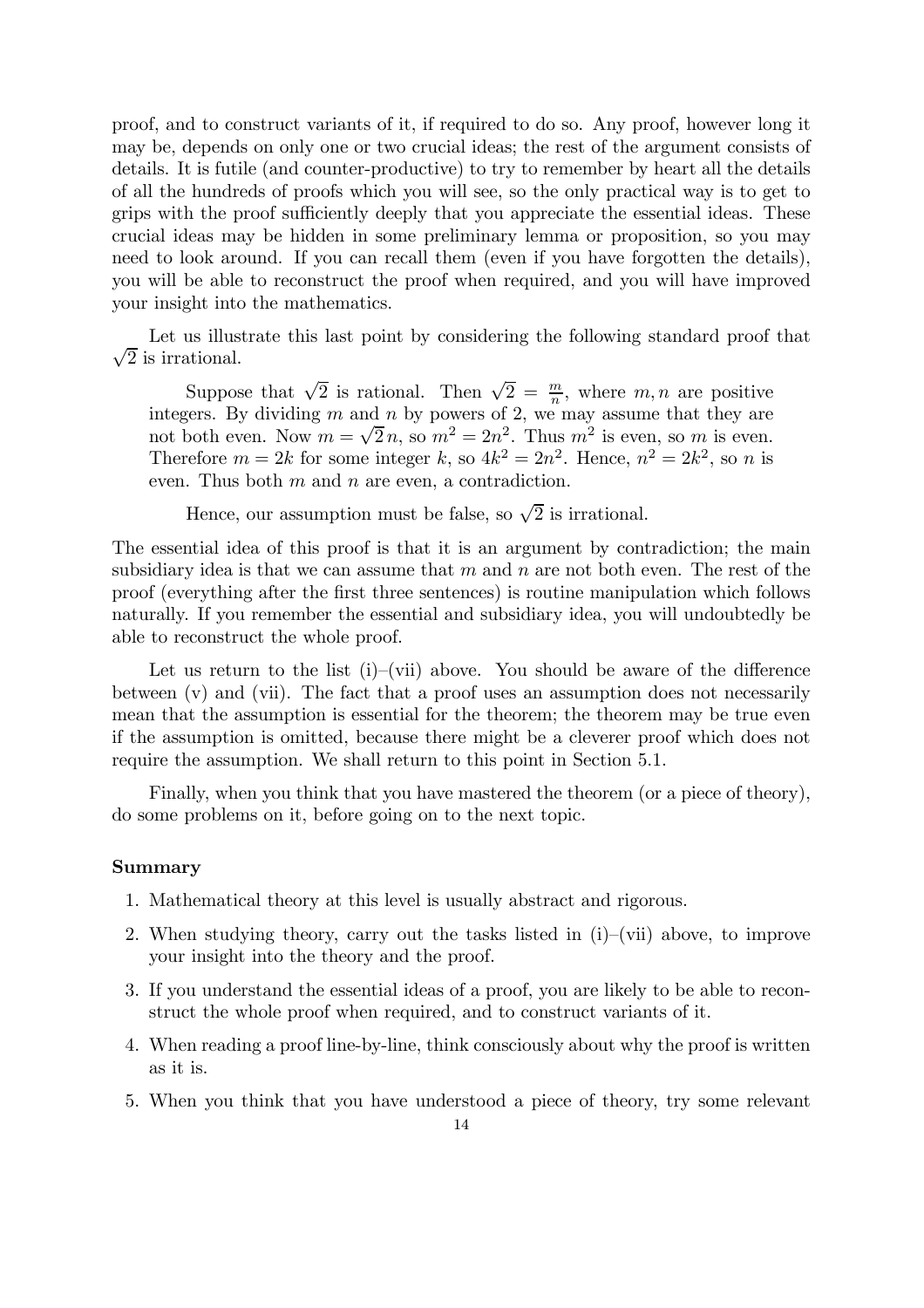problems, to test yourself, and to improve further your understanding of the significance of the theory, and its applicability.

#### 2.2 Problem-solving

Since one cannot be a mathematician without solving problems, you should do some at every occasion, between lectures, and at frequent intervals while reading. They may be exercises from a book, or problems from a sheet which you have been given. Where you get the problems from is not so important, provided that they span a range of difficulty, so that there are some which you expect to solve, and some which will really stretch you.

In solving a mathematical problem, there are usually three stages:

- (1) understanding the problem;
- (2) experimentation (to find a method which looks likely to work);
- (3) verifying and writing out the solution.

These stages will be examined more closely in Chapters 3 and 5, but for the moment we will merely make outline some general principles.

Suppose then that you are faced with a taxing problem. Here are some guidelines as to how you might proceed if you find the problem difficult. These suggestions are listed in roughly the order in which they should be tried, but not all of them will be suitable for any given problem.

- (i) While searching for a method, do not worry about details; fill them in later, if you can.
- (ii) Try working backwards from the answer (if this is given); this may show you the connection between the assumptions and the conclusion; eventually, you will have to turn the argument around so that it runs in the right direction.
- (iii) Draw a diagram, if appropriate (many students are very reluctant to do this). Although diagrams rarely constitute a solution in themselves, they often show you something which you would not otherwise have noticed.
- (iv) If the problem is a general one, try special cases, or simpler versions of the problem.
- (v) Make sure that you have read as much as possible of the relevant theory. Reread your lecture notes and books; write down on a single sheet of paper all the information which appears to be relevant.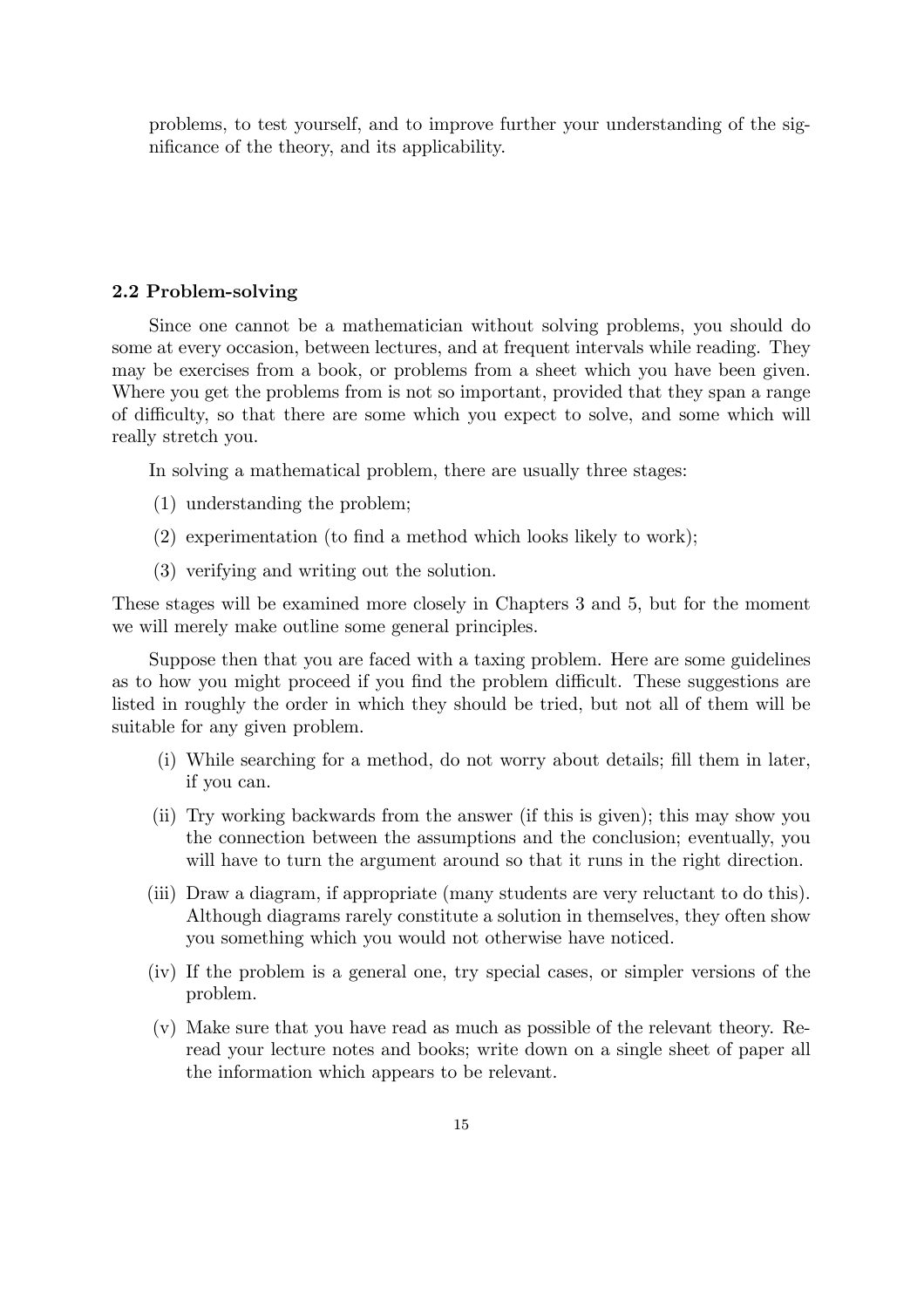- (vi) Look in your notes and books for similar worked examples.
- (vii) If you are still stuck, put the problem aside and come back to it later (e.g. the next day). Surprisingly often, the solution will then stare you in the face.
- (viii) If you are still stuck, ask your fellow-students (see Section 1.4).
	- (ix) If the worst comes to the worst, ask your tutor.

Let's be cheerful, and suppose that somehow or other you have found a method which you think may work. Inevitably, there will be some details which you have skipped over, or which you are not completely confident about, so there remains the task of writing out a complete and accurate solution. For example, you may have to reverse the direction of your argument, or you may have to set out a formal proof by induction. This stage also serves to verify your solution, in the sense that it shows you whether the method actually works. It may be that when you try to write the solution out, you find there is some unexpected difficulty which you had overlooked, in which case you will have to return to experimentation. We shall describe some of the general principles of writing mathematics in Section 2.3, and some particular aspects will be discussed in detail in Chapters 4 and 5.

Even if you think that you have solved a problem correctly and arrived at the correct answer, pay attention to any solution given in the back of the book or in tutorials. If the other solution looks different from yours, think about whether yours is equally valid; if your solution now looks dubious, make sure that you understand what is wrong.

#### Summary

- 1. While studying mathematics in any form, always do some problems at frequent intervals.
- 2. When attempting a difficult problem, try the methods listed in this section  $(i)$  $(ix)).$

#### 2.3 Writing mathematics

The third aspect of doing mathematics is the written exposition of your work. As a student, you should always aim to write out your work in a complete, accurate, and clear fashion. This applies equally to writing out theory and to solutions of problems.

There are several reasons why good exposition is important. Firstly, when you come to write down details of problems, you may find some difficulties which you had overlooked in your rough working. Secondly, any tutor or examiner who is going to read your work will need evidence that you really understood what you were doing. Thirdly, you should aim to acquire the ability to communicate mathematics to other people; this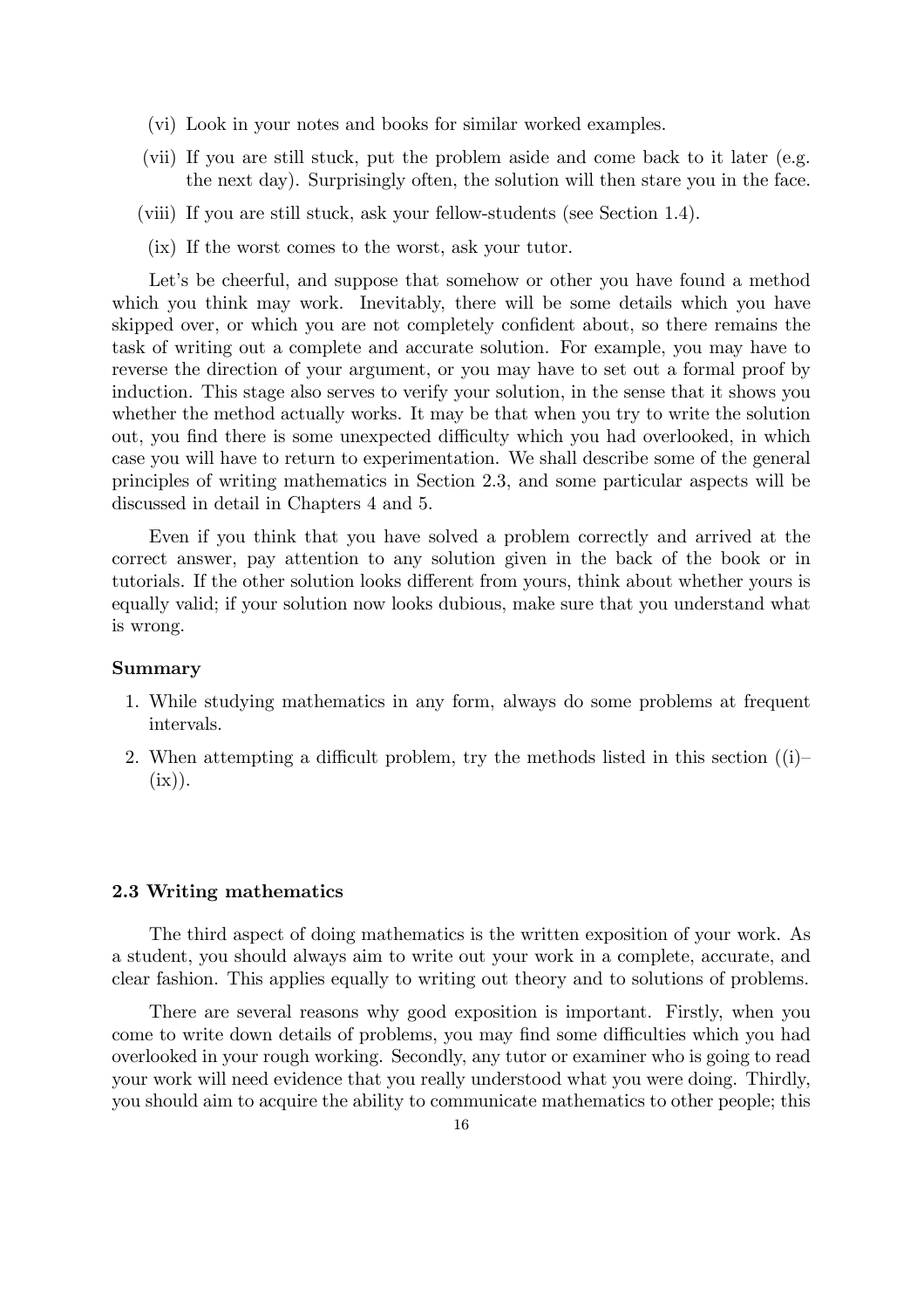will obviously be a valuable skill if you follow a career which involves mathematics, and it will also enhance your ability to write unambiguously and logically in any occupation. In mathematics, accuracy is much more important than literary quality!

Although your work may be read only by your tutor, it is a good idea, when you are writing your solutions, to imagine that you are writing for a reader who has a similar level of mathematical knowledge to yourself but who has not encountered the argument which you are writing down. Such a reader should be able to understand what you have written without danger of ambiguity, to see that it is correct, and to see why it is correct.

The English language (in common with other languages) is prone to ambiguity, and mathematicians have to be particularly careful to use language (and symbols, which are part of mathematical language) in an unambiguous way. Good punctuation can be very helpful; for example, commas can be used to separate clauses. Sometimes, mathematicians go beyond normal punctuation by using brackets to remove ambiguity. The use of brackets inside algebraic expressions is commonplace (consider the difference in meaning between  $(xy) + z$  and  $x(y + z)$ ; it is a mathematical convention that the unbracketed expression  $xy + z$  means  $(xy) + z$ , so if we mean  $x(y + z)$ , we have to include the brackets). However, brackets can also be used around entire clauses, to remove ambiguity. For example, the statement:

$$
x = 0
$$
 and  $y = 1$  or  $z = 2$  and  $t = 3$ ,

is highly ambiguous, but the following are not:

$$
[x = 0 \text{ and } y = 1] \text{ or } [z = 2 \text{ and } t = 3],
$$
  

$$
x = 0, \text{ and } [y = 1 \text{ or } z = 2], \text{ and } t = 3.
$$

When you write out your final solution, make sure that it is fully comprehensible, and that each step follows logically from previous ones. What you write should be clear, intelligible and unambiguous, as well as being logically correct and mathematically accurate. In particular, when all the symbols are converted into English, your script should consist of complete sentences. You should pay particular attention to points such as the following:

- (i) If you are arguing by contradiction or induction (see Sections 5.7 and 5.8), say so clearly.
- (ii) If you make some assumptions, say so clearly, by including phrases such as "Suppose that ... ".
- (iii) Be careful to use phrases such as "if", "only if", "if and only if", correctly (see Section 4.2). If you use symbols such as  $\implies$ ,  $\iff$ , and  $\iff$ , make sure that they go in the direction which is both logically correct and relevant to the problem (this may be the opposite of the direction in your rough working).
- (iv) Include phrases such as "and", "or", "for all", "for some" (see Sections 4.3 and 4.4); you cannot expect the reader to know which you mean if you omit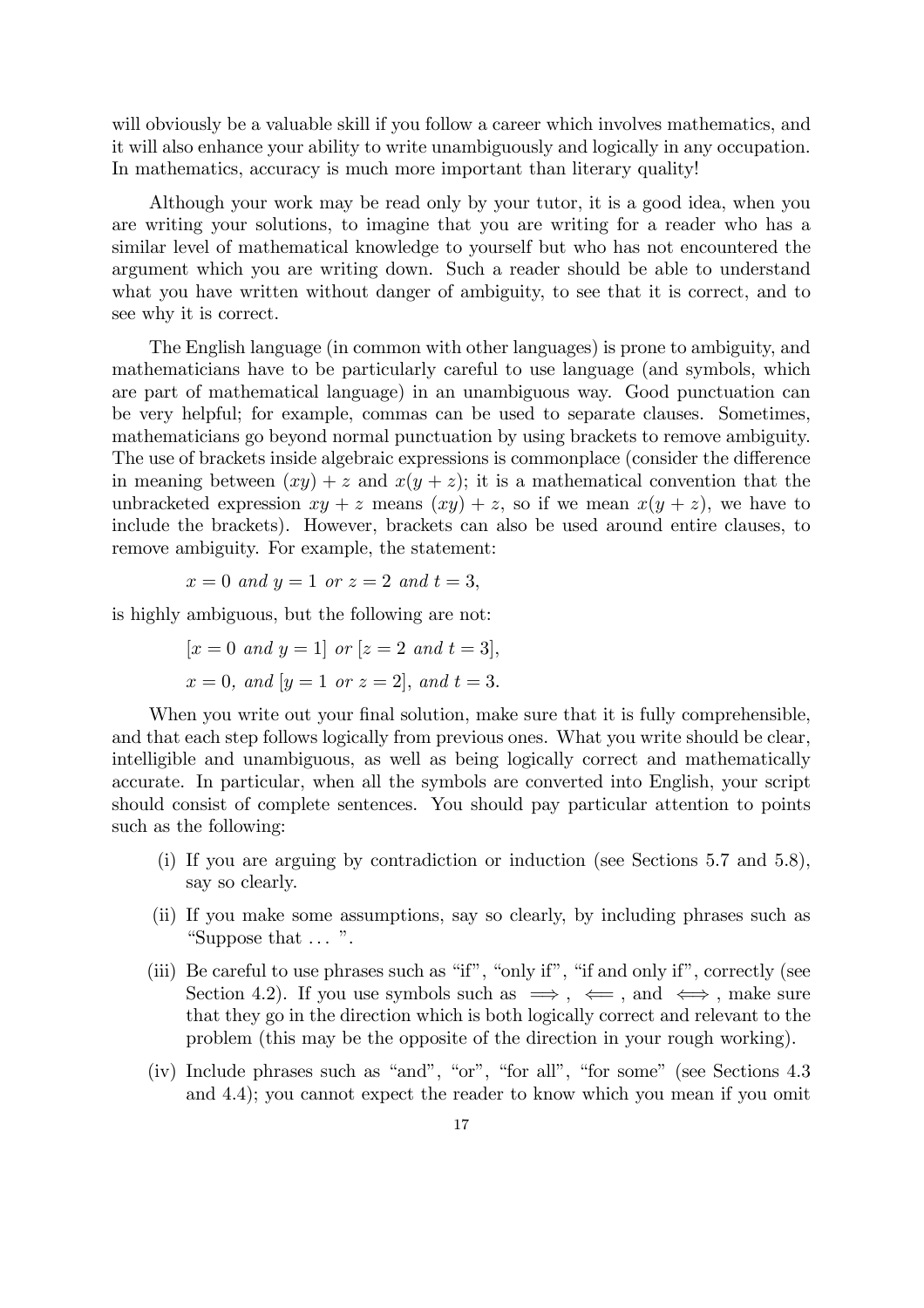these phrases.

- (v) Make sure that your argument shows correctly which quantities depend on which other quantities (see Section 4.5).
- (vi) If the statement which you are writing down depends on something several lines earlier, make this clear to the reader, for example by labelling the earlier statement with  $(*)$  and writing "It follows from  $(*)$  that  $\dots$ ".
- (vii) If your proof involves a division into two or more cases, make it clear what the different cases are (see Section 4.3).

See Chapter 4 for further discussion of several of these points.

#### Summary

- 1. When writing out a solution, ensure that your argument is complete and accurate, and that, when the symbols are converted into English, what you have written makes full sense grammatically and is logically correct.
- 2. When writing out a solution, pay attention to the points listed above  $((i)–(vii))$ .
- 3. Good punctuation, particularly the use of commas and brackets, may remove ambiguities.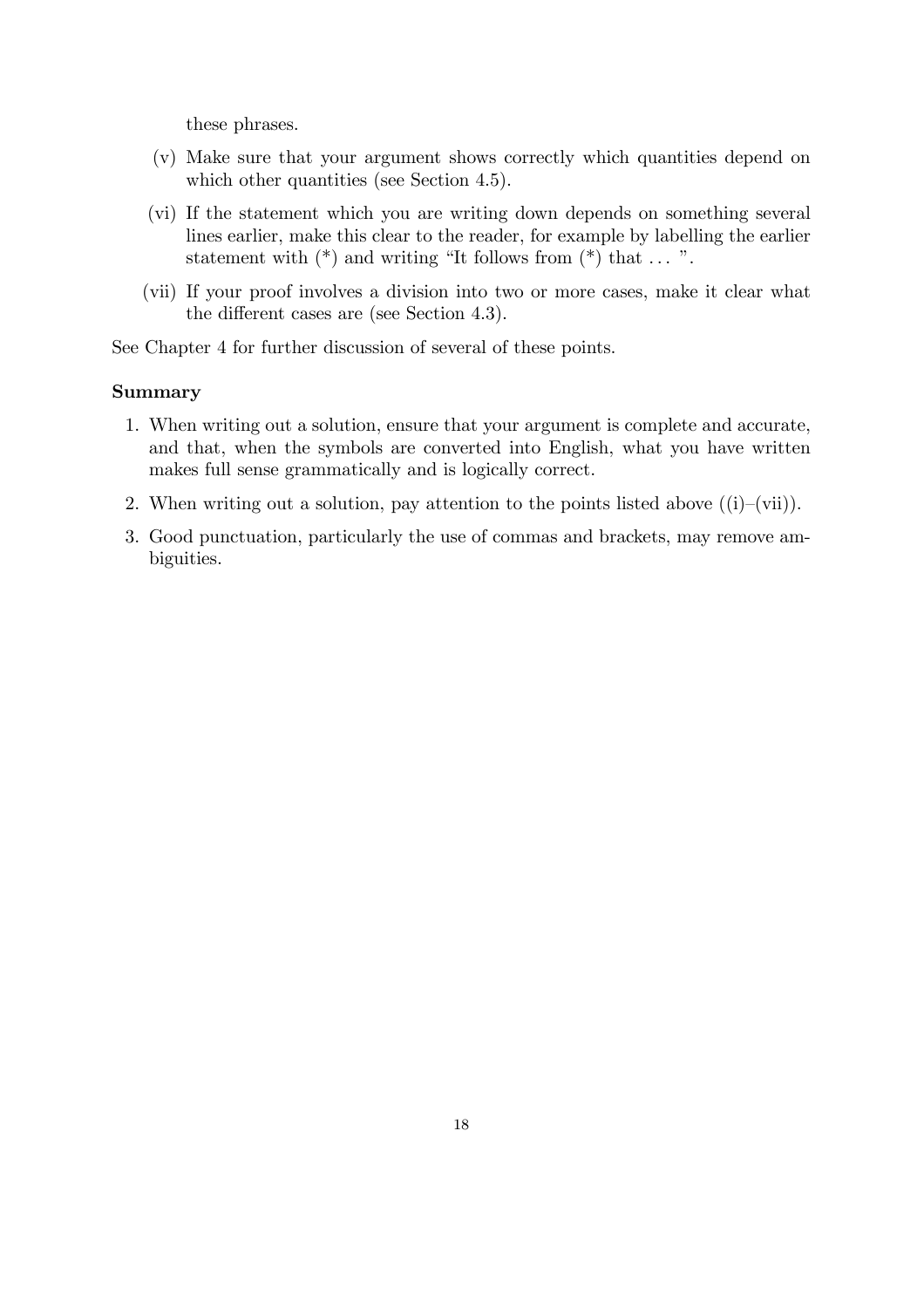#### CHAPTER 3

#### The perspective of applied mathematics

by Nick Woodhouse

This chapter describes some of the differences between pure and applied mathematics. Nevertheless, almost all the advice is relevant to all branches of the subject.

#### 3.1 Pure and applied mathematics

Although the other chapters of these notes are written mainly from the viewpoint of pure mathematics, much of what is said is also relevant to applied mathematics. Nonetheless there are some important points of difference, and you should bear these in mind when you start working for tutorials in applied mathematics.

The first is an obvious point about motivation. Pure mathematicians solve problems to answer questions in mathematics, applied mathematicians solve problems to answer questions outside mathematics–in physics, biology, economics, and so on. However, this distinction is often blurred and in many cases amounts to no more than a difference of emphasis. It is certainly not one of mathematical content: questions about differential equations in physics generated the development of new fields of pure mathematics; questions in logic about the axiomatic foundations of mathematics sparked the development of the computer industry. You will not see at university the clear boundaries between 'pure' and 'applied' that were familiar to you in your schoolwork, and some of the lectures (for example, on geometry) will be hard to classify as belonging exclusively to one camp or the other.

The same problem can be considered from both a 'pure' and an 'applied' perspective. Pure mathematics will be more concerned to answer questions like: What is going on here? How does it fit in with the rest of mathematics? Does the result generalize? This leads to an emphasis on establishing general propositions, and on the importance of precise formulation and of formal proof. Applied mathematics will concentrate more on questions like: What can I do with this? Is it a useful technique?. But different questions can often lead in the same direction.

The second point is that 'applied mathematics' covers a very wide range of disciplines. At one extreme, it is not very different from pure mathematics: you are studying questions that have been thrown up by particular practical problems, but which are of such universal importance and are so intriguing to mathematicians that they have taken on a life of their own and are no longer treated in the context of the original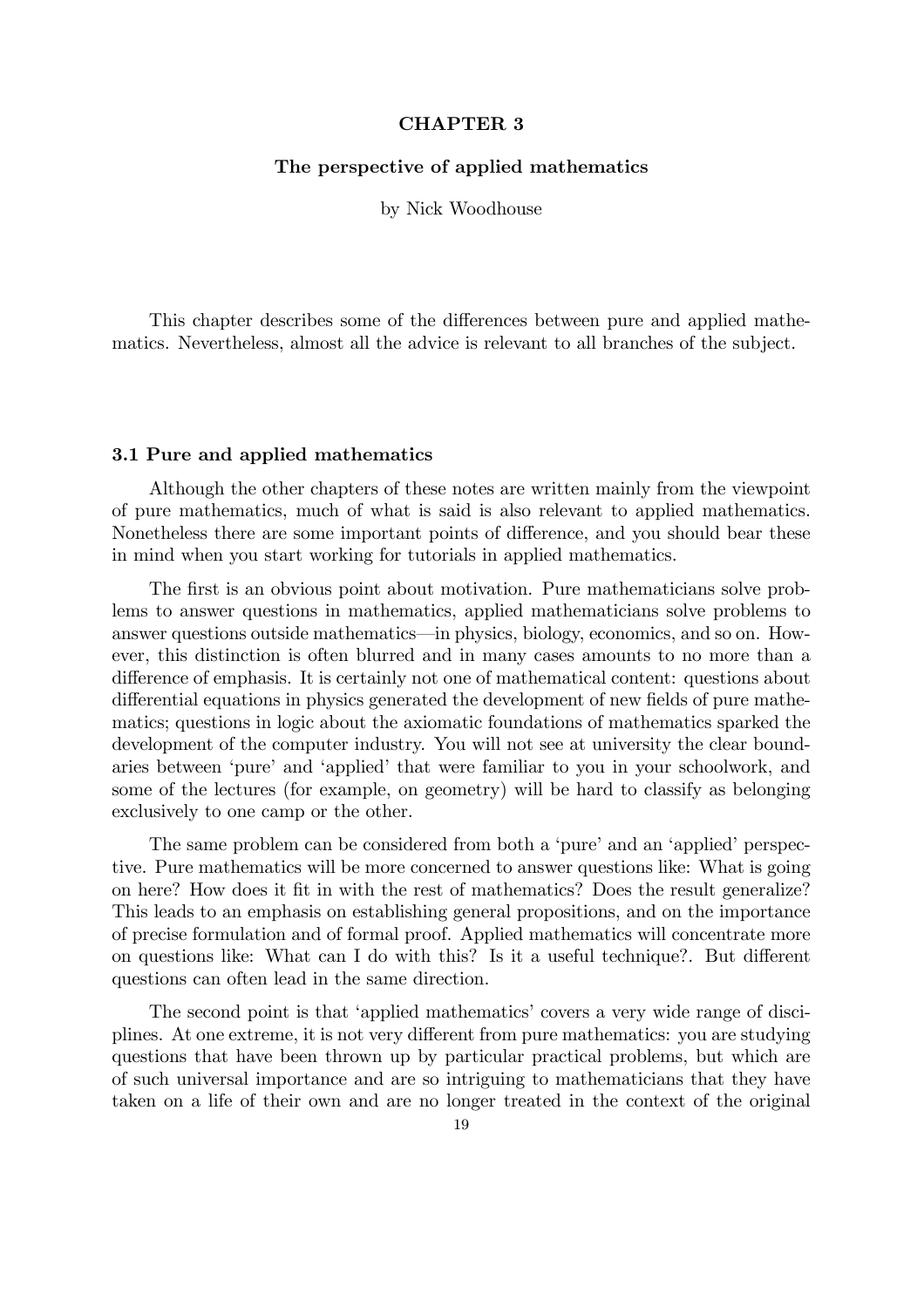applications. The theory of differential equations is a good example. At the other extreme, there are subjects like statistics and numerical analysis, where the applications are always at the forefront. Here very considerable skill is often needed to formulate the questions in appropriate mathematical terms.

With this diversity goes a wide range of reasons for including 'applications' in the undergraduate syllabus. First, there is the 'cultural' one. Mathematics is not a pure and abstract creation: every branch can be traced back, ultimately, to some practical problem. Good mathematicians should be aware of the origins of their subject. Much of modern mathematics (including calculus) has its roots in the classical areas of applied mathematics that you study in the first year (mechanics, heat, gravity, and so on). Second, it is there to develop skill in 'methods', such as algebraic manipulation, integration, equation solving, and geometric reasoning. These are skills that are needed to underpin all later development in mathematics, pure or applied. Third, it is there to develop skills in modelling–in translating into mathematical language problems posed in non-mathematical terms.

#### Summary

- 1. The difference between pure and applied mathematics is often one of motivation and emphasis, rather than mathematical content.
- 2. In pure mathematics, you will concentrate on techniques for developing proofs. In applied mathematics you will concentrate on modelling and methods of problem solving. The two disciplines are not disjoint.

#### 3.2 Solving problems in applied mathematics

The general principles described in Section 2.2, apply to all of mathematics. In particular, there are three stages in problem-solving:

- (1) understanding the problem;
- (2) experimentation;
- (3) writing out the solution.

Parallel with these there are three different levels of understanding the solution: first, seeing the solution for yourself; second, seeing the solution clearly enough to explain it to a friend; and, third, seeing it clearly enough to write it down in good mathematical style.

#### Understanding the problem

Whereas in pure mathematics, stage (1) is often just a matter of understanding a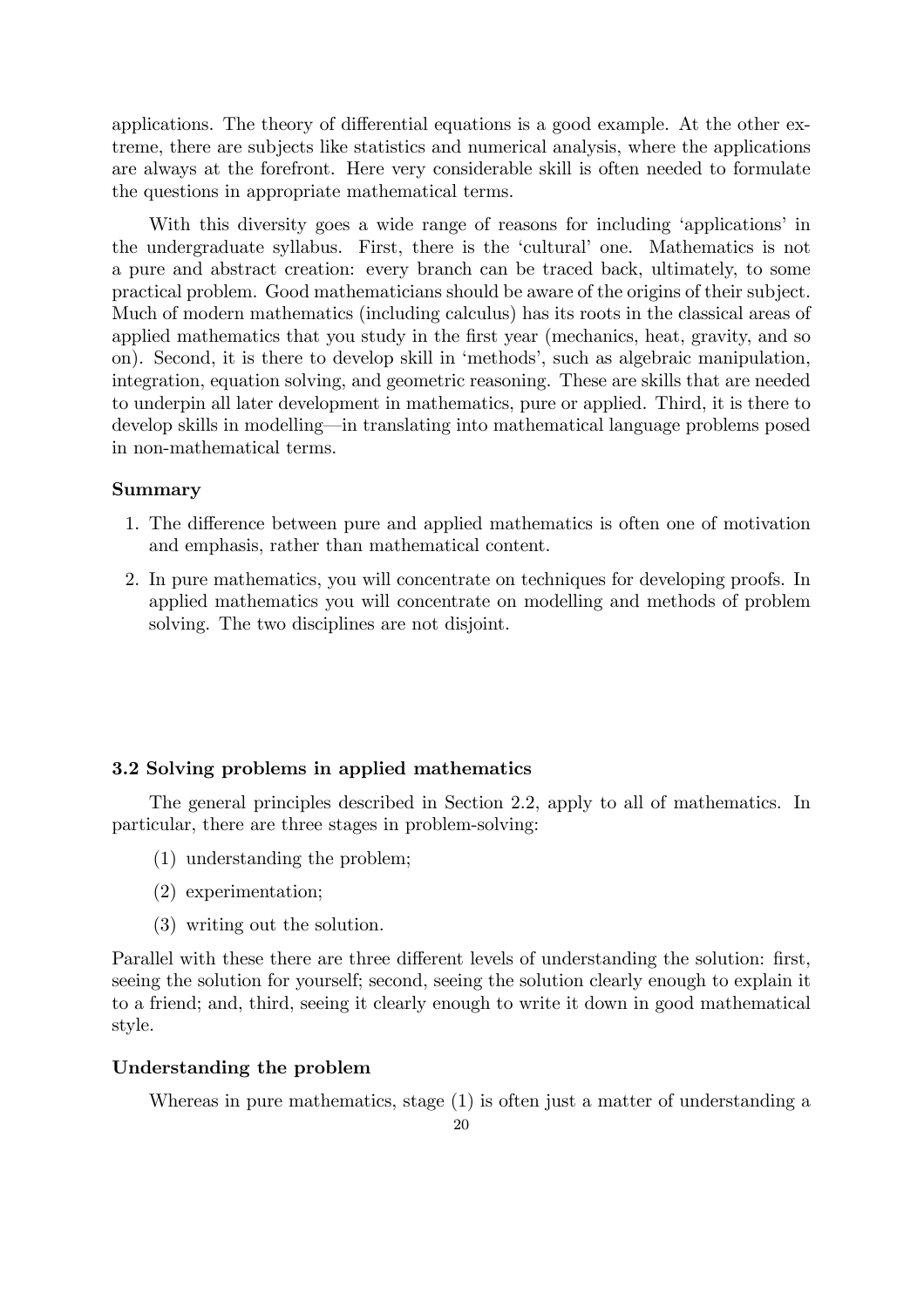formal statement (see Section 5.3), in applied mathematics it can be more complicated, and it often contains the main content of the question. You have to understand the terms and to identify what it is you are being asked to do, but in addition, you may well have to begin by translating the problem into mathematical language. Sometimes this involves a simple 'decoding' of a fairly standardized description. For example, if you are told that a rod is "light", then you set its mass to zero; if you are told that something is chosen "at random", then it means that all choices are equally probable. At other times, you will not be given in explicit terms all the information that you need, and you will have to decide for yourself on the most appropriate assumptions. For example, you may be asked to find the frequencies at which a violin string can oscillate. You will have to think out for yourself that it is sensible to assume that the endpoints of the string are fixed, that the tension and density are constant along the string, and that the transverse displacement is small compared with the length of the string.

Setting up the problem in mathematical language will involve introducing notation. Clumsy notation can mislead you and can make it hard for others to understand your work. Follow standard conventions wherever possible (" $m$ " is a mass, " $F$ " is a force, not the other way round). Explain your notation clearly, if possible at the beginning of your solution ("Let A denote the event that ... "). Respect the symmetries of the problem: if, for example, you are considering the motion of three particles with very similar equations of motion, it will be more helpful to denote their masses by  $m_1, m_2$ ,  $m_3$  than by m, M and x. Otherwise, at a later stage, you may find yourself writing out the same argument three times over, and may miss the opportunity to take a shortcut by saying "by permuting the subscripts, ... ". Remember that notation is your servant, not your master. You do not have to use the same notation as the lecturer if you do not like it, and you should not hesitate to rework a problem in a different notation if your initial choices have not turned out well.

A very important rule is to keep clear in your mind the distinction between setting up a problem and solving it. If, for example, you are set a probability problem about rolling dice, you will find it very difficult to think clearly and to express yourself clearly if you write things like

P(Three sixes given the first throw was 
$$
2
$$
) = . . . .

This will look messy and long-winded. Abbreviation will lead to a lack of precision, and to mistakes. You will be shown in the lectures how to set up a problem like this in the language of probability theory. You will be shown how to begin your solution by introducing a probability space and defining the relevant events as subsets of the probability space (e.g. "A is the event that there are three sixes in the first four throws"). The mathematical argument will then be within the framework of abstract probability theory. You will write things like,

$$
\mathrm{P}(A|B) = \ldots,
$$
  
21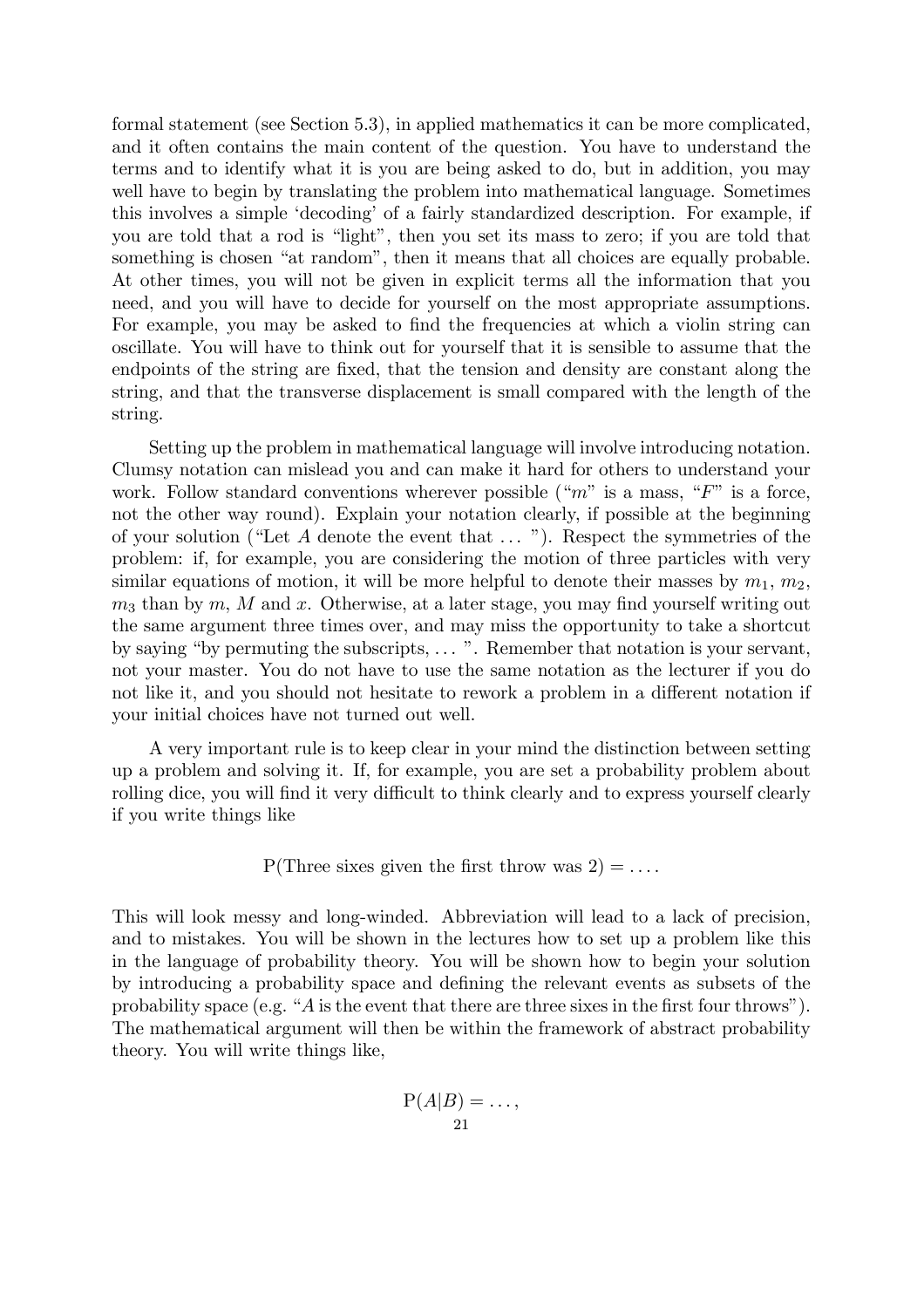and the logical basis of your argument will be very much clearer. (The " $|$ " in the expression on the LHS denotes conditional probability: you read it as "the probability of A given  $B$ ".)

Similarly, in mechanics, you should keep separate the physical principles that you need to translate the problem (which usually involves setting up a system of differential equations), and the subsequent analysis (solving them). For example, if you start by translating Newton's second law into a differential equation such as

$$
m\frac{\mathrm{d}^2x}{\mathrm{d}t^2} = -\frac{k}{x^2},
$$

you should not, if you subsequently get stuck, inject into the argument at a later point

"by conservation of energy, 
$$
\frac{1}{2}m\dot{x}^2 - \frac{k}{x} = \text{constant"}
$$

because this is actually a consequence of the original second-order equation. Of course, it is perfectly acceptable to prove from the second-order equation that the expression  $\frac{1}{2}m\dot{x}^2 - k/x$  is constant, or to quote a theorem about second-order equations that implies that it is constant. It is also helpful to point out that the conserved quantity is the total energy. If the wording of the problem allowed it, you could also use energy conservation instead of Newton's second law to make the initial translation into mathematical language. The mistake is to confuse the process of setting up the model with the mathematical analysis, by using a physical argument in the middle of a mathematical argument. The price you pay for such confusion is to lose track of the assumptions from which your conclusions are drawn; you also risk making contradictory assumptions.

At the end of the setting up process, you should have something that looks much more like a mathematical question. For example, a problem about smooth rods and particles has now been translated into a more straightforward instruction: "Solve the following differential equations subject to the following initial conditions". In other contexts, where you have been set an exercise in method as opposed to application, the problem may be given to you in this form in the first place.

Before launching into the 'experimental' stage, you should first ask "is it plausible that this problem has a solution?" One very important guide, which can be used in a wide variety of situations, is to see if the number of equations matches the number of unknowns. If you have introduced three coordinates to describe the position of a particle, and your application of Newton's second law has given you only two differential equations, then no amount of manipulation will enable you to solve the problem. Go back and see where the extra information is going to come from. If you have more equations than unknowns, then it is possible that the equations are inconsistent. Double check!

#### Experimentation

The advice given in Section 2.2 applies to both pure and applied mathematicians. "Try some special cases, examples, or simpler versions of the problem" is especially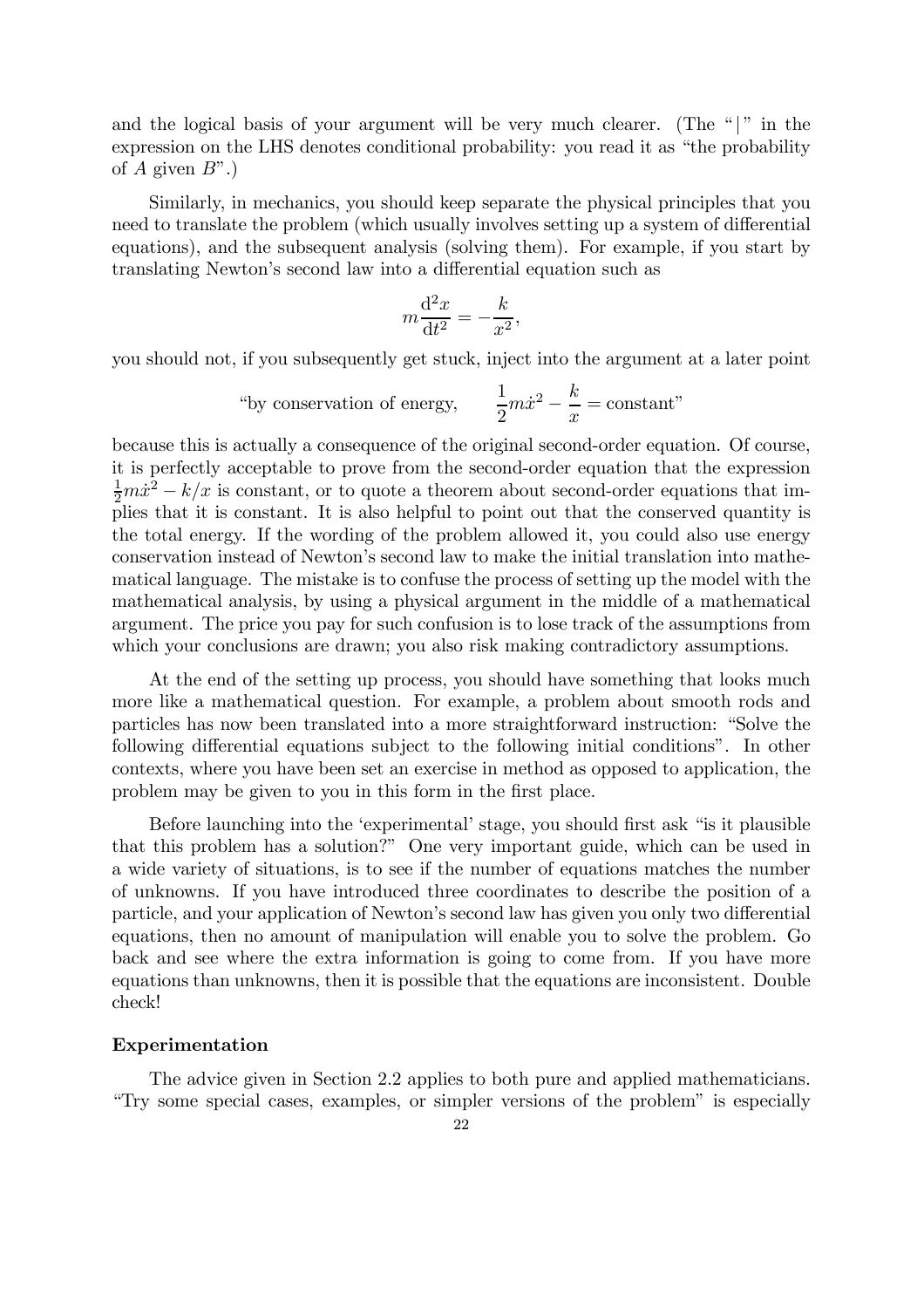good advice for applied mathematicians. If you cannot solve a differential equation as set, try putting some of the parameters to zero or dropping an awkward term. This may suggest a clever substitution that solves the original problem. If you are set a complicated probability question involving the tossing of n coins, get a feel for the problem by solving it first when n has some definite low value.

I shall just add a few tips on how to avoid one trap that undergraduate mathematicians often fall into: covering many sheets of paper with long calculations that do not seem to get anywhere. You will meet very few problems in your first year that cannot be solved on a single side of A4.

- (i) If you seem to be getting nowhere, pause and check that what you are trying to do is sensible. Are you trying to solve a system of equations with more unknowns than equations? Is what you are trying to show obviously untrue, because of the existence of a simple counterexample? Are you, for example, trying to find an algebraic expression for a transcendental function? Has the problem been carelessly set? (This happens from time to time–you must learn to spot nonsense problems, so that you do not waste time.) If it is not sensible, go back to the beginning and check that you have not missed something in the first stage.
- (ii) If what you are trying does not seem to work, do not tear it up. Try a few other approaches, and compare them.
- (iii) It is very easy, when you are not fully confident about what you are doing, to rush and calculate carelessly. There is no cure for this–it is human nature– but remember that you waste far more time trying to track down mistakes than in carrying out the calculation slowly and carefully in the first place.
- (iv) Check that you are not trying to do more than you have been asked to do. Two examples will illustrate this. In probability theory, there are some very slick methods for finding expectations of random variables without first finding their distributions (for example, by using indicator random variables). If you try to find a distribution when all you are asked for is an expectation, you may be adding unnecessarily to your task. In the theory of central orbits, you can often find the perihelion (point of closest approach to the centre) by deriving conservation of energy and then setting the radial velocity to zero, instead of following what can be a very much harder route of finding the trajectory and then minimizing the radial distance.
- (v) Put the problem aside and come back to it the next day. (This is one of many reasons for not leaving your work until the last minute.)
- (vi) Ask a friend or go and knock on your tutor's door.

Remember: the Oxford course is designed to stretch very able students. You learn more from solving one hard problem for yourself, even if it takes several days, than in knocking off twenty easy ones.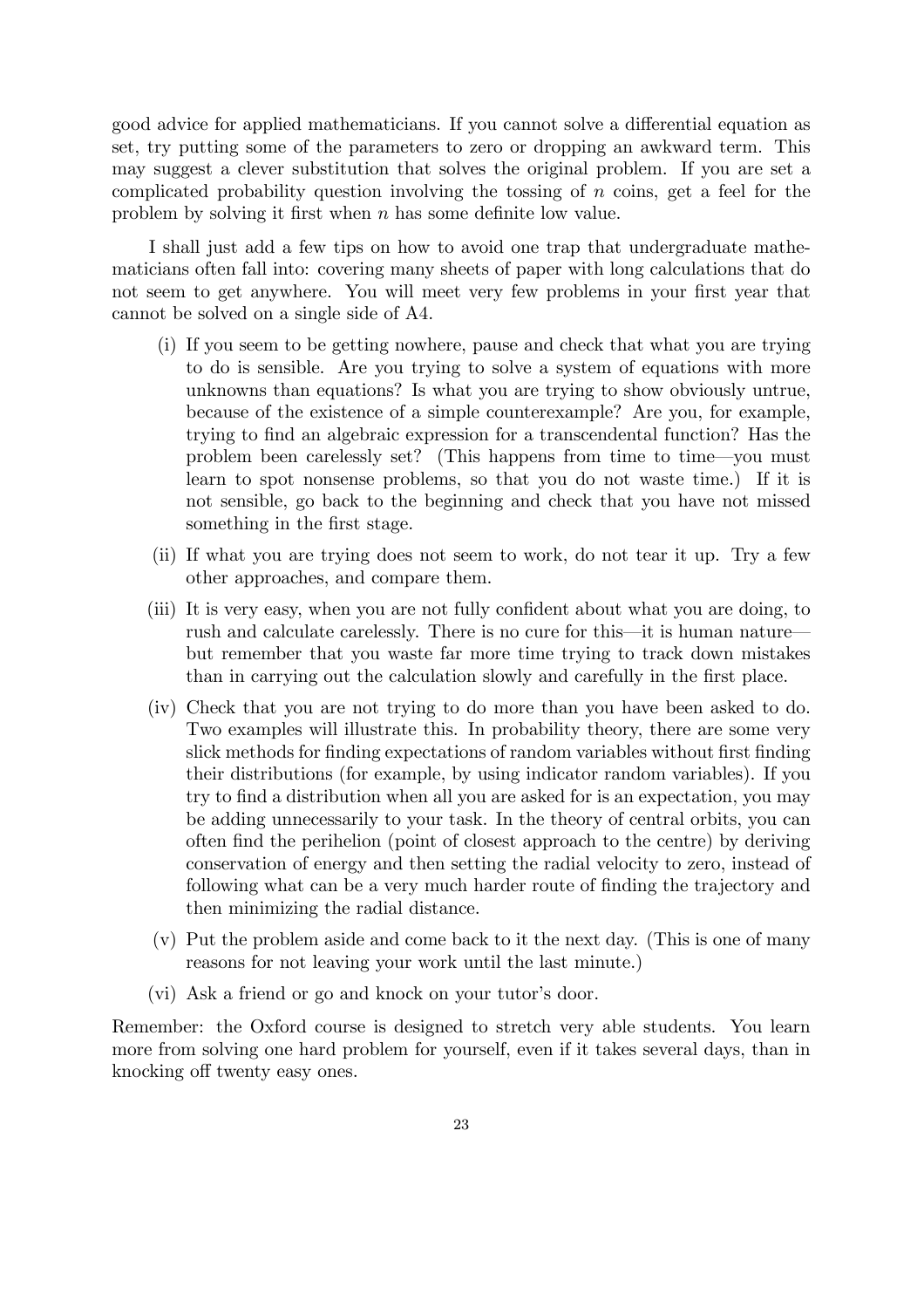#### Summary

- 1. In applied mathematics, understanding the problem is often the main task.
- 2. Separate the stage of setting up the problem from the stage of solving it.
- 3. Check that you have enough information to solve the problem.
- 4. Do not pursue long calculations if you are not making progress.

#### 3.3 Writing out the solution

Section 2.3 discusses in general terms the task of writing out the solution accurately and completely. When you read Chapter 5, you will find some examples taken mainly from pure mathematics, where the task is to write out a proof at the appropriate level of 'rigour'. In applied mathematics, very little (but still some) of your work will involve writing out formal proofs of precisely formulated general propositions. You will spend much more time developing techniques to solve particular problems, without trying to push up against the limits of their applicability. Aiming for rigour in your applied work can lead you into inappropriate and distracting arguments.

In your analysis courses you may well work through proofs of very simple and familiar propositions, such as that the derivative of the function  $x \mapsto x^2$  is the function  $x \mapsto 2x$ . It takes a while to see why it is important to do this: it is that you need to put the foundations of calculus on a sound basis in order to build on them later. If you rely on intuitive and vague definitions of concepts like limit and derivative, you will eventually come up against the same barriers that stalled the development of mathematics in the eighteenth century. In pure mathematics, the danger is that, in exploring the foundations, you accidently allow in intuitive arguments based on your informal understanding of the concepts you are playing with. Hence the emphasis on the discipline of rigour, of taking great care to check that your argument follows logically, step-by-step from the definitions. There is a corresponding danger in your applied work that you will be so unnerved by concern for rigour that you will be unable to write down "if  $f(x) = x^2$ , then  $f'(x) = 2x$ " without proving it. Taken to its extreme, this attitude would imply that you could not use integrals at all in your first two terms because you do not begin the rigorous theory of integration until your third term.<sup>1</sup> This would be to misunderstand the purpose of rigour, which is precisely to allow you to use the familiar rules of calculus (and the less familiar ones that you will meet in the coming year) with confidence. The purpose is to reinforce that confidence, not to undermine it.

 $1$ I am told that there is a French mathematical text that does take this attitude to its extreme, by apologising at the beginning of the book for using the natural numbers to label the pages before they have been defined.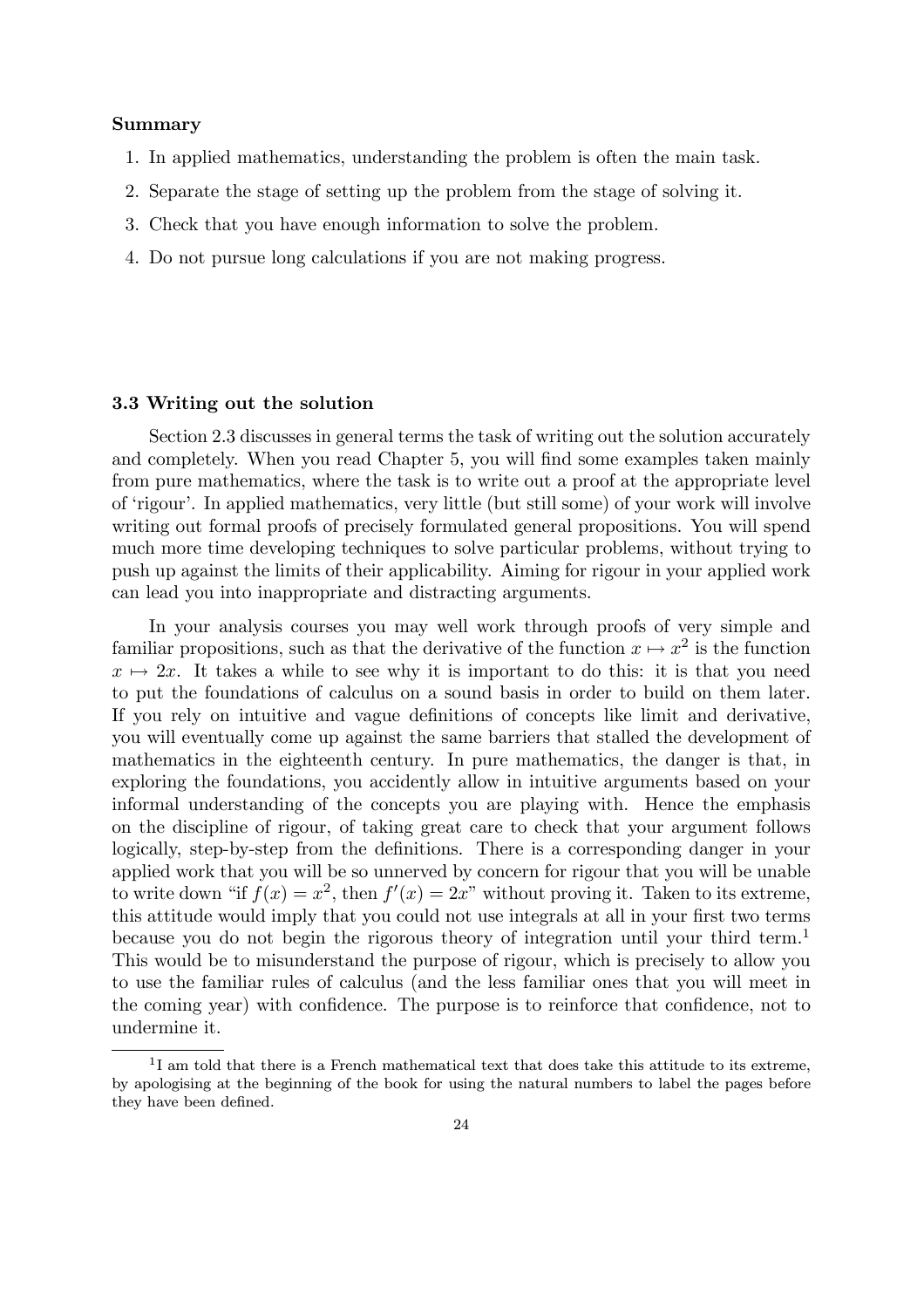It is very easy to misinterpret these remarks as saying that "rigour has no place in applied mathematics; any argument, however sloppy, will do". That is wrong. All that is being said is that to sum up the instructions for writing good applied mathematics under the heading of 'rigour' would be misleading. The important point is that your written work should be *clear, accurate*, and *concise* (I shall expand on this below). Rigour is, in any case, a relative term. One of the disconcerting lessons of twentieth century mathematics is that, if you insist on proving everything by strict rules of inference from a finite set of axioms, then your mathematical horizons will be very limited. A celebrated theorem of Gödel's implies that you will not even be able to prove rigorously all the propositions in arithmetic that you know to be true by informal argument. In almost all your work, pure and applied, you will construct arguments by building on other results that you take for granted. Read what is said about this in Section 5.6 and look carefully at some of the examples in Chapter 5 when you work through them. In your applied work, you will build on the results you prove in your pure work.

#### Clear writing

A solution to a mathematical problem takes the form of an argument. It should be written in good grammatical English with correct punctuation. It should make sense when you read it out loud. This applies to the mathematical expressions as well as to the explanatory parts of the solution. A solution should never take the form of a disconnected sequence of equations. When you are writing up a calculation, you must make clear the logical connection between successive lines (does the first equation imply the second, or the other way around?), and you must make the equations fit in a coherent way into your sentences and paragraphs (see the remarks in Section 5.5). One minor point: many mathematicians are poor spellers. If you are not confident about your spelling, keep a dictionary on your desk, and use it. A good way to improve your style is to browse occasionally in Fowler's Modern English usage.

You will never write a clear argument unless you are clear in your own mind what it is it that the argument is proving, and you make this clear to your reader. Sometimes it is simplest to do this by using the 'proposition-proof' style of pure mathematics, but more often this is inappropriate in applied mathematics (it looks very artificial to formulate as a 'proposition' a result that is special to a particular problem). It is very helpful, both for yourself and for your reader, to say what you are going to do before you do it, for example, by writing something like "We shall now show that every function given by an expression of the form  $\dots$  satisfies the differential equation". It is also helpful to break up a long argument into short steps by using sub-headings. For example, if you are asked to show that "X is true if and only if Y is true", then you might head the first part the argument with "Proof that  $X$  implies  $Y$ " and the second with "Proof that Y implies  $X$ " (see Section 4.2).

Of course it is in the nature of much of applied mathematics that you have to do quite a lot of thinking to extract from the original formulation of the problem the precise statements that you have to establish. Even something as apparently simple as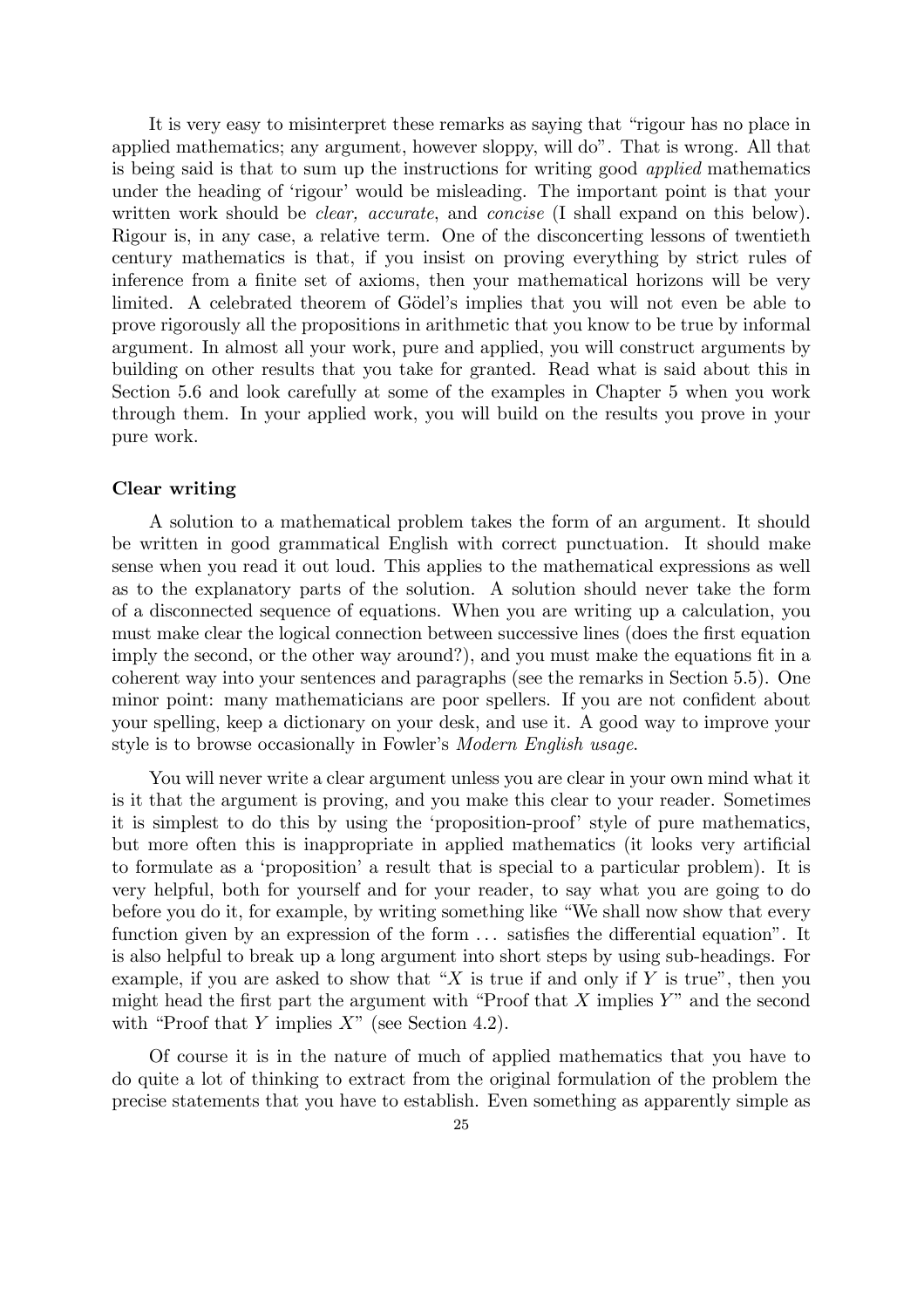Solve the equation  $y'' = y$ 

contains potential pitfalls. The correct answer is:  $y = Ae^{x} + Be^{-x}$ , where A and B are arbitrary constants. Your argument in this case will establish two things: first, that every function of the form  $y = Ae^{x} + Be^{-x}$  satisfies the equation, and, second, that every function that satisfies the equation is of the form  $y = Ae^{x} + Be^{-x}$ . In a simple example like this, you can establish both statements by the same short calculation, and it would be rather fussy to break the argument up into two parts. But you do not have to go much further to find an example in which you can go badly wrong if you simply manipulate without thinking. Consider the following problem.

Solve the simultaneous differential equations  $y' = z$ ,  $z' = y$ .

If you ignore what has been said above, you might be tempted to write the following.

Solution.

$$
y' = z, \t z' = y
$$
  
\n
$$
y'' = z', \t z'' = y'
$$
  
\n
$$
y'' = y, \t z'' = z
$$
  
\nAnswer  $y = Ae^x + Be^{-x}, \t z = Ce^x + De^{-x}.$ 

However, if you take particular values for the 'arbitrary constants' A, B, C, D, say,  $A = 1, B = 0, C = 0, D = 0$ , then you rapidly find that your 'answer' does not work. The problem is that it is not clear what the 'argument' in the solution is establishing. If you look carefully, you will see that the first line implies the second line, that the first two lines together imply the third, and that the third implies the fourth. However, when you try to go backwards, you cannot get from the second line to the first. To solve this problem without confusing yourself and your reader, you should break it up into two parts, along the following lines.

Solution. Suppose that y and z are functions such that  $y' = z$  and  $z' = y$ . Then

$$
y'' = z' = y, \qquad z'' = y' = z.
$$

But the general solution to the differential equation  $y'' = y$  is  $y = Ae^{x} + Be^{-x}$ , where  $A$  and  $B$  are constant. Therefore  $y$  and  $z$  must be of the form

$$
y = Ae^{x} + Be^{-x}
$$
,  $z = Ce^{x} + De^{-x}$ ,

for some constants  $A, B, C$  and  $D$ . [This does not say that all  $y$  and  $z$  of this form are solutions.]

Conversely, suppose that  $y$  and  $z$  are of this form. Then

$$
y' = Ae^x - Be^{-x}
$$
,  $z' = Ce^x - De^{-x}$ .

Therefore  $y' = z$  and  $z' = y$  if  $A = C$  and  $B = -D$ .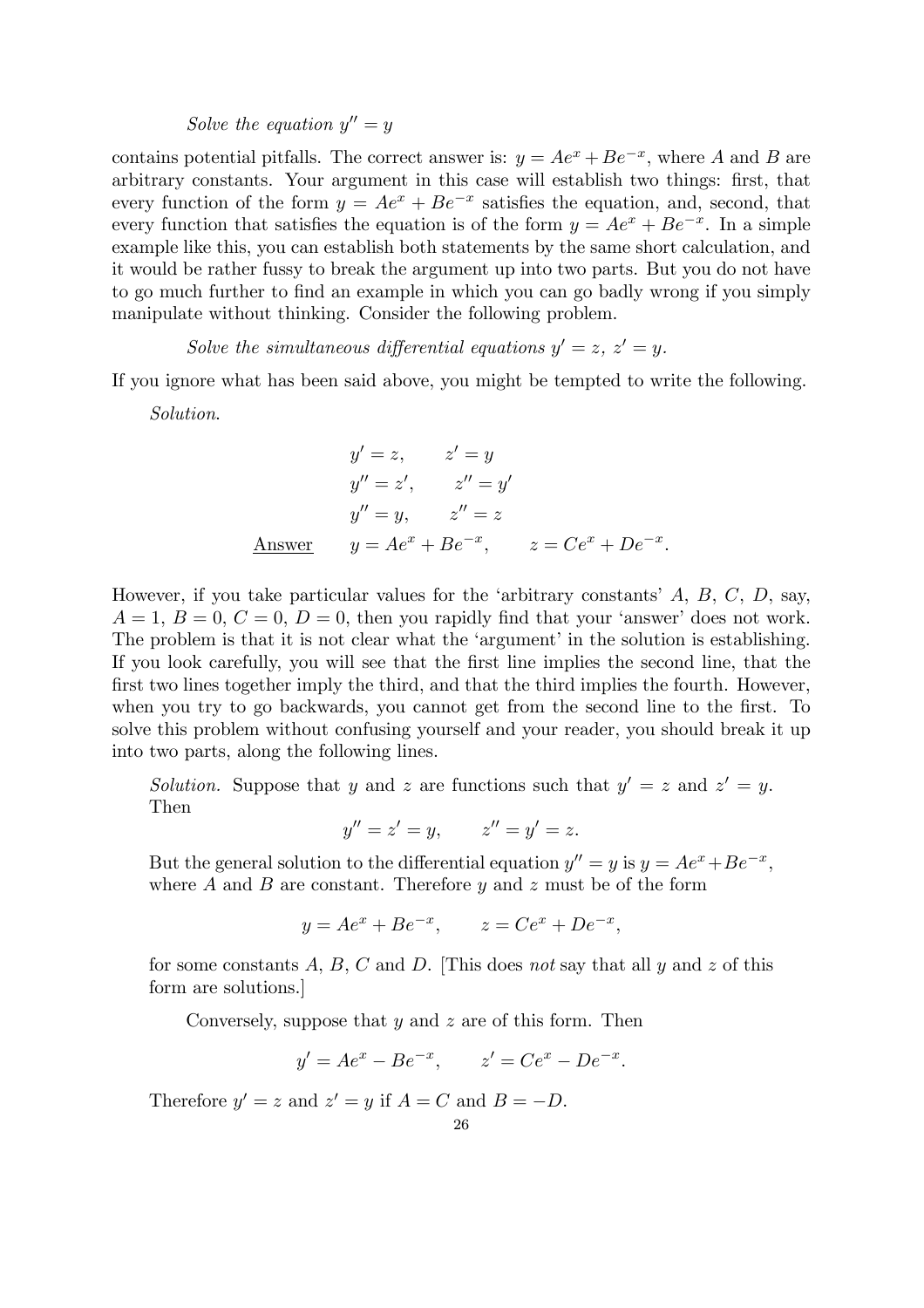We conclude that the general solution is  $y = Ae^{x} + Be^{-x}$ ,  $z = Ae^{x} - Be^{-x}$ , where  $A$  and  $B$  are arbitrary constants.

Even in such a very simple problem, you must think carefully about the logical structure of your argument if you are going to avoid mistakes. Two final remarks: (1) you should have spotted in the initial stage of thinking about this problem that the solution would contain two arbitrary constants, and not four; (2) if you think about rigour, then there are a lot of other questions that come up here, such as "What are the domains of the functions? Are they twice differentiable?", and so on. A skill that you must learn by practice is that of finding the appropriate level of rigour. There are no absolute rules. What is appropriate depends on the context. Too little rigour, and you will end up saying things that are untrue; too much will be distracting.

#### Accurate manipulation

For the most part, this is a matter of taking trouble, and giving yourself time to check your work carefully. However, the following tips may help.

- (i) If you have sketched out a solution in rough, do not just make a fair copy of your notes. Having seen how to solve the problem in rough, put you notes aside, and write out the argument from scratch, checking each step carefully as you go. It is very hard to see mistakes when you are simply copying, rather than reworking.
- (ii) If you are prone to making careless slips, treat your work with suspicion, and look for ways of seeing that bits of it must be wrong. In mechanics problems, you can often pick up sign errors by thinking about whether your answer makes good physical sense. If your trajectory for a projectile implies that it falls upwards rather than downwards, then you have made a mistake. If you have found a formula involving parameters for the probability of some event, check that it always gives an answer between 0 and 1. If a particular choice of parameter values gives a negative probability, then you have made a mistake. Test your conclusions against common sense. If you calculation gives 2.31 as the expected number of tosses of a coin needed to get three heads in a row, then you have made a mistake.
- (iii) Wherever possible, check your answer. For example, always substitute your solution back into a differential equation (this will also pick up the sort of problem we met in the example above). If this is too messy, try doing it with special values of the constants. It may be too much of a labour to check that

$$
y = \cos^{-1}\left(\sqrt{k \log(\sec^2 x + x^x) + x^2}\right)
$$

satisfies some complicated differential equation, but it may be much easier when the constant  $k$  vanishes.

(iv) Never bring a rough and sloppy piece of work to a tutorial in the hope that your tutor will not spot the mistakes. The chances are that your tutor will not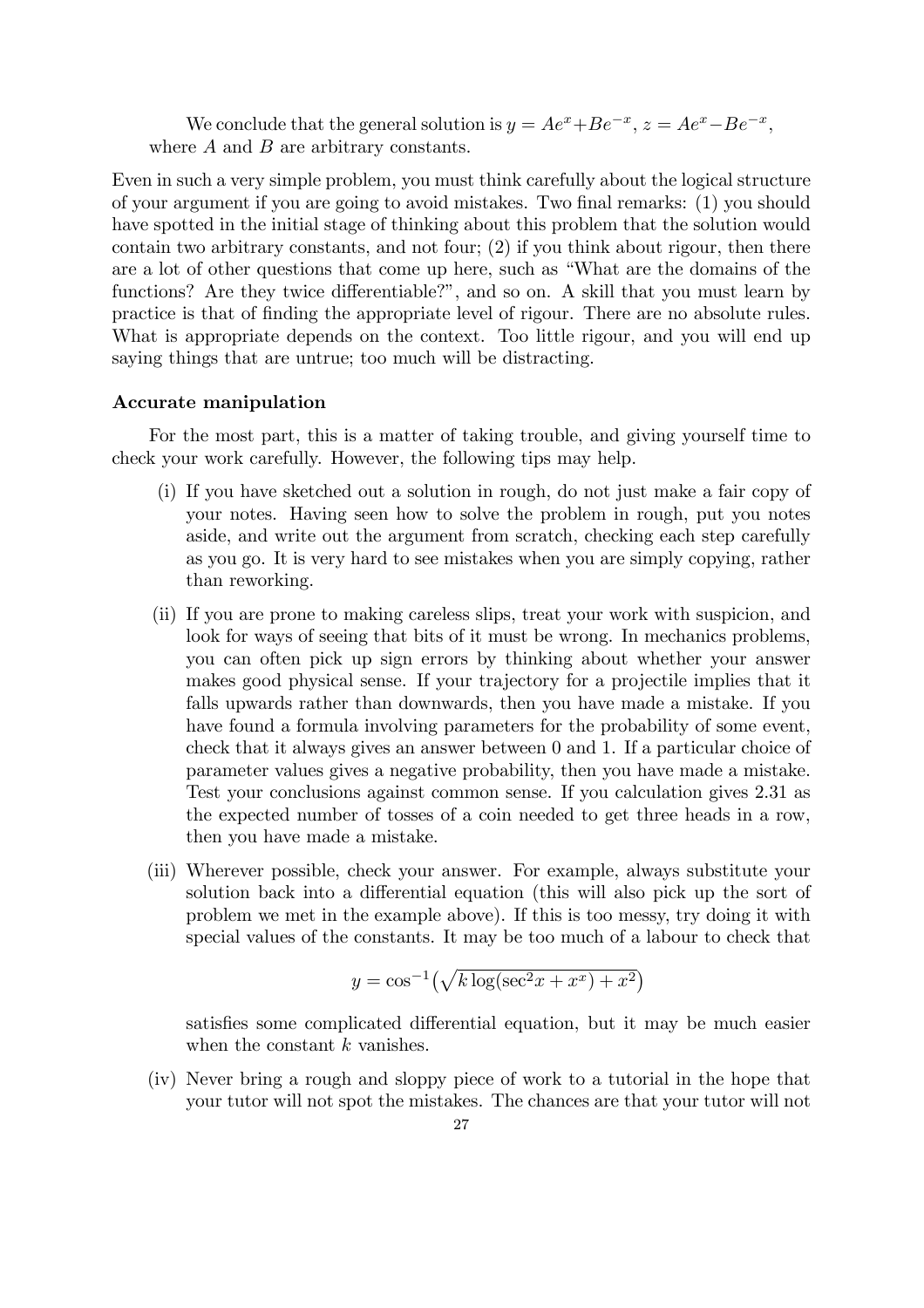spot the mistakes, in which case nobody learns anything; if your tutor does spot them, then your tutor learns something about you, but you learn little about mathematics. If you are uncertain about something you have written, even after spending a lot of time on it, draw it to your tutor's attention, and ask to go through it carefully together.

#### Concise writing

Pascal wrote in a letter to a friend "I have made this letter longer than usual, only because I have not had time to make it shorter". Long-winded arguments in mathematics are hard to follow. It is well worth spending time and effort to extract the essential steps from your original rough notes and to present your argument in as concise as form as is consistent with clarity. But do not be surprised if you find it hard work, sometimes much harder than spotting the solution in the first place.

There are two points to keep in mind here: first, tutors very rarely criticise undergraduate work for being over-concise. Second, a good test to apply is the 'text-book test': "if my solution were printed as a worked example in a text-book, would I find it helpful and easy to follow"

#### Diagrams

One other topic needs special mention: the use of diagrams. It is a classic howler, and one that is almost too easy for a tutor to spot, to argue "from the diagram it is obvious that ... ". If you try it, you will be left in no doubt that such arguments cannot be rigorous (incidentally, you should in any case avoid phrases like "it is obvious that": either it is obvious, in which case you do not have to say that it is obvious, or it is not, in which case you should be more honest). Undergraduates who have been chastened by the scornful reaction to a 'diagramatic' proof sometimes draw the false conclusion that diagrams have no place in mathematics. This is quite wrong. First, you should use diagrams freely in the experimentation stage. Second, it is quite legitimate to use diagrams to help your reader to follow an argument, even in the most abstract parts of pure mathematics. The mistake is to make deductions from a diagram. It is similar to the mistake of arguing a general proposition from a single example. In fact, it is bad practice to suppress diagrams which have played an important part in the construction of your solution, particularly if you give away the fact that you have a diagram in mind by using phrases like "above the x-axis" or "in the upper half-plane". Finally, it is quite legitimate to use a diagram to set up notation. For example, there is nothing wrong with using a diagram in a geometric proof to specify the labelling of points ("where  $A$ ,  $B, C$  are as shown  $\dots$  "); or in analytical proof to give the definition of a function that takes different constant values in different ranges (a picture here may be much easier to take in at a glance than a long sequence of expressions with inequalities defining the various parts of the domain). The only test you must satisfy is: is the use of the diagram clear and unambiguous?

#### Summary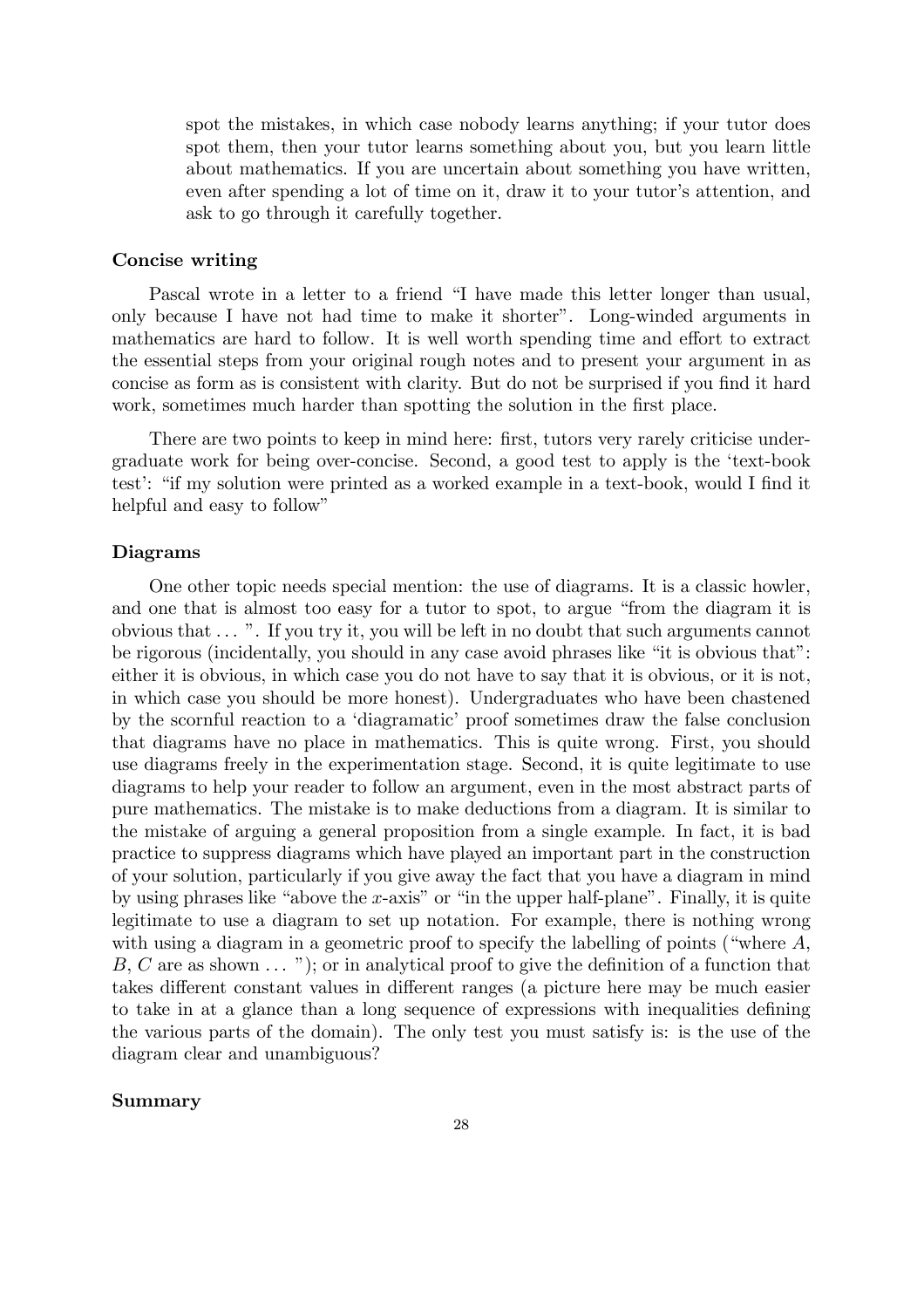- 1. In applied mathematics, write your solutions in a way which makes it clear what you are showing, but avoid excessive concern for rigour.
- 2. Write your answers grammatically and concisely.
- 3. Check the accuracy of your calculations by verifying that the answer is sensible.
- 4. Use diagrams freely for experimentation and illustration, but not for deduction.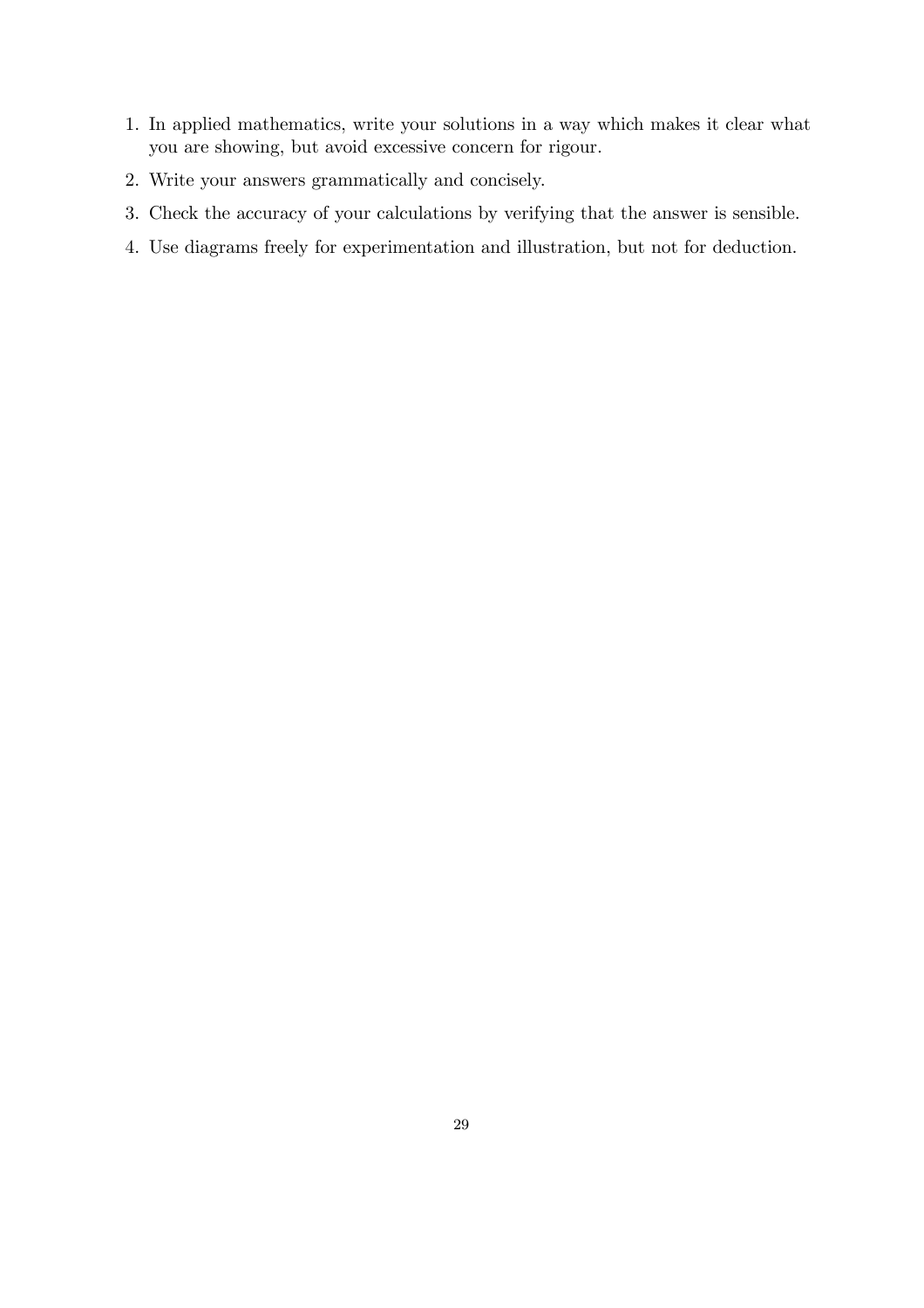## PART II

#### CHAPTER 4

#### The formulation of mathematical statements

In everyday language, many statements do not mean literally what they say, either by design or by oversight on the part of the speaker or writer. For example, "I'll be with you in a second" never means that the speaker will be available in exactly one second; after all, it takes more than a second to say it. However, the situation in mathematics is very different–mathematical statements have very precise meanings, and there is no room for metaphor, hyperbole, or other figures of speech. Moreover, some of the terms used will have specific mathematical meanings, which should have been defined (for example, "vector", "group", "continuous function"), while others will express the same logical concepts as in ordinary English language, but be used in a very precise way (for example "if", "for all", "or"). The statements are often quite complicated in structure, with several dependent clauses; a small change in the syntax of a statement often produces a large change in the mathematical meaning, which may change a true statement into a fallacy. At first, undergraduates often have difficulty grasping the precise meaning of mathematical statements made in their courses, but it is extremely important to learn to master the formulation of mathematical statements, both in order to understand the meaning of statements made in books and lectures, and also in order to write down mathematics accurately and unambiguously. In this chapter, we discuss various points concerning the way mathematical statements are commonly formulated, in particular the precise use of everyday words to express logical ideas.

There are two points of detail which we should make about the material in this chapter. Firstly, the phrase "mathematical statement" or "statement" is not intended to encompass everything that is written in a textbook or said in a lecture or tutorial. It refers only to formal mathematical statements, such as the statement of a theorem, proposition, lemma, or corollary, or part of a formal proof, or a formal definition, or certain other statements. Books and lectures will include other material whose role is to motivate the theory, or to explain it informally; this material may include some imprecise statements. Tutorials, and other forms of discussion of mathematics, may well include many very imprecise statements!

Secondly, we shall sometimes refer to two statements, A and B, as having the same meaning, or being synonyms. This indicates that the statements are equivalent for purely formal logical reasons, involving only use of language, notation, and definitions; it has nothing to do with any mathematical content of the statement. In other words, A and B are different ways of expressing the same logical concept. This concept may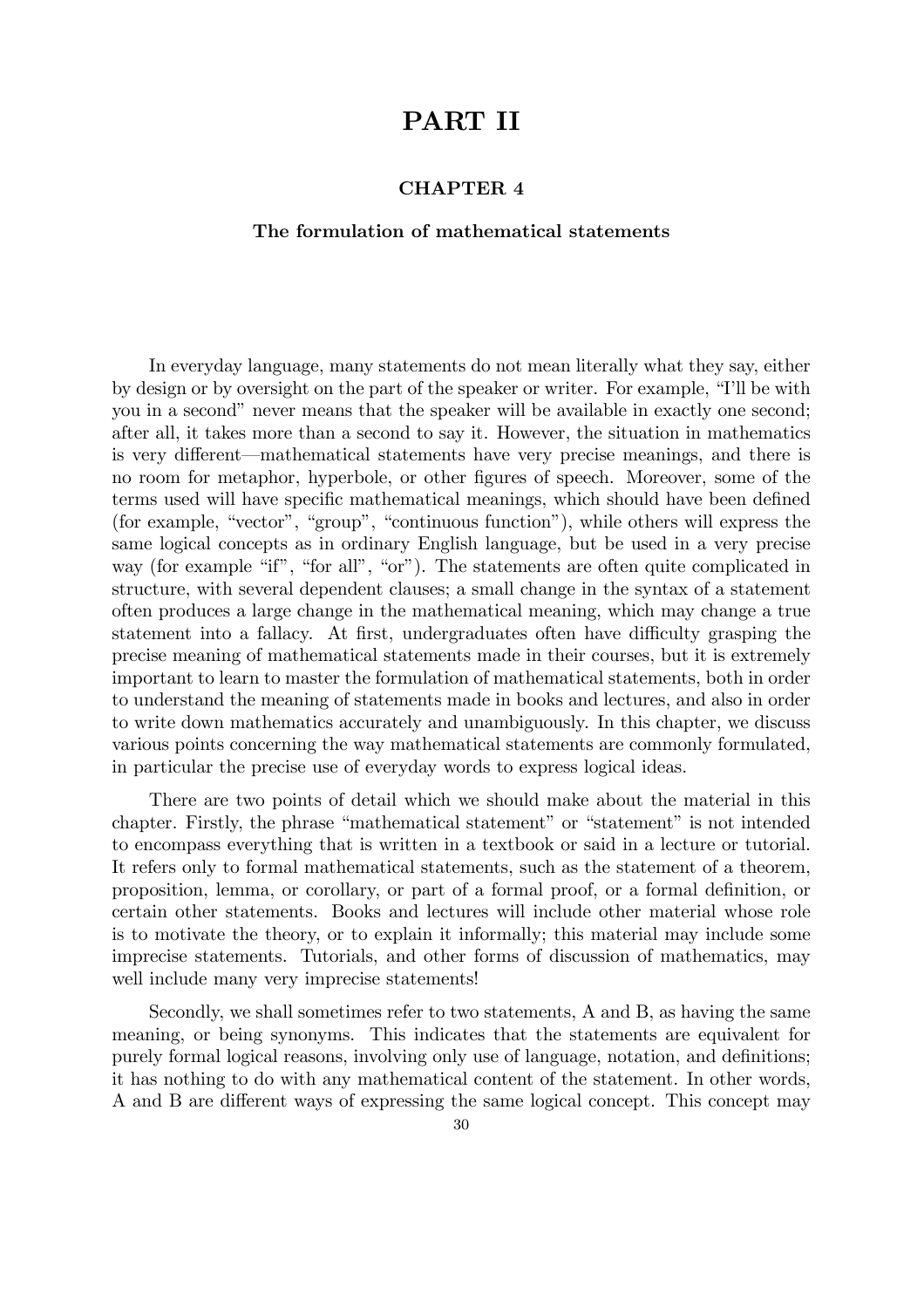or may not be true. However, if A is true then B must be true (because they have the same meaning); if A is false, then B is false. Any statement can be expressed in many different ways in English (i.e., there are many statements which have the same meaning); in our examples, we shall only be able to mention a few.

To assist the reader, we shall label synonymous statements in the form S1a, S1b, S1c, ... whereas statements with different meanings will have different numbers (e.g. S1a and S2).

#### 4.1 Hypotheses and conclusions

Most mathematical statements, in particular most theorems, take the form of making certain assumptions (hypotheses) and drawing certain conclusions (consequences). The hypotheses and/or conclusions may be quite complicated; each may come in several parts. For ease of language, the statement may involve several sentences, and the hypotheses and/or conclusions may themselves be spread over more than one sentence. The statement is true provided that whenever all the hypotheses are satisfied then all the conclusions are satisfied.

For example, consider the following statements:

S1a: Every positive real number has a unique positive square root.

S1b: Let  $x > 0$ . There exists a unique  $y > 0$  such that  $y^2 = x$ .

Provided that the reader is aware that the context of S1b is real numbers, these statements are synonymous, because, for example, a square root of  $x$  is, by definition, a number y such that  $y^2 = x$ , and " $x > 0$ " is conventional notation for "x is a positive real number". Because S1a and S1b mean the same, it follows (without thinking about the mathematical truth of the statements) that if one of them is a true mathematical statement, then so is the other. Of course, as you well know, both statements are true, but that is a special fact about real numbers. Indeed the following statement, which is very similar to S1a in structure, is false:

#### S2: Every positive rational number has a unique positive rational square root.

Thus, the fact that S1a and S1b are true is a fact of mathematics, depending on properties of the real numbers, while the fact that they are synonyms is a fact of language and logic (given the definitions and notation).

Statement S1b is rather more formal than S1a, and the distinction between the hypothesis  $(x > 0)$  and conclusion (there exists a unique  $y > 0$  such that  $y^2 = x$ ) is clearer in S1b; nevertheless, S1a has the same hypothesis as S1b, and the same conclusion as S1b. Moreover, S1a has the merit of mentioning explicitly the context of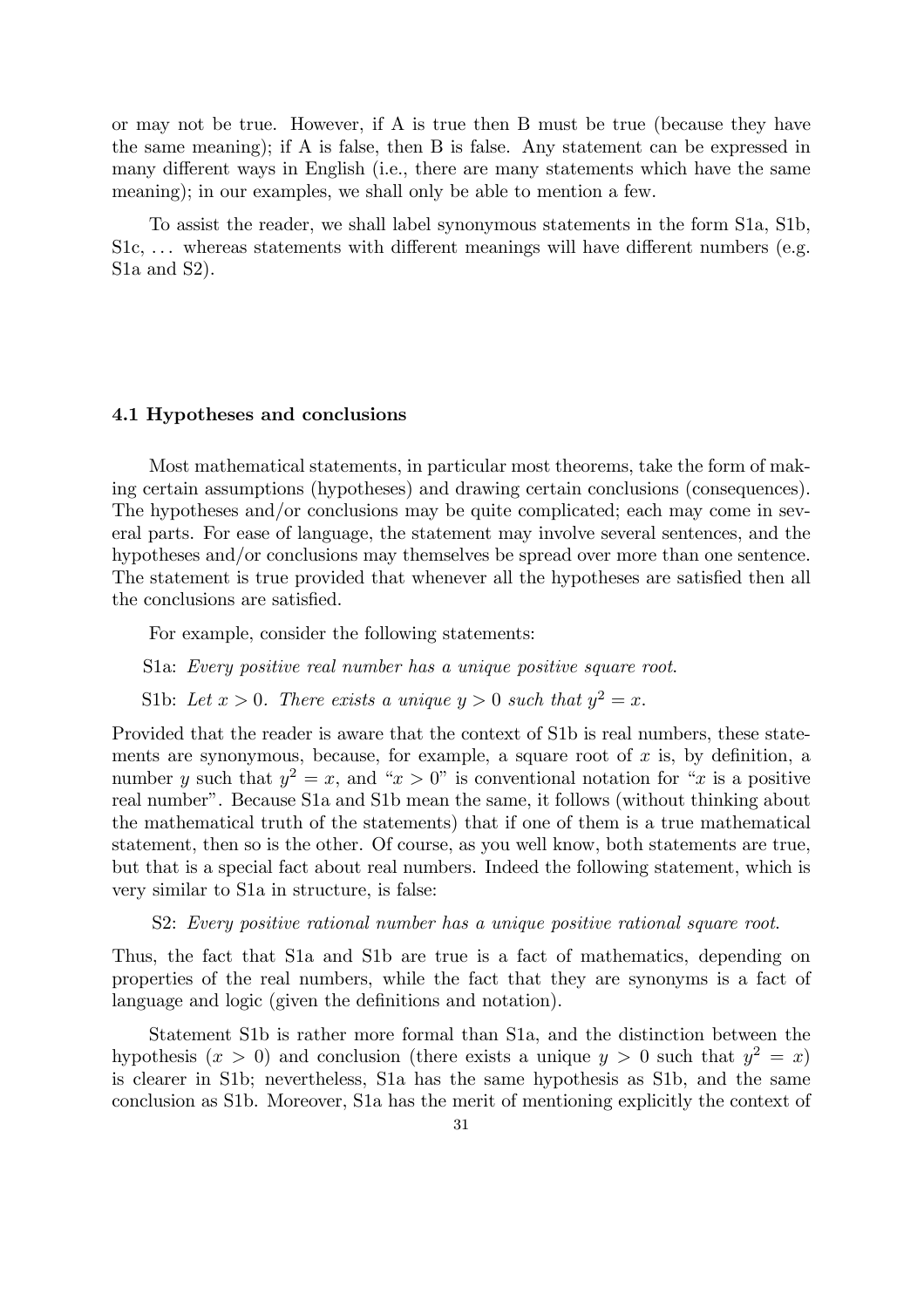real numbers. Which you choose to write is mainly a matter of taste and context.

You should be aware that the conclusion of statement S1b (or S1a) actually says two things:

- (i) there exists at least one  $y > 0$  such that  $y^2 = x$  (existence),
- (ii) there exists at most one  $y > 0$  such that  $y^2 = x$  (uniqueness).

Statements S1a and S1b are not only true statements, they are theorems, or more precisely two equivalent statements of the same theorem. You may be surprised about this: the existence of square roots of positive real numbers is not a law of nature, but is something which can be deduced from a few axioms about the system of real numbers. (Most of the axioms are simple laws of arithmetic, e.g.  $a(b + c) = ab + ac$ , or laws concerning the ordering, e.g. if  $a \leq b$  and  $0 \leq c$ , then  $ac \leq bc$ ; however, there is one more complicated axiom which distinguishes the real numbers from the rational numbers, say—see Alice in Numberland, Chapter 8, for example.)

To show that S1a and S1b are true statements, it is necessary to prove the theorem. Since the statements have the same meaning, it is sufficient to prove one of them. Since the conclusion has two parts, (i) and (ii) above, the proof will also have two parts. The proof of (i) depends on the complicated axiom of the real numbers, and we will not give it here. However, the proof of (ii) is quite short, and uses only the simple axioms, or familiar properties of real numbers easily derived from the axioms, so we will give the proof here, for the interest of readers who may be becoming bored by the absence of mathematics.

Suppose that  $y_1 > 0$ ,  $y_1^2 = x$ ,  $y_2 > 0$ , and  $y_2^2 = x$ . [Our objective is to show that  $y_1 = y_2$ , which will complete the proof of (ii). Then

$$
0 = x - x = y_1^2 - y_2^2 = (y_1 - y_2)(y_1 + y_2).
$$

But  $y_1 + y_2 > 0$  (since  $y_1 > 0$  and  $y_2 > 0$ ). Since  $y_1 + y_2 \neq 0$ , we may divide by  $y_1 + y_2$ , and deduce that  $0 = y_1 - y_2$ , so  $y_1 = y_2$ , as required.

To show that S2 is false, it is sufficient to give one example which satisfies the hypothesis of S2, but not the conclusion. In other words, it is sufficient to exhibit one positive rational number  $x$  which does not have a (unique, positive) rational square root. This can be achieved by taking  $x = 2$ . For completeness, we should prove that 2 does not have a rational square root (in common parlance, that  $\sqrt{2}$  is irrational), but the reader probably knows how to do this, and the argument was given in Section 2.1.

Another aspect of S1b which merits comment is the use of the word "Let" in the phrase "Let  $x > 0$ ". This is shorthand notation for "Let x be a positive real number", but what does this mean? It tells the reader that we are going to consider one positive real number, which we will call  $x$ , but we do not know which positive real number number it is. In other words, x is an *arbitrary* positive real number x. Similarly, the statement

S3: Let x be a real number such that  $0 < x < 1$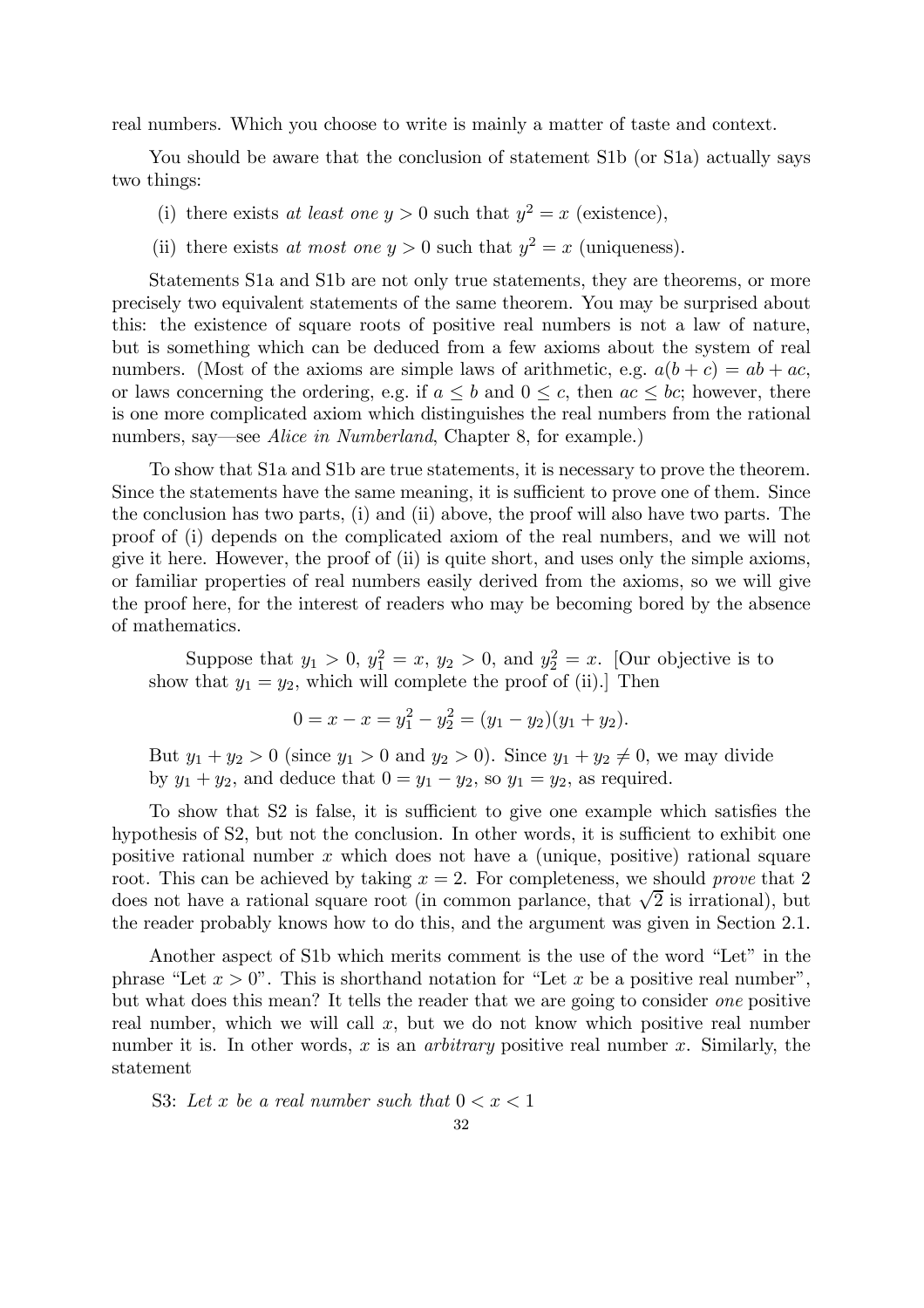tells the reader that we are going to consider one real number which we will call  $x$ , that  $x$ lies (strictly) between 0 and 1, but that otherwise  $x$  is arbitrary.

Consider the statements:

S4a: Let  $\bf{R}$  be the set of real numbers;

S5a: Let A be a set of real numbers.

These statements are almost identical, but their meanings are different; S4a means that  $\bf{R}$ is the set of all real numbers, while S5a means that A is a set of some real numbers. The clue here is the use of "the" in S4a, indicating that we are discussing a unique set, while "a" in S5a indicates that A is one of many possible sets. Actually instead of S4a and S5a, it would be better to write:

S4b: Let  $\bf{R}$  be the set of real numbers; S5b: Let A be a subset of  $\mathbf R$ .

[The notation R is standard for the set of all real numbers.]

We have already pointed out that the hypotheses of a statement may be spread over several sentences. One particular trap that may catch you out is that sometimes a standing hypothesis may be made, which is not repeated in every theorem. For example, consider the following statement:

S6: Suppose that  $f(0) < 0$  and  $f(1) > 0$ . Then there exists a such that  $0 < a < 1$  and  $f(a)=0.$ 

When you read S6, it is natural to assume that  $f$  is a real-valued function of a real variable between 0 and 1, i.e. that f specifies a real number  $f(x)$  for each value of x with  $0 \le x \le 1$ . However, if that is all that you assume, apart from the hypotheses  $f(0) < 0$  and  $f(1) > 0$ which are given explicitly, then S6 is false. Indeed, one may take



Clearly f satisfies the hypotheses of S6, but not its conclusion. Thus S6 is false.

However, suppose that the writer of S6 had at some previous stage, maybe many pages earlier, written: From now on, f will be a continuous function. Then S6 would be a true statement. This is a theorem which is sufficiently deep to have a name (the Intermediate Value Theorem), and the proof is beyond us here. It is one of those theorems which appears obvious (if you have to get from below the x-axis to above it with a continuous curve, then you have to cross the  $x$ -axis somewhere – see the diagram on the right), but one cannot even begin to prove it until one has made a precise definition of continuous.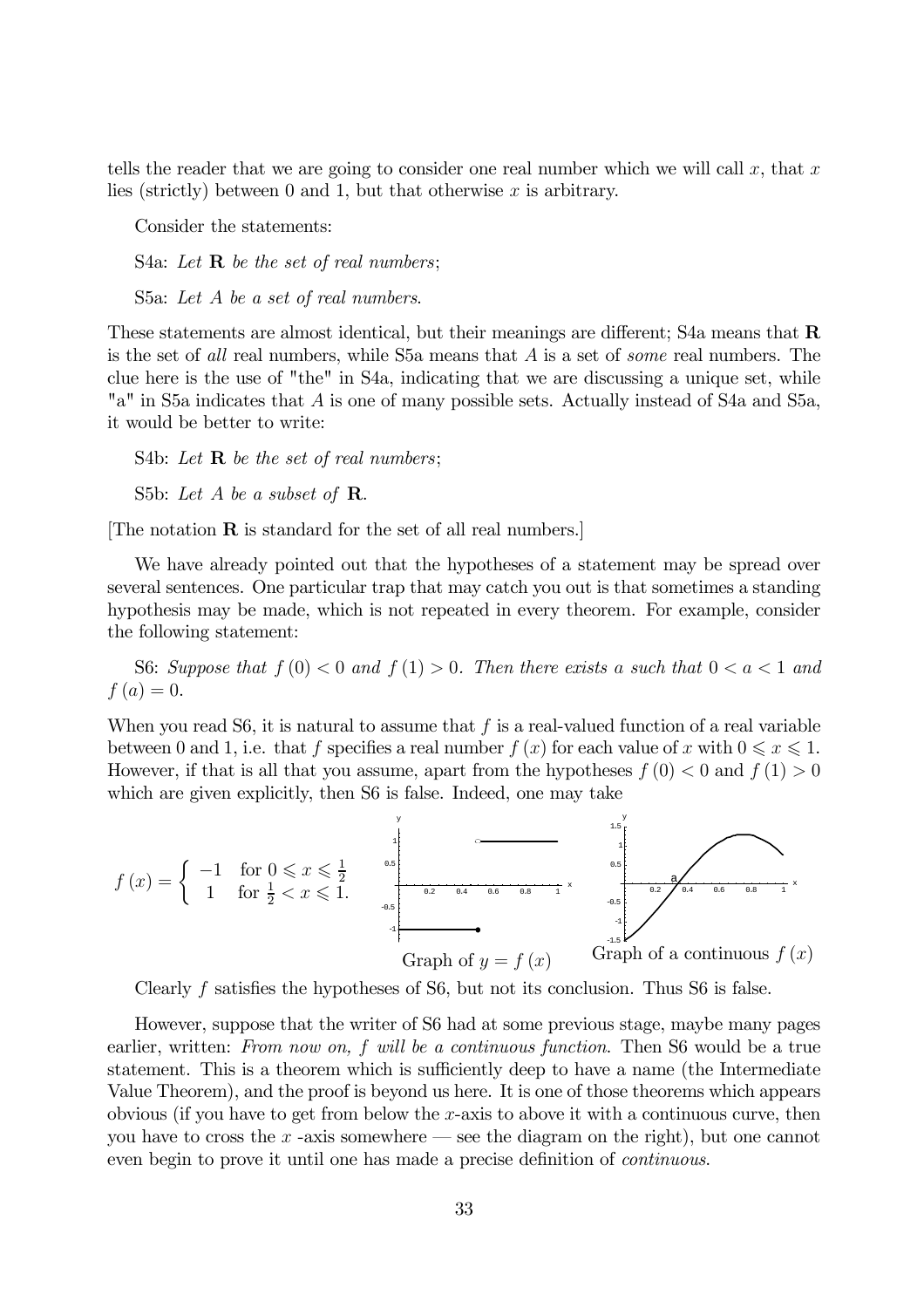This shows that it is very important to identify all the hypotheses in a statement. You will also need to distinguish correctly between the hypotheses and the conclusions, both when reading mathematics, and when writing. This may sound like a simple task, but there are many pitfalls surrounding the word "if", which we shall discuss in the next section.

## Summary

- 1. Mathematical statements have very precise meanings.
- 2. Typically, a mathematical statement has certain hypotheses and certain conclusions. The statement is true if, whenever the hypotheses are satisfied, then the conclusions are satisfied.
- 3. A hypothesis such as "Let x be a whatsit" means that x is one of many whatsits, but we do not specify which whatsit.
- 4. The hypotheses of a statement may be spread over several sentences, and may include standing hypotheses made a long time earlier.

#### 4.2 "If", "only if", and "if and only if"

Suppose that we wish to formulate a statement in which we make some hypotheses and draw certain conclusions from them. Let P stand for all the hypotheses and Q for all the conclusions. For example, in S1b, P stands for:  $x > 0$  and Q for: there exists a unique  $y > 0$  such that  $y^2 = x$ . We can then write our desired statement as:

S7a: If P, then Q.

Thus we can rewrite S1a and S1b in the format of S7a:

S1c: If  $x > 0$ , then there exists a unique  $y > 0$  such that  $y^2 = x$ .

In principle, any statement with a set of hypotheses and a set of conclusions can be written in the form S7a, but in practice it may be clumsy to do this, especially if P and/or Q is complicated. In this section, we are going to discuss logical aspects of statements containing the word "if".

As we mentioned in Section 4.1, the statement S7a is true provided that whenever the hypotheses P are satisfied, then the conclusions Q are satisfied. In mathematics, to avoid ambiguity we have to stick rigidly to this principle. This differs from everyday conversation, where people often do not distinguish carefully between S7a and its converse:

S8a: If Q, then P.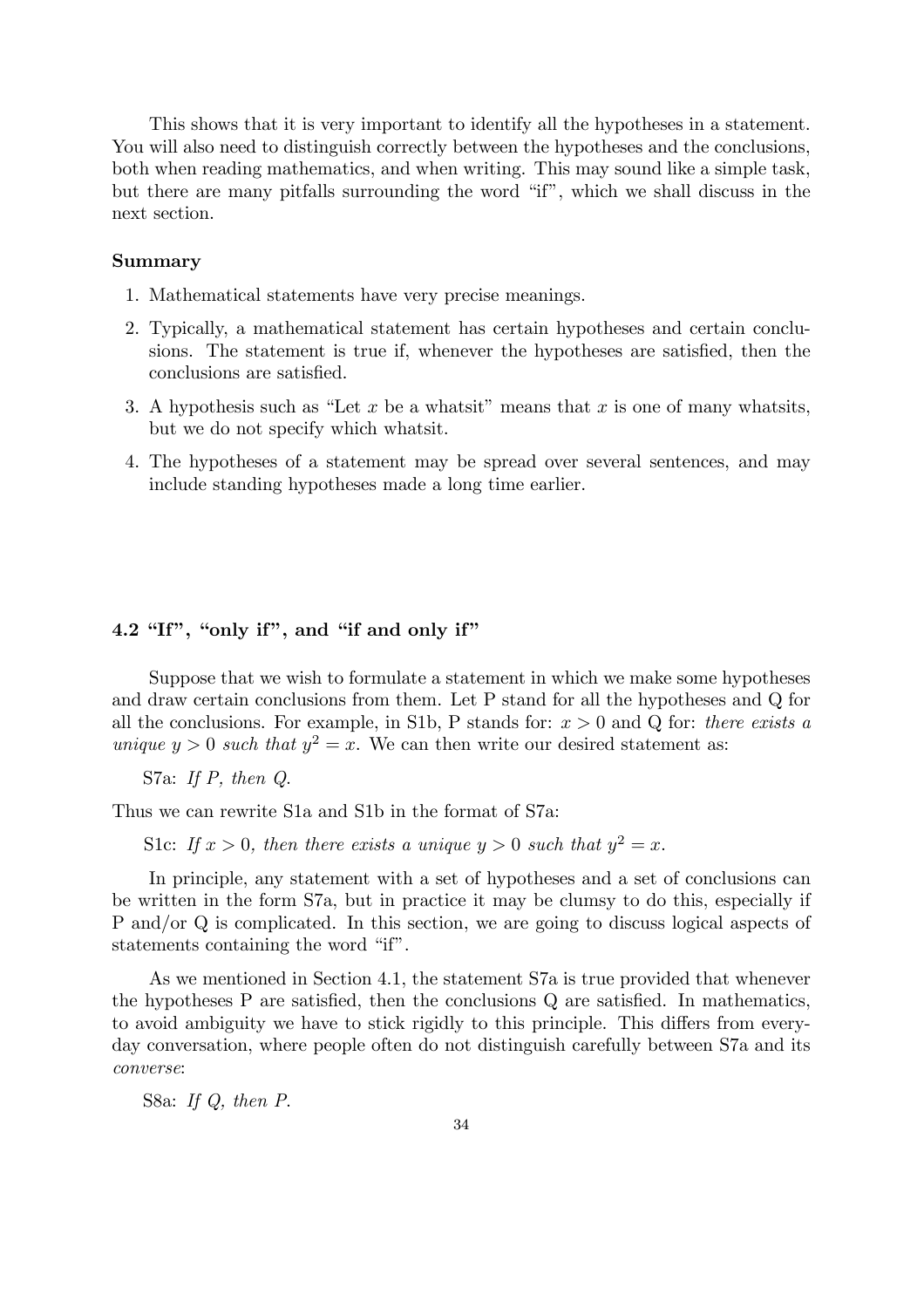A synonymous way of expressing the converse is:

S8b: If P does not hold, then Q does not hold.

(The statement P does not hold or P is false is known as the negation of P; we shall have more to say about negations in Section 5.7.)

For example, a statement such as:

S9: If you get three As in A Level, I'll buy you a computer

is often taken to include the converse (if you don't get three As, I won't buy you a computer). In fact, strictly speaking (and mathematicians often have to speak strictly), there is no reason to infer the converse from S9, so if someone did make the statement S9 to you and you did not get three As, you are quite entitled to ask them whether they are going to buy you a computer. On the other hand, if someone made this statement and you did get three As, then you are entitled to demand your computer.

Since mathematics is a very precise subject, we do have to be very careful what is meant when reading, and more particularly when writing, mathematics. So, we can write:

S10: If  $x > 1$ , then  $x^2 > 1$ 

(a true statement), but we should not get confused and write the converse:

S11: If  $x^2 > 1$ , then  $x > 1$ 

(a false statement). Equally, we should not confuse the following two statements, which are converses of each other:

S12: If  $x > 0$ , then there exists  $y > 0$  such that  $y^2 = x$ .

S13: If there exists  $y > 0$  such that  $y^2 = x$ , then  $x > 0$ .

Both S12 and S13 are true, but they have different meanings.

There are many statements which have the same meaning as S7a. For example, the following are all synonyms:

S7a: If P, then Q.

S7b: P implies Q.

S7c: Let P hold. Then Q holds.

S7d: P only if Q.

- S7e: P is a sufficient condition for  $Q$  (or: In order that  $Q$  holds, it is sufficient that P holds).
- S7f:  $Q$  is a necessary condition for  $P$  (or: In order that  $P$  holds, it is necessary that Q holds).

S7g: If Q does not hold, then P does not hold.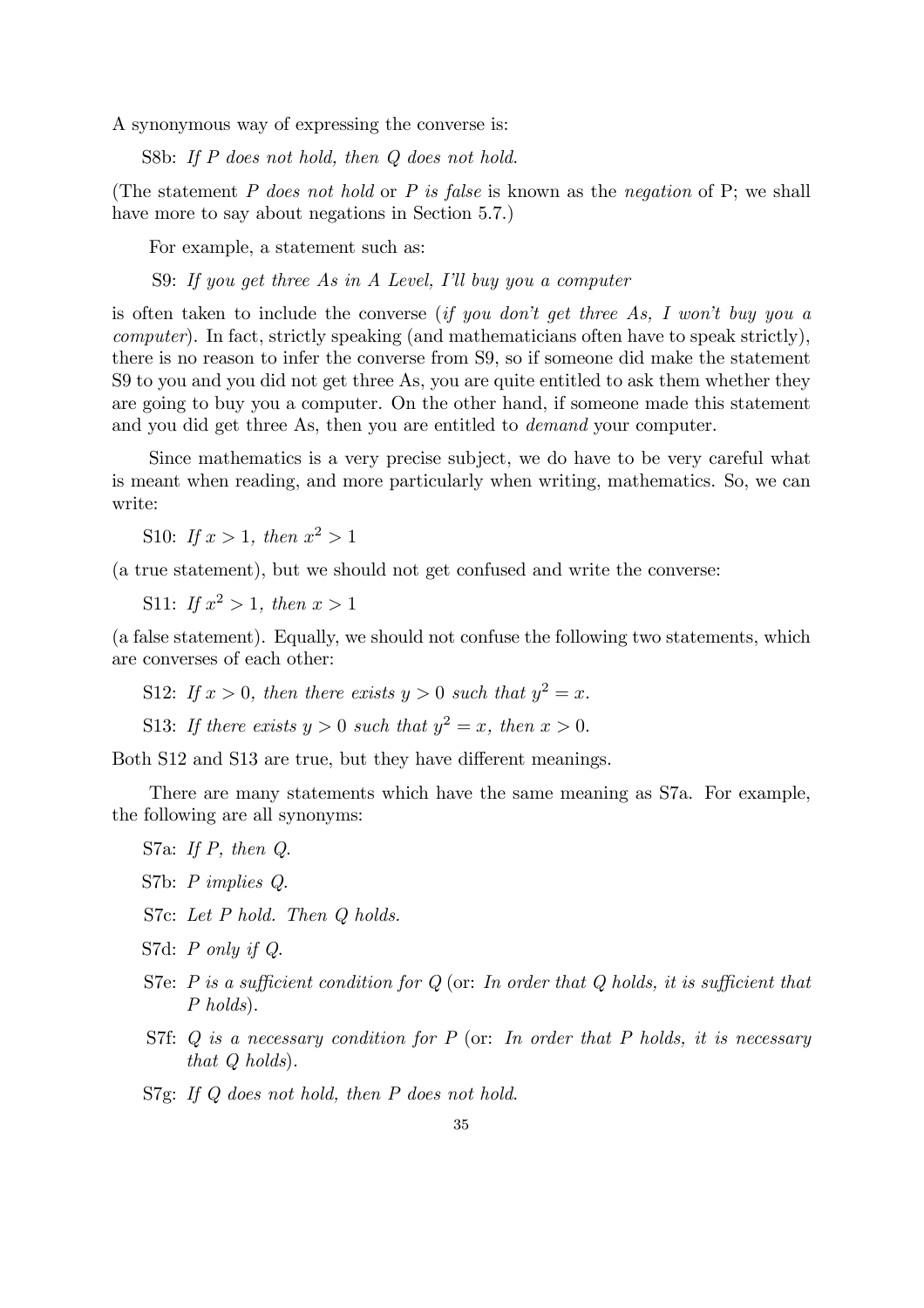When making a mathematical statement, the choice of format for the statement is up to the writer, but one should try to choose a style which is readable, clear, and unambiguous. Depending on the context, some of the formats listed above are likely to be unsuitable, and there may be convenient formats which are not listed.

To revert to a particular example, the following are all synonymous with S1a:

S1a: Every positive real number has a unique positive square root.

S1c: If  $x > 0$ , then there exists a unique  $y > 0$  such that  $y^2 = x$ .

S1b: Let  $x > 0$ . Then there exists a unique  $y > 0$  such that  $y^2 = x$ .

S1d:  $x > 0$  only if there exists a unique  $y > 0$  such that  $y^2 = x$ .

S1e:  $x > 0 \implies$  there exists a unique  $y > 0$  such that  $y^2 = x$ .

- S1f: In order that there exists a unique  $y > 0$  such that  $y^2 = x$ , it is sufficient that  $x > 0$ .
- S1g: A necessary condition that  $x > 0$  is that there exists a unique  $y > 0$  such that  $y^2=x$ .

S1h: If there does not exist a unique  $y > 0$  such that  $y^2 = x$ , then  $x \le 0$ .

Take your pick! Both S1d and S1g are very peculiar ways to make this statement, and you are unlikely to choose them.

We have mentioned above that S7a is synonymous with S7d. Interchanging the roles of P and Q, we see that

S8c: Q only if P

is synonymous with S8a. Thus S8c is the converse of S7a. In short, "only if" is the converse of "if". In practice, the phrase "only if" is rarely used on its own, but it is often used in the phrase "if and only if".

If one wishes to make a statement "If P, then Q" and its converse "If Q, then P" simultaneously, one may write

S14: P if and only if Q.

(occasionally, you may see this abbreviated to "P iff Q"). Thus S14 is really two statements. So, to prove S14, you will usually have to give two separate proofs, one of "If P, then Q" and one of "If Q, then P"; only rarely is it possible to prove both parts simultaneously (see also Section 5.7). Note that S14 is synonymous with "Q if and only if P".

For example, we could combine the statements S12 and S13 into a single statement:

S15: There exists  $y > 0$  such that  $y^2 = x$  if and only if  $x > 0$ .

However, S15 could be ambiguous; it might mean (as it is supposed to):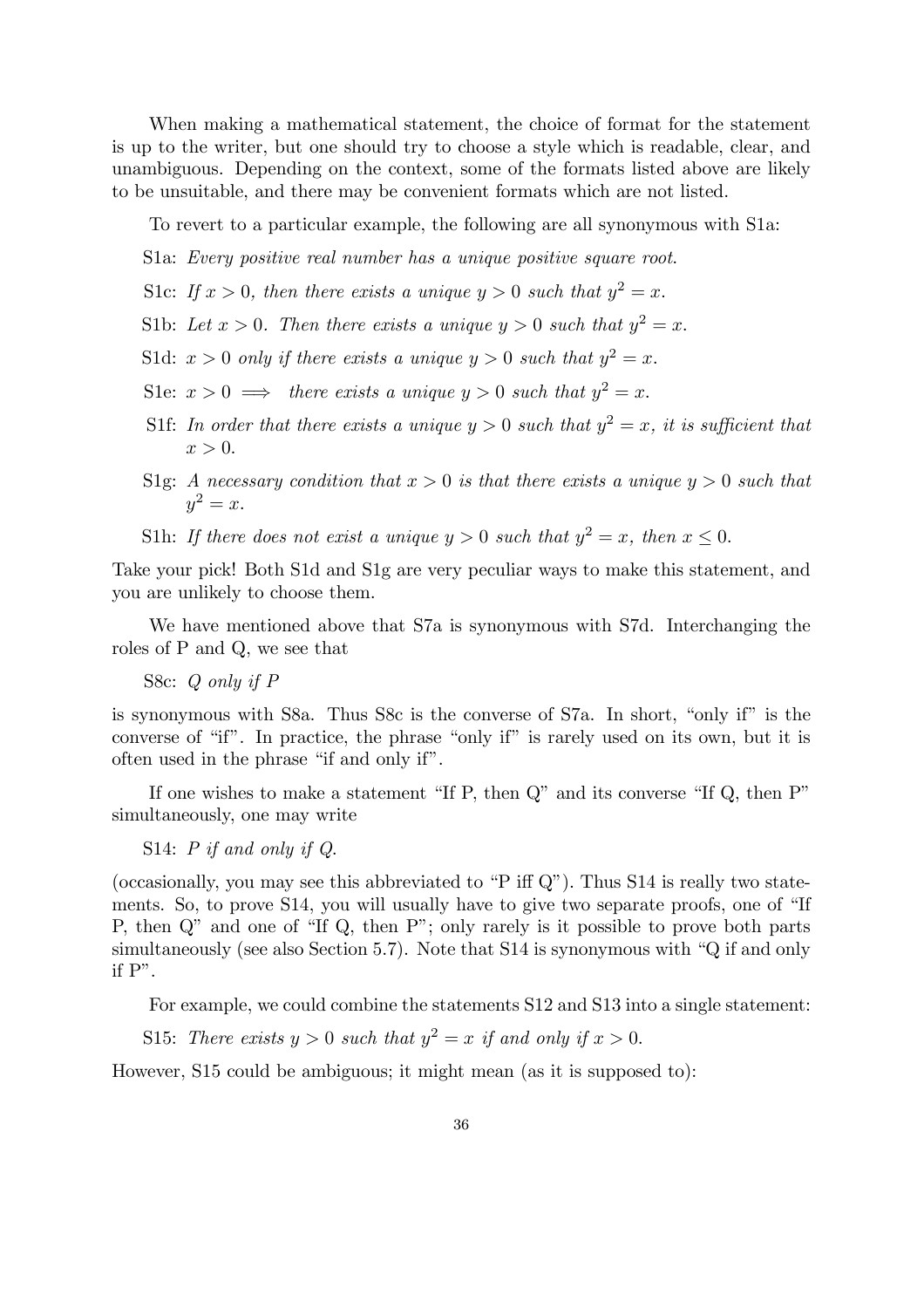S16a: [There exists  $y > 0$  such that  $y^2 = x$ ] if and only if  $[x > 0]$ ,

or it might mean:

S17: There exists  $y > 0$  such that  $[y^2 = x \text{ if and only if } x > 0].$ 

The reader could probably work out that we do not mean S17, either from the context, or by observing that S17 is false (S17 implies that there is some positive number whose square equals all positive numbers, which is clearly nonsense). Nevertheless, we should try to avoid ambiguity if it is possible to do so without becoming unreadable, so instead of S15, it would be better to write S16a or one of the following:

S16b:  $x > 0$  if and only if there exists  $y > 0$  such that  $y^2 = x$ ,

S16c: A necessary and sufficient condition that there exists  $y > 0$  such that  $y^2 = x$ is that  $x > 0$ ,

S16d: The following are equivalent:

- (i)  $x > 0$ ,
- (ii) there exists  $y > 0$  such that  $y^2 = x$ .

The format of S16d is most appropriate for complicated statements, or if there are more than two equivalent statements  $((i), (ii), (iii), \ldots)$ .

In Section 2.3, we discussed the need to choose language and punctuation in such a way as to remove ambiguity. One useful tip is that any statement starting with "If" should have a matching "then". This makes it clear when the hypotheses are completed and the conclusions start. For example, what does the following mean?

S18: If n is prime,  $n \neq 2$ , n is odd.

It could mean:

S19: If n is prime, then  $n \neq 2$  and n is odd,

or

S20: If n is prime and  $n \neq 2$ , then n is odd.

Of course, S19 is false and S20 is true, so you (an educated mathematician) know which interpretation to take. However, there is no point in only making statements whose truth is obvious to the reader (it frequently happens that mathematicians find statements which they wrote themselves are far from obvious after an interval in which they have forgotten the context). An uneducated person might misinterpret S18, by taking it to mean S19 or even

S21: If n is prime or  $n \neq 2$ , then n is odd,

or

S22: If n is prime, then 
$$
n \neq 2
$$
 or n is odd.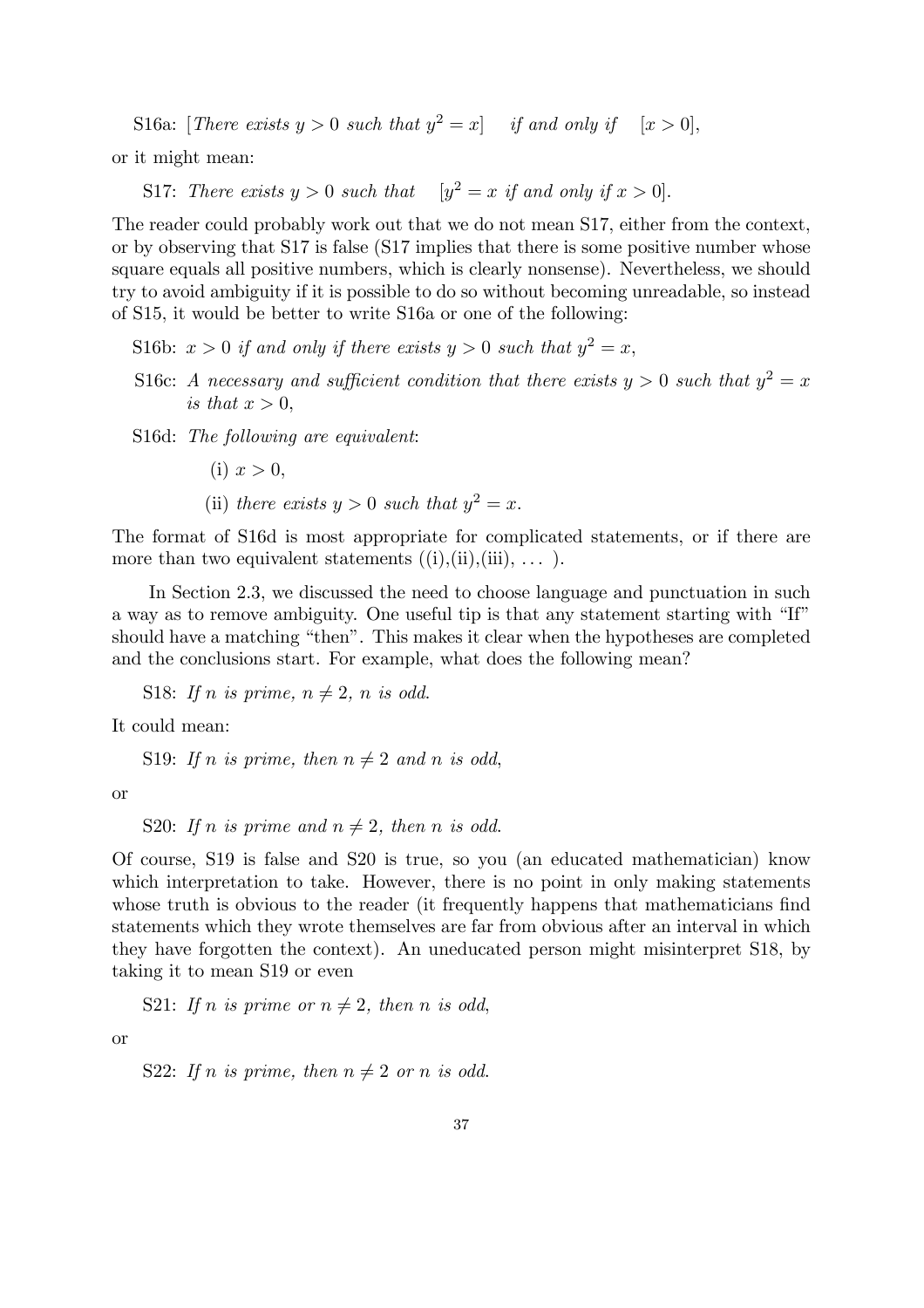So the moral is that you should include all those little words like "then", "and", "or", etc.

#### Summary

- 1. Distinguish carefully between a statement "If P, then Q", its converse "If Q, then P" and the combined statement "P if and only if Q".
- 2. The same statement may be written in many different ways.
- 3. To avoid ambiguity when writing mathematics, construct your statements carefully and include words such as "then", "and", "or", etc.

## 4.3 "And" and "or"

A mathematical statement is likely to have various clauses, linked by logical conjunctions such as "if" and "then" discussed in Section 4.2. Another common pair of logical conjunctions are "and" and "or", which arose briefly at the end of Section 4.2. For example in a statement of the form "If P, then Q" the hypotheses P and/or the conclusions Q may be composed of smaller clauses linked by these words. For example, consider the statement

S23: If p is prime and p divides  $n^2 - 1$ , then p divides  $n - 1$  or p divides  $n + 1$ .

Here, the hypothesis consists of two parts, "p is prime" and "p divides  $n^2 - 1$ " linked by "and". This means that we assume that both parts of the hypothesis are true simultaneously. The conclusion also consists of two parts "p divides  $n-1$ " and "p divides " $n + 1$ ", but they are linked by "or". This means that the conclusion is that p divides at least one of  $n-1$  and  $n+1$ .

In S23, it is implicit that  $p$  and  $n$  are positive integers and that "prime" and "divides" have their usual meanings. Then statement S23 is true (you should be able to see why). However if either clause of the hypothesis were omitted, then the statement would be false. If p is a non-prime which divides  $n^2 - 1$ , then p may not divide either  $n-1$  or  $n+1$  (e.g.,  $p=8$ ,  $n=5$ ). Hence the statement

S24: If p divides  $n^2 - 1$ , then p divides  $n - 1$  or p divides  $n + 1$ 

is false. (However, if it had already been established that  $p$  is prime, then S24 would be true; if other constraints on  $p$  and  $n$  had been established, then S24 might be true.) Similarly, the statement

S25: If p is a prime and p divides  $n^2 - 1$ , then p divides  $n - 1$ 

is false (unless some suitable constraints on  $p$  and  $n$  had previously been established)—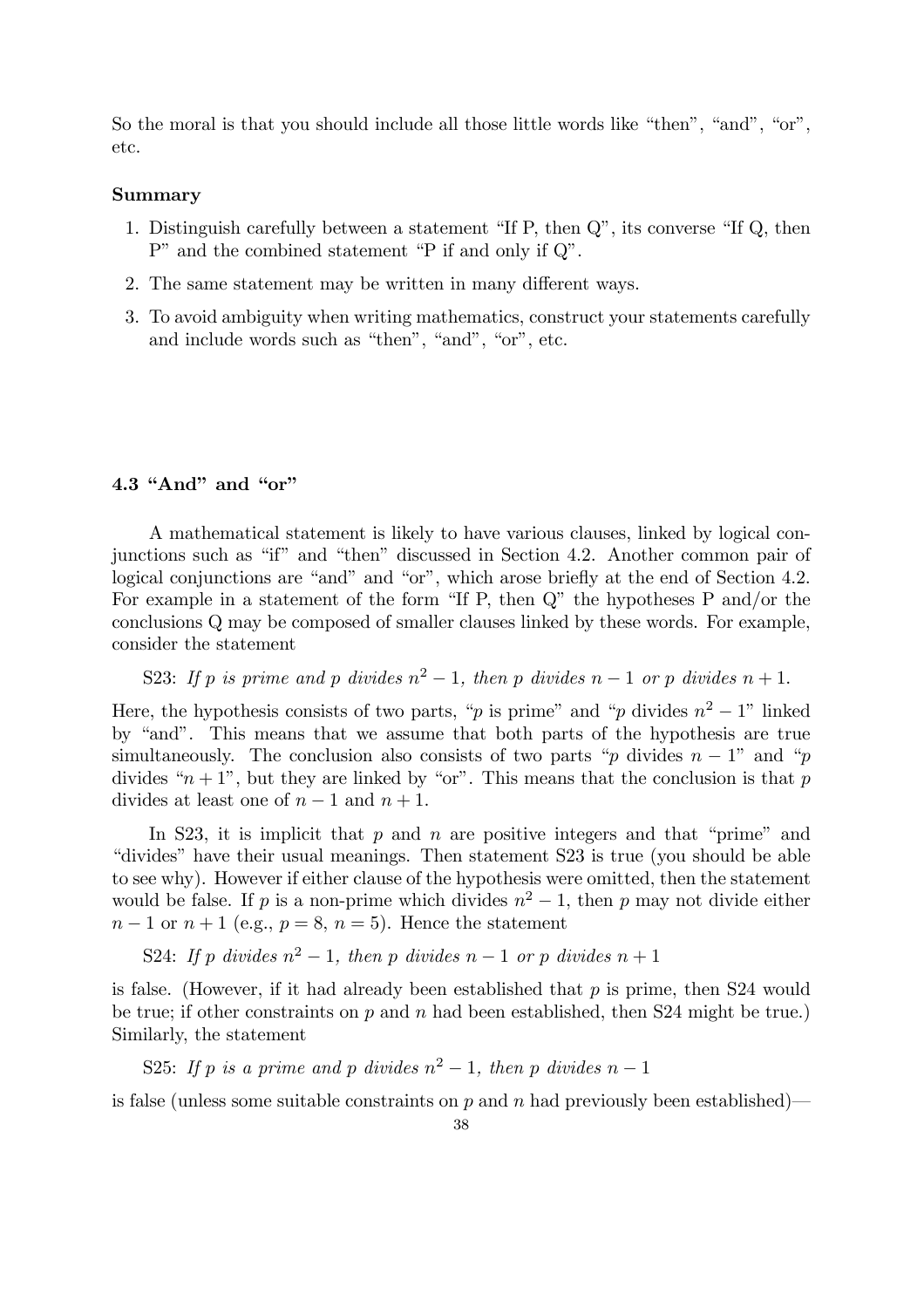consider  $p = 3$ ,  $n = 2$ , for example.

A statement of the form "P and Q" is true if (and only if) both P and Q are true, simultaneously; "P or Q" is true if (and only if) at least one of P and Q is true. Note that it is a mathematical convention that "or" is used inclusively, so that "P or Q" means "P or Q or both". (Occasionally, this convention may be breached; in such circumstances, the writer should give explicit warning to the reader.) Thus the following statements are true:

S26: Everyone in Britain is a European or a foreigner,

S27: If x is a real number, then  $x > 0$  or  $x < 1$ ,

while the following is false:

S28: If  $-2 < x < 1$  or  $-1 < x < 2$ , then  $1 < |x| < 2$ .

The logical concept of "and" or "or" is often implicit in a mathematical statement, without the words appearing explicitly. Consider the following two problems:

Example 1. Solve the simultaneous equations:

(1) 
$$
(x-1)(x-y) = 0,
$$

(2) 
$$
(y-3)(x^2-y^2+1)y=0.
$$

Neither the word "and" nor "or" appears in the problem, but both concepts emerge in the solution below.

Solution. Firstly, we are told that the solutions are simultaneous. This means that we should assume (1) and (2), and see what we can deduce about x and y.

Now, (1) tells us that  $x-1=0$  or  $x-y=0$ , and (2) tells us that  $y-3=0$ or  $x^2 - y^2 + 1 = 0$  or  $y = 0$ . So there are two possibilities for (1) and three (independent) possibilities for (2), making six in all.

Case 1:  $x - 1 = 0$  and  $y - 3 = 0$ . This gives one solution:  $x = 1$  and  $y = 3$ .

*Case* 2:  $x - 1 = 0$  and  $x^2 - y^2 + 1 = 0$ . This gives  $x = 1$  and  $y^2 = 2$ , so  $x = 1$ and  $[y = \sqrt{2} \text{ or } y = -\sqrt{2}]$ . This provides two solutions:  $x = 1$  and  $y = \sqrt{2}$ ;  $x = 1$  and  $y = -\sqrt{2}$ .

Case 3:  $x - 1 = 0$  and  $y = 0$ . This gives one solution:  $x = 1$  and  $y = 0$ .

Case 4:  $x - y = 0$  and  $y - 3 = 0$ . This gives  $x = y$  and  $y = 3$ , which provides one solution:  $x = 3$  and  $y = 3$ .

*Case* 5:  $x - y = 0$  and  $x^2 - y^2 + 1 = 0$ . This gives  $x = y$  and  $1 = 0$ , which is impossible! There are no solutions in this case.

Case 6:  $x - y = 0$  and  $y = 0$ . This gives one solution:  $x = 0$  and  $y = 0$ .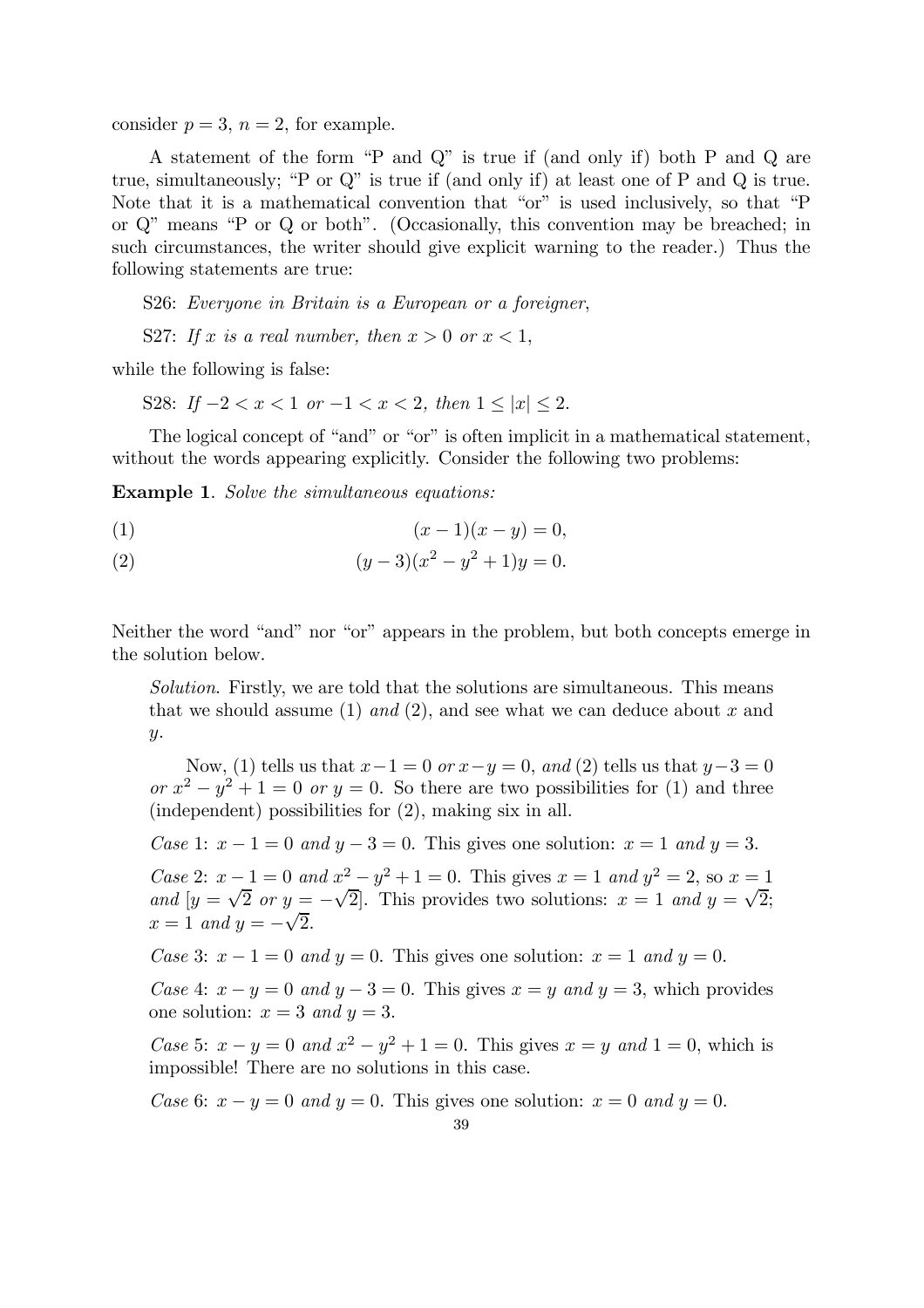The six cases were independent alternatives, so any solution of any of the six cases is a solution of the original problem, and any solution of the original problem is a solution of at least one of the six cases. Counting up, we find that there are six solutions in all:

$$
(x,y) = (1,3)
$$
 or  $(1,\sqrt{2})$  or  $(1,-\sqrt{2})$  or  $(1,0)$  or  $(3,3)$  or  $(0,0)$ .

Note that although the total number of solutions equals the total number of cases, we did not find one solution for each case; the equality is just a coincidence.

Example 2. Which real numbers x satisfy the following inequality?

$$
4|x+1|+5>3|x+2|+2|x-1|
$$

It is not easy to manipulate the modulus function  $|y|$ , because its definition has different forms for positive and negative values of y:

$$
|y| = \begin{cases} -y & \text{if } y < 0\\ y & \text{if } y \ge 0. \end{cases}
$$

The easiest way to handle it is to consider the cases  $y < 0$  and  $y \ge 0$  separately. In this example, we therefore consider various cases, depending on whether  $x + 1$ ,  $x + 2$ , and  $x - 1$  are positive or negative.

Solution. We shall divide the solution into four cases: (1)  $x < -2$ , (2)  $-2 \le$  $x < -1$ , (3)  $-1 \le x < 1$ , (4)  $x > 1$ .

*Case* 1: Suppose that  $x < -2$ . Then  $|x + 1| = -x - 1$ ,  $|x + 2| = -x - 2$ , and  $|x-1|=1-x$ . Thus (\*) becomes:

$$
4(-x-1) + 5 > 3(-x-2) + 2(1-x).
$$

Rearrangement gives:  $x > -5$ . We are also assuming that  $x < -2$ , so the solutions of (\*) in this case are the real numbers satisfying  $x < -2$  and  $x > -5$ , in other words those x such that  $-5 < x < -2$ .

Case 2: Suppose that  $-2 \leq x < -1$ . Then (\*) becomes:

$$
4(-x-1) + 5 > 3(x+2) + 2(1-x).
$$

Rearrangement gives:  $-7 > 5x$ . In this case, the solutions are the real numbers x satisfying  $-2 \le x < -1$  and  $x < -7/5$ , in other words those x such that  $-2 \leq x \leq -7/5$ .

Case 3: Suppose that  $-1 \leq x < 1$ . Then (\*) becomes:

$$
4(x + 1) + 5 > 3(x + 2) + 2(1 - x).
$$
  
40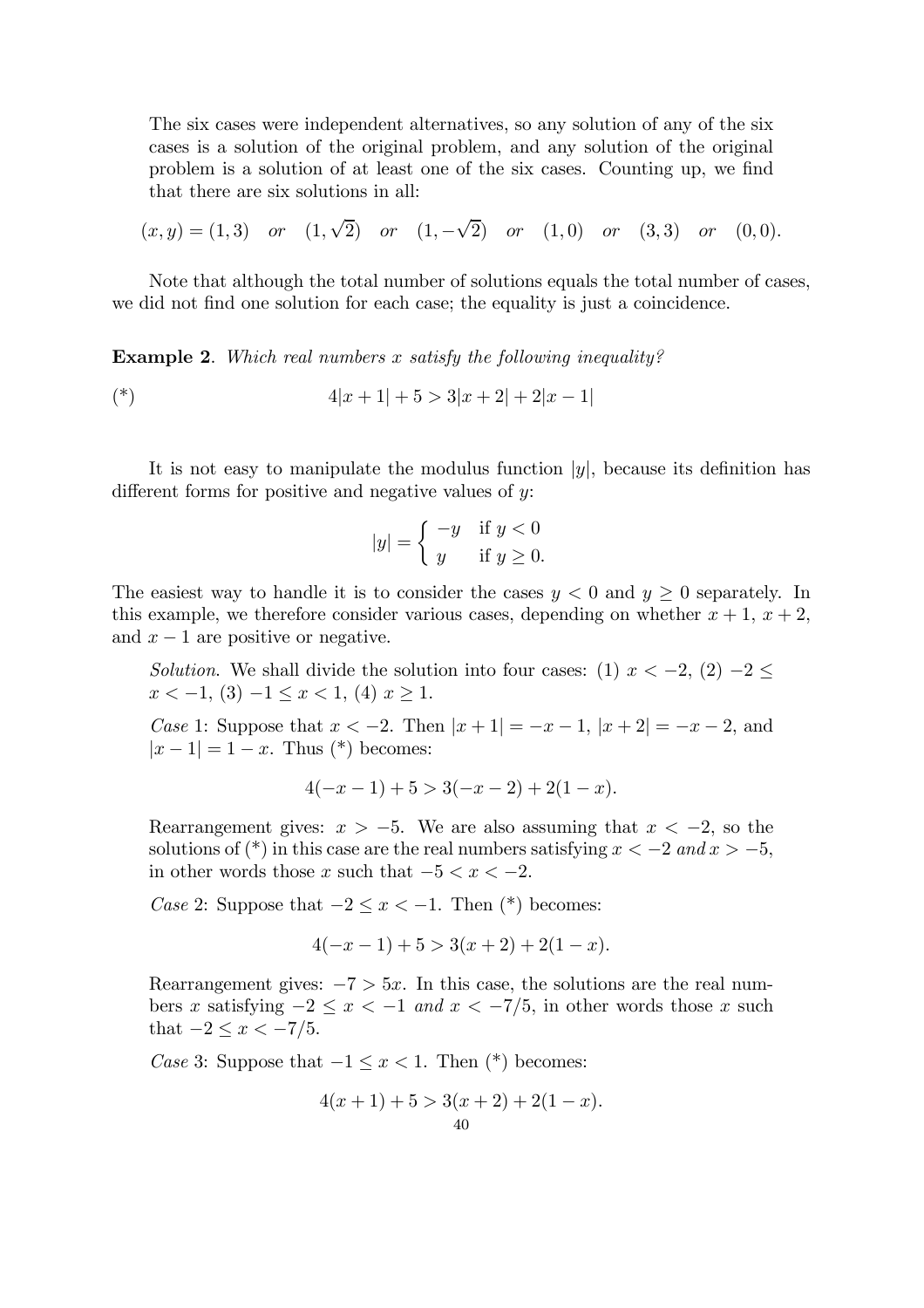Rearrangement gives  $3x > -1$ . In this case, the solutions are the real numbers x satisfying  $-1 \leq x < 1$  and  $x > -1/3$ , in other words those x such that  $-1/3 < x < 1$ .

Case 4: Suppose that  $x \geq 1$ . Then  $(*)$  becomes:

$$
4(x + 1) + 5 > 3(x + 2) + 2(x - 1).
$$

Rearrangement gives:  $5 > x$ . In this case, the solutions are the real numbers x satisfying  $x \geq 1$  and  $x < 5$ , in other words those x such that  $1 \leq x < 5$ .

Now for any number x, exactly one of the four cases applies. Hence x satisfies  $(*)$  if  $-5 < x < -2$  or  $-2 \le x < -7/5$  or  $-1/3 < x < 1$  or  $1 \le x < 5$ ; otherwise x does not satisfy (\*). Thus, x satisfies (\*) if and only if either  $-5 < x < -7/5$  or  $-1/3 < x < 5$ .

Our solution is confirmed by the diagram below of the graphs of each side of (\*).



The solutions to Examples 1 and 2 both involved a separation into a number of cases. This is quite common in mathematics. It is note possible to give hard and fast rules as to when this is likely to happen, but it is almost inevitable that it will occur when you are required to prove a statement of the form:

S29: If P or P', then  $Q$ ,

when you will probably divide your argument into two cases (Case 1 being when  $P$  holds, and Case 2 when  $P'$  holds). In some problems such as Examples 1 and 2 above, and "or" occurs naturally at some intermediate point of the argument, and then the argument is divided into cases. In some problems, you may choose to divide the argument into cases even though no "or" has explicitly appeared.

The logical concepts of "and" and "or" are in some sense dual to each other. The situation dual to a proof of S29 concerns a statement of the form:

S30: If  $P$ , then  $Q$  and  $Q'$ .

To prove S30, it is likely that your argument will consist of two parts, one part proving Q and the other part provind  $Q'$  (in both cases assuming P). It may be easier to prove  $Q$ first, because this will help you to prove  $Q'$ , or it may be easier to prove  $Q'$  first, because this will help to prove Q, or it may not make any difference which you prove first.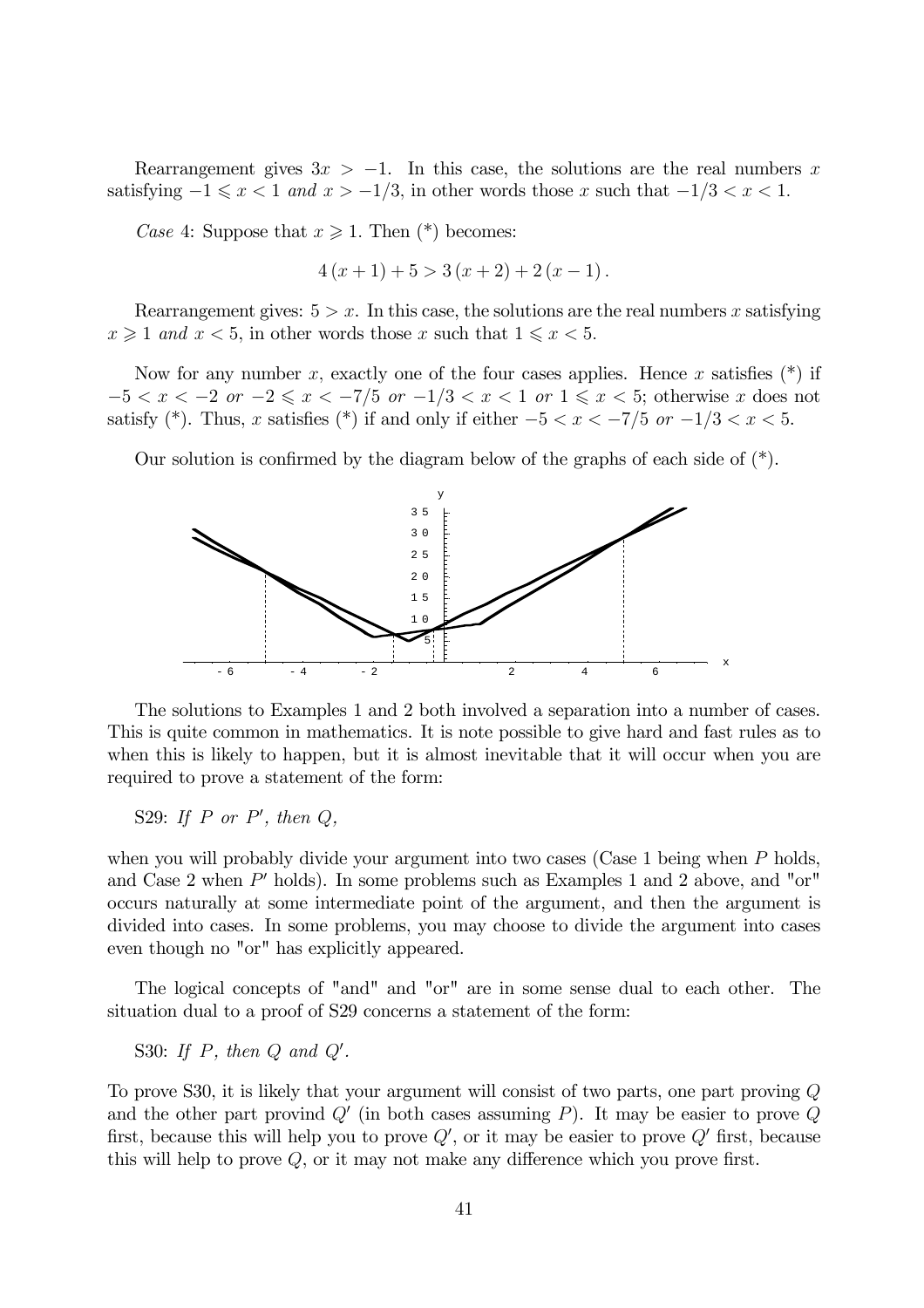## Summary

- 1. Look out for situations where mathematical statements are linked (implicitly or explicitly) by "and" or "or".
- 2. "P or Q" means "P or Q or both".
- 3. Problems involving "or" may need to be solved by division into cases.
- 4. Problems where the conclusion has more than one part may need separate proofs of the various parts.

## 4.4 "For all" and "there exists"

Two other phrases which occur frequently in mathematics are "for all" (and its synonyms) and "there exists" (and its synonyms). The typical structure of a statement containing them is:

S31a: For all  $x \in S$ ,  $P(x)$  holds.

S32: There exists  $x \in S$  such that  $P(x)$  holds.

Here, S is some set,  $\in$  is the standard set-theoretic symbol denoting either "belonging" to" or "belongs to", and  $P(x)$  is a statement which depends on some parameter x. For example, if S is the set of all real numbers, and  $P(x)$  is the statement  $x^2 = 2$ , then S31a becomes the false statement:

S33a: For all real numbers x,  $x^2 = 2$ ,

and S32a becomes the true statement:

S34a: There exists a real number x such that  $x^2 = 2$ .

Often, the distinction between "for all" and "there exists" is very clear, for example in S33a and S34a, and in the following:

S35: All undergraduates are female;

S36: There exist undergraduates who are female.

However, with complicated mathematical statements, mistakes are sometimes made, so you need to be careful when reading. Moreover, you cannot expect the reader to guess which quantifier you mean, so you should always include them (or some equivalent wording) in your written work.

The phrases "for all" and "there exists" (and their synonyms) are known as *quan*tifiers; they are often denoted by the symbols ∀ and ∃, respectively. In S31a and S32a, the variable x is said to be *subordinate* to the quantifier; the set  $S$  is known as the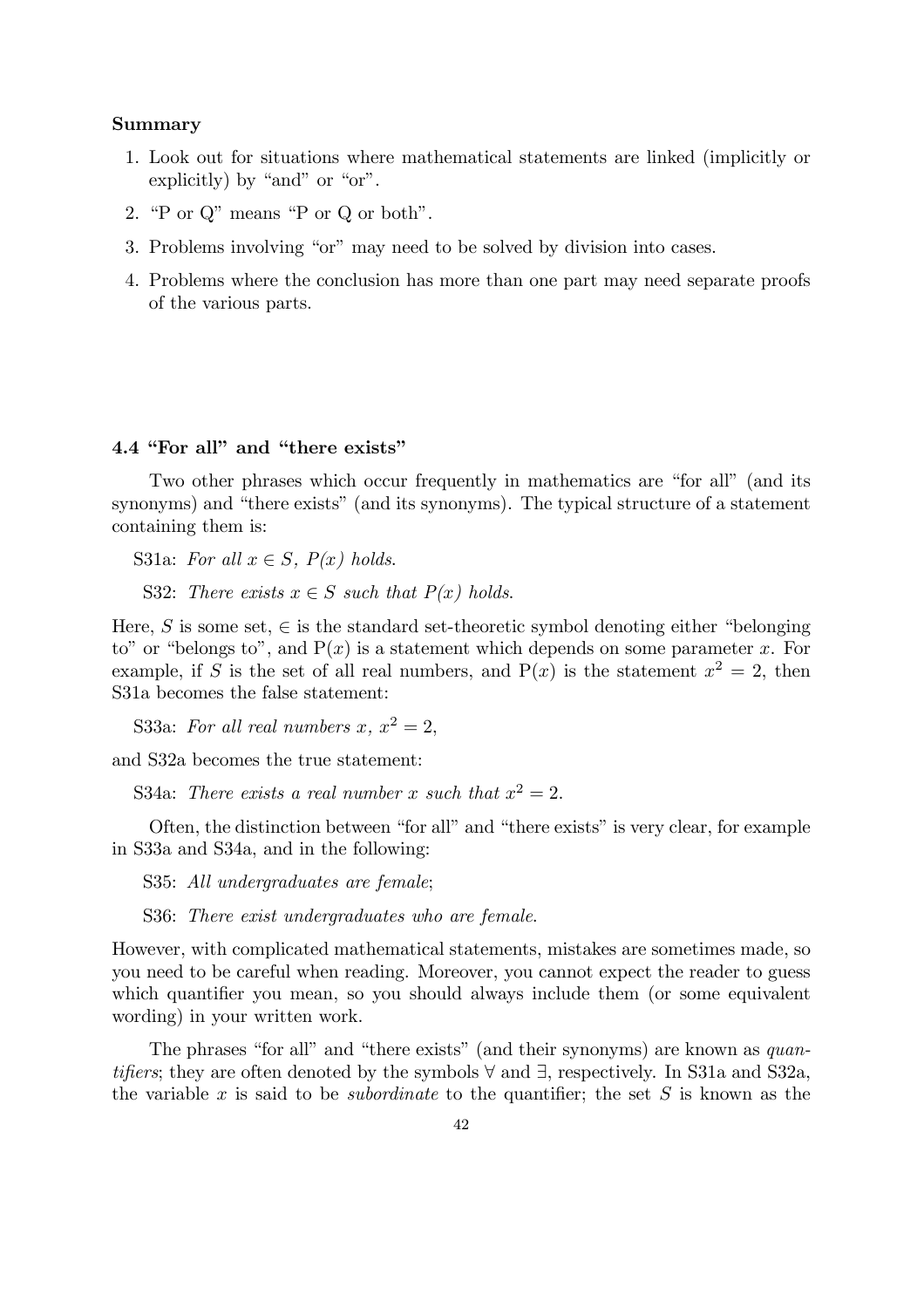range of the quantifier. Any statement containing the quantifier  $\forall$  or  $\exists$  should include a subordinate variable and a range. You are recommended not to use these symbols as general abbreviations for "all" and "exists".

In both S33a and S34a, the variable is x and the range is the set  $\bf{R}$  of all real numbers. Thus, S33a and S34a may be rewritten as:

S33b:  $[\forall x \in \mathbb{R}]$   $x^2 = 2$ ,

S34b:  $\exists x \in \mathbf{R}$  such that  $x^2 = 2$ .

Phrases which may be synonymous with "for all" include

Given, whenever, for any, every, for each, etc.

Phrases which may be synonymous with "there exists" include

for some, for at least one, there is, has, etc.

It is also possible to rewrite S31a in an "If ... , then ... " format (see Section 4.2 for further reformulations):

S31b: If  $x \in S$ , then  $P(x)$  holds.

Note that in statements S31a and S32,  $x$  is merely a dummy variable, and can be replaced by any other symbol representing a variable, provided that this is done consistently and provided that the new symbol is not used for any other purpose. Thus, S31a is synonymous with:

S31c: For all  $y \in S$ ,  $P(y)$  holds.

When writing mathematics, it is important to observe the following general principle:

# The name (i.e. symbol) given to a variable subordinate to a quantifier may be chosen arbitrarily, provided that the name chosen is not already in use in the argument.

It is particularly important to observe this principle in the case of the quantifier ∃, when all sorts of logical chaos is likely to break out if the principle is not observed. For example, the following is a true statement:

S37: For any integer  $n \geq 2$ , there is a prime p which divides n.

However, the following argument becomes gobbledygook:

S38: Let n be any integer with  $n \geq 2$ , and let p be any prime. By S37, there is a prime p which divides n.

At this point, there is a danger that you will deduce that the arbitrary prime p divides  $n$ , i.e. that  $n$  is divisible by all primes! Instead of S38, one should write:

S39: Let n be any integer with  $n \geq 2$ , and let p be any prime. By S37, there is a prime q which divides n.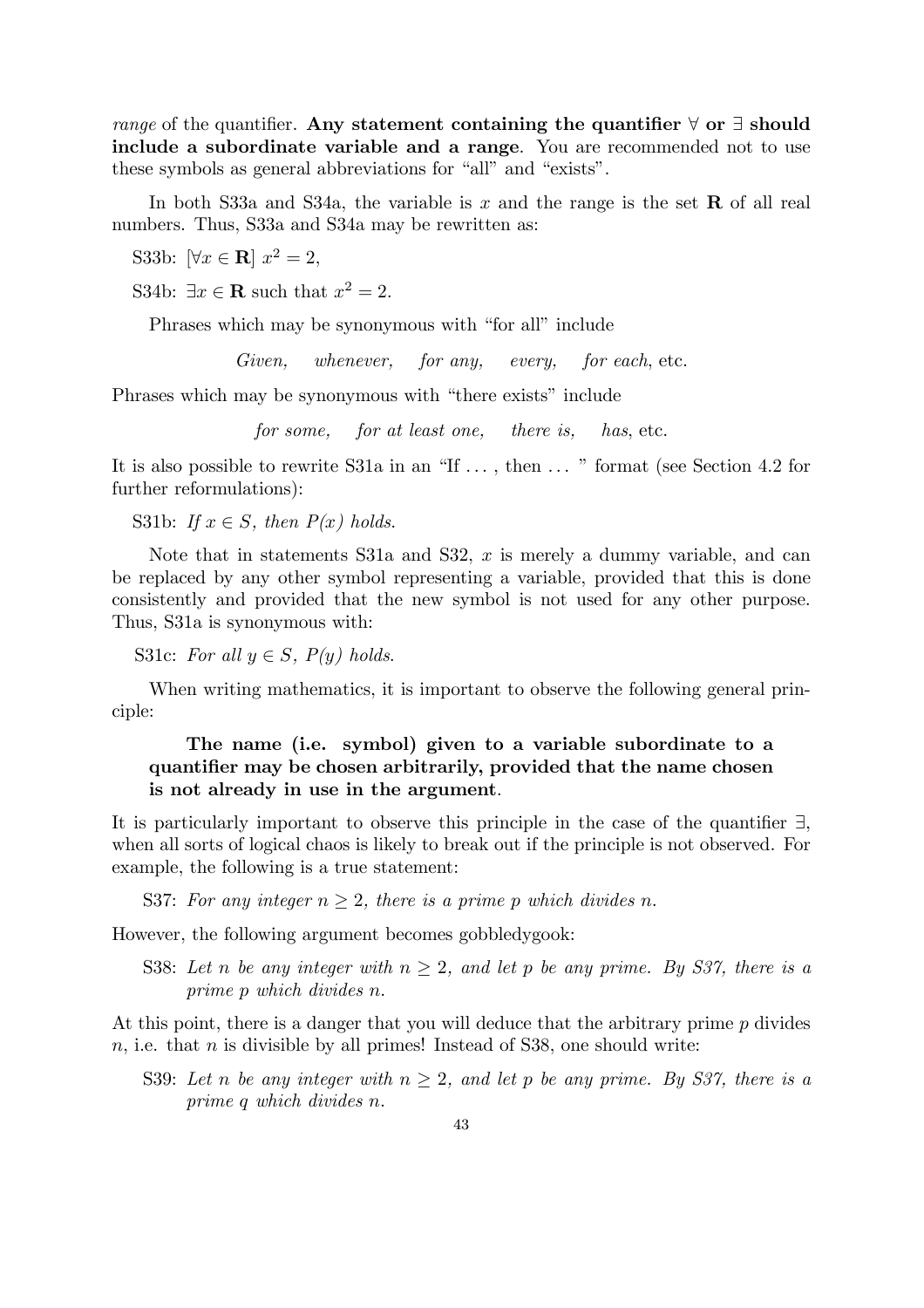S39 is true, and clear, even if it is not very interesting.

In advanced mathematics, one often comes across statements with several quantifiers embedded inside each other. For example, the following is a typical mathematical statement:

S40a: Given 
$$
\epsilon > 0
$$
, there exists  $\delta > 0$  such that  $|f(y)-f(x)| < \epsilon$  whenever  $|y-x| < \delta$ .

S40a includes one explicit "there exists" and two implicit "for all"s, signalled by "given" and "whenever". We can write S40a in the following formal fashion:

S40b: 
$$
\forall \epsilon > 0 \ \exists \delta > 0
$$
 such that  $\forall [(x, y) \text{ such that } |y - x| < \delta$ ]  $|f(y) - f(x)| < \epsilon$ .

In S40b, it is presumed that  $f$  is a function (of one variable) which has already been introduced;  $\epsilon$  and  $\delta$ , and the pair x, y are variables which are subordinate to quantifiers, so they can be replaced by other symbols if you wish, provided this is done consistently. The range of  $\epsilon$ , and the range of  $\delta$ , are both the set of all positive real numbers; the range of the pair x, y is the set of all pairs of real numbers satisfying  $|y - x| < \delta$ .

In fact, in saying that S40a and S40b are synonymous, we have cheated slightly. This is correct, provided that neither  $x$  nor  $y$  has already been introduced. In that case, they are both subordinate to the quantifier "whenever", and rewriting S40a as S40b is correct. However, if x had been introduced at some stage before S40a is stated (but y had not been), then x cannot be subordinate to the quantifier. In that case, S40a should be rewritten as:

S41: 
$$
\forall \epsilon > 0 \ \exists \delta > 0
$$
 such that  $\forall [y \ such \ that \ |y - x| < \delta]$   $|f(y) - f(x)| < \epsilon$ .

This apparently small change affects the meaning of the statement significantly. We shall return to this subtle, but important, point in the next section.

#### Summary

- 1. Many mathematical statements involve the quantifiers "for all" and "there exists", but they may be disguised.
- 2. Every quantifier has a subordinate variable and a range, both of which should be given explicitly if the symbol ∀ or ∃ is used.
- 3. The meaning of a statement is unchanged if the name of a variable which is subordinate to a quantifier is changed, provided that every occurrence of the variable is changed in the same way, and the new name is not used for any other purpose.
- 4. When writing a statement involving the quantifier ∃, choose a name (symbol) for the subordinate variable which is not already in use.
- 5. If a variable has been introduced before a statement, then that variable cannot be subordinate to any of the quantifiers in the statement.
- 6. All relevant quantifiers should be included in your written work.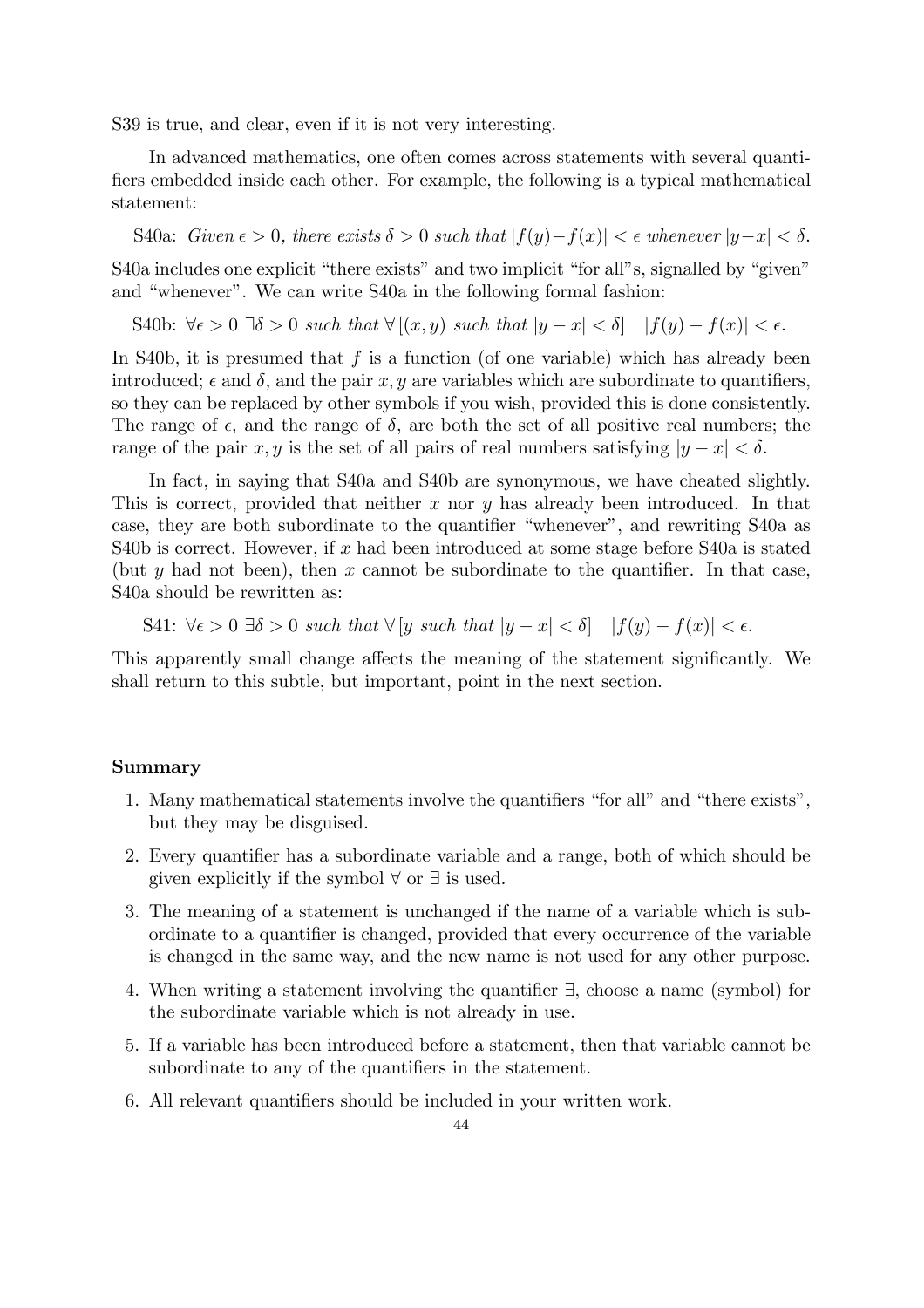#### 4.5 What depends on what?

Consider the following statement:

S42:  $\forall x > 0 \ \exists y > 0$  such that  $y^2 = x$ .

Is it synonymous with the following statement?

S43:  $\exists y > 0$  such that  $\forall x > 0$   $y^2 = x$ .

Of course not! When you convert the symbols into English, it should be clear that S42 is the true statement that every positive number has a positive square root. However, S43 is the nonsensical statement that there is one positive number whose square equals all positive real numbers simultaneously.

This example shows that in statements involving quantifiers, the order in which the variables are introduced matters crucially. This is not really a point of mathematics at all, merely one of languauge, but it is of great significance for mathematicians, and it often causes difficulty for undergraduates.

In S42, the clause  $\exists y > 0$  appears *after* the introduction of the variable x. It therefore follows from the structure of the sentence ("For all  $x$ , there exists  $y$  such that  $\ldots$  ") that the variable may depend on x. Similarly, in S40a, S40b, and S41,  $\delta$  may depend on  $\epsilon$ . On the other hand in S43 ("There exists y such that for all  $x \ldots$ "), y cannot possibly depend on  $x$ , because  $x$  has not even been introduced to the reader's mind when  $y$  is supposed to be determined. We can summarise this principle:

# A variable subordinate to a quantifier ∃ ("there exists", "for some", etc.) may depend on variables which have been introduced earlier.

For example, consider the statement:

S44a: Every undergraduate in my college owns a bicycle.

This can be formalised as:

S44b:  $\forall x \in \{undergraduates in my college\} \exists y \in \{bicycles\} such that x owns y.$ 

Of course, the bicycle  $y$  depends on the undergraduate  $x$ . Since the undergraduate is introduced in the statement before the bicycle, this is consistent with the principle. On the other hand, in the statement:

S45: Every college has a library which is available for all students in the college,

the library depends on the college (introduced earlier) but not on the student (introduced later in the statement).

This principle applies even when the other variables have been introduced in earlier sentences, including those which appeared considerably earlier. For example, consider the following statement (compare S40a and S41):

S46: Let  $x \in \mathbf{R}$ . A function  $f : \mathbf{R} \to \mathbf{R}$  is said to be continuous at x if, for all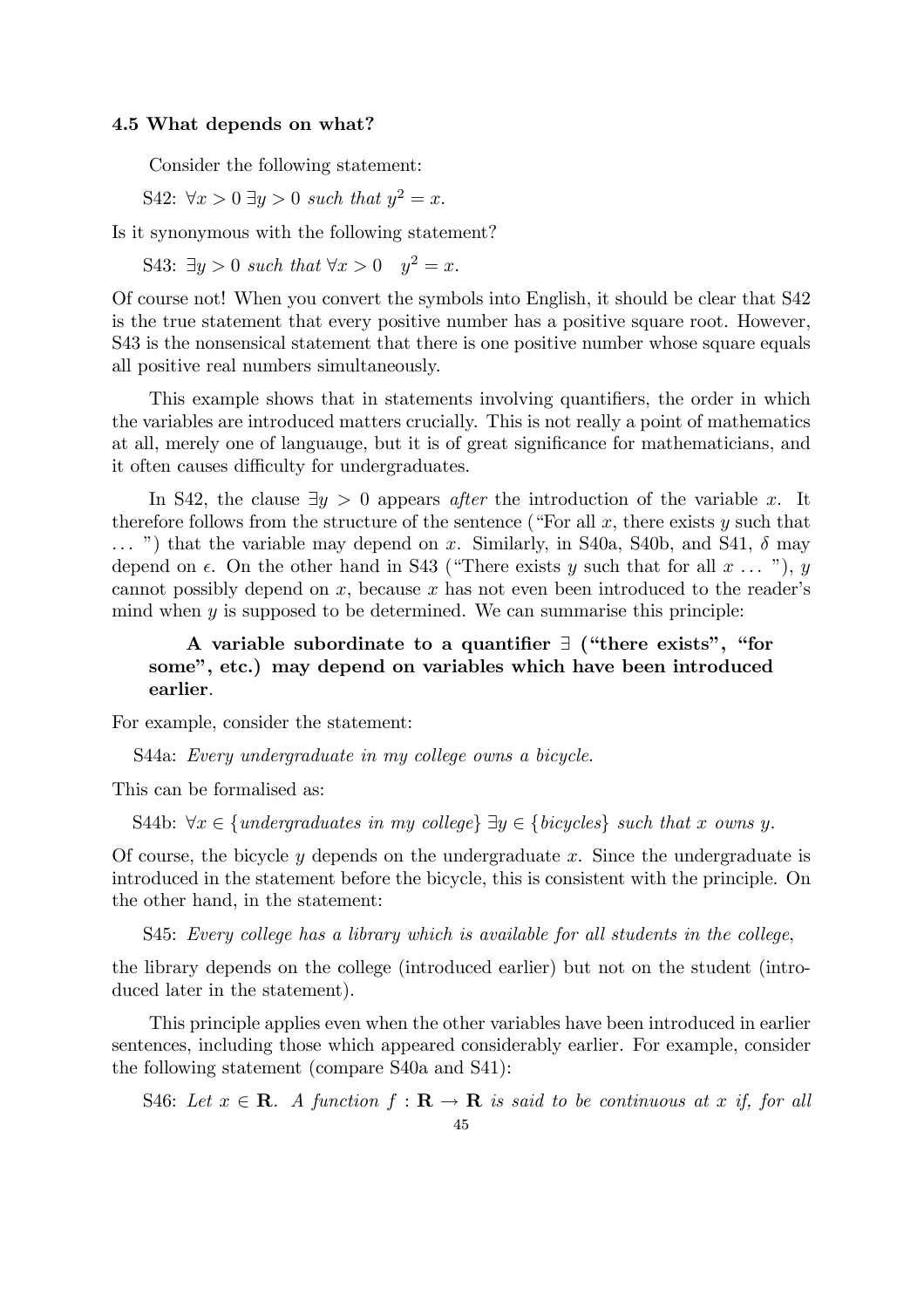$\epsilon > 0$ , there exists  $\delta > 0$  such that  $|f(y) - f(x)| < \epsilon$  whenever  $|y - x| < \delta$ .

Here,  $\delta$  may depend on x, f and  $\epsilon$  (all previously introduced), but not on y (introduced later). On the other hand, in the statement:

S47: Let  $f: \mathbf{R} \to \mathbf{R}$  be a function. Then f is said to be uniformly continuous if, for all  $\epsilon > 0$ , there exists  $\delta > 0$  such that  $|f(y) - f(x)| < \epsilon$  whenever  $|y - x| < \delta$ ,

 $\delta$  should be independent of both x and y (not previously introduced), but  $\delta$  may depend on f and  $\epsilon$ .

To avoid ambiguity, and to stress what depends on what, you may find that authors write a statement such as S40a in the form:

S40c: Given  $\epsilon > 0$ , there exists  $\delta = \delta_{\epsilon} > 0$  such that  $|f(y) - f(x)| < \epsilon$  whenever  $|y-x| < \delta$ .

This is a notational device which can be helpful in reminding both the writer and the reader that  $\delta$  may depend on  $\epsilon$ . Sometimes, the author might mention explicitly that, in S47,  $\delta$  is independent of x and y. These are good practices to adopt yourself in your notes and written solutions, at least until you are confident that you will not get confused.

Incidentally, understanding why S46 is a sensible definition of continuity is outside the theme of these notes, but you might like to think about it (see Alice in Numberland, Chapter 11, for example).

#### Summary

- 1. In statements involving the quantifier "there exists", the subordinate variable(s) may depend on variables which have already been introduced, but must be independent of any variables introduced later in the statement.
- 2. If you think that you might get confused, include reminders such as " $\delta = \delta_{\epsilon}$ " or "independent of  $x$  and  $y$ " in your written work.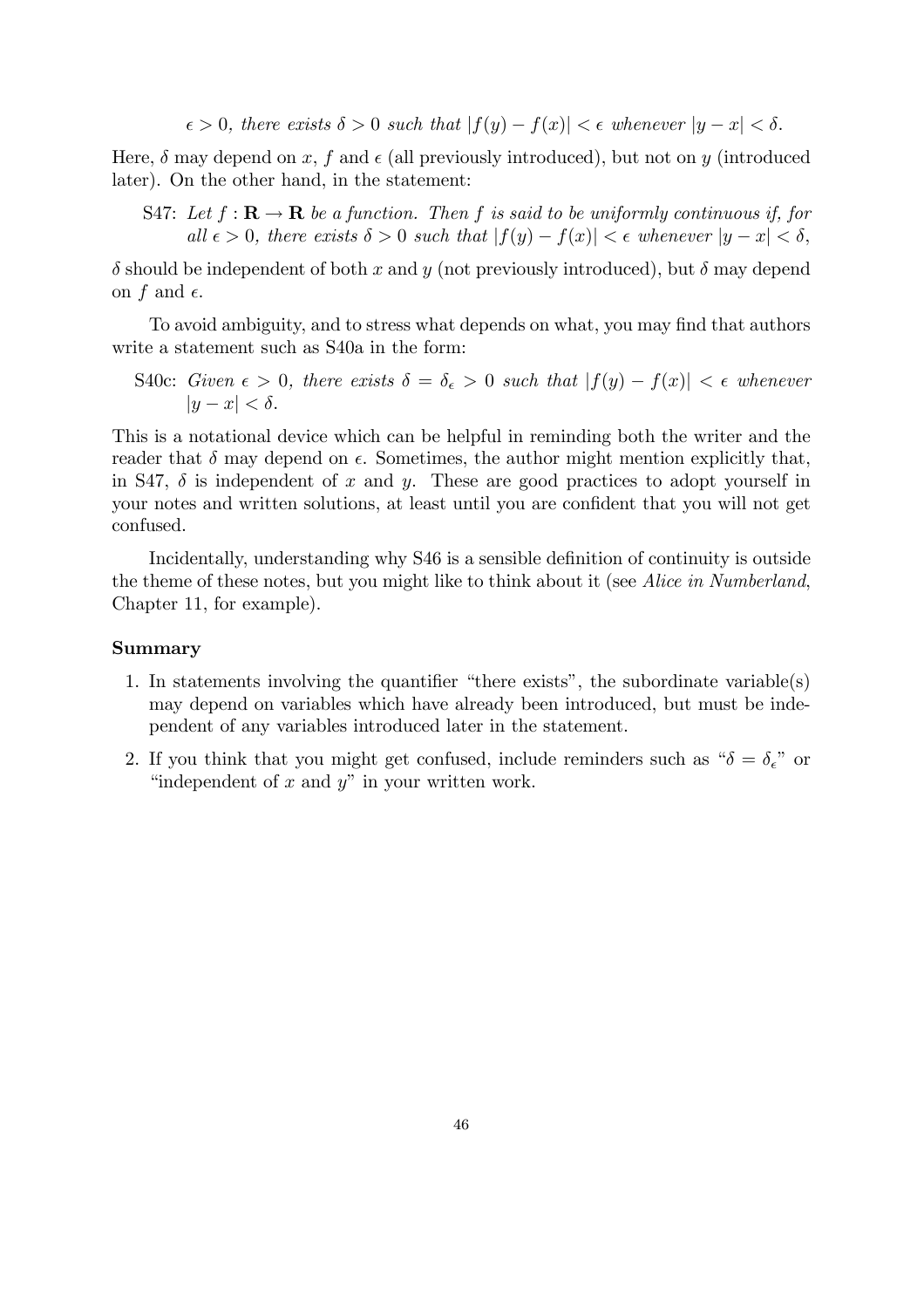#### CHAPTER 5

#### Proofs

Apart from understanding the statements of abstract theorems (see Chapter 4), you should become used to proving them rigorously. The most important theorems will be proved in books and lectures, but you may be asked to reproduce the proofs in examinations. Moreover, you will frequently be set problems which require you to prove abstract statements which you have not seen before. In all cases, the aim will be to write out accurate and efficient proofs. There are three basic skills concerning proofs:

- (i) identifying the essential points of a standard proof,
- (ii) constructing proofs of facts which were previously unknown to you,
- (iii) setting out proofs accurately, clearly, and efficiently.

We have discussed (i) in Section 2.1, and (iii) in Section 2.3. Many of the principles described in Section 2.2 are applicable to (ii) (see Section 5.4), but this chapter will be devoted to a more detailed discussion of (ii). The examples in Section 5.5 will also serve to illustrate (iii).

#### 5.1 Counterexamples

In real-life problems, you do not know the answer until you have solved the problem. Undergraduate mathematics is rather different, in that in many problems you are told the answer, and required only to find out  $why$  it is the answer. However, from time to time, you will be asked questions in which you are required to determine whether a given statement is true or false. In these cases, it is always implicit that you should justify your answer (there are no prizes for guessing correctly). This means that if the statement is true, then you have to prove it; if the statement is false, then you have to disprove it. We shall give you some ideas in the subsequent sections of this chapter how to go about proving things, but in this section we tell you how to disprove (false) statements.

Suppose that you are considering a typical mathematical statement which assumes some hypotheses and claims some conclusion (see Section 4.2); suppose moreover that you think that the statement may be false. In order to disprove it, all you have to do is to provide a single counterexample to the statement, i.e. a single example where all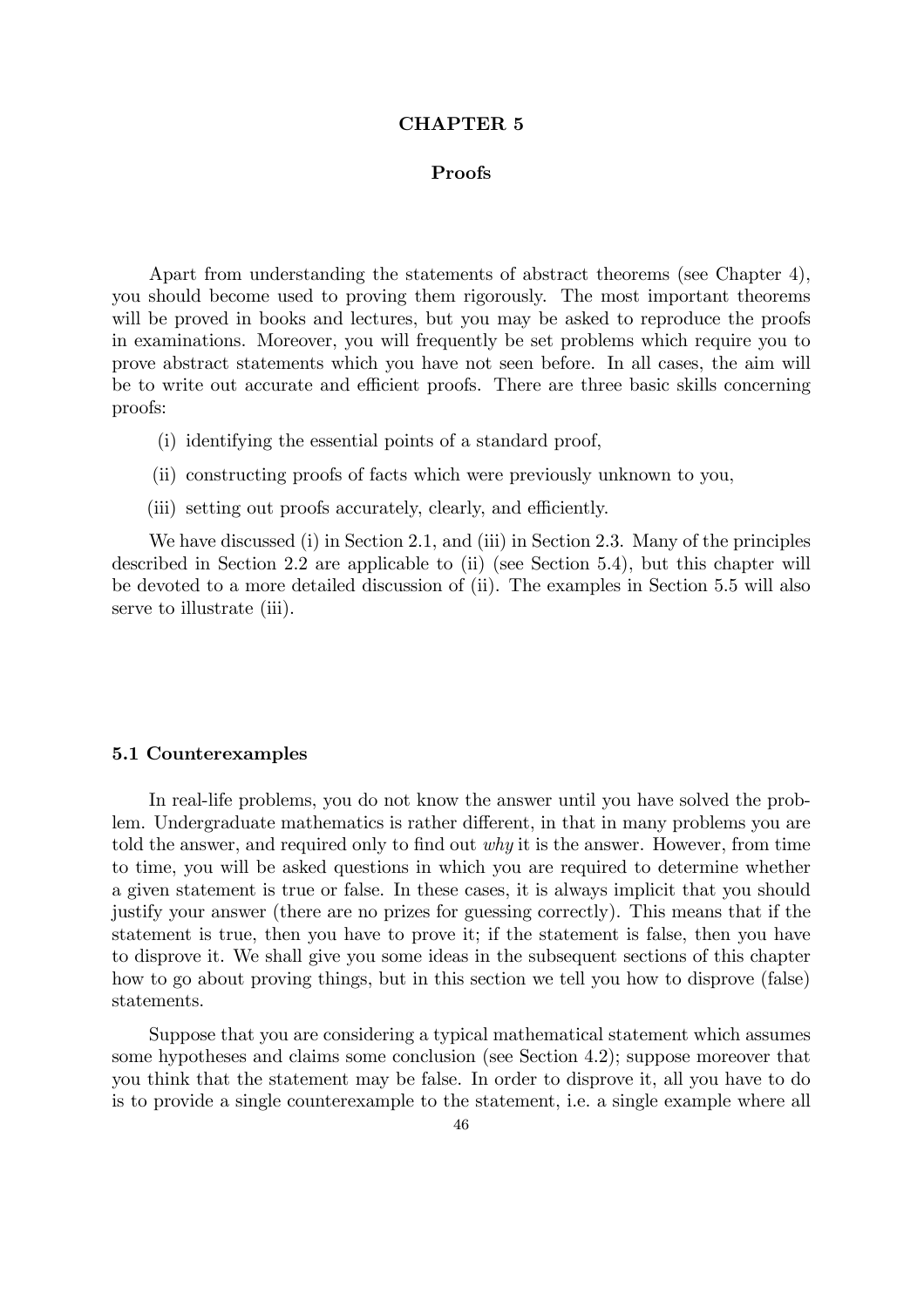the hypotheses of the statement are satisfied, but the conclusion is not. In principle, you may have to prove that your example satisfies the hypotheses and does not satisfy the conclusion, but this will often be self-evident. For example, in order to show that the statement:

If m and n are positive integers such that m divides  $n^2-1$ , then m divides  $n-1$  or m divides  $n+1$ 

is false, it is enough to observe that taking  $m = 8$  and  $n = 5$  produces a counterexample (see S34 in Section 4.3).

Although it sounds easy to find just one example (much easier than giving a complete proof), most students find it difficult, even if they are told to look for a counterexample. When they are not told whether the statement is true or false, students have even more difficulty deciding, particularly when the statement is in fact false.

The skill of deciding whether a statement is true or false depends largely on mathematical insight, which can only be acquired gradually by doing mathematics over a long and continuous period. Otherwise, the best advice that can be given is that you should first try to prove the statement; if you run into difficulties, look for a counterexample– the difficulties which you encountered in trying to prove the statement should tell you where to start looking. If you run into difficulties looking for a counterexample, you may acquire new ideas for a proof. If they do not work, the new difficulties may give you new ideas for a counterexample ... etc., etc. Advice on how to set about searching for a proof is given in Sections 2.2 and 5.2—5.5.

For example, you may be asked to determine whether the following is true:

Let S be the set of all numbers of the form  $a + b\sqrt{2}$  where a and b are rational. Let  $f : S \to \mathbf{R}$  be a function such that  $f(x + y) = f(x) + f(y)$  for all x and y in S. Then  $f(x) = f(1)x$  for all  $x \in S$ .

On trying to prove the statement, you may succeed in proving that  $f(a) = f(1)a$ for all rational  $\alpha$  (see Example 6 in Sections 5.2–5.5), and perhaps go on to prove that  $f(a + b\sqrt{2}) = f(1)a + f(\sqrt{2})b$  for all rational a and b. At this point, you may notice that it would suffice to prove that  $f(\sqrt{2}) = f(1)\sqrt{2}$ . After a brief period of experimentation, you should come to realise that there is no way of proving this from the given information, and that you can show the statement to be false, by choosing f(1) and  $f(\sqrt{2})$  in such a way that  $f(\sqrt{2}) \neq f(1)\sqrt{2}$ . Thus, you can write down your solution:

The statement is false. Let f be the function defined by  $f(a + b\sqrt{2}) = a$ for rationals a, b. Then  $f(x + y) = f(x) + f(y)$  for all x, y in S. However,  $f(\sqrt{2}) = 0 \neq \sqrt{2} = f(1)\sqrt{2}.$ 

Actually, to be truly complete, you should show that this example satisfies the identity  $f(x + y) = f(x) + f(y)$  (by putting  $x = a + b\sqrt{2}$ ,  $y = c + d\sqrt{2}$ , and doing some manipulations), but we will omit this detail.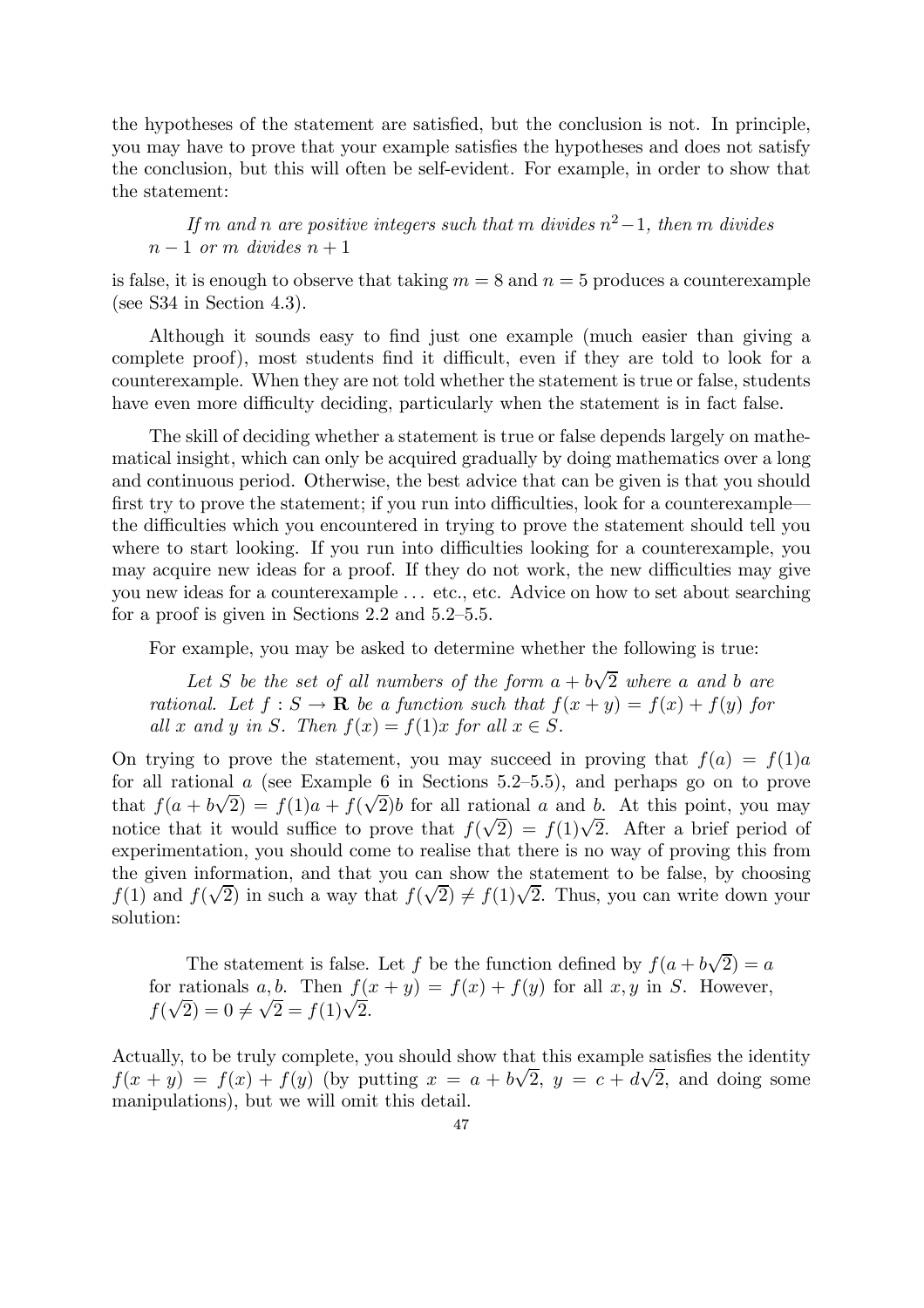Apart from acquiring good mathematical insight, which is a process which it is not easy to hasten, there is only one good way to learn the skill of constructing counterexamples. That is to practise it yourself; seeing somebody else provide counterexamples is not the same thing at all. This is one reason why we have recommended (Section 2.1) that you should take standard theorems, omit part of the hypotheses, and try to find an example to show that the conclusion of the theorem becomes false. This is not always easy, so if you have difficulty finding such counterexamples, do not be afraid to ask your tutor or fellow-students.

Students often make the mistake of trying to disprove a statement by discussing some argument which might be hoped to provide a proof, and saying this "This does not work because ... ", or words to that effect. This is not adequate to show the statement to be false, because it could be that you overlooked a cleverer argument which would in fact have produced a proof. Thus to disprove a statement, one should always provide a counterexample. (In fact, there are certain situations in advanced mathematics where one can prove a statement to be false by an indirect argument, without being able to provide a specific counterexample. However, you are unlikely to encounter such a situation in undergraduate work, certainly not in the first year.)

To illustrate the difference between failure of an attempted proof, and disproof, we can recall two famous mathematical problems. The first is the Four Colour Theorem (that every map can be coloured in such a way that no two adjacent countries have the same colour, using only four colours). A "proof" of this was published by Kempe in 1879. In 1890, Heawood pointed out that Kempe's proof contained a gap, but that it could be modified to prove the Five Colour Theorem. The fact that the proposed proof of the Four Colour Theorem failed did not mean that the Four Colour Theorem was false–to establish that, it would have been necessary to give an example of a map which could not be coloured in four colours (and show that it could not be). Indeed, the truth or falsity of the Four Colour Theorem was not resolved until 1976, when it was proved to be true. Remarkably, the basic idea of the proof was the same as Kempe's, but the argument was much more complicated, requiring many hours of computer time to check various cases.

The second example is Fermat's Last "Theorem", which states that, for  $n \geq 3$ , there do not exist positive integers x, y, and z, such that  $x^n + y^n = z^n$ . Although Fermat (1601?—1665) made a note that he was able to prove this, he did not write down the proof and nobody has subsequently been able to find one. It has been shown to be true for all  $n \le 100,000$ , and for many larger values of n. Thousands of "proofs" of Fermat's Last Theorem have been put forward, but so far all of them have been found to contain errors.<sup>2</sup> None of this means that Fermat's Last Theorem is false. In fact, most mathematicians would be extremely surprised if it were shown to be false, even though

<sup>&</sup>lt;sup>2</sup>One of the most publicised instances occurred in June 1993 when Andrew Wiles, a former Oxford undergraduate (and tutorial partner of the author of these notes), announced a "proof". Although the mathematical community at first thought it likely that he was right, he announced five months later that there was a gap in his argument. At the time of writing these notes, the gap has not been filled, although Wiles's method represents a great advance.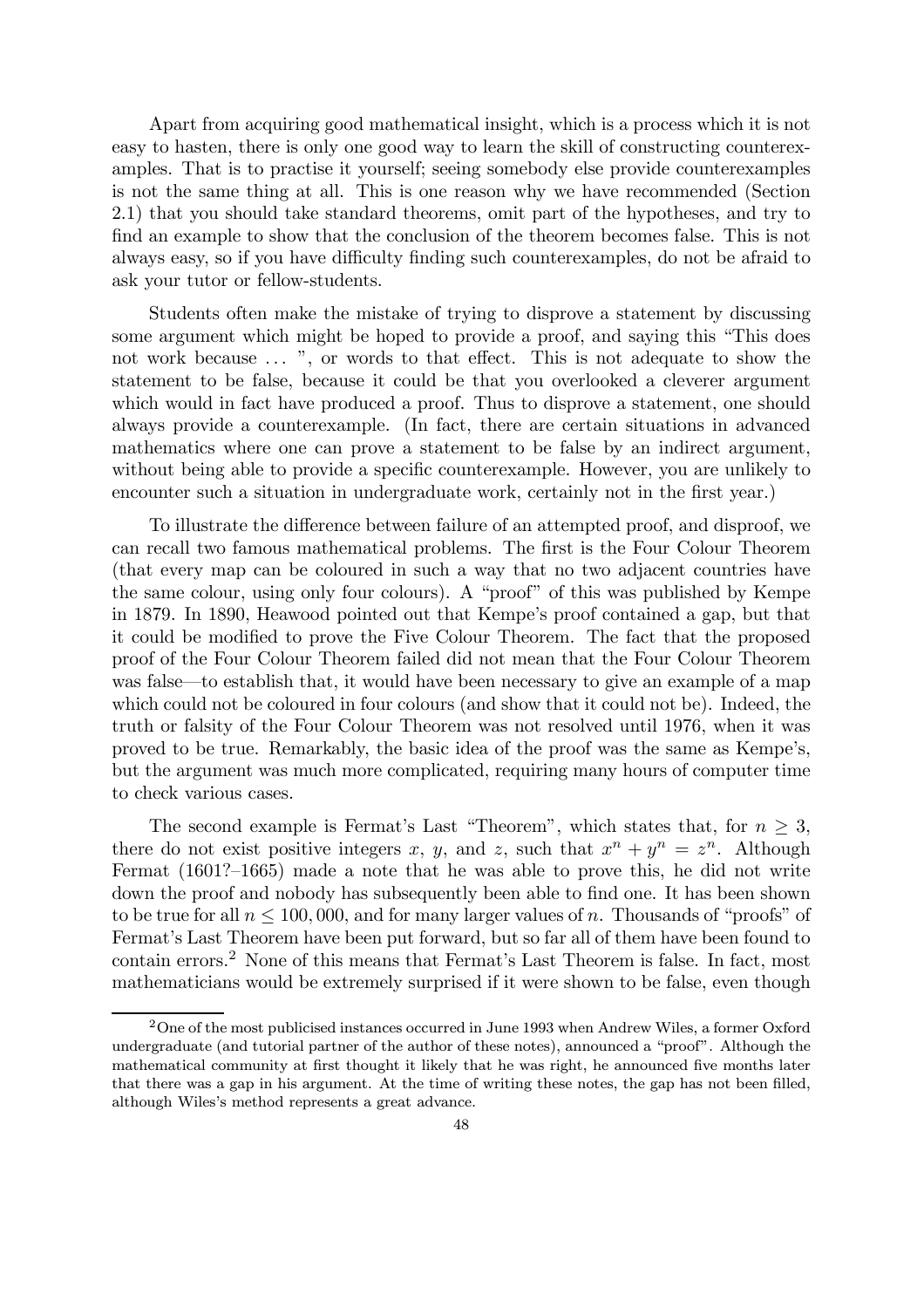they may be sceptical about Fermat's famous claim to have found a proof. To show Fermat's Last Theorem to be false, somebody would have to provide a counterexample (which would involve gigantic numbers) or provide a rigorous indirect argument that a counterexample must exist. Meanwhile, the search for a proof continues.

## Summary

- 1. To disprove a mathematical statement, you should provide a specific counterexample.
- 2. If asked to decide whether a given statement is true or false and if your insight does not immediately provide the answer, try to prove the statement; then use your experience of the difficulties encountered to try to construct a counterexample; then use your experience of those difficulties to try again to prove the statement, etc.
- 3. To gain experience in constructing counterexamples, you should practise by taking standard theorems, omitting part of the hypothesis, and trying to find counterexamples to the conclusions.

## 5.2 Constructing proofs

In pure mathematics, a typical problem is quite theoretical, requiring you to prove something of greater or lesser generality. We saw in Section 2.2 that problem-solving involves three stages which in this context can best be described as:

- (i) understanding the problem (understanding the statement, and what is to be proved);
- (ii) experimentation (to find a method which looks likely to work);
- (iii) making the proof precise (making sure that the proof does work, and writing it out accurately and completely).

We shall discuss these three stages in turn in the next three sections. Meanwhile, we take the opportunity here to introduce several examples which we will use in the next three sections. These examples are arranged roughly in increasing order of sophistication. It is not expected that you will be able to solve all these problems, or even to understand all of them, on first reading of these notes. Do not despair: part of the purpose is to illustrate the need to find out what the statements mean before you start to prove them (see Section 5.3); some of the examples may be left until a second reading. The next two paragraphs give you more guidance how you might use the examples.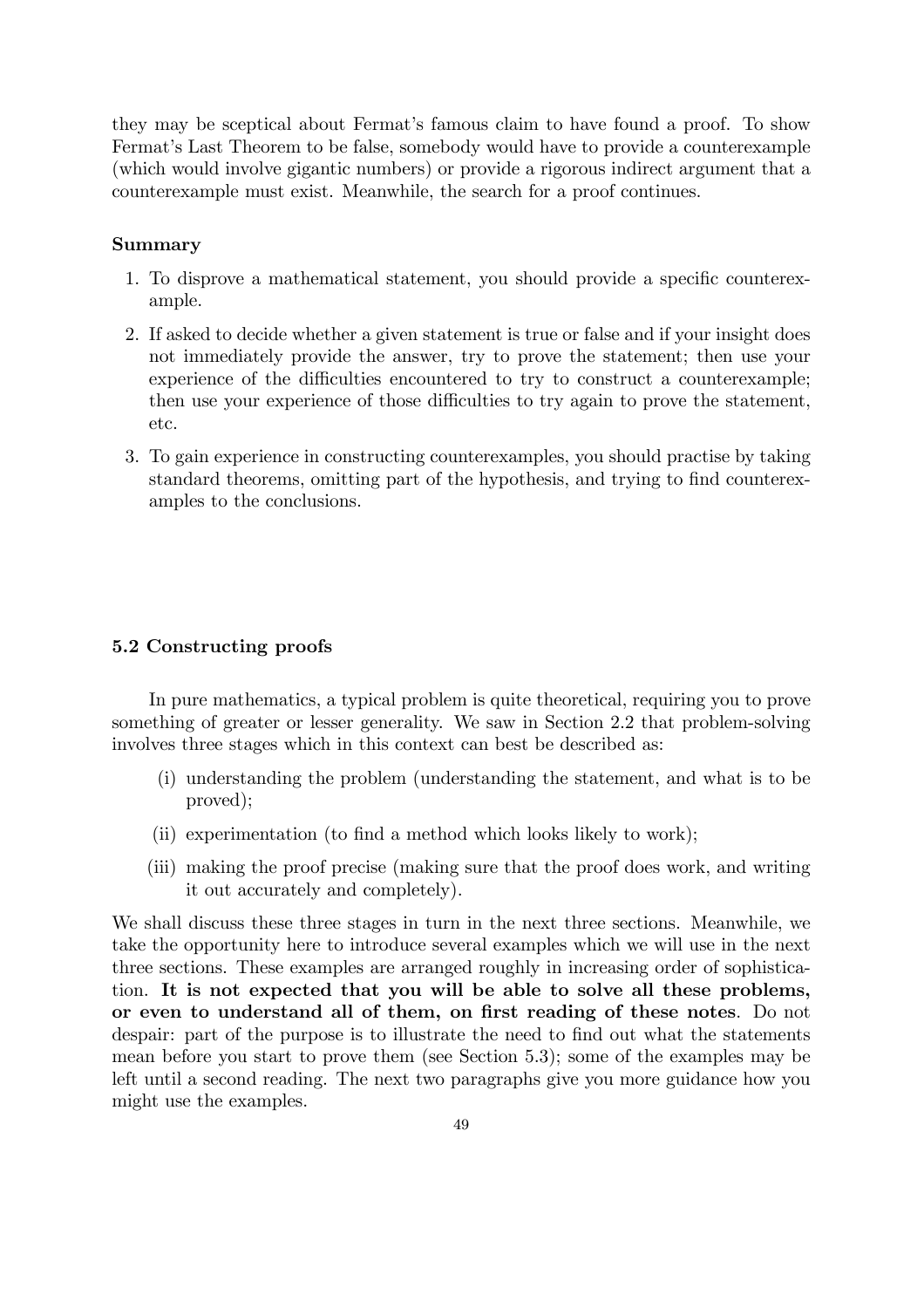First, read the examples. It is likely that you will understand the statements of some of them (you may even be familiar with some of the results). For each of those examples, try to solve the problem before you read Sections 5.3—5.5. If you succeed, write out a careful solution of your own, and then compare it with the solution given in Section 5.5. If you cannot solve the problem after several attempts, read the discussion of the example in Section 5.3 to make sure that you have understood it correctly. Then read the treatment of the example in Sections 5.4 and 5.5.

There will probably be some examples whose statements you do not understand (e.g., the "trace" of a matrix in Example 8 may be unfamiliar). Choose one (or two) of them (preferably the first). Read that example in Section 5.3 to try to understand the problem (if the difficulty is notational, look also in the Appendix). Then try to solve the problem before looking at the solution in Sections 5.4 and 5.5. Ignore any remaining examples until a later reading of the notes.

**Example 1.** Let A, B, and C be sets. Prove that  $(A \cup B) \cap (A \cup C) = A \cup (B \cap C)$ .

**Example 2.** Let a, b, c and d be positive real numbers. Prove that

$$
\frac{a+b+c+d}{4} \ge (abcd)^{1/4}.
$$

**Example 3.** Let n be a positive integer, and suppose that  $2^n - 1$  is prime. Prove that n is prime.

**Example 4.** Let  $n \geq 1$ . Prove that  $\left(1 - \frac{x}{n}\right)$  $\big)^n \leq e^{-x}$  whenever  $0 \leq x \leq n$ .

Example 5. Show that  $|\sin x - \sin y| < |x - y|$  whenever  $x, y \in \mathbb{R}$ .

**Example 6.** Let  $f: \mathbf{Q} \to \mathbf{R}$  be a function such that  $f(x+y) = f(x) + f(y)$  for all  $x, y \in \mathbf{Q}$ . Prove that  $f(\frac{m}{n}) = \frac{m}{n} f(1)$  for all integers m and all strictly positive integers  $\overline{n}$ .

**Example 7.** Let  $(a_n)_{n>0}$  be a sequence of positive real numbers defined recursively by:

(\*) 
$$
a_0 = 1
$$
,  $a_{n+1} = \sqrt{2 + a_n}$ .

Prove that  $a_n$  converges to a limit as  $n \to \infty$ , and find the value of that limit.

**Example 8.** Let A and B be  $n \times n$  matrices. Prove that the traces of AB and BA are equal.

#### 5.3 Understanding the problem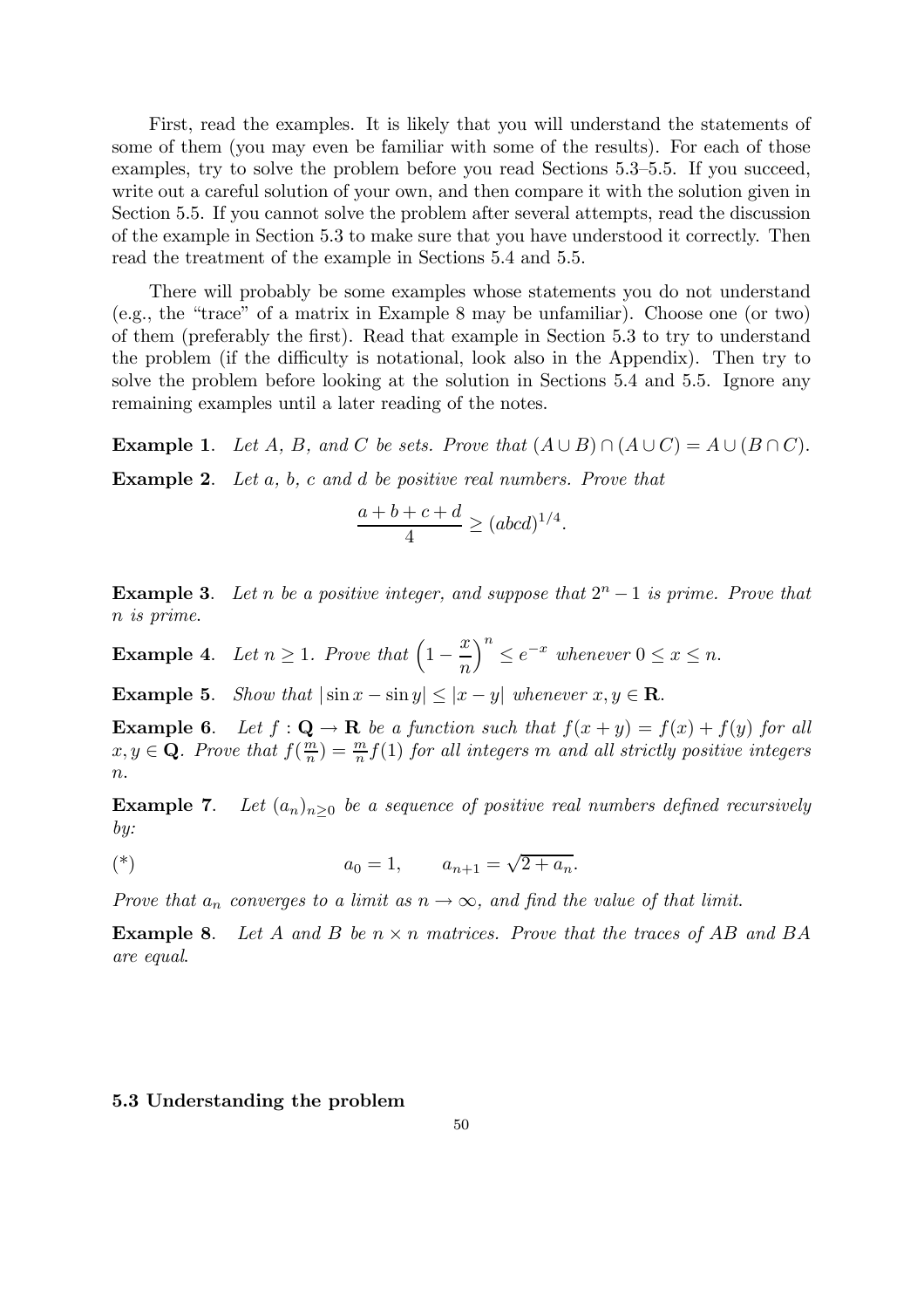The main things to be done here are:

- (i) Look up the definition of any terms (words or symbols) about which you are uncertain. Likely places to look are your lecture notes, and textbooks; the index of a textbook usually includes a reference to each definition; some textbooks have a separate index of symbols. By the time that you have done this, you should be able to translate the statement into ordinary English.
- (ii) Decide which parts of the statement are hypotheses which you are supposed to assume. Write them down ("We assume that ... "); include any reformulations of the hypotheses which look as though they might be useful; for example, you may replace a technical mathematical term by its definition.
- (iii) Identify the conclusions which you are supposed to prove; write them down ("We have to prove that ... "). If there is more than one part to the conclusion, write them down separately. If appropriate, write down any reformulations of the conclusion which appear promising; for example, it may be useful to put the conclusion in a more mathematical form, by replacing technical terms by their definitions.

Now, we consider the examples introduced in Section 5.2.

Example 1. Definitions: It is likely that the reader is familiar with the notions of union and intersection, and the symbols ∪,∩ which denote them.

Hypotheses: The only hypothesis is that  $A, B$  and  $C$  are sets. (It is implicit that they are all considered to be subsets of some universal set.)

Conclusions: We have to prove that  $(A \cup B) \cap (A \cup C) = A \cup (B \cap C)$ . To do this, we should show:

- (a) If  $x \in (A \cup B) \cap (A \cup C)$ , then  $x \in A \cup (B \cap C)$ ;
- (b) If  $x \in A \cup (B \cap C)$ , then  $x \in (A \cup B) \cap (A \cup C)$ .

Example 2. Definitions: The reader is unlikely to have any difficulty with the terminology or notation.

Hypotheses: The hypothesis is that  $a, b, c$  and  $d$  are positive real numbers.

Conclusions: We have to prove that  $\frac{a+b+c+d}{4}$  $\frac{+ c + a}{4} \geq (abcd)^{1/4}.$ 

**Example 3.** Definitions: As usual, a positive integer  $k$  is said to be prime if  $k$  is not divisible by any positive integer, except 1 and  $k$ .

Hypotheses: The hypotheses are that n is a positive integer and that  $2<sup>n</sup> - 1$  is prime.

*Conclusions:* We have to prove that  $n$  is prime; in other words, we have to show that if  $n = mk$  for some positive integers m and k, then  $m = 1$  or  $k = 1$ .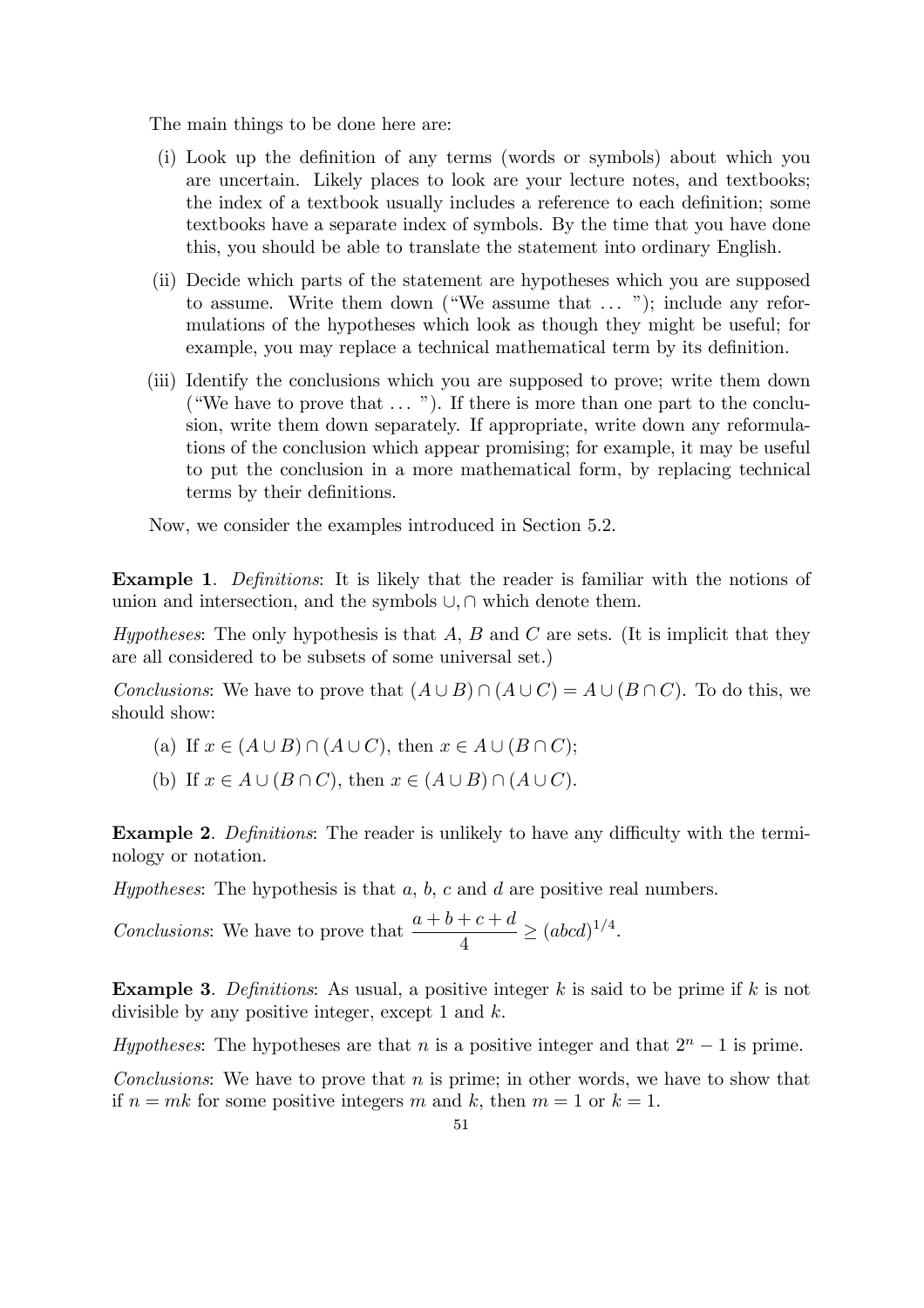**Example 4.** Definitions: It is not specified whether n is supposed to be an integer, or a real number. It is common practice to reserve letters such as  $j, k, m, n$ , and r to denote integers (unless specified otherwise), so we might assume that  $n$  is an integer here. However, in this example, it turns out not to matter whether we assume  $n$  is an integer or allow it be a real number.

The notation  $e^{-x}$  represents the exponential of  $-x$ .

Hypotheses: The hypotheses are that  $n \geq 1$  and  $0 \leq x \leq n$ .

Conclusions: We have to prove that  $\left(1 - \frac{x}{n}\right)$  $\Big)^n \leq e^{-x}.$ 

Example 5. Definitions: It is assumed that the reader is familiar with the sine function. The symbol R denotes the set of all real numbers, and  $\in$  is the standard set-theoretic symbol meaning "belongs to". Thus, "for all  $x, y \in \mathbb{R}$ " means "for all real numbers  $x$  and  $y$ ".

Hypotheses: The only hypothesis here is that x and y are real numbers. We have to prove the conclusion for all such  $x$  and  $y$ , so we are not allowed to choose them to have specific values.

Conclusions: The conclusion to be proved is that  $|\sin x - \sin y| \leq |x - y|$ .

Example 6. Definitions: The symbol Q denotes the set of all rational numbers; R again denotes the set of all real numbers; the notation  $f: \mathbf{Q} \to \mathbf{R}$  means that, to each rational number x, f assigns a real value  $f(x)$ .

Hypotheses: The hypothesis is that  $f(x + y) = f(x) + f(y)$  for all rational numbers x and y.

Conclusions: We have to prove that  $f(\frac{m}{n}) = \frac{m}{n} f(1)$  for all integers m and strictly positive integers n, in other words, that  $f(x) = xf(1)$  for all rational numbers x.

**Example 7.** Definitions: The word "recursively" indicates that the value of each  $a_k$  can be found by applying the formula  $a_{n+1} = \sqrt{2 + a_n}$  successively for  $n = 0, 1, 2, \ldots, k-1$ . The concept of convergence to a limit has a precise mathematical definition, which can be found in textbooks on analysis, but we will not need to know it for this problem.

*Hypotheses*: The only hypothesis is that  $(a_n)$  is the specific sequence defined by  $(*)$ .

*Conclusions*: We have to prove that  $a_n$  converges to a limit l, and we have to find the value of l.

Example 8. Definitions: The reader may not know the definition of the trace of a matrix. It can be found in books on linear algebra. The trace of an  $n \times n$  matrix A is the sum of the entries on the leading diagonal. If the entry in row i, column j of  $A$  is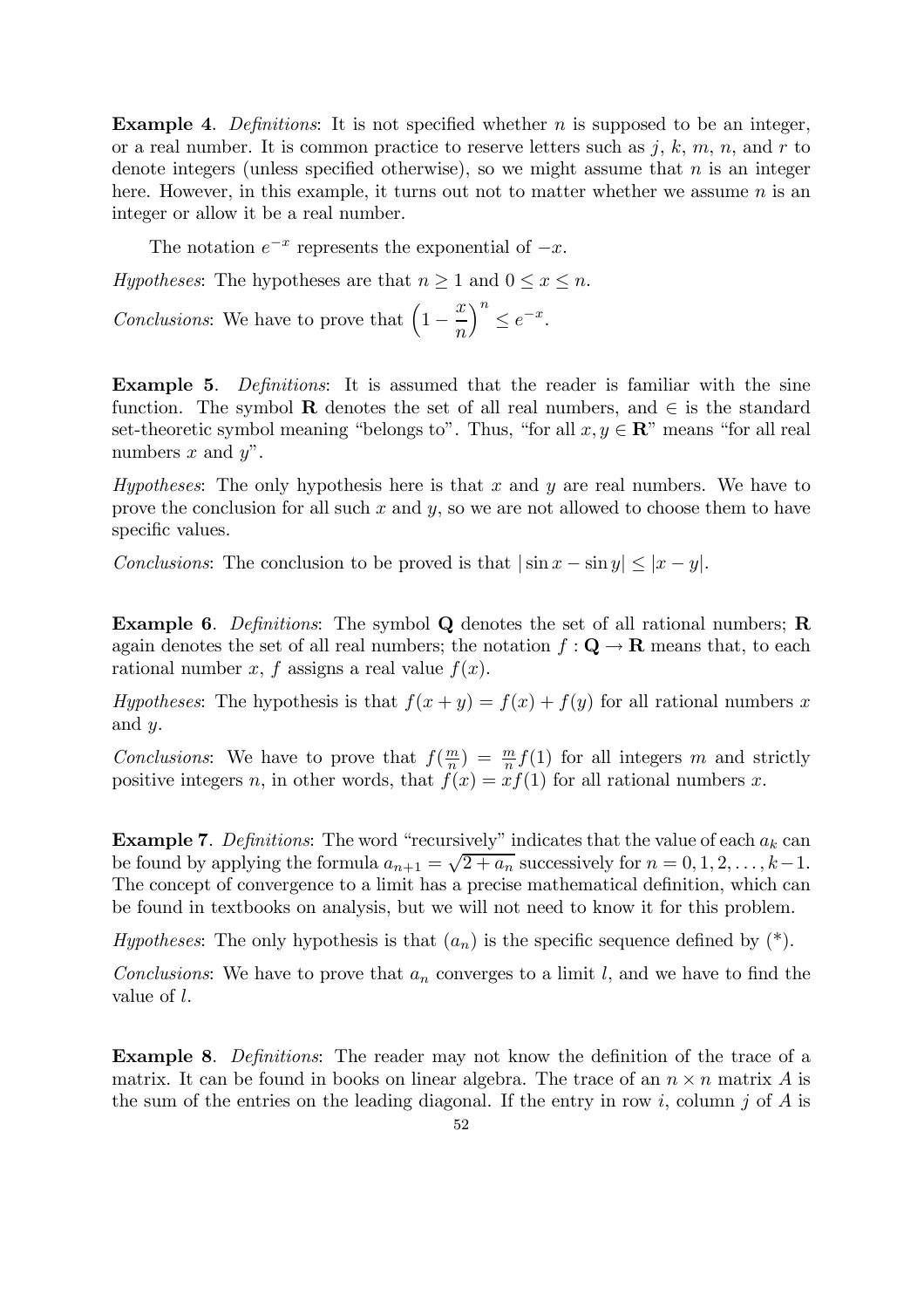denoted by  $a_{ij}$ , then

$$
\operatorname{tr} A = a_{11} + a_{22} + \cdots + a_{nn} = \sum_{i=1}^{n} a_{ii}.
$$

Hypotheses: The only hypotheses are that A and B are  $n \times n$  matrices. Conclusions: We have to prove that  $tr AB = tr BA$ .

If you failed to solve some of these examples because you did not understand the statements, you are now recommended to try them again before going on to read the next two sections.

## Summary

- 1. Look up the definitions of any terms and symbols about which you are doubtful.
- 2. Identify the hypotheses, write them down, and write down any reformulations which appear useful.
- 3. Identify the conclusions to be proved, write them down, separating them into various parts; write down any reformulations which appear promising.

#### 5.4 Experimentation

This part is the real core to the solution, where you do most of the hard thinking. What you do at this stage may not form part of your final solution, at least not in the form in which you do it at this stage, but it should lead you to see why the statement to be proved is true, and also show you how to put together a rigorous argument. Another description for "experimentation" might be "rough working", or "exploration", but we have in mind not just calculations and algebraic manipulations, but also the whole process of finding a method which works to solve the problem.

The general principles which should apply while exploring the problem have already been listed in Section 2.2. We repeat some of them here:

- (i) While searching for a method, do not worry about details.
- (ii) Try working backwards from the conclusion.
- (iii) Draw a diagram, if appropriate.
- (iv) Try some special cases, examples, or simpler versions of the problem.
- (v) If appropriate, break the problem up into several cases.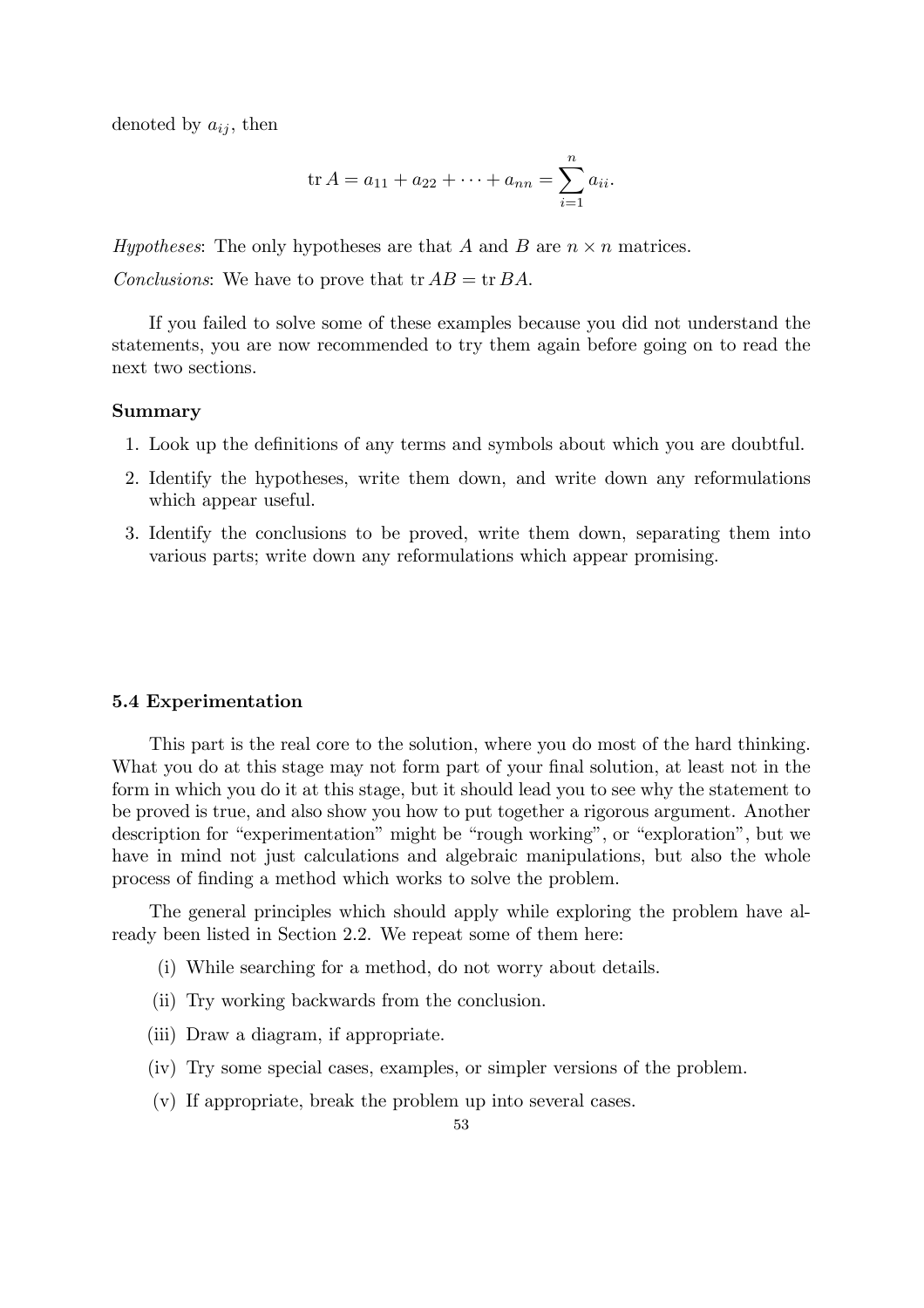(vi) Consider the possibility of a proof by contradiction (see Section 5.7).

It is quite likely that your first attempt will not be successful. Keep trying different methods until you find one which works or until you run out of ideas. Look in your lecture notes and books for relevant worked examples. If none of this works, put the problem aside and return to it later.

We now consider the process of experimentation for the examples introduced in Section 5.2, making use of the clarifications described in Section 5.3. Of course, what we do here is unlikely to be typical of your work in that we shall not describe many methods which lead to dead ends!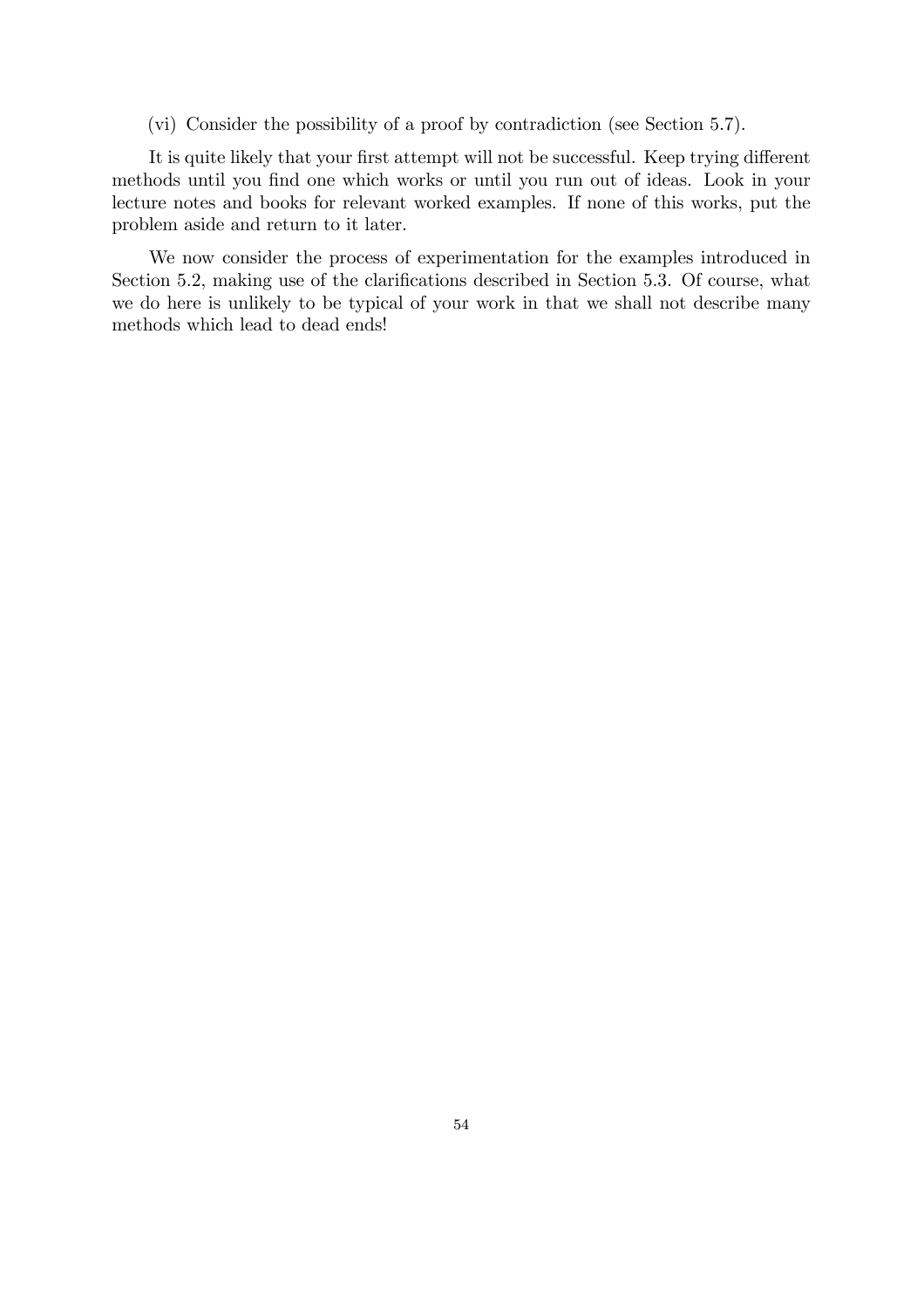**Example 1.** Let's draw a Venn diagram of  $(A \cup B) \cap (A \cup C)$ :



This is exactly  $A \cup (B \cap C)$ , as required. So, a formal argument should work without serious difficulty.

Example 2. In this example, there are many things which you might try, but which turn out to be not very helpful. For example, you might take the fourth powers of both sides of the inequality, which then becomes:

$$
(a+b+c+d)^4 \ge 256abcd.
$$

Expanding the left-hand side looks hopeless.

After several unsuccessful attempts, you might try some simpler cases. For example, you could try putting  $b = c = d = 1$ , but even this does not seem very promising.

Eventually, you might wonder at the significance of the number 4 in this example. Is there an analogue with 4 replace by 2? Perhaps the analogue would be:

$$
\frac{a+b}{2} \geqslant (ab)^{1/2} \,. \tag{*}
$$

Can we prove (\*)? Squaring and multiplying through by 4, (\*) becomes:  $(a + b)^2 \geq 4ab$ . After some manipulation, this becomes:  $a^2 - 2ab + b^2 \geq 0$ , or  $(a - b)^2 \geq 0$ . This is certainly true, so we should be able to prove  $(*)$  by reversing the argument.

Replacing a and b by c and d in (\*) gives:  $\frac{c+d}{2} \geqslant (cd)^{1/2}$ . Hence

$$
\frac{a+b+c+d}{4} = \frac{1}{2}\left(\left(\frac{a+b}{2}\right) + \left(\frac{c+d}{2}\right)\right) \geqslant \frac{(ab)^{1/2} + (cd)^{1/2}}{2}.
$$

Replacing a and b in  $(*)$  by  $(ab)^{1/2}$  and  $(cd)^{1/2}$  shows

$$
\frac{(ab)^{1/2} + (cd)^{1/2}}{2} \geq (abcd)^{1/4}.
$$

Combining these two inequalities gives the required result.

**Example 3.** Suppose that n can be factorised as  $n = mk$  where m and k are integers greater than 1. Can we factorise  $2<sup>n</sup> - 1$ ? Now,

$$
2^{n} - 1 = 2^{mk} - 1 = (2^{m})^{k} - 1.
$$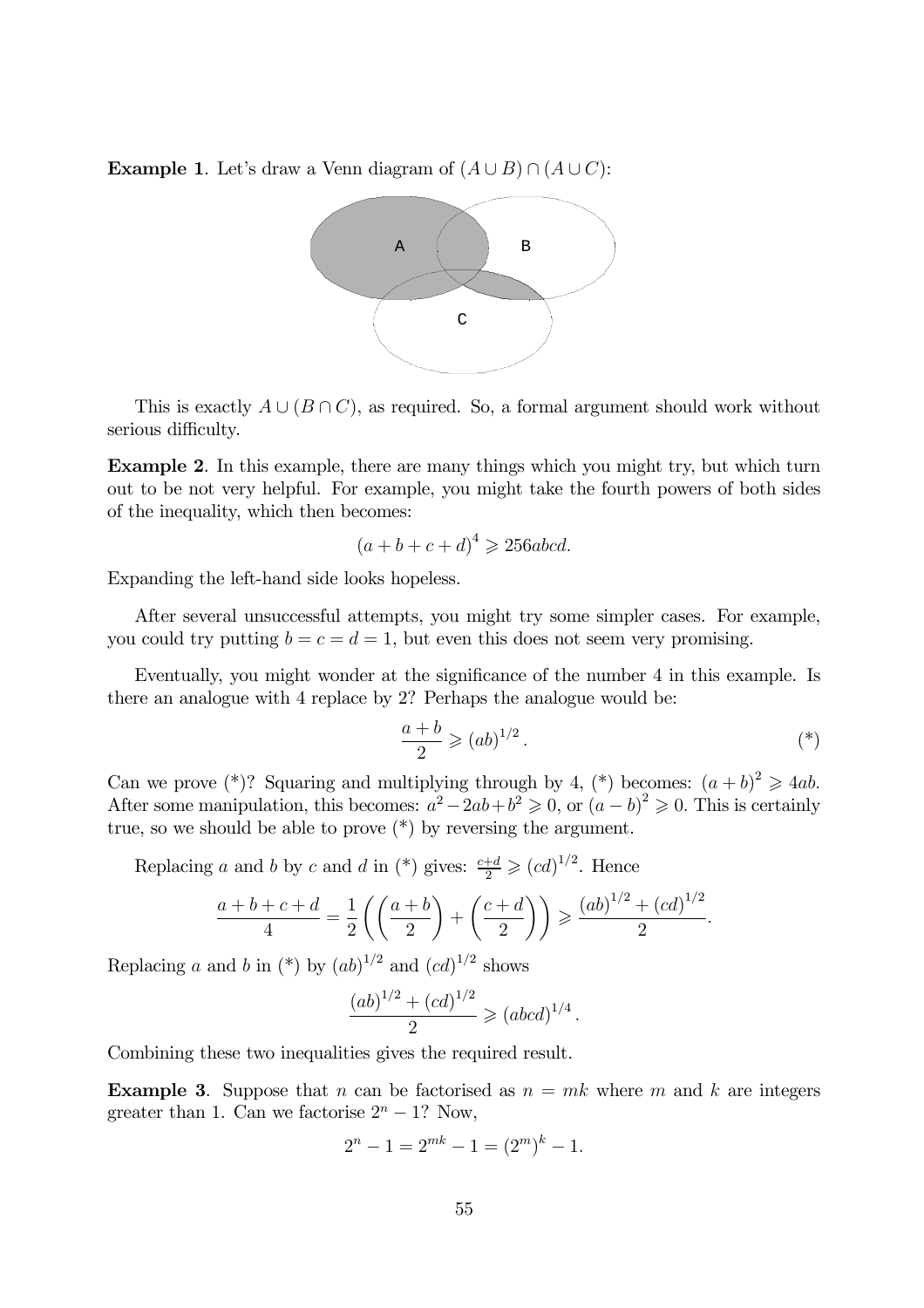This is an expression of the form  $x^k - 1$ . This polynomial has a root  $x = 1$ , so it must have a factor  $x - 1$ . A little calculation shows that

$$
x^{k}-1 = (x - 1) (x^{k-1} + x^{k-2} + \cdots + 1).
$$

Hence

$$
2^{n} - 1 = (2^{k} - 1) (2^{m(k-1)} + 2^{m(k-2)} + \cdots + 1).
$$

Thus, if  $2^{n} - 1$  is prime, we cannot have such a factorisation, so there cannot be a factorisation of  $n$ ; in other words,  $n$  is prime.

Example 4. You might try the binomial expansion of the left-hand side of the inequality, but this does not prove to be very fruitful.

Let's look at the simplest case,  $n = 1$ . Then we have to prove that  $1 - x \leqslant e^{-x}$  whenever  $0 \leq x \leq 1$ . A sketch of the graph of  $e^{-x}$  shows that this is true; it should be easily proved by calculus.

For general n, we can take nth roots, so the inequality to be proved becomes:  $1-\frac{x}{n} \leq e^{-x/n}$ . This can be deduced from the inequality in the preceding paragraph, if we replace x by  $x/n$ .

**Example 5.** First let's draw a diagram of the graph of  $\sin x$ .



Doing this may bring two points to mind. Firstly, since the sine function is periodic  $(\sin (x + 2\pi) = \sin x)$ , it should be sufficient to assume that  $0 \le x, y \le 2\pi$ . Secondly, the inequality  $|\sin x - \sin y| \leq |x - y|$  says that the (modulus of) the gradient of the chord is less than 1. Since  $\frac{d}{dx}(\sin x) = \cos x$ , the gradient of the tangent lies between -1 and +1, so the gradient of the chord may well lie in the same range.

Since you probably do not know yet a theorem relating the gradient of the chord to the gradient of tangents, the argument so far is purely heuristic. To make it rigorous, we shall have to find a precise analytic argument, and we now experiment to look for this.

To deal with  $\sin x - \sin y$ , it may be useful to use a trigonometric formula. This can be found from memory, by working it out, or by looking it up in a book:

$$
\sin x - \sin y = 2\sin\left(\frac{x-y}{2}\right)\cos\left(\frac{x+y}{2}\right).
$$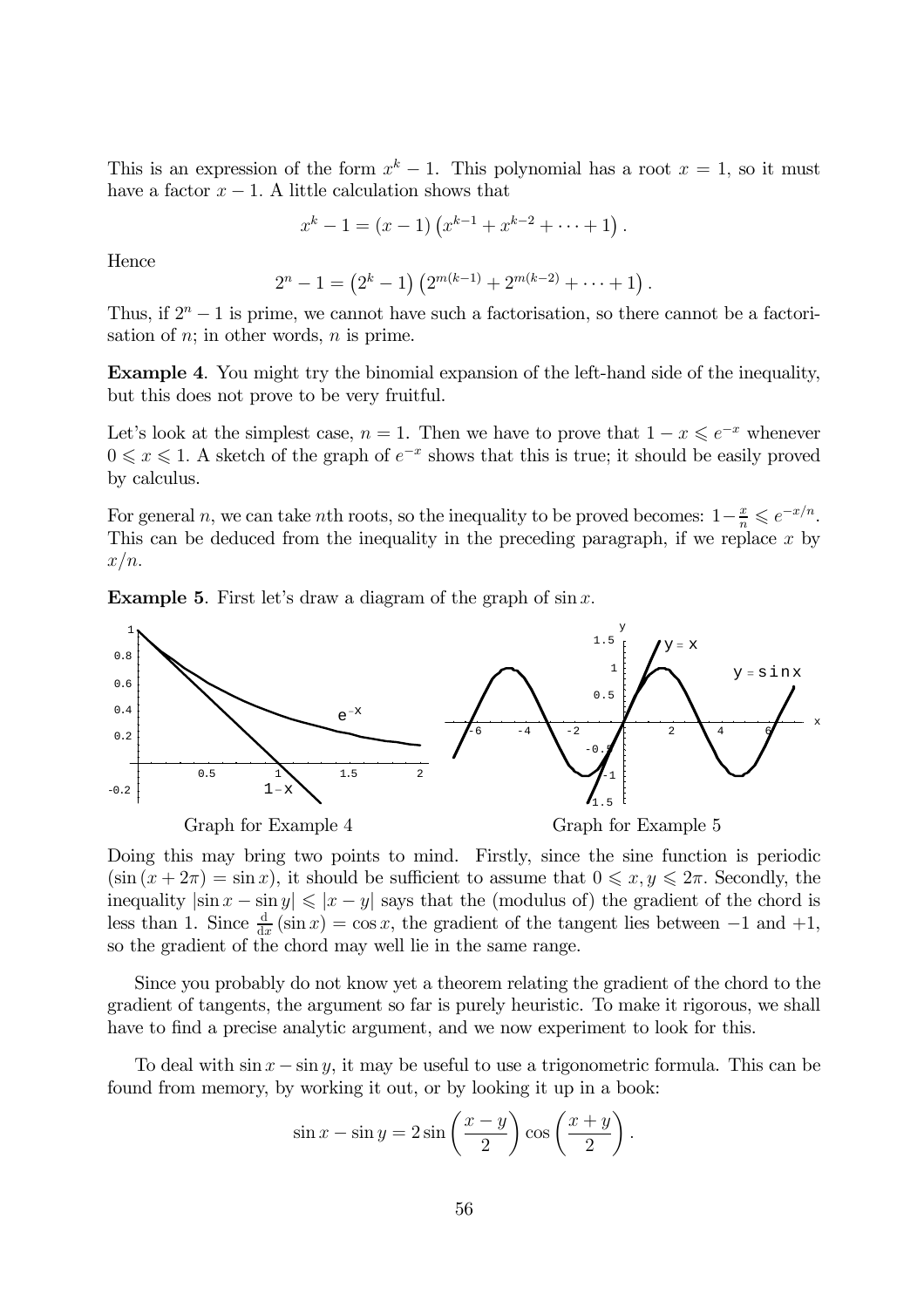Hence

$$
|\sin x - \sin y| = 2\left|\sin\left(\frac{x-y}{2}\right)\right| \left|\cos\left(\frac{x+y}{2}\right)\right|.
$$

Now, the case which is going to cause most difficulty is when  $|x - y|$  is small, so x is close to y. We have to ensure that the right-hand side is small, and what makes that true is the term ¯ ¯ ¯ ¯  $\sin\left(\frac{x-y}{2}\right)$ 2  $\begin{array}{c} \hline \text{ } \\ \text{ } \\ \text{ } \end{array}$ . It is therefore not a good idea to replace this term by

1. However, it may not be harmful to replace  $\begin{array}{|c|c|} \hline \multicolumn{1}{|c|}{3} & \multicolumn{1}{|c|}{4} \multicolumn{1}{|c|}{5} \multicolumn{1}{|c|}{6} \multicolumn{1}{|c|}{5} \multicolumn{1}{|c|}{6} \multicolumn{1}{|c|}{6} \multicolumn{1}{|c|}{6} \multicolumn{1}{|c|}{6} \multicolumn{1}{|c|}{6} \multicolumn{1}{|c|}{6} \multicolumn{1}{|c|}{6} \multicolumn{1}{|c|}{6} \multicolumn{1}{|c|}{6} \multicolumn{1}{|c|}{6} \multicolumn{1}{|c|$  $\cos\left(\frac{x+y}{2}\right)$ 2  $\left| \begin{matrix} \frac{1}{2} \\ 1 \end{matrix} \right|$ by 1. Thus,

$$
|\sin x - \sin y| \le 2 \left| \sin \left( \frac{x - y}{2} \right) \right|.
$$

Now, is it true that 2 ¯ ¯ ¯ ¯  $\sin\left(\frac{x-y}{2}\right)$ 2  $\left|\int_0^1 |z - y| \right|$ ? Yes! Because  $|\sin t| \le t$  for all real numbers t (you probably know this; if not, look again at the graph of the sine function and its tangent at the origin). Thus

$$
|\sin x - \sin y| \le 2\left|\frac{x-y}{2}\right| = |x - y|,
$$

as required.

**Example 6.** We want to prove that  $nf(\frac{m}{n}) = mf(1)$  for all m and n. Putting  $n = 1$ , we need to show that  $f(m) = mf(1)$ . We will consider this special case first and then think about the rest of the problem.

Using the given identity  $f(x + y) = f(x) + f(y)$  with  $x = 1$  and  $y = 1$ , we find that  $f(2) = 2f(1)$ . Then putting  $x = 2$  and  $y = 1$ , we get  $f(3) = f(2) + f(1) = 3f(1)$ . Iterating this (the formal proof will be by induction), we will get  $f(m) = mf(1)$  for all positive integers m.

What about negative integers? Putting  $x = y = 0$ , we find that  $f(0) = 2f(0)$ , so  $f(0) = 0$ . Now putting  $x = m$  and  $y = -m$  gives  $0 = f(0) = f(m) + f(-m)$ , so  $f(-m) = -f(m) = -mf(1)$  (whenever m is a positive integer).

Now, what about the case  $n \geq 2$ ? We want to show that  $nf(\frac{m}{n}) = f(m)$ . The argument used to show that  $f(m) = mf(1)$  should also show that  $f(nx) = nf(x)$  for any rational x and any positive integer n. Putting  $x = \frac{m}{n}$  will then give the result.

**Example 7.** First, assume that  $a_n \to l$  as  $n \to \infty$ . Then  $a_{n+1} \to l$  and  $\sqrt{2 + a_n} \to \sqrt{2 + l}$  Hence  $l = \sqrt{2 + l}$  so  $l^2 = 2 + l$   $l^2 = l - 2 = 0$   $(l - 2)(l + 1) = 0$  so  $l = 2$  or  $\overline{2+l}$ . Hence  $l = \sqrt{2+l}$ , so  $l^2 = 2+l$ ,  $l^2 - l - 2 = 0$ ,  $(l-2)(l+1) = 0$ , so  $l = 2$  or  $l = -1$ . However, since  $a_n > 0$  for all n, l cannot be −1. Hence,  $l = 2$ .

This argument does not prove that  $a_n$  converges to 2; what it shows is that, if  $a_n$ converges to anything, then it converges to 2. It still remains to prove that  $a_n$  does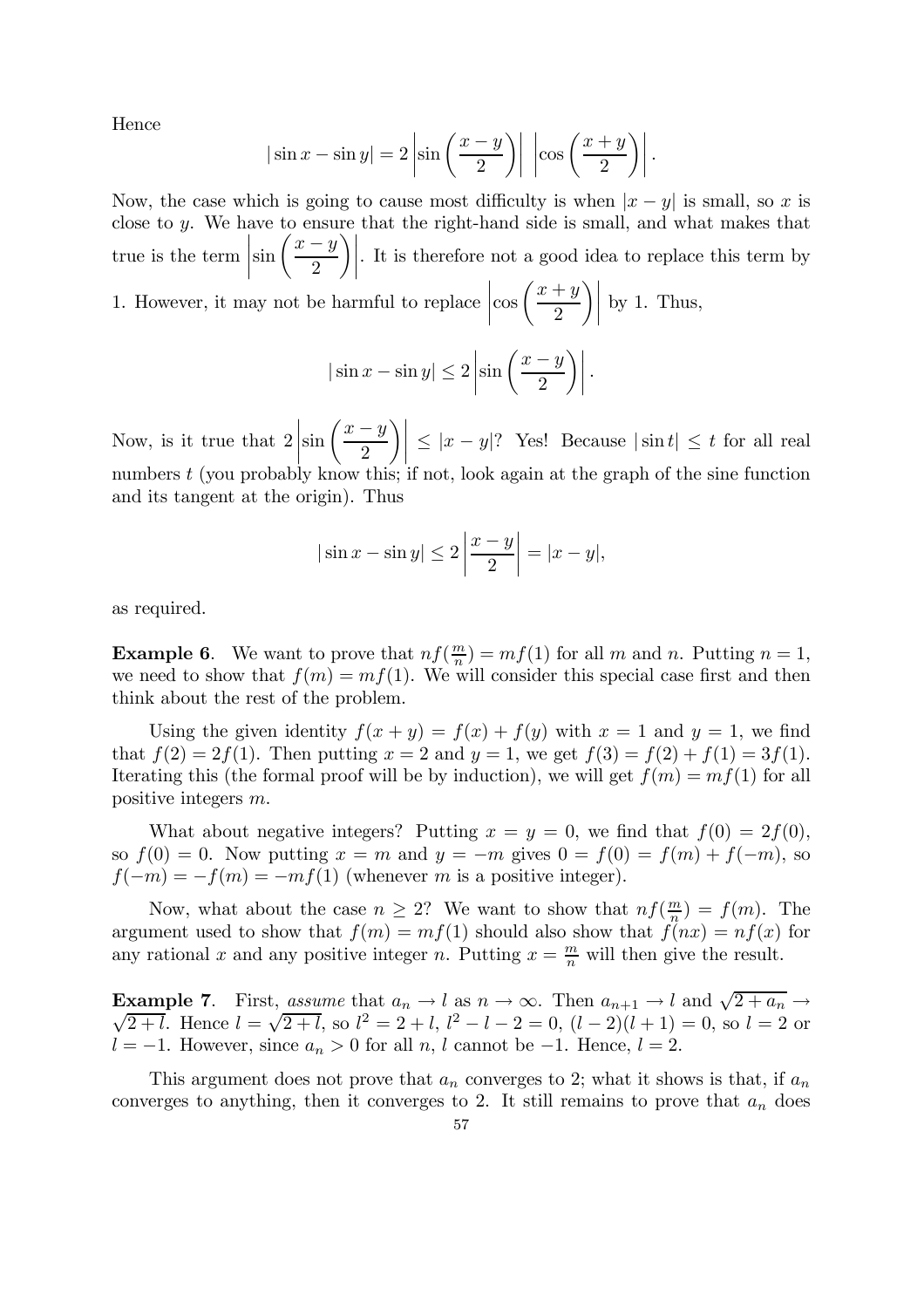converge. For this, let's calculate a few values:

$$
a_1 = \sqrt{2+1} = 1.732050
$$
  
\n
$$
a_2 = \sqrt{2+1.732050} = 1.931851
$$
  
\n
$$
a_3 = \sqrt{2+1.931851} = 1.982889
$$

This looks promising. If you carry on for a while, you will find that a<sup>15</sup> = 1.999999999 (to 9 decimal places), which looks even more promising, but none of this will constitute a *proof* that  $a_n$  converges to 2.

To prove that  $a_n$  does converge to 2, we might consider  $2 - a_{n+1}$ . However, this involves square roots, so it is better to look at  $4 - a_{n+1}^2$ . Now,

$$
4 - a_{n+1}^2 = 4 - (2 + a_n) = 2 - a_n,
$$

so

$$
2 - a_{n+1} = \frac{2 - a_n}{2 + a_{n+1}}.
$$

But  $a_{n+1} \geq 0$ , so  $2 + a_{n+1} \geq 2$ , so  $|2 - a_{n+1}| \leq \frac{1}{2}|2 - a_n|$  for all n. Iterating this gives

$$
|2 - a_{n+1}| \le \left(\frac{1}{2}\right)^{n+1} |2 - a_0| = \left(\frac{1}{2}\right)^{n+1} \to 0.
$$

Hence,  $a_{n+1} \rightarrow 2$ , so  $a_n \rightarrow 2$ .

**Example 8.** First, consider the case of  $2 \times 2$  matrices. Then we may write

$$
A = \begin{pmatrix} a & b \\ c & d \end{pmatrix} \qquad B = \begin{pmatrix} w & x \\ y & z \end{pmatrix}.
$$

Then

$$
AB = \begin{pmatrix} aw + by & ax + bz \\ cw + dy & cx + dz \end{pmatrix} \qquad BA = \begin{pmatrix} wa + xc & wb + xd \\ ya + xc & yb + zd \end{pmatrix}.
$$

So,

$$
tr(AB) = aw + by + cx + dz,
$$
  

$$
tr(BA) = wa + xc + yb + zd.
$$

These agree (since addition and multiplication of real numbers are commutative).

Next,  $3 \times 3$  matrices. To avoid using too many letters, let's write

$$
A = \begin{pmatrix} a_{11} & a_{12} & a_{13} \\ a_{21} & a_{22} & a_{23} \\ a_{31} & a_{32} & a_{33} \end{pmatrix} \qquad B = \begin{pmatrix} b_{11} & b_{12} & b_{13} \\ b_{21} & b_{22} & b_{23} \\ b_{31} & b_{32} & b_{33} \end{pmatrix}.
$$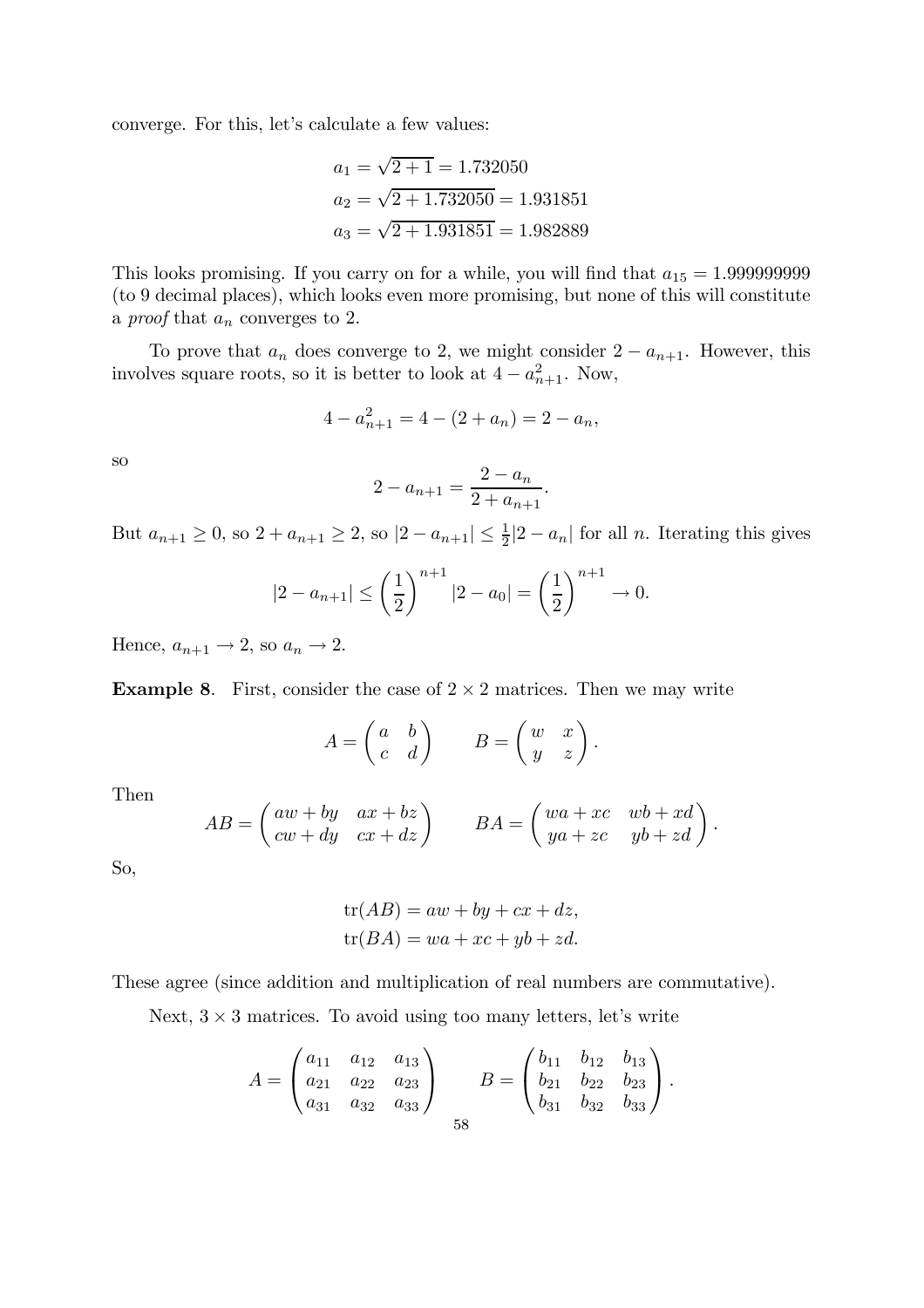Then

$$
AB = \begin{pmatrix} a_{11}b_{11} + a_{12}b_{21} + a_{13}b_{31} & \cdots & \cdots \\ \cdots & a_{21}b_{12} + a_{22}b_{22} + a_{23}b_{32} & \cdots \\ \cdots & \cdots & a_{31}b_{13} + a_{32}b_{23} + a_{33}b_{33} \end{pmatrix}
$$

$$
BA = \begin{pmatrix} b_{11}a_{11} + b_{12}a_{21} + b_{13}a_{31} & \cdots & \cdots \\ \cdots & b_{21}a_{12} + b_{22}a_{22} + b_{23}a_{32} & \cdots \\ \cdots & \cdots & \cdots & b_{31}a_{13} + b_{32}a_{23} + b_{33}a_{33} \end{pmatrix}
$$

 $tr(AB) = a_{11}b_{11} + a_{12}b_{21} + a_{13}b_{31} + a_{21}b_{12} + a_{22}b_{22} + a_{23}b_{32} + a_{31}b_{13} + a_{32}b_{23} + a_{33}b_{33}$  $tr(BA) = b_{11}a_{11} + b_{12}a_{21} + b_{13}a_{31} + b_{21}a_{12} + b_{22}a_{22} + b_{23}a_{32} + b_{31}a_{13} + b_{32}a_{23} + b_{33}a_{33}.$ 

These agree. This should be enough to convince you that the result is true, and the proof is a routine algebraic calculation. The main problem in giving a proof for general n will be an efficient choice of notation.

## Summary

- 1. The process of experimentation (rough working) varies enormously from problem to problem. Some general principles are listed in  $(i)$ —(vi) in this section.
- 2. Some of your experimentation may lead to dead ends. Try as many different approaches as you can think of until you find one that leads forward.

#### 5.5 Making the proof precise

Having found a method which looks as though it will provide the required proof, the final stage is to fill in the details and to write out a complete proof. Typically, these two tasks can be carried out simultaneously. It may happen that while you are doing this, you encounter some difficulty which you had not previously noticed–you may have made a slip in calculation, or you may have overlooked some logical difficulty, or you may have knowingly made an unwarranted assumption (for simplicity) which you now find hard to remove, or there may be a point where you want to reverse your argument but it is not clear how to do so. If this happens, you will have to return to experimentation until you find a way around the difficulty.

As explained in Section 2.3, the purpose of writing out a rigorous solution is both to ensure that you have not made any errors or overlooked any difficulties, and to provide the reader with an argument which is complete, clear, accurate, and unambiguous. Your solution should provide a proof which will satisfy someone with a similar level of mathematical knowledge to yourself (but someone who has not solved the problem).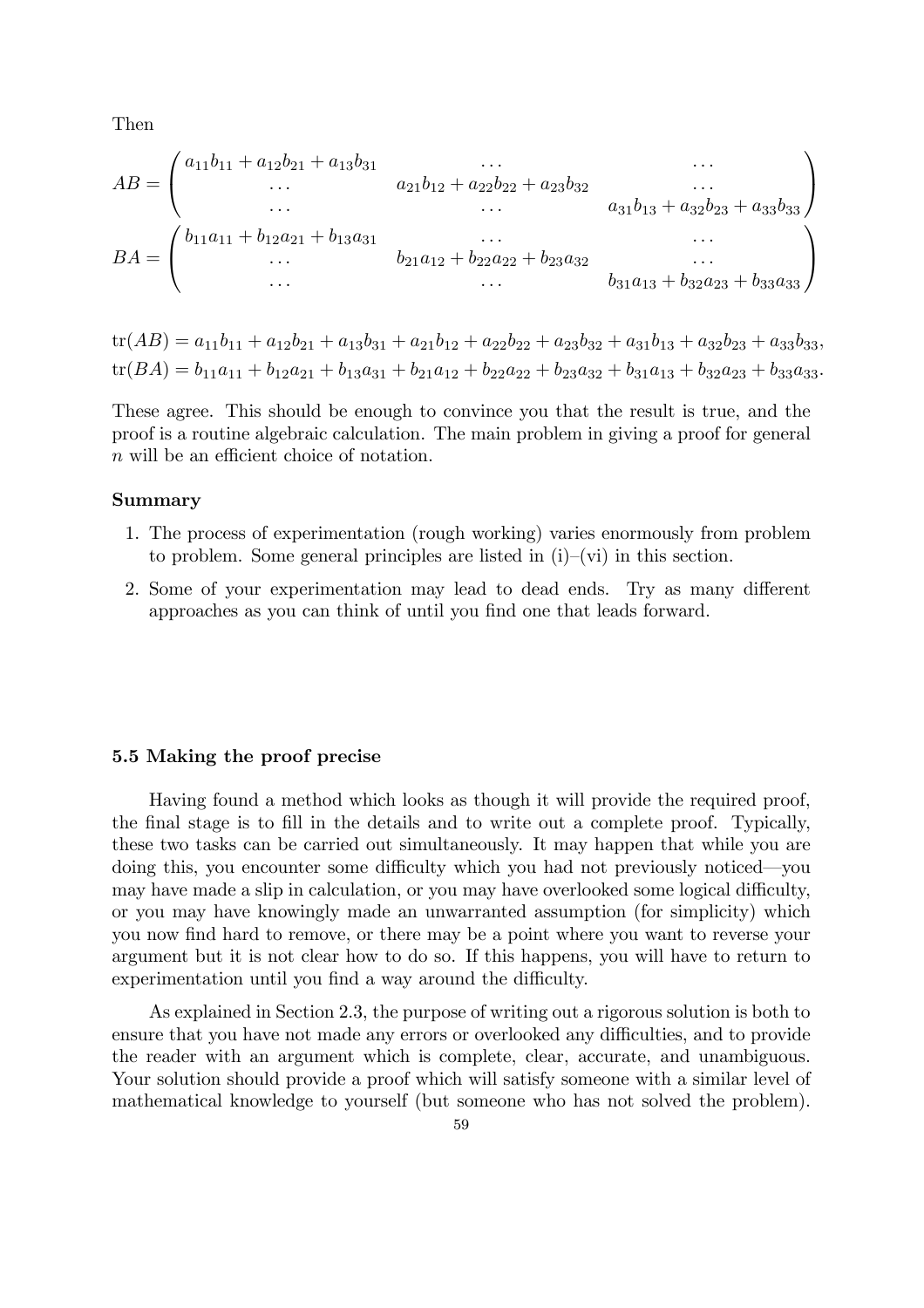In writing your solution, it is a good idea to imagine that you are writing it for such a person, even if you expect the solution to be read only by your tutor.

In writing your formal solution, you should aim to observe the following general points:

- (i) Each statement should be mathematically accurate; in particular, the principles of Sections 4.2, 4.3, 4.4, and 4.5 should be observed.
- (ii) When the symbols are converted into words, each statement should make sense as a sentence in English, and be unambiguous.
- (iii) Each statement should follow logically from previous statements in your argument, or from standard results.
- (iv) It should be clear to the reader why each statement is true. Where appropriate, include phrases such as "By So-and-So's Theorem, ... " or "It follows from  $(*)$  above that  $\dots$ ".
- (v) All assumptions being made at any stage should be made clear to the reader.

We can illustrate (v) with two specific cases. If you are arguing by contradiction, write something like:

The proof will be by contradiction. Suppose that the result is false. Then

If your argument is divided into several cases, say explicitly what the cases are. For example:

We shall divide the argument into three cases which together cover all possible integers  $n \geq 2$ :

Case 1: *n* has two distinct prime factors  $p_1$  and  $p_2$ ,

Case 2:  $n = 2^k$  for some  $k \ge 1$ ,

Case 3:  $n = p^k$  for some odd prime p, and some  $k \ge 1$ .

Case 1: ...

...

What we have said so far in this section concerns your *formal* solution; this material must not be omitted from your written solution. However, sometimes it is appropriate to include some extra explanation which will help the reader understand what you are doing, even though it is not strictly necessary and may even be imprecisely expressed (just as books sometimes include informal explanations of their arguments). This may be a diagram, or it may be some extract from your process of experimentation. Indeed, including material of this type in your written solutions is to be recommended; if you make small errors in the solution, your informal comments often satisfy the reader that they were not errors of substance.

We now give rigorous, complete, solutions to the examples introduced in Section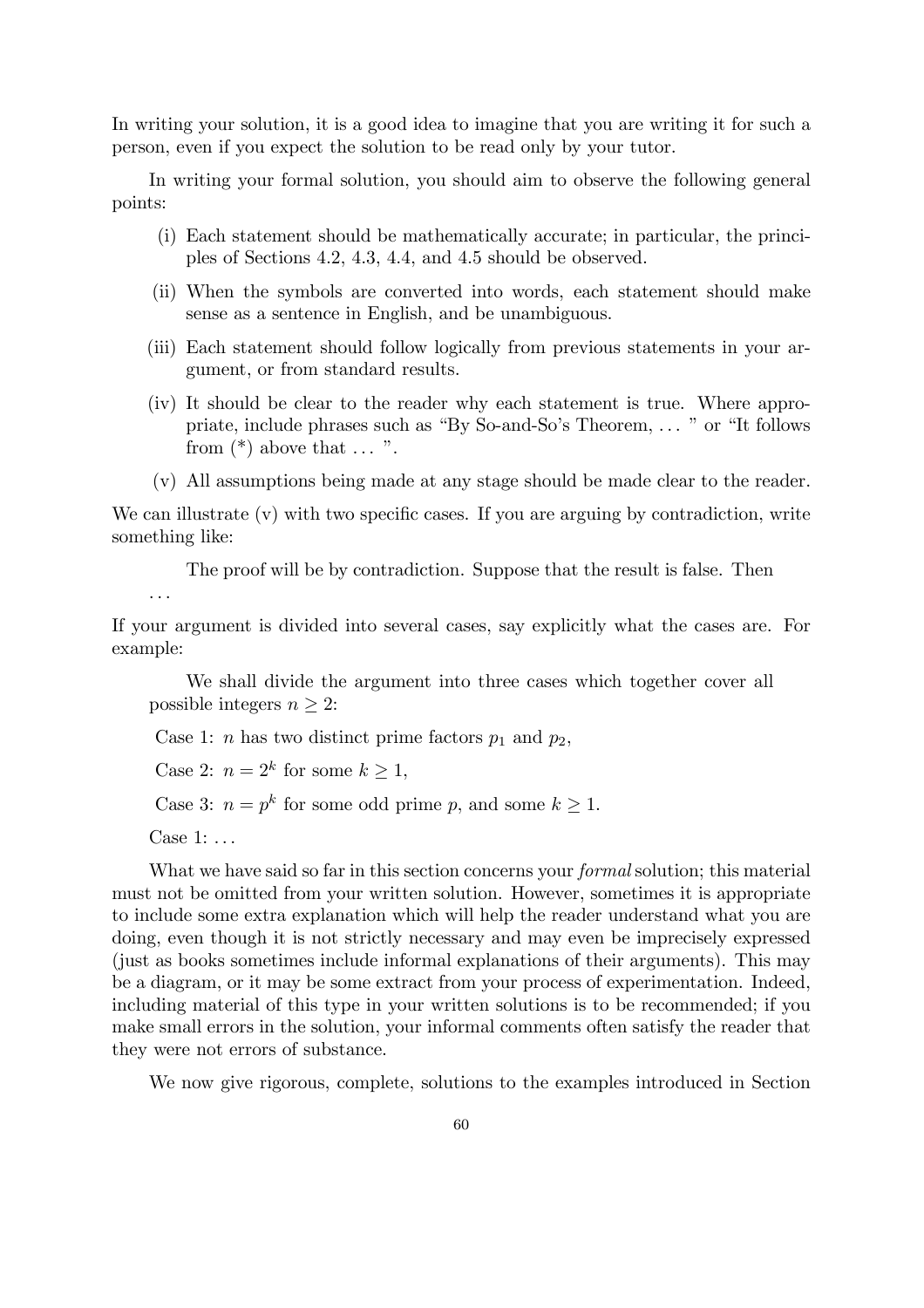5.2. These solutions are based on the informal working carried out in Section 5.4, but they are set out in a precise and logical way. In these examples, material written in italics does not form part of the solution; this material contains comments included in these notes for the purposes of explaining why we are setting out the proof as we are; in normal circumstances, these comments would be omitted.

**Example 1.** Let  $x \in (A \cup B) \cap (A \cup C)$ . Then  $x \in A \cup B$  and  $x \in A \cup C$ . Hence  $[x \in A \text{ or } x \in B]$  and (simultaneously)  $[x \in A \text{ or } x \in C]$ . Thus, if  $x \notin A$ , then  $x \in B$ and  $x \in C$ , so  $x \in B \cap C$ . Hence,  $x \in A$  or  $x \in B \cap C$ , so  $x \in A \cup (B \cap C)$ . Thus,

(1) 
$$
(A \cup B) \cap (A \cup C) \subseteq A \cup (B \cap C).
$$

Conversely, let  $x \in A \cup (B \cap C)$ . Then  $x \in A$  or  $x \in B \cap C$ . We consider these two cases separately. If  $x \in A$ , then  $x \in A \cup B$  and  $x \in A \cup C$ , so  $x \in (A \cup B) \cap (A \cup C)$ . If  $x \in B \cap C$ , then  $x \in B$  and  $x \in C$ , so  $x \in A \cup B$  and  $x \in A \cup C$ , so  $x \in (A \cup B) \cap (A \cup C)$ . In either case, we have shown that  $x \in (A \cup B) \cap (A \cup C)$ . Thus,

(2) 
$$
A \cup (B \cap C) \subseteq (A \cup B) \cap (A \cup C).
$$

It follows from (1) and (2) that  $(A \cup B) \cap (A \cup C) = A \cup (B \cap C)$ , as required.

Note how the unions and intersections in the problem have produced statements involving "or" and "and", so we have had to apply the principles of Section 4.3.

It would be sensible to include the Venn diagram given in Section 5.4 with the formal solution.

**Example 2.** We first establish a version of the inequality  $(*)$  of Section 5.4. Since we will use this inequality three times, we introduce new variables x and y.

We will first prove that

$$
(1) \qquad \qquad \frac{x^2 + y^2}{2} \geq xy
$$

for all real numbers  $x$  and  $y$ . This follows from the inequality

$$
0 \le (x - y)^2 = x^2 - 2xy + y^2.
$$

Putting  $x = a^{1/2}$  and  $y = b^{1/2}$  in (1) gives:

$$
\frac{a+b}{2} \ge (ab)^{1/2}.
$$

Similarly,

(3) 
$$
\frac{c+d}{2} \geq (cd)^{1/2}.
$$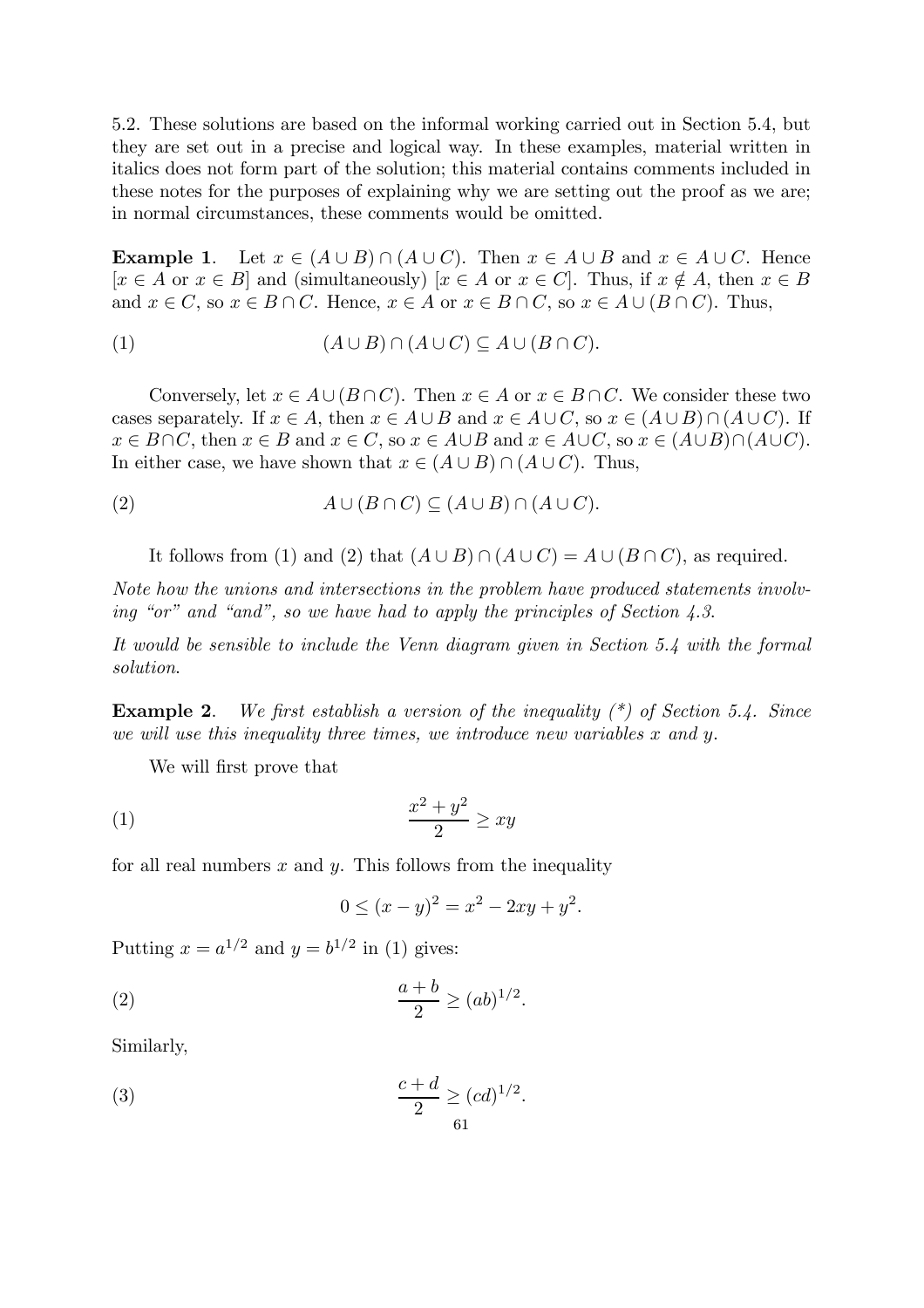Now putting  $x = (ab)^{1/4}$  and  $y = (cd)^{1/4}$  in (1), and then using (2) and (3) gives:

$$
(abcd)^{1/4} \le \frac{(ab)^{1/2} + (cd)^{1/2}}{2} \le \frac{a+b+c+d}{4}.
$$

There are many other ways of solving this problem.

**Example 3.** Suppose that  $2^{n} - 1$  is prime and that  $n = mk$  where m and k are positive integers. We have to show that either  $m = 1$  or  $k = 1$ .

Note that

$$
x^{k} - 1 = (x - 1)(x^{k-1} + x^{k-2} + \dots + 1)
$$

for all  $x$ . Hence

$$
2^{n} - 1 = (2^{m})^{k} - 1 = (2^{m} - 1)(2^{m(k-1)} + 2^{m(k-2)} + \dots + 1).
$$

Since  $2^{n} - 1$  is prime, one of the factors on the right-hand side must equal 1. If  $2^m - 1 = 1$ , then  $m = 1$ ; if  $2^{m(k-1)} + 2^{m(k-2)} + \cdots + 1 = 1$ , then  $k = 1$ . This completes the proof.

In the experimentation in Section 5.4, it may have appeared that we were arguing by contradiction. However, this was due to imagining that m and k were proper factors of n. In the formal proof, we avoid the need for a contradiction, and thereby simplify the logic.

**Example 4.** We first prove that  $1 - y \le e^{-y}$  whenever  $y \ge 0$ . Let  $f(y) = y + e^{-y}$ . Then  $f'(y)=1-e^{-y}\geq 0$  for all  $y\geq 0$ , so f is increasing in this range. Now,  $f(0)=1$ , so  $1 \le f(y) = y + e^{-y}$  for all  $y \ge 0$ . This gives the required inequality.

Now suppose that  $n \geq 1$  and  $0 \leq x \leq n$ . Putting  $y = x/n$  in the inequality obtained in the preceding paragraph gives

$$
1 - \frac{x}{n} \le e^{-x/n}.
$$

Since  $x \leq n$ , the left-hand side of this inequality is non-negative. We may therefore raise both sides to the power  $n$ , to obtain:

$$
\left(1 - \frac{x}{n}\right)^n \le e^{-x},
$$

as required.

It would be wise to include the sketch given in Section 5.4 with your solution.

Example 5. By a standard trigonometric formula,

$$
\sin x - \sin y = 2\sin\left(\frac{x-y}{2}\right)\cos\left(\frac{x+y}{2}\right).
$$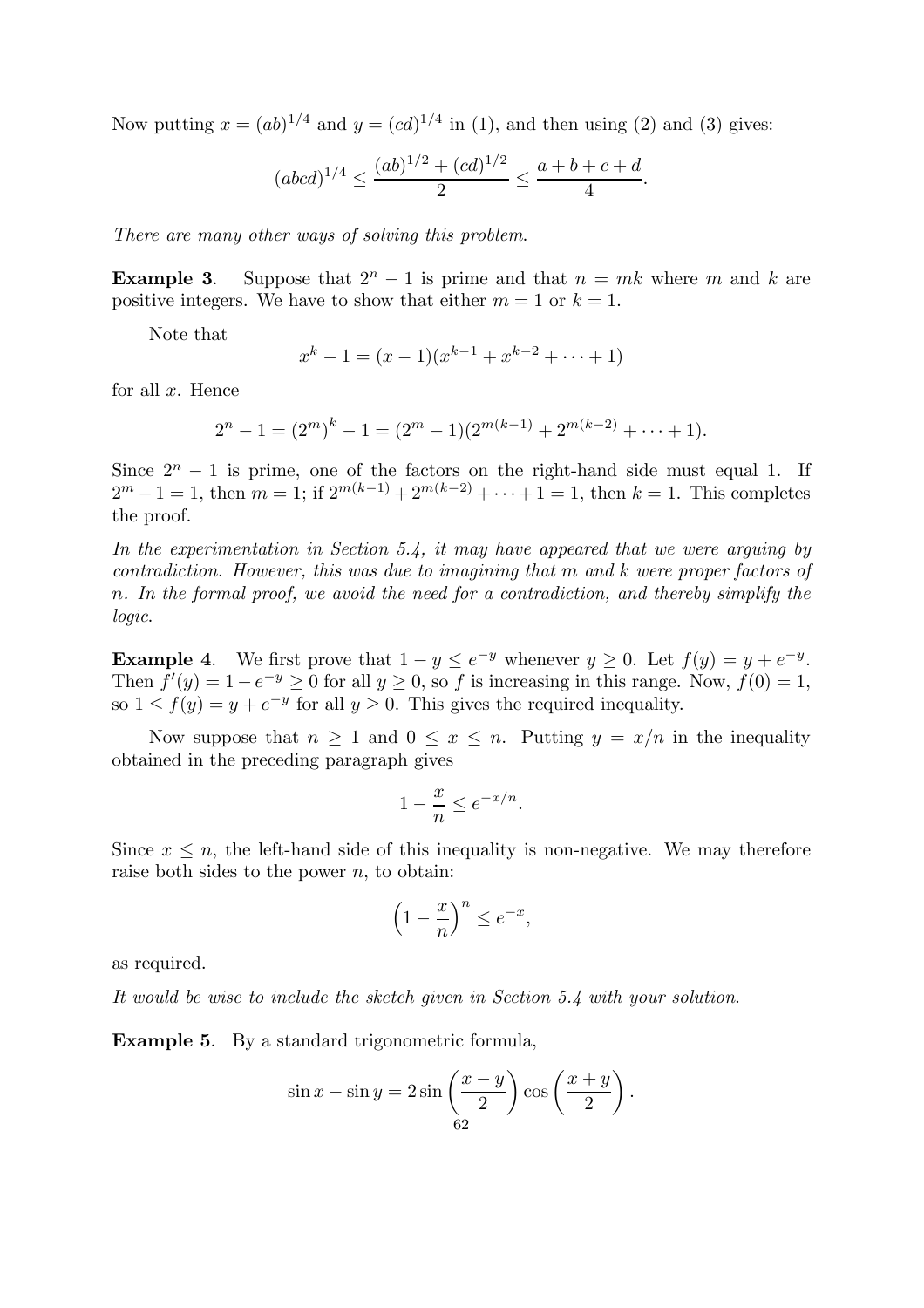Moreover,  $|\cos t| \leq 1$  for all t and  $|\sin t| \leq |t|$  for all t, so

$$
|\sin x - \sin y| \le 2 \left| \frac{x - y}{2} \right| = |x - y|.
$$

You may like to include the diagram shown in Section 5.4.

There are other valid solutions. For example, one can observe that  $\sin x - \sin y =$  $y^x$  cost dt and use the inequalities  $-1 \le \cos t \le 1$ .

**Example 6.** Rather than proving first that  $f(m) = mf(1)$ , and then repeating the argument to prove that  $f(nx) = nf(x)$ , it is more efficient to prove the general result first. For a general discussion of proofs by induction, see Section 5.8.

We assume that

(1) 
$$
f(x+y) = f(x) + f(y) \quad \text{for all } x, y \in \mathbf{Q}.
$$

We shall first prove the following, by induction on  $n$ :

For any integer  $n \geq 1$  and any rational x,

$$
(2) \t f(nx) = nf(x).
$$

For  $n = 1$ , (2) is trivial. Suppose that (2) holds for  $n = k$ . Then by (1) (with  $y = kx$ ),

$$
f((k+1)x) = f(x + kx) = f(x) + f(kx) = f(x) + kf(x) = (k+1)f(x).
$$

Thus (2) holds for  $n = k + 1$ . By induction, (2) holds for all  $n \ge 1$ . Putting  $x = 1$  in (2) shows that

$$
(3) \t\t f(n) = nf(1).
$$

Now, put  $x = y = 0$  in (1). This gives:

$$
f(0) = f(0+0) = f(0) + f(0),
$$

so  $f(0) = 0$ . Next, put  $y = -x$  in (1). This gives:

$$
f(x) + f(-x) = f(x + (-x)) = f(0) = 0,
$$

so  $f(-x) = -f(x)$ . If n is a positive integer, then it follows from this and (3) that  $f(-n) = -f(n) = -nf(1)$ . It follows from this and (3) that

$$
f(m) = mf(1)
$$
  
63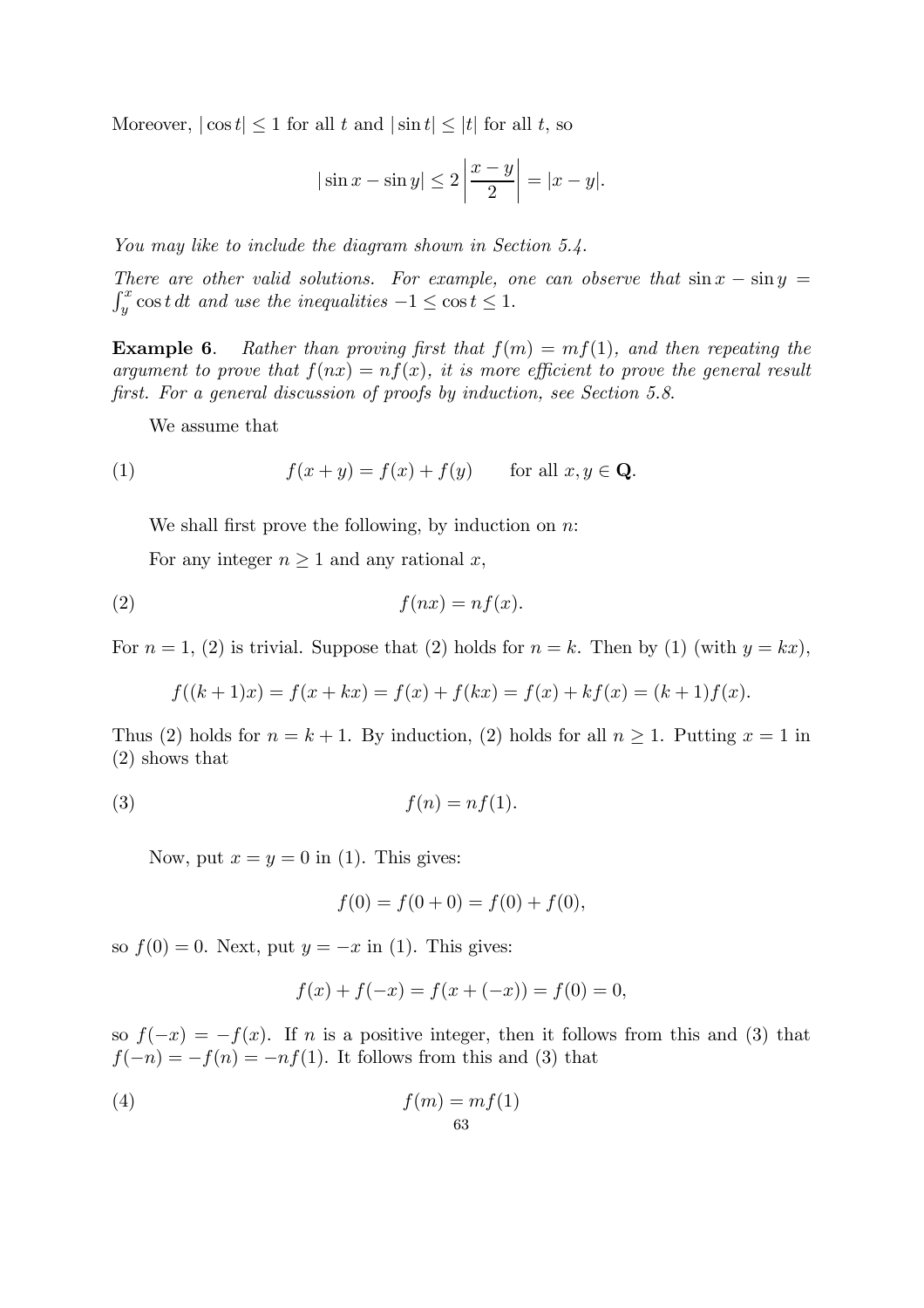for all integers m.

Now let m be any integer and  $n \geq 1$ . Then

$$
mf(1) = f(m) \qquad (by (4))
$$

$$
= f(n.\frac{m}{n})
$$

$$
= nf(\frac{m}{n}) \qquad (by (2)).
$$

Thus  $f(\frac{m}{n}) = \frac{m}{n}f(1)$ . This completes the proof.

Example 7. The first part of the solution is not strictly necessary, but it will help the reader to see how we found the limit to be 2.

Suppose that  $a_n \to l$ . Then  $a_{n+1} \to l$ , and  $a_{n+1} = \sqrt{2 + a_n} \to \sqrt{2 + l}$ . Hence,  $l = \sqrt{2+l}$ , so  $l^2 = 2+l$ . It follows that  $l = 2$  or  $l = -1$ . Since  $a_n \ge 0$ ,  $l \ge 0$ . Thus the only possible value of the limit is 2.

Now

$$
2 - a_{n+1} = \frac{4 - a_{n+1}^2}{2 + a_{n+1}} = \frac{4 - (2 + a_n)}{2 + a_{n+1}} = \frac{2 - a_n}{2 + a_{n+1}}.
$$

Since  $a_{n+1} \geq 0$ , it follows that

$$
|2 - a_{n+1}| \le \frac{1}{2}|2 - a_n|.
$$

By iteration,

$$
|2 - a_{n+1}| \le \frac{1}{2}|2 - a_n| \le \frac{1}{4}|2 - a_{n-1}| \cdots \le \frac{1}{2^{n+1}}|2 - a_0| = \frac{1}{2^{n+1}} \to 0.
$$

Thus  $a_{n+1} \rightarrow 2$ , so  $a_n \rightarrow 2$ .

**Example 8.** Let  $a_{ij}$  denote the entry in the *i*th row, *j*th column of A, and  $b_{ij}$  be the corresponding entry of B. By definition of matrix multiplication, the entry in the ith row, *i*th column (the *i*th entry on the diagonal) of AB is  $\sum_{j=1}^{n} a_{ij} b_{ji}$ . Hence

$$
\operatorname{tr}(AB) = \sum_{i=1}^{n} \sum_{j=1}^{n} a_{ij} b_{ji}.
$$

Similarly,

$$
tr(BA) = \sum_{i=1}^{n} \sum_{j=1}^{n} b_{ij} a_{ji}.
$$

In these double sums,  $i$  and  $j$  are dummy variables which may be replaced by any other letters. Replacing them by  $r$  and  $s$  respectively in one case, and by  $s$  and  $r$  respectively in the other, gives:

$$
\text{tr}(AB) = \sum_{r=1}^{n} \sum_{s=1}^{n} a_{rs} b_{sr}, \qquad \text{tr}(BA) = \sum_{s=1}^{n} \sum_{r=1}^{n} b_{sr} a_{rs}.
$$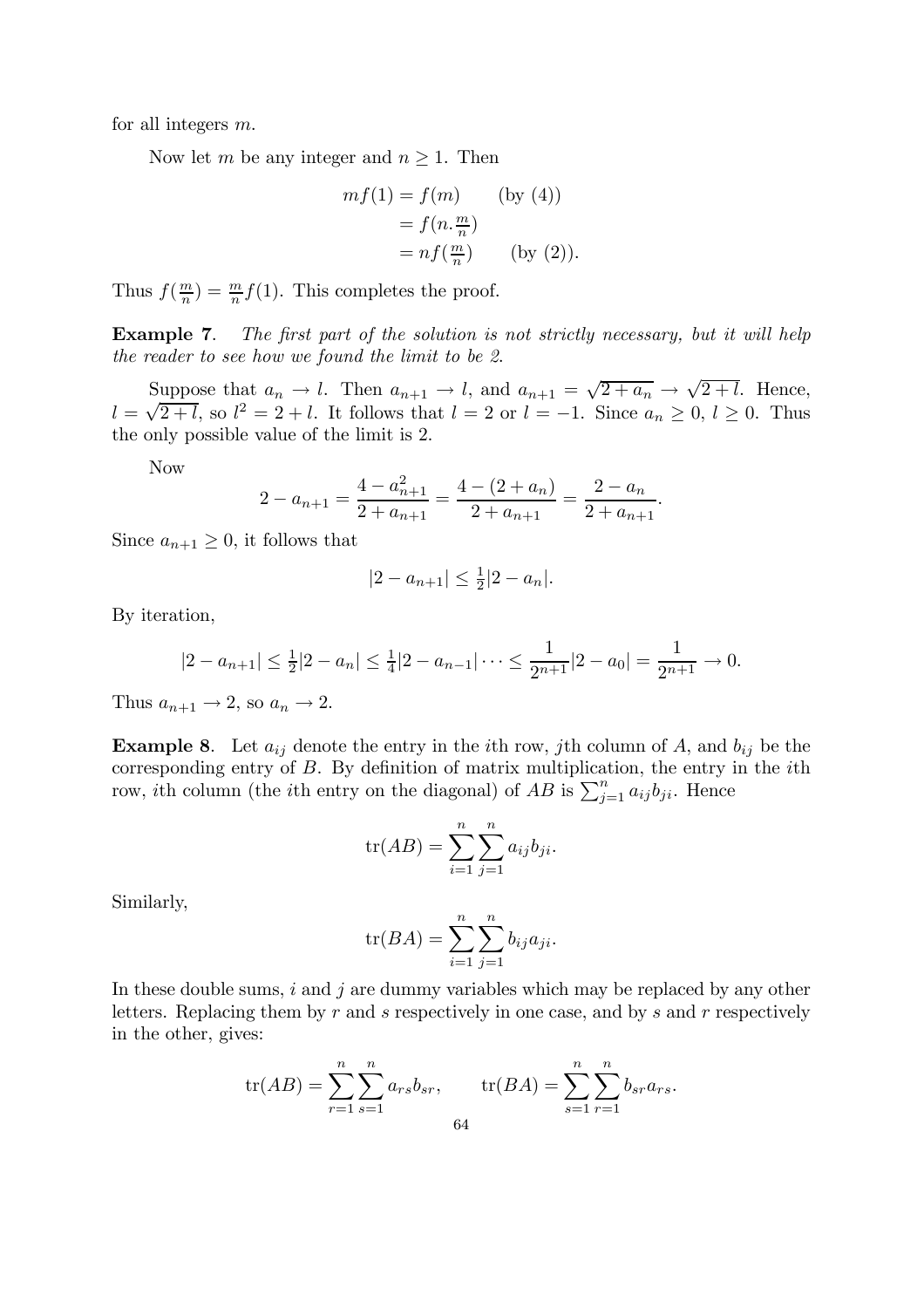Since addition of real numbers is commutative, we can reverse the order of summation in the second double sum. Using also the commutativity of multiplication of real numbers, this gives:

$$
\text{tr}(BA) = \sum_{r=1}^{n} \sum_{s=1}^{n} b_{sr} a_{rs} = \sum_{r=1}^{n} \sum_{s=1}^{n} a_{rs} b_{sr} = \text{tr}(AB),
$$

as required.

Students who are inexperienced with the  $\sum$  notation are often puzzled why it is legitimate to replace i and j by r and s in this argument, and why it is legitimate to reverse the order of the double summation here. As indicated above, the first is justified because the choice of names for these dummy variables is entirely arbitrary (cf.  $\int f(x) dx = \int f(y) dy$ ; the second is justified because all it amounts to is adding up the same terms in a different order. If you are in any doubt, write out the sums longhand. For  $n = 3$ , this is exactly what we did in Section 5.4; for general n, you would have to use ... to denote strings of missing terms and use your imagination to see that the missing terms match up. It would be legitimate to use such notation in your solution instead of the  $\sum$  signs.

#### Summary

- 1. Your final proof should observe the principles described in  $(i)-(v)$  in this section.
- 2. In certain circumstances, it may be useful to include some of your rough working and/or informal explanation (for example, a diagram) with your formal proof.

#### 5.6 What can you assume?

Students often worry a great deal about this question, particularly in the early stages of their undergraduate careers. There is indeed some difficulty in judging what it is permissible to assume, but students are inclined to exaggerate the problem. There are two reasons for saying this. One is that tutors will be much less concerned about a solution in which everything is correct except that you have (knowingly) assumed something which you were really intended to prove than about a solution which contains fallacies or non-sequiturs.

The second reason is that, in some of the courses in your first term or two, you will, for a while, be expected to prove things which you have either known for years (such as the existence of nth roots of positive numbers) or which are in some sense obvious (such as the fact that a continuous function which takes positive and negative values must also take the value zero somewhere). Simultaneously, you will be doing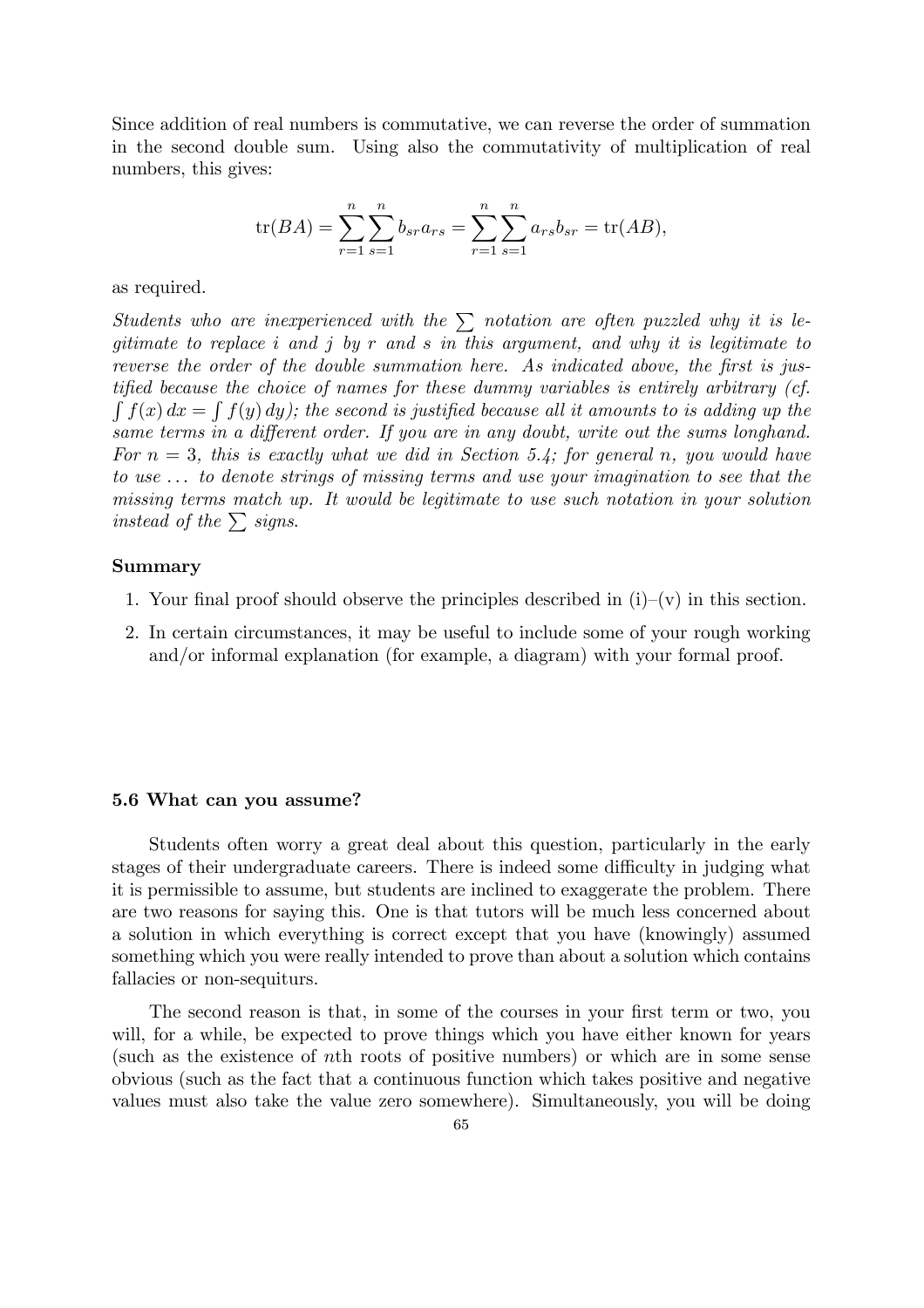other (more applied) courses where these and other familiar or obvious facts are freely used without comment. This can be confusing, but the situation will not last very long. After a while, all courses will be proving facts which you did not know and which are not obvious. When you reach that stage, it should be clearer what you can assume and what you should prove.

Nevertheless, it is possible to give some broad guidelines about this question, all of which are valid in some situations:

- (i) What you are allowed to assume depends on the context; for example, if you are answering questions on a course which is concerned with deriving fundamental properties of the real numbers using only basic axioms, then you should *not* assume these properties without proof; in courses on mechanics etc., you may assume such properties.
- (ii) When answering tutorial problems, you may assume any results which have been proved in lectures.
- (iii) If you are in doubt, a reasonable compromise is to give a clear statement, without proof, of what you are assuming.
- (iv) If you think carefully about the relationship between various results in lectures and the question you are required to answer, you may find that the point of the question becomes clear and that your doubts about what to assume are resolved.
- (v) Use your common sense.

## Summary

- 1. The problem of what can be assumed may be less serious than you imagine.
- 2. Bear in mind the principles listed in this section  $((i)–(v)$  above).

#### 5.7 Proofs by contradiction

We saw in Section 2.1 one example of a proof by contradiction. This was rather a simple example—the statement (that  $\sqrt{2}$  is irrational) had no hypotheses and a simple conclusion–so there was no great difficulty in setting up the argument. In more advanced situations, proof by contradiction can be a powerful method, but it is a dangerous one, as it is easy to introduce fallacies.

Recall from Section 4.2 that typically one has to prove a statement of the form:

Z1: If  $P$ , then  $Q$ .

Here, P represents the hypotheses and Q the conclusion. In principle, there are three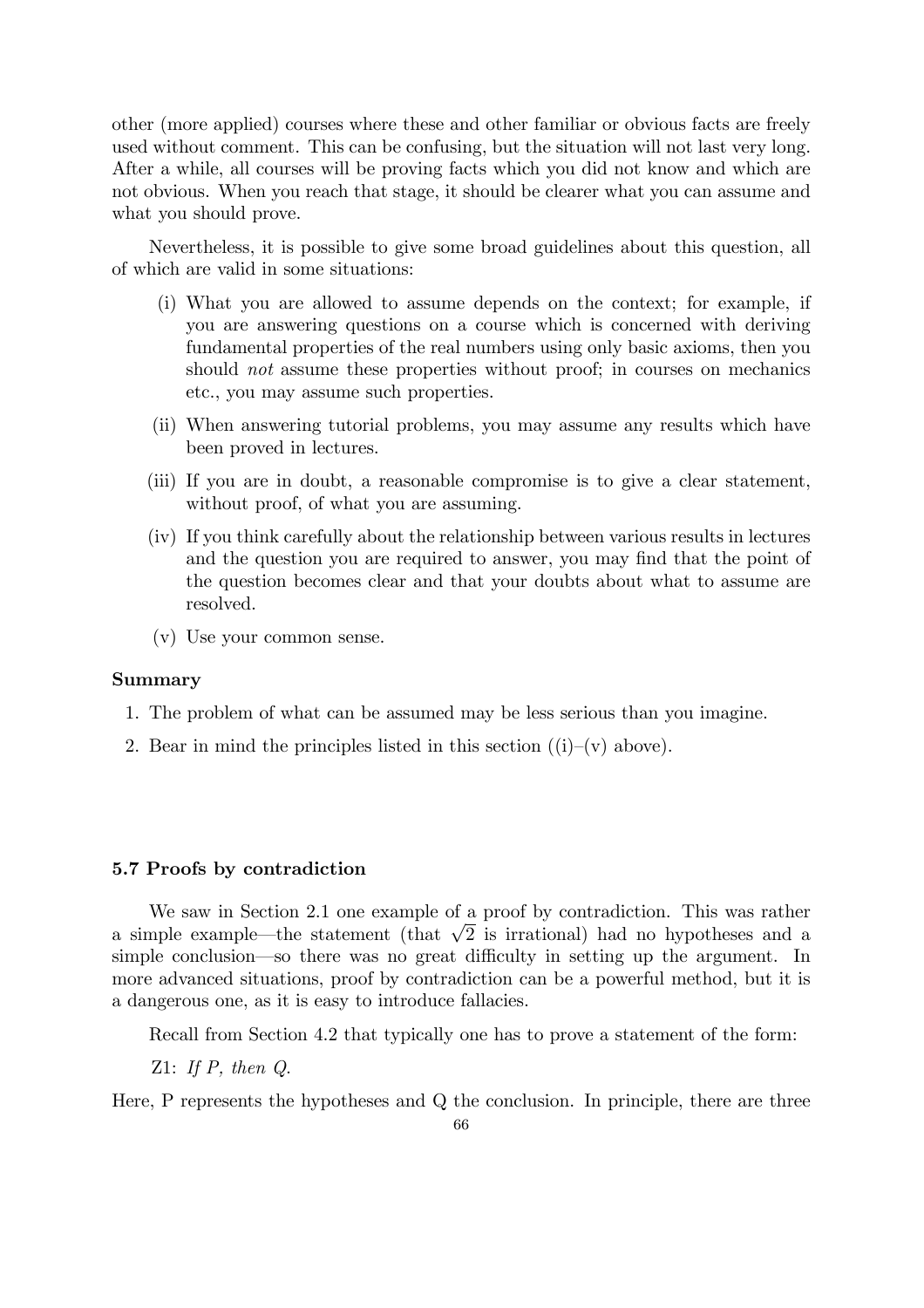ways in which Z1 can be proved:

- (i) Assume that P is true, and deduce by some logical process that Q is true (a direct proof);
- (ii) Assume that Q is false, and deduce that P is false (i.e., prove the contrapositive of Z1);
- (iii) Assume that P is true and Q is false, and deduce some obviously false statement (e.g.,  $1 = 0$ ) (i.e., proof by *reductio ad absurdum*).

The term "proof by contradiction" is commonly applied to proofs of type (ii) or (iii) (although some would say that it should be applied only to (iii)).

Sometimes, it is possible to prove a given statement by two of these three methods, or even by all three. For example, we will now prove the following statement by each method in turn:

Z2: If 
$$
a^3 + 3a^2 + 3a \ge 0
$$
, then  $a \ge 0$ .

In this statement, it is assumed that  $a$  is a real number. The hypothesis is that  $a^3 + 3a^2 + 3a > 0$ ; the conclusion is that  $a \ge 0$ .

*First proof*: We assume that  $a^3 + 3a^2 + 3a \ge 0$ . Then  $(a+1)^3 = a^3 + 3a^2 + 3a + 1 \ge 1$ . Taking cube roots, it follows that  $a + 1 \geq 1$ , so  $a \geq 0$ . This completes a direct proof of Z2.

Second proof: Suppose that  $a < 0$ . Then  $a + 1 < 1$ . It follows that  $(a + 1)^3 < 1$ , so  $a^3 + 3a^2 + 3a = (a+1)^3 - 1 < 0$ . This contradicts the hypothesis of Z2. Thus we have proved Z2 by proving its contrapositive.

Third proof: Suppose that  $a^3 + 3a^2 + 3a \ge 0$  and  $a < 0$ . Dividing by the negative number a gives:

(\*) 
$$
a^2 + 3a + 3 \le 0
$$
.

But

$$
a^{2} + 3a + 3 = \left(a + \frac{3}{2}\right)^{2} + \frac{3}{4} \ge \frac{3}{4}.
$$

This contradicts (\*), so we have proved Z2 by reductio ad absurdum.

If you have Alice in Numberland, you will find (p.6) three proofs of the statement: If  $n^2$  is odd, then n is odd.

A principle which is generally, but not universally, true is that your first approach should be to look for a proof of type (i) (a direct proof). The reason why this is a good principle is that both (ii) and (iii) require you to assume the *negation* of  $Q$ , i.e. to assume that Q is false. Now, Q is likely to be a fairly complicated mathematical statement, and it is not always easy to write down a mathematical formulation of the negation of Q. There is one obvious exception to this–when Q is itself a negative statement. For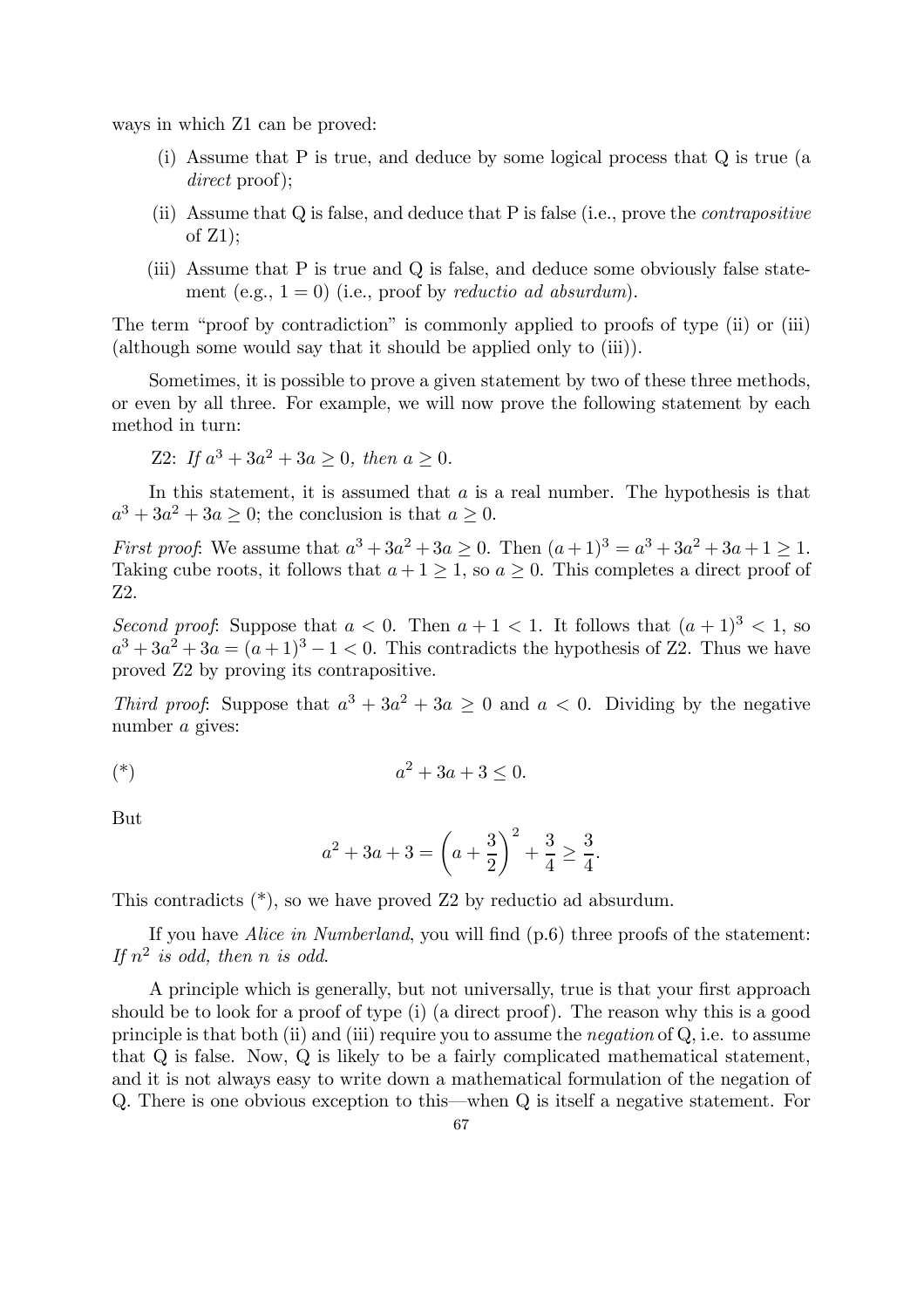example, the conclusion  $\sqrt{2}$  is irrational is a negative statement, because, by definition, it means  $\sqrt{2}$  is not rational, and the negation of this is  $\sqrt{2}$  is rational. Thus, in this example, and in others where the conclusion Q is a negative statement, it is natural to look for a proof by contradiction.

Even where the conclusion Q is a positive statement, you will find many instances where it just does not seem possible to give a direct proof of  $Z_1$ , and you are obliged to consider the possibility of a proof by contradiction. The first problem then is to formulate the negation of Q correctly, in mathematical terms. We shall devote the remainder of this section to how to do this. The negation of  $Q$  is the statement  $Q$  is false, or Q does not hold, but the problem is to put such a statement in a form which is suitable for mathematical argument.

The first step is to formulate Q in basic mathematical terms. For example, if  $Q$  is the statement f is continuous, then the negation of  $Q$  is f is discontinuous. However, this is useless for the purpose of proving things, unless we have a mathematical definition of discontinuous. In fact, continuity is defined mathematically, and then one has to deduce the definition of discontinuity by taking the negation. The mathematical definition of f is continuous is:

Z3: For all x, and for all  $\epsilon > 0$ , there exists  $\delta > 0$  such that  $|f(y) - f(x)| < \epsilon$ whenever  $|y - x| < \delta$ .

At this stage, one should forget about the meaning of the statement, and proceed formally. This may seem surprising advice, but it is the most reliable way of obtaining the correct negation of a complicated mathematical statement. It is likely that the statement can be built up out of a few standard constructions such as the following:

Z4:  $\forall x \in S$ ,  $P(x)$ ; Z5:  $\exists x \in S$  such that  $P(x)$ ;  $Z6: P \text{ and } P';$  $Z7: P \text{ or } P'.$ 

Here, S denotes a certain set, x is a variable,  $P(x)$  is a statement which depends on the variable x (see Section 4.4), and P and P' are statements. All the statements  $P(x)$ , P and P' may be complicated, involving several quantifiers  $\forall$  and  $\exists$  as well as "and" and "or". The next step is to write Q in a formal fashion using statements of the form Z4—Z7. For example, we can write Z3 using three constructions of the type Z4 and one of Z5:

Z8:  $\forall x \in \mathbb{R} \ \forall \epsilon > 0, \exists \delta > 0 \ \text{such that } \forall y \in (x - \delta, x + \delta), |f(y) - f(x)| < \epsilon.$ 

To find the negation of a statement Q constructed out of components Z4—Z7, it is enough to know how to negate each of statements Z4—Z7, and then to apply those principles to each of the components in turn. It is easy to find the negations of Z4—Z7. Using the notation  $\sim$  P to denote the negation of P, the negations of Z4–Z7 are: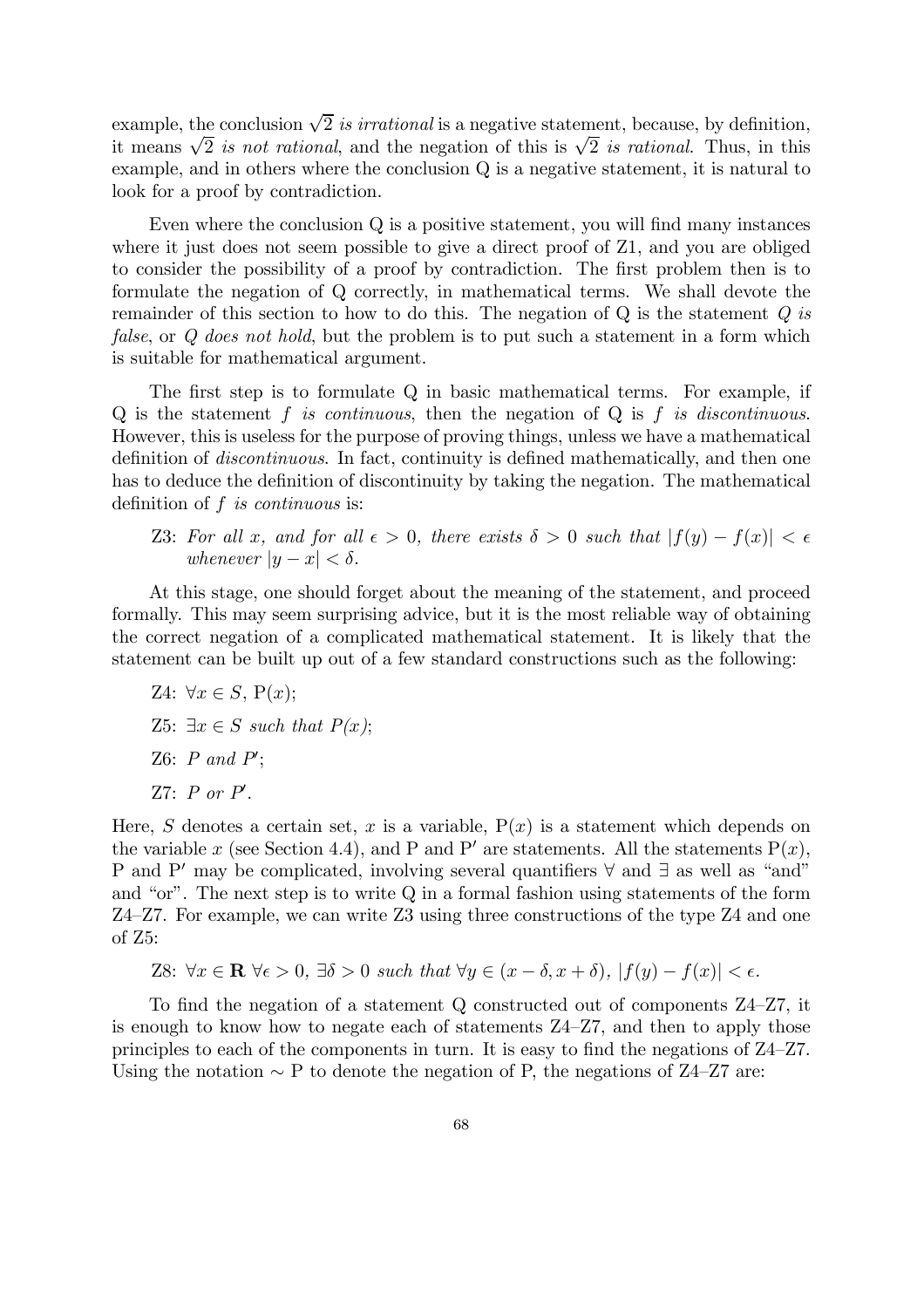$∼Z4: \exists x \in S \text{ such that } \sim P(x);$  $∼Z5: \forall x \in S, ~\sim P(x);$  $\sim$ Z6:  $\sim P$  or  $\sim P'$ ;  $\sim$ Z7:  $\sim P$  and  $\sim P'$ .

It should be clear to you after a little thought that this list is correct. If you are worried, try taking the following specific examples:

Z9: Every undergraduate in my college is male;

Z10: There is an undergraduate in my college who is less than 10 years old;

Z11:  $x > 0$  and  $x < 1$ ;

Z12:  $x > 1$  or  $x < 0$ .

Now, if Q is composed of several clauses of the type Z4—Z7, we can find the negation of Q by applying the negation clause by clause until eventually we have only to take the negation of a simple statement. For example, the statement Z8 has the form:

Z13:  $\forall x \in \mathbf{R}, P(x)$ ,

where, for the moment, we are not bothered what  $P(x)$  is. So the negation of Z13 is:

 $\sim$ Z13: ∃x ∈ **R** such that  $\sim$  P(x).

Now, we have to work out what  $\sim P(x)$  is. Since  $P(x)$  is of the form:

Z14:  $\forall \epsilon > 0, Q(x, \epsilon),$ 

its negation is:

 $\sim Z14$ : ∃x ∈ **R** such that  $\sim Q(x, \epsilon)$ .

Hence, the negation of Z8 is:

Z15:  $\exists x \in \mathbf{R} \exists \epsilon > 0$  such that  $\sim Q(x, \epsilon)$ .

Continuing in this way, we eventually find that the negation of Z8 is:

 $~\sim$ Z8:  $\exists x \in \mathbf{R} \exists \epsilon > 0$  such that  $\forall \delta > 0 \exists y \in (x - \delta, x + \delta)$  such that  $|f(y) - f(x)| \geq \epsilon$ .

We can convert this back into a more readable form to find what it means to say that  $f$  is discontinuous:

 $~\sim$ Z3: There exist  $x \in \mathbf{R}$  and  $\epsilon > 0$  such that, for all  $\delta > 0$ , there exists y such that  $|y - x| < \delta$  and  $|f(y) - f(x)| > \epsilon$ .

It is very easy to summarise this procedure of taking negations:

- 1. Convert the statement into basic mathematical form by replacing technical terms by their definitions.
- 2. Write the statement in a formal style using the constructions Z4, Z5, Z6, and Z7.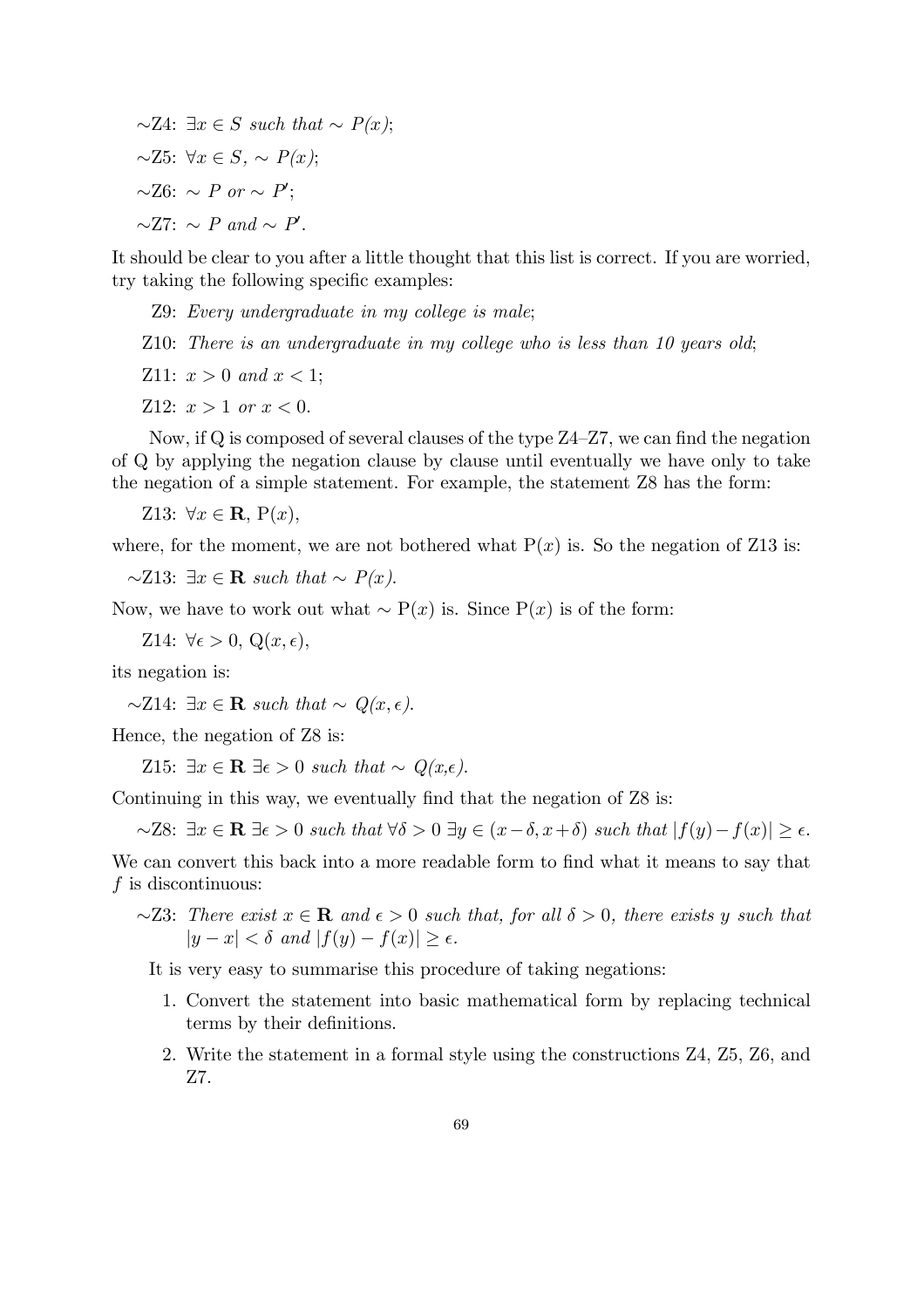- 3. Change each ∀ to ∃, each ∃ to ∀, each logical "and" to "or", and each logical "or" to "and"; take the negations of the remaining simple statements (this should be easy, for example reversing an inequality).
- 4. Convert the negation into more readable form.

We should warn you about two points. Firstly, when we say that each "and" should be replaced by "or", and vice versa, this applies only when the word "and" or "or" is used as in Z6 or Z7. It does not apply when "and" or "or" is subordinate to a quantifier. For example, the negation of the statement:

Z16: For all  $x \in S$  and all  $a \in A$ ,  $P(x, a)$  (formally,  $\forall x \in S$   $\forall a \in A$ ,  $P(x, a)$ )

is:

 $~\sim$ Z16: There exist  $x \in S$  and  $a \in A$  such that  $~\sim P(x, a)$  (formally,  $\exists x \in S \exists a \in A$ such that  $\sim P(x,a)$ .

Secondly, in Section 4.5, we recommended that in a statement such as Z3 or Z8, you might write  $\delta_{\epsilon}$  instead of  $\delta$  to remind yourself that  $\delta$  may depend on  $\epsilon$ . However, if you are going to take the negation of the statement, you should not do such a thing; if you do, the negation will come out somewhat garbled.

At the beginning of this section, we described the three strategies for proving a statement of the form Z1: If P, then Q (direct, contrapositive, reductio ad absurdum). Often you will be required to prove a statement of the form:

Z17: P if and only if Q.

This means that you have to prove both of the following (see Section 4.2):

- Z1: If  $P$ , then  $Q$ ;
- Z18: If Q, then P.

There are three strategies for proving Z1. Whichever way you choose to prove Z1, you are free to choose any of the three strategies to prove Z18. Thus, there are (at least) nine different strategies for proving Z176. For example, you might assume P and deduce Q (a direct proof of Z1), and then assume Q and deduce P (a direct proof of Z18). Alternatively, you could assume P and deduce Q, then assume that P is false and deduce that Q is false (a proof of the contrapositive of Z18).

This is an opportunity to repeat a warning made in Section 4.2. It is tempting to try to save time by proving Z1 and Z18 simultaneously. You are advised to resist the temptation, as this process very rarely works. Only occasionally is it possible to give a complete proof which works logically accurately in both directions at once. In attempting to construct such a proof, you may well confuse yourself and end up by proving neither direction satisfactorily.

## Summary

1. To prove the statement If P, then Q, you may give a direct proof, a proof of the contrapositive, or a proof by reductio ad absurdum.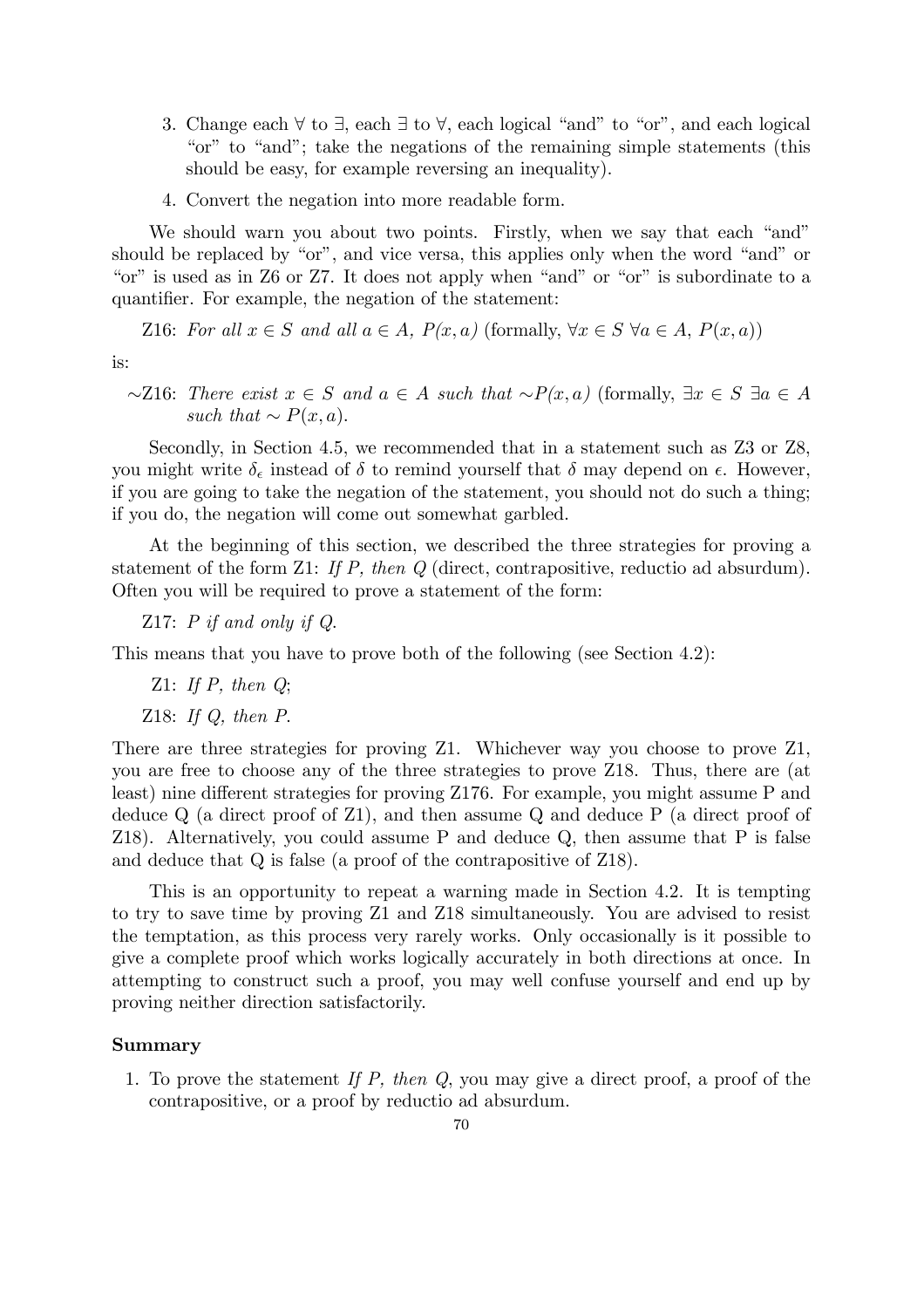- 2. To find the negation of a complicated statement, it is advisable to formulate the statement in a very formal manner and to construct the negation step by step.
- 3. The negations of the basic statements Z4—Z7 in this section are given by ∼Z4—∼Z7.
- 4. To prove the statement P if and only if Q, you should give separate proofs of If P, then Q and of If Q, then P. Each of these may be proved directly, by contrapositive, or by reductio ad absurdum.

#### 5.8 Proofs by induction

We have seen one example of a proof by induction in Section 5.5 (Example 6). Here, we want to explain the method in more detail. (Induction is also discussed in Alice In Numberland, Chapter 5, and in various other books.)

Induction is useful when it is required to prove a statement where the conclusion is, or can be formulated as:

(\*): For all integers  $n \geq 1$ ,  $P(n)$  holds.

Examples include the following:

**Example 1.** For 
$$
n \ge 1
$$
,  $\sum_{r=1}^{n} r = \frac{n(n+1)}{2}$ ;

Example 2. For  $n \geq 1$ ,  $\int^{2\pi}$  $\boldsymbol{0}$  $(\cos \theta)^{2n} d\theta = \frac{(2n)! \pi}{2^{2n-1} (1)}$  $\frac{(2n)}{2^{2n-1}(n!)^2}$ .

**Example 3.** Let  $f: \mathbf{Q} \to \mathbf{R}$  be a function such that  $f(x+y) = f(x) + f(y)$  for all x and y in Q. Then  $f(nx) = nf(x)$  for all  $x \in \mathbf{Q}$  and all  $n \geq 1$ .

**Example 4.** Let n be an integer with  $n \geq 2$ . Then n is a product of (one or more) primes.

**Example 5.** Suppose that  $(a_n)_{n\geq 1}$  is a sequence of real numbers such that  $a_1 = 3$ ,  $a_2 = 6$ , and  $a_{n+2} = a_{n+1} + 2a_n - 2n + 1$  for all  $n \ge 1$ . Then  $a_n = 2^n + n$  for all  $n \ge 1$ .

**Example 6.** Suppose that n is an integer which is not a perfect square. Then  $\sqrt{n}$  is irrational.

The statement in Example 4 is a well-known fact, and the reader may not previously have thought of it as needing proof.

In some cases such as Example 6, it is not immediately apparent that we are asked to prove a conclusion of the form (\*), until the problem is reformulated. Indeed, Example 6 is equivalent to: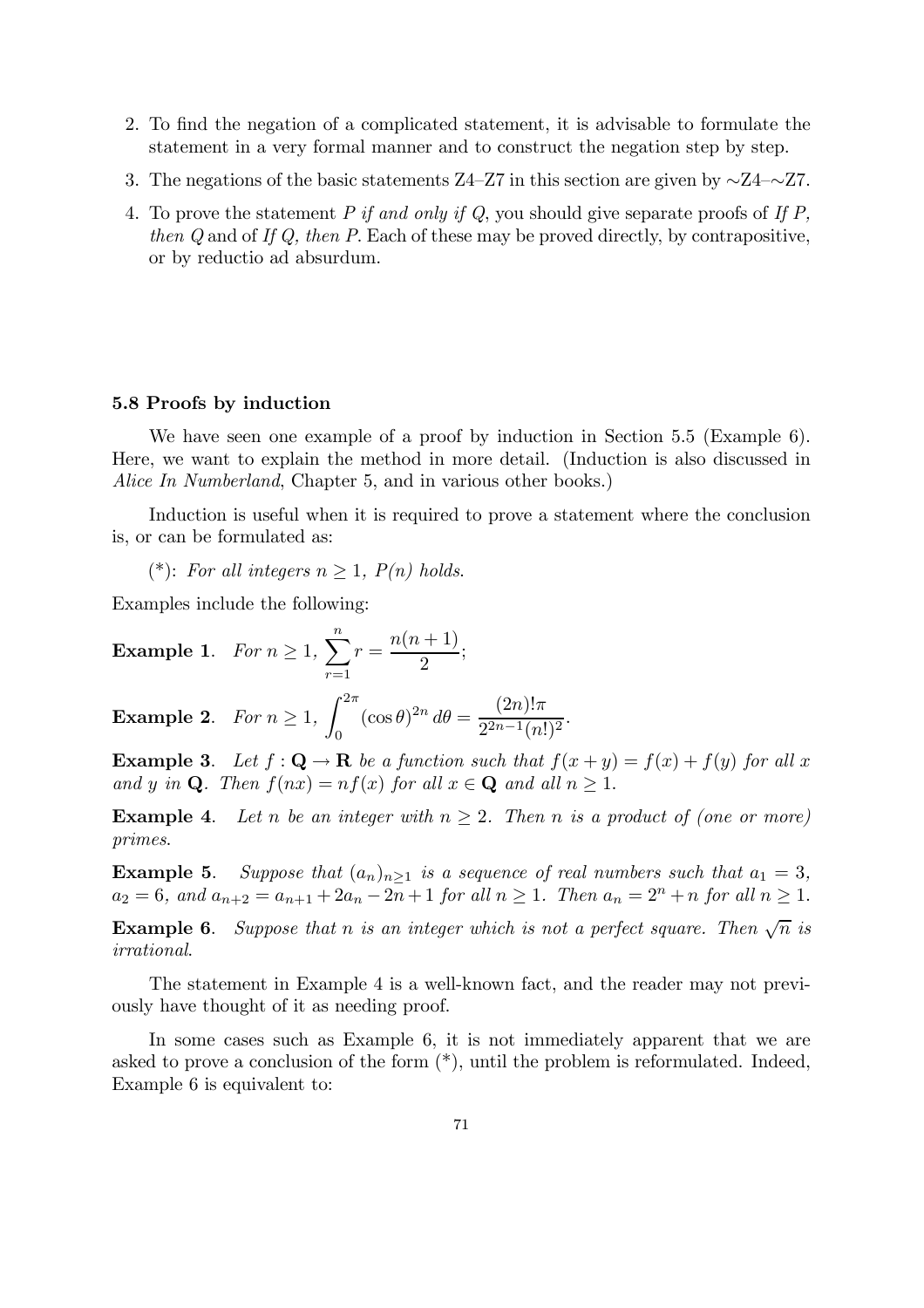Let  $n \geq 1$ . Then  $\sqrt{n}$  is either an integer or is irrational.

#### Simple induction

One way to prove  $(*)$  is as follows:

- (i) Show that  $P(1)$  is true;
- (ii) Show that if  $P(n)$  is true, then  $P(n + 1)$  is true.

It is easy to see that this is adequate to prove that  $P(n)$  is true for all n. Firstly, (i) ensures that P(1) is true; then, (ii) with  $n = 1$  ensures that P(2) is true; then, (ii) with  $n = 2$  ensures that  $P(3)$  is true, etc. Thus, if someone were to specify a positive integer (say, 319), you could tell them that  $P(319)$  is true, by (i) and 318 applications of (ii). In other words,  $P(n)$  is true for all  $n = 1, 2, \ldots$ . Note, however, that this method does not tell you that  $P(\infty)$  is true, even if the statement  $P(n)$  makes sense, when n is replaced by  $\infty$ ; the fact that  $P(n)$  is true for all finite (but arbitrary) n does not imply that  $P(\infty)$  is true.

A proof by this method is known as a proof by (simple) induction, and  $P(n)$  is the inductive statement to be proved. Stage (i) of the proof is known as the base case, and stage (ii) as the inductive step. At the beginning of the inductive step, one makes the inductive hypothesis: Suppose that  $P(n)$  holds for some n.

You should note that in  $(*)$ , *n* is a dummy variable, which can be replaced by another variable, i.e. proving that  $P(n)$  is true for all n is the same as proving that  $P(k)$  is true for all k. When you are presenting a proof by induction, you should make a clear statement of the inductive hypothesis  $P(n)$ , and you should make clear the name of the dummy variable.

Let us see how this method works in some of our examples.

**Example 1.** We shall prove the following by induction on  $n$ :

P(n): 
$$
\sum_{r=1}^{n} r = \frac{n(n+1)}{2}.
$$

Firstly,  $P(1)$  holds, since for  $n = 1$  both the left and right hand sides equal 1.

Now, suppose that  $P(n)$  holds for some  $n \geq 1$ . Then

$$
\sum_{r=1}^{n+1} r = \sum_{r=1}^{n} r + (n+1) = \frac{n(n+1)}{2} + n + 1 = \frac{(n+1)(n+2)}{2},
$$

so  $P(n+1)$  holds.

It follows, by induction, that  $P(n)$  holds for all  $n \geq 1$ .

**Example 2.** We shall prove the following by induction on  $n$ :

$$
P(n): \int_0^{2\pi} (\cos \theta)^{2n} d\theta = \frac{(2n)! \pi}{2^{2n-1} (n!)^2}.
$$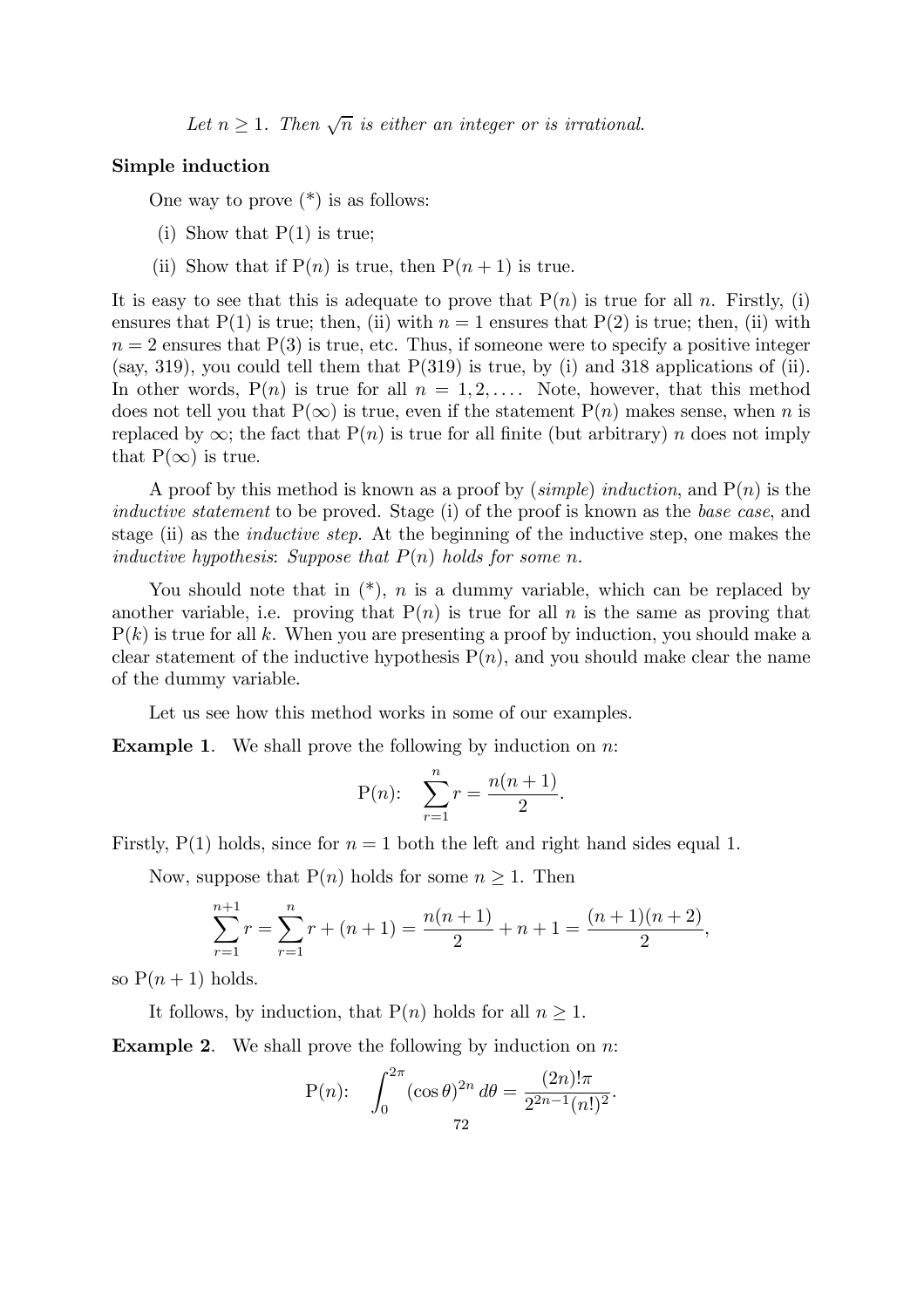For  $n = 0$ , the left-hand side of the equation P(0) is:  $\int_0^{2\pi} d\theta = 2\pi$ , and the right-hand side is:  $\frac{\pi}{2}$  $\frac{\pi}{2^{-1}} = 2\pi$ . Thus, P(0) holds.

Now, suppose that  $P(n)$  holds for some  $n \geq 0$ . Then

$$
\int_0^{2\pi} (\cos \theta)^{2(n+1)} d\theta = \int_0^{2\pi} (\cos \theta)^{2n+1} \cos \theta d\theta
$$
  
=  $[(\cos \theta)^{2n+1} \sin \theta]_0^{2\pi} - \int_0^{2\pi} (2n+1)(\cos \theta)^{2n} (-\sin \theta) \sin \theta d\theta$   
=  $(2n+1) \int_0^{2\pi} (\cos \theta)^{2n} (\sin \theta)^2 d\theta$   
=  $(2n+1) \int_0^{2\pi} ((\cos \theta)^{2n} - (\cos \theta)^{2(n+1)}) d\theta,$ 

where we used integration by parts in the second line and the formula  $(\cos \theta)^2$  +  $(\sin \theta)^2 = 1$  in the fourth line. Hence,

$$
\int_0^{2\pi} (\cos \theta)^{2(n+1)} d\theta = \frac{2n+1}{2n+2} \int_0^{2\pi} (\cos \theta)^{2n} d\theta = \frac{2n+1}{2n+2} \frac{(2n)! \pi}{2^{2n-1} (n!)^2} = \frac{(2n+2)! \pi}{2^{2n+1} ((n+1)!)^2},
$$

where we used  $P(n)$  in the second equality. Thus  $P(n + 1)$  is true.

It follows by induction that  $P(n)$  is true for all  $n \geq 1$ .

For a formal proof of Example 3 by induction, you are referred to Example 6 of Section 5.5.

#### Compound induction

Another way to prove that  $P(n)$  is true for all positive integers n is as follows:

- (i) Show that  $P(1)$  is true;
- (ii) Show that if  $P(n)$  is true for all  $n = 1, 2, \ldots, k$ , then  $P(k + 1)$  is true.

Again, it should be clear that this is adequate to prove that  $P(n)$  is true for all integers n. A proof of this type is said to be a proof by (*compound*) *induction*; in this case, the inductive hypothesis is:

Suppose that  $P(n)$  is true for all  $n = 1, 2, \ldots, k$ .

Indeed, a proof of  $P(n)$  by compound induction is essentially the same as a proof of  $P(k)^*$  by simple induction, where:

 $P(k)^*$ :  $P(n)$  is true for all  $n = 1, 2, \ldots, k$ .

**Example 4.** We shall prove, by induction on n, that every integer  $n \geq 2$  is a product of primes.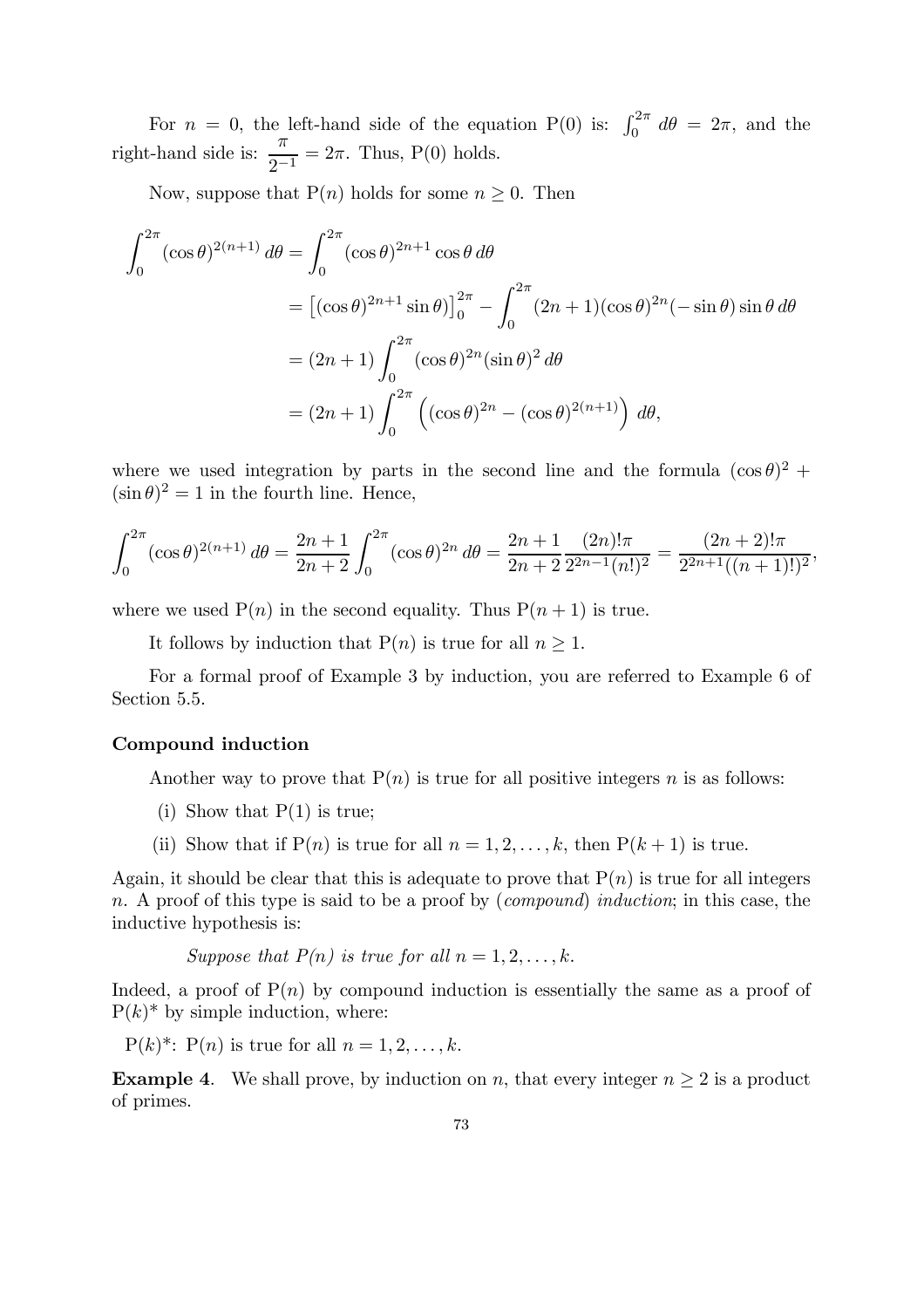For  $n = 2$ , this is trivial, since 2 is itself prime.

Now, let  $k \geq 2$ . We assume as inductive hypothesis that every integer n such that  $2 \leq n \leq k$  is a product of primes. Now, there are two cases:

Case 1:  $k + 1$  is prime. Then  $k + 1$  is the product of one prime, itself.

Case 2:  $k+1$  is not prime. Then  $k+1= mn$  for some  $m, n \ge 2$ . Then  $m, n \le k$ . By the inductive hypothesis, m and n are both products of primes, say  $m = p_1p_2 \ldots p_r$ ,  $n = q_1 q_2 ... q_{s+1}$ . Then  $k + 1 = p_1 p_2 ... p_r q_1 q_2 ... q_s$ , which is a product of primes.

In each case, we have shown that  $k + 1$  is a product of primes. This completes the inductive step. It follows, by induction, that every integer  $n \geq 2$  is a product of primes.

**Example 5.** We shall prove that  $a_n = 2^n + n$  for  $n \ge 1$ , by induction on n. For  $n = 1$ and  $n = 2$ , this is trivial since we are given that  $a_1 = 3$  and  $a_2 = 6$ .

Now suppose that  $a_n = 2^n + n$  for all  $n = 1, 2, ..., k$ , for some  $k \ge 2$ . Then, in particular,  $a_{k-1} = 2^{k-1} + (k-1)$  and  $a_k = 2^k + k$ . Now taking  $n = k-1$  in the given recurrence relation,

$$
a_{k+1} = a_k + 2a_{k-1} - 2(k - 1) + 1
$$
  
=  $2^k + k + 2(2^{k-1} + k - 1) - 2k + 3$   
=  $2^k + 2^k + k + 1$   
=  $2^{k+1} + (k + 1)$ .

This completes the inductive step. Hence, by induction,  $a_n = 2^n + n$  for all  $n \ge 1$ .

#### Iterative arguments

We have already explained that a proof by induction works because the inductive step (ii) may be applied iteratively as many times as is needed. For this reason, it is not surprising that some proofs which might be given by induction (and perhaps *should* be given by induction, if one is being extremely fussy) can be set up as arguments by iteration. An example of this is the proof of Example 2 above, which we now set out in a slightly less formal way.

Example 2. Let

$$
I_n = \int_0^{2\pi} (\cos \theta)^n d\theta \qquad (n \ge 0).
$$
  
74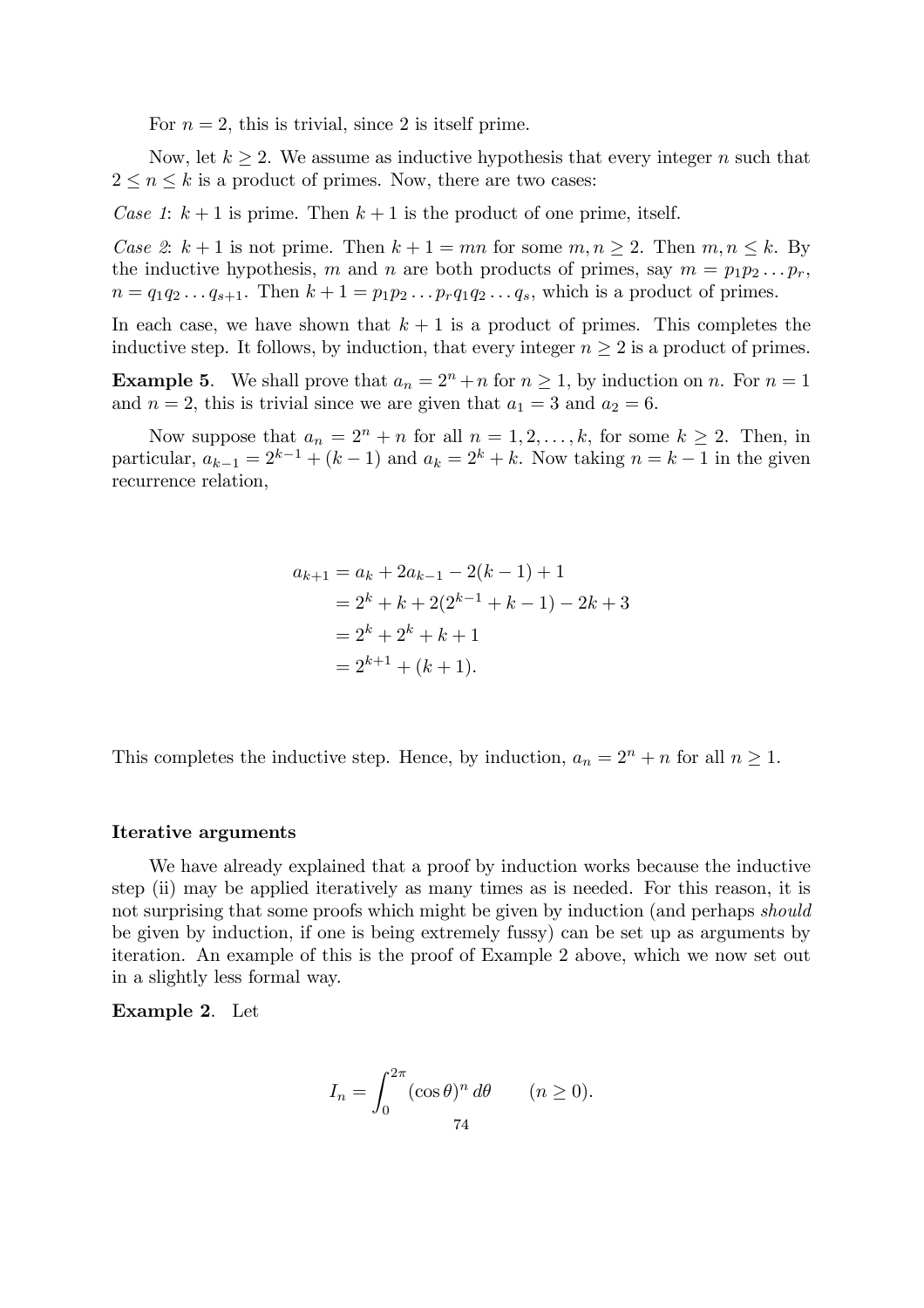Then

$$
I_n = \int_0^{2\pi} (\cos \theta)^{2n-1} \cos \theta \, d\theta
$$
  
=  $[(\cos \theta)^{2n-1} \sin \theta]_0^{2\pi} - \int_0^{2\pi} (2n-1)(\cos \theta)^{2n-2}(-\sin \theta) \sin \theta \, d\theta$   
=  $(2n-1) \int_0^{2\pi} (\cos \theta)^{2n-2} (\sin \theta)^2 \, d\theta$   
=  $(2n-1) \int_0^{2\pi} ((\cos \theta)^{2(n-1)} - (\cos \theta)^{2n}) \, d\theta,$ 

where we used integration by parts in the second line and the formula  $(\cos \theta)^2$  +  $(\sin \theta)^2 = 1$  in the fourth line. Hence,

$$
2nI_n = (2n - 1)I_{n-1},
$$

and, by iteration,

$$
I_n = \frac{2n-1}{2n} I_{n-1}
$$
  
= 
$$
\frac{(2n-1)(2n-3)}{2n(2n-2)} I_{n-2}
$$
  
= 
$$
\frac{(2n-1)(2n-3)...1}{2n(2n-2)...2} I_0.
$$

But  $I_0 = \int_0^{2\pi} d\theta = 2\pi$ , so

$$
I_n = \frac{2n(2n-1)(2n-2)(2n-3)\dots 2.1}{2n(2n)(2n-2)(2n-2)\dots 2.2}2\pi = \frac{(2n)! \pi}{2^{2n-1}(n!)^2}.
$$

In many examples, the iterative argument is so simple that it would be futile to formulate it as a proof by induction (see the iteration near the end of Example 7 in Section 5.5). In some examples such as Example 2 here, there is not much to choose between the two methods. In other examples where a proof by induction can be given, it is not feasible to set this out as an iterative argument, e.g., Examples 1 and 5 in this section. There is no hard-and-fast rule which tells you when an iterative argument is possible and when it is not. However, the process of experimentation (Section 5.4) which led you towards a proof by induction or iterative argument, and your attempts to give a rigorous argument (Section 5.5), should also indicate whether you need to give a formal proof by induction.

## Least criminals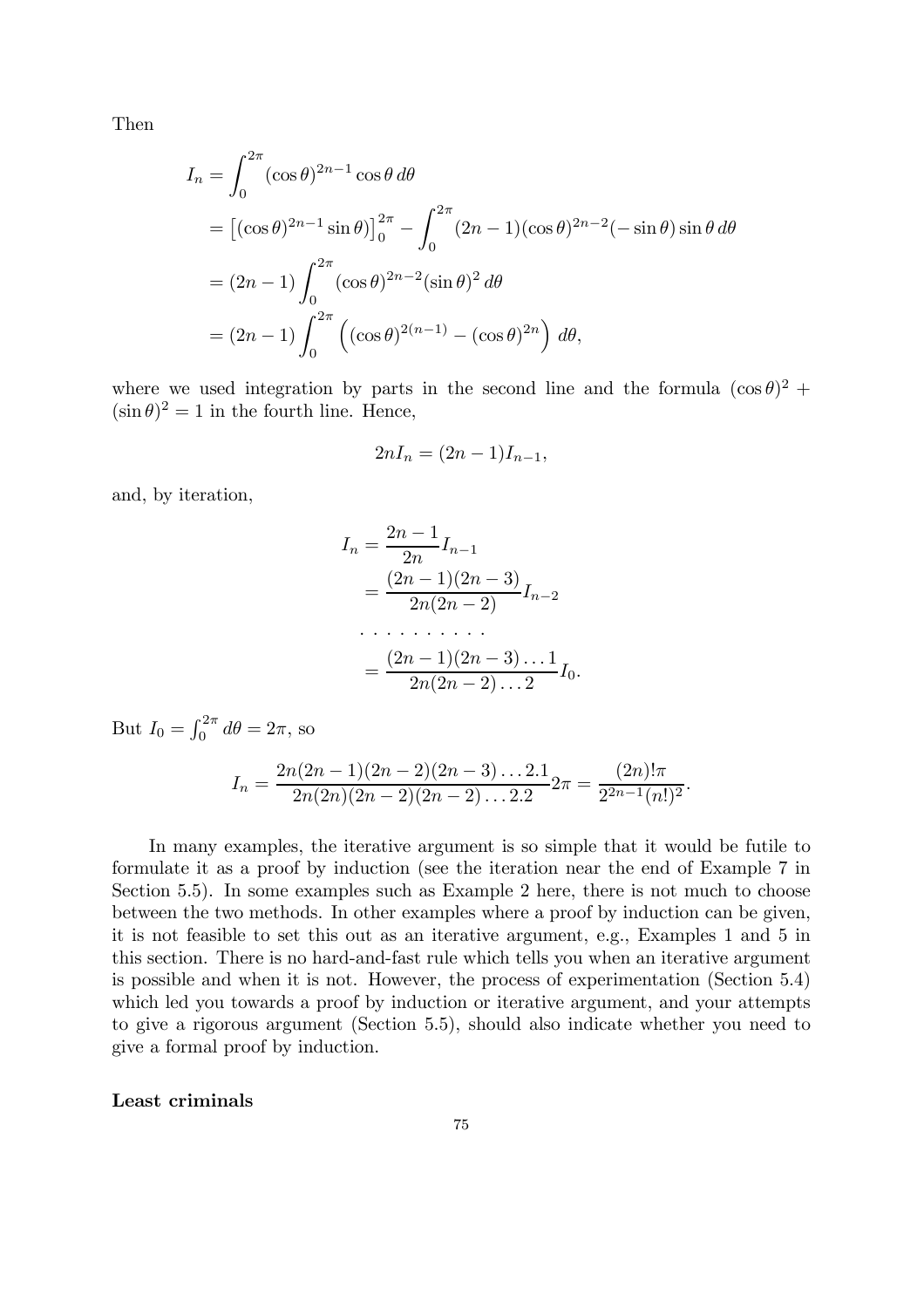There is one more variant of induction which is worth mentioning here. Another way to prove  $(*)$  is the following:

> Assume that there is a smallest integer k such that  $P(k)$  is false, and deduce a contradiction (e.g., by showing that there is an integer  $n < k$ such that  $P(n)$  is false).

This argument is valid because if there were a positive integer n such that  $P(n)$  is false, then there would be a smallest positive integer k such that  $P(k)$  is false. If we call an integer *n criminal* if  $P(n)$  is false, then k is a least criminal, so such a proof is sometimes known as a *least criminal* argument. Essentially, a least criminal argument is what you get by combining the concept of proof by induction with the concept of proof by contradiction (Section 5.7). An example of a least criminal argument follows.

**Example 6.** Suppose that there is a positive integer n such that  $\sqrt{n}$  is neither an integer nor irrational. Then there is a least such integer k. Now,  $\sqrt{k}$  must be rational, but not an integer, so  $\sqrt{k} = m/n$ , where m and n are positive integers and  $n \geq 2$ . We may assume that m and n have no common factor. Let p be a prime dividing  $k$ . Then p divides  $n^2k$ . But  $n^2k = m^2$ , so p divides  $m^2$ . Since p is prime, it follows that p divides m. Hence  $p^2$  divides  $n^2k$ . Since m and n are coprime,  $p^2$  must divide k. Thus  $k = p^2 a$  and  $m = pb$  for some positive integers a and b. Now  $\sqrt{a} = b/n$ , which is neither an integer nor irrational. But  $a < k$ . This contradicts the choice of k as the least such integer. It follows that, for all  $n \geq 1$ ,  $\sqrt{n}$  is either an integer or is irrational.

Note that this least criminal argument is not the only solution of Example 6. In principle, it is always possible to reorganise a least criminal argument as induction (try doing this for Example 6), but there are some cases where least criminals are the best approach. A striking example is the successful (1976) proof of the Four Colour Theorem (see Section 5.1).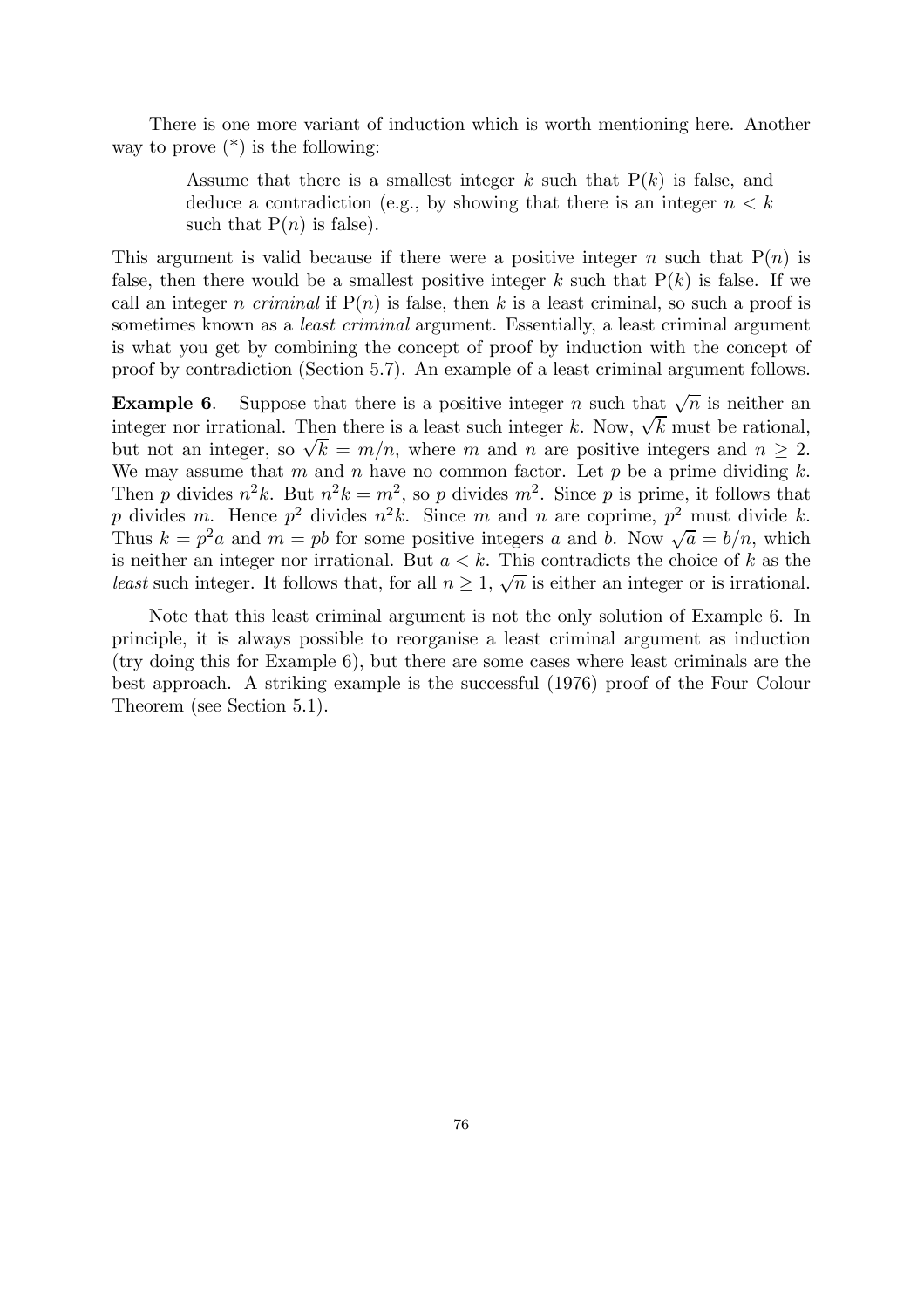# Summary

- 1. To prove that a statement  $P(n)$  is true for all positive integers n, it may be appropriate to prove the statement by induction.
- 2. Proofs by induction may be by simple induction, or compound induction, or may be formulated as interative arguments or as the least criminal method.
- 3. When you intend to prove a statement by induction, you should say so clearly, and you should make it very clear what statement is being proved.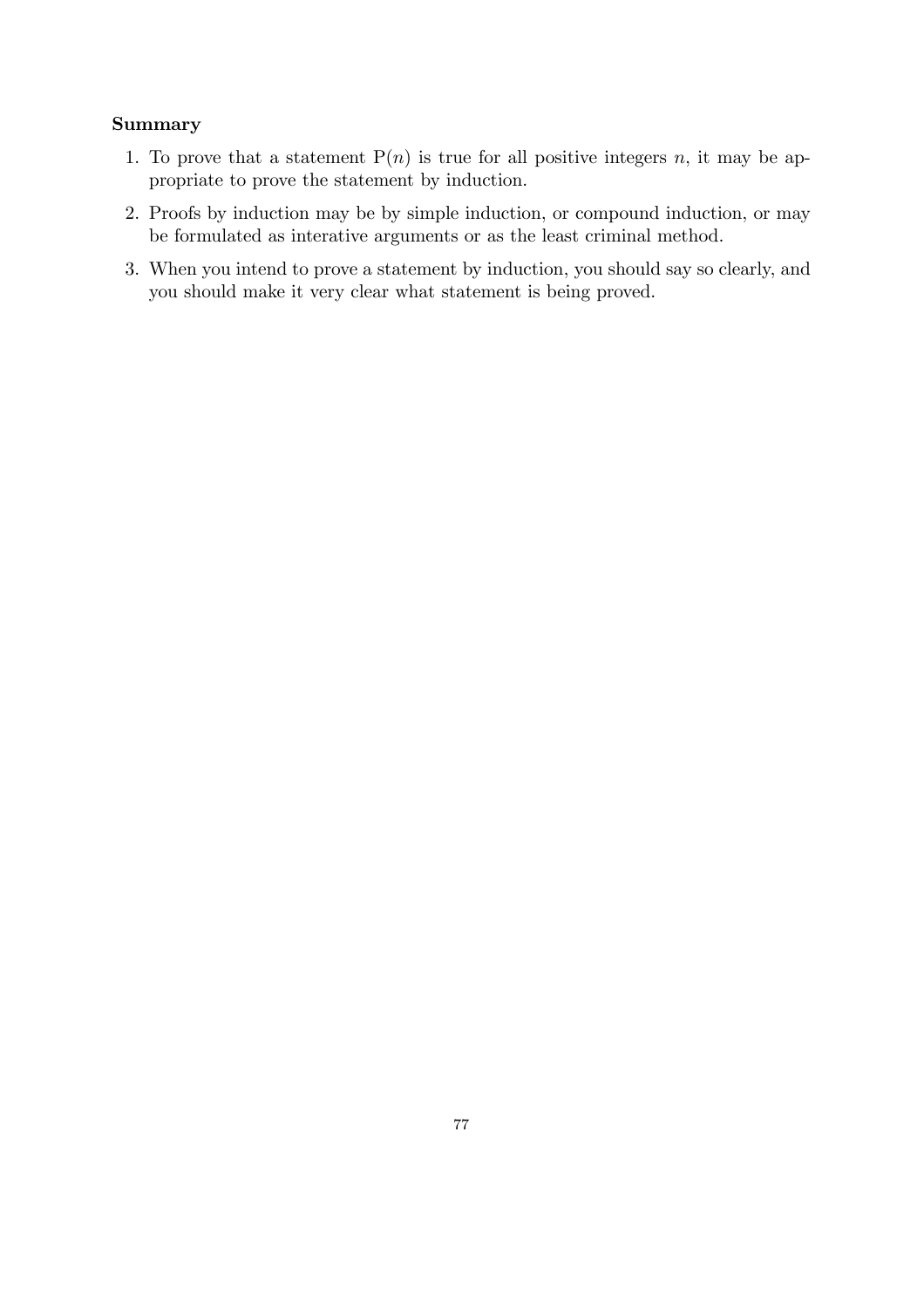## APPENDIX

#### Some symbols

This appendix gives some of the standard mathematical symbols which you are likely to meet early in your course; some of them have been used in the text of these notes.

## Greek letters

There are certain conventions which symbols are used for which purpose in mathematics, for example  $x$  and  $y$  usually denote real variables;  $a, b$  and  $c$  usually denote real constants;  $i, j, k, m$  and n usually denote integers. Consequently, we soon exhaust our usual alphabet and we have to turn to Greek. The following lists those which are used in mathematics (two lower case letters, omicron and upsilon, and several upper case letters, are rarely used because of their similarity to other symbols).

Lower case

| $\alpha$                    | alpha   | ı        | iota        |                     | rho   |
|-----------------------------|---------|----------|-------------|---------------------|-------|
| β                           | beta    | $\kappa$ | kappa       | $\sigma$            | sigma |
| $\gamma$                    | gamma   |          | lambda      | $\tau$              | tau   |
| $\delta$                    | delta   | $\mu$    | mu          | $\phi$ or $\varphi$ | phi   |
| $\epsilon$ or $\varepsilon$ | epsilon | $\nu$    | nu          | $\chi$              | chi   |
|                             | zeta    |          | X1          | ψ                   | psi   |
| $\eta$                      | eta     | π        | $\rm p_{1}$ | $\omega$            | omega |
| $\theta$                    | theta   |          |             |                     |       |

## Upper case

|          | Gamma  | Ξ        |       | O        | Phi   |
|----------|--------|----------|-------|----------|-------|
|          | Delta  |          |       | Ψ        | Psi   |
| $\Theta$ | Theta  | $\Sigma$ | Sigma | $\Omega$ | Omega |
|          | Lambda |          |       |          |       |